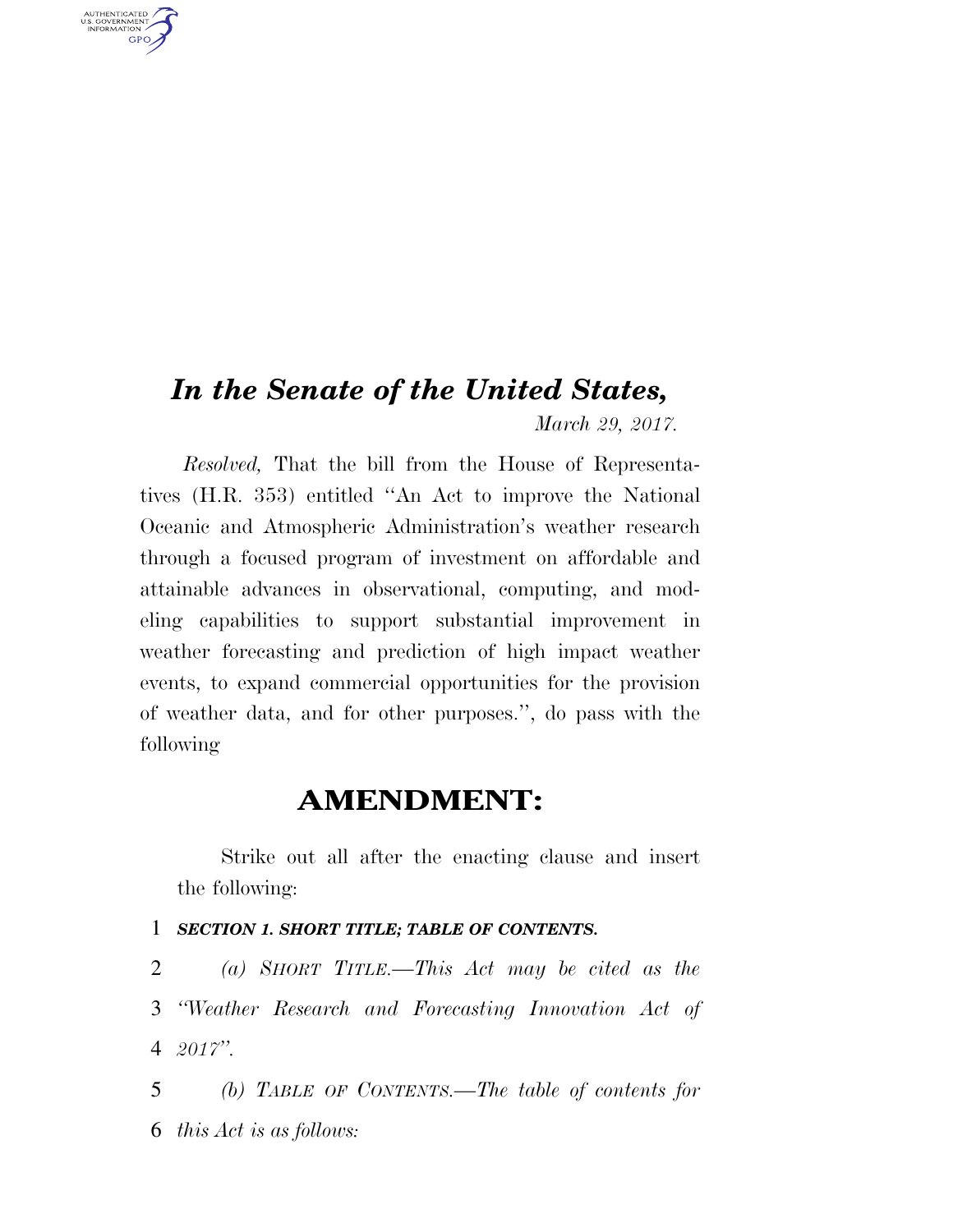*Sec. 1. Short title; table of contents. Sec. 2. Definitions.* 

#### *TITLE I—UNITED STATES WEATHER RESEARCH AND FORECASTING IMPROVEMENT*

- *Sec. 101. Public safety priority.*
- *Sec. 102. Weather research and forecasting innovation.*
- *Sec. 103. Tornado warning improvement and extension program.*
- *Sec. 104. Hurricane forecast improvement program.*
- *Sec. 105. Weather research and development planning.*
- *Sec. 106. Observing system planning.*
- *Sec. 107. Observing system simulation experiments.*
- *Sec. 108. Annual report on computing resources prioritization.*
- *Sec. 109. United States Weather Research program.*
- *Sec. 110. Authorization of appropriations.*

#### *TITLE II—SUBSEASONAL AND SEASONAL FORECASTING INNOVATION*

*Sec. 201. Improving subseasonal and seasonal forecasts.* 

#### *TITLE III—WEATHER SATELLITE AND DATA INNOVATION*

- *Sec. 301. National Oceanic and Atmospheric Administration satellite and data management.*
- *Sec. 302. Commercial weather data.*
- *Sec. 303. Unnecessary duplication.*

#### *TITLE IV—FEDERAL WEATHER COORDINATION*

- *Sec. 401. Environmental Information Services Working Group.*
- *Sec. 402. Interagency weather research and forecast innovation coordination.*
- Sec. 403. Office of Oceanic and Atmospheric Research and National Weather *Service exchange program.*
- *Sec. 404. Visiting fellows at National Weather Service.*
- *Sec. 405. Warning coordination meteorologists at weather forecast offices of National Weather Service.*
- *Sec. 406. Improving National Oceanic and Atmospheric Administration communication of hazardous weather and water events.*
- *Sec. 407. National Oceanic and Atmospheric Administration Weather Ready All Hazards Award Program.*
- *Sec. 408. Department of Defense weather forecasting activities.*
- *Sec. 409. National Weather Service; operations and workforce analysis.*
- *Sec. 410. Report on contract positions at National Weather Service.*
- *Sec. 411. Weather impacts to communities and infrastructure.*
- *Sec. 412. Weather enterprise outreach.*
- *Sec. 413. Hurricane hunter aircraft.*
- *Sec. 414. Study on gaps in NEXRAD coverage and recommendations to address such gaps.*

#### *TITLE V—TSUNAMI WARNING, EDUCATION, AND RESEARCH ACT OF 2017*

- *Sec. 501. Short title.*
- *Sec. 502. References to the Tsunami Warning and Education Act.*
- *Sec. 503. Expansion of purposes of Tsunami Warning and Education Act.*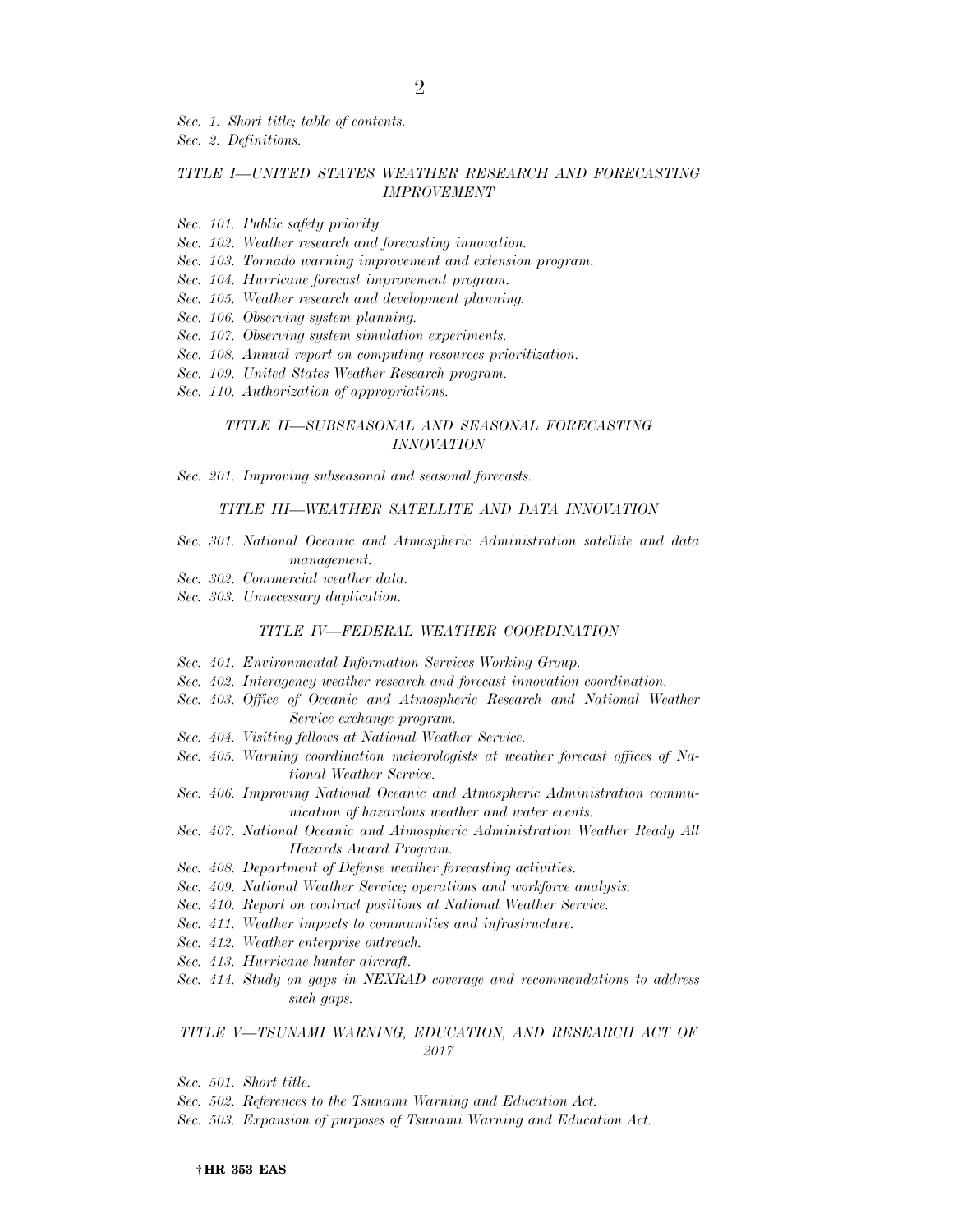|                | Sec. 504. Modification of tsunami forecasting and warning program.<br>Sec. 505. Modification of national tsunami hazard mitigation program.<br>Sec. 506. Modification of tsunami research program.<br>Sec. 507. Global tsunami warning and mitigation network.<br>Sec. 508. Tsunami science and technology advisory panel.<br>Sec. 509. Reports.<br>Sec. 510. Authorization of appropriations.<br>Sec. 511. Outreach responsibilities.<br>Sec. 512. Repeal of duplicate provisions of law. |
|----------------|--------------------------------------------------------------------------------------------------------------------------------------------------------------------------------------------------------------------------------------------------------------------------------------------------------------------------------------------------------------------------------------------------------------------------------------------------------------------------------------------|
| 1              | <b>SEC. 2. DEFINITIONS.</b>                                                                                                                                                                                                                                                                                                                                                                                                                                                                |
| $\overline{2}$ | In this Act:                                                                                                                                                                                                                                                                                                                                                                                                                                                                               |
| 3              | $(1)$ SEASONAL.—The term "seasonal" means the                                                                                                                                                                                                                                                                                                                                                                                                                                              |
| $\overline{4}$ | time range between 3 months and 2 years.                                                                                                                                                                                                                                                                                                                                                                                                                                                   |
| 5              | (2) STATE.—The term "State" means a State, $\alpha$                                                                                                                                                                                                                                                                                                                                                                                                                                        |
| 6              | territory, or possession of the United States, including                                                                                                                                                                                                                                                                                                                                                                                                                                   |
| 7              | a Commonwealth, or the District of Columbia.                                                                                                                                                                                                                                                                                                                                                                                                                                               |
| 8              | "subseasonal"<br>$SUBSEASONAL. - The term$<br>(3)                                                                                                                                                                                                                                                                                                                                                                                                                                          |
| 9              | means the time range between 2 weeks and 3 months.                                                                                                                                                                                                                                                                                                                                                                                                                                         |
| 10             | (4) UNDER SECRETARY.—The term "Under Sec-                                                                                                                                                                                                                                                                                                                                                                                                                                                  |
| 11             | retary" means the Under Secretary of Commerce for                                                                                                                                                                                                                                                                                                                                                                                                                                          |
| 12             | Oceans and Atmosphere.                                                                                                                                                                                                                                                                                                                                                                                                                                                                     |
| 13             | (5) WEATHER INDUSTRY AND WEATHER ENTER-                                                                                                                                                                                                                                                                                                                                                                                                                                                    |
| 14             | PRISE.—The terms "weather industry" and "weather                                                                                                                                                                                                                                                                                                                                                                                                                                           |
| 15             | enterprise" are interchangeable in this Act, and in-                                                                                                                                                                                                                                                                                                                                                                                                                                       |
| 16             | clude individuals and organizations from public, pri-                                                                                                                                                                                                                                                                                                                                                                                                                                      |
| 17             | vate, and academic sectors that contribute to the re-                                                                                                                                                                                                                                                                                                                                                                                                                                      |
| 18             | search, development, and production of weather fore-                                                                                                                                                                                                                                                                                                                                                                                                                                       |
| 19             | cast products, and primary consumers of these weath-                                                                                                                                                                                                                                                                                                                                                                                                                                       |
| 20             | er forecast products.                                                                                                                                                                                                                                                                                                                                                                                                                                                                      |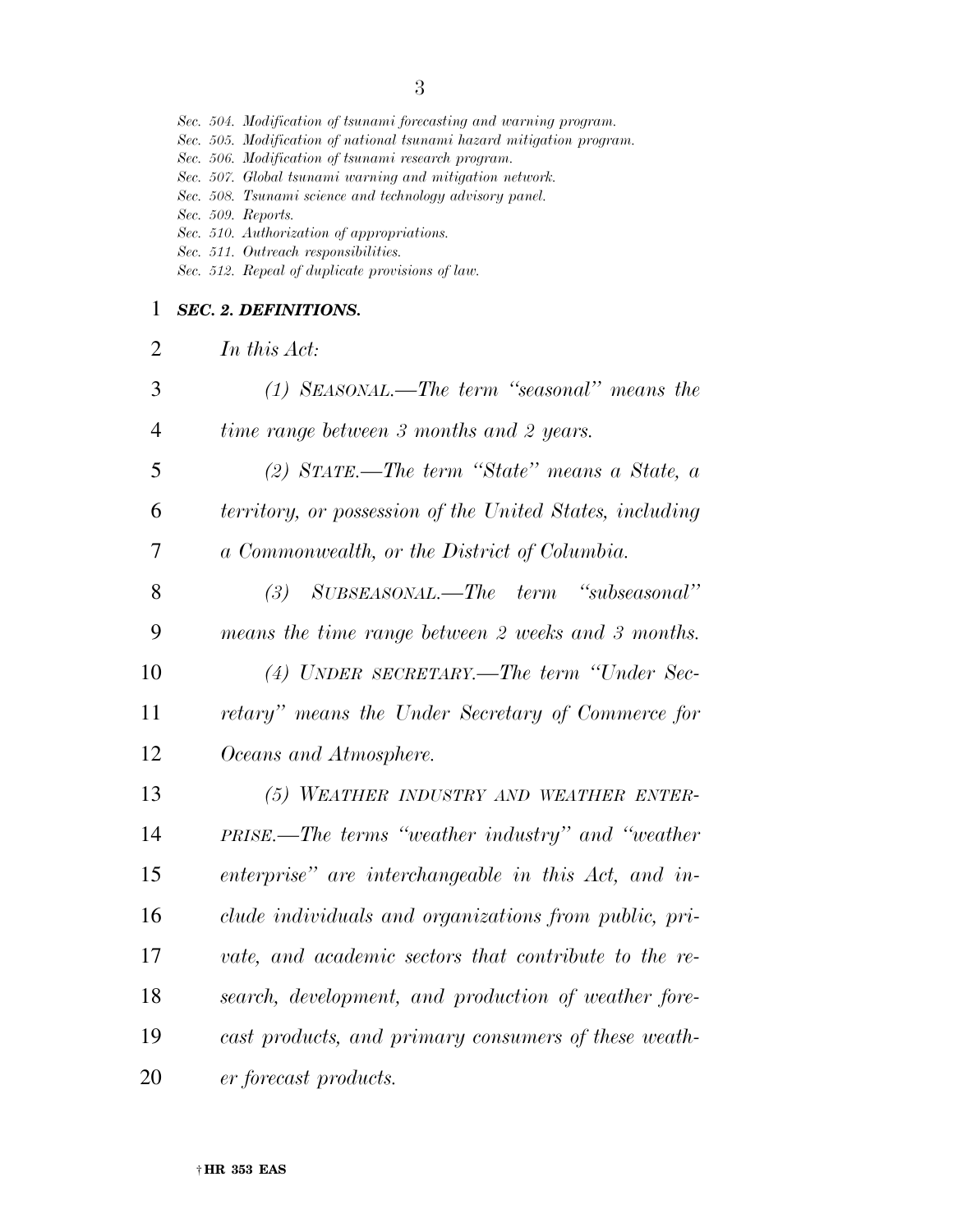# *TITLE I—UNITED STATES WEATHER RESEARCH AND FORECASTING IMPROVEMENT*

### *SEC. 101. PUBLIC SAFETY PRIORITY.*

 *In conducting research, the Under Secretary shall prioritize improving weather data, modeling, computing, forecasting, and warnings for the protection of life and property and for the enhancement of the national economy.* 

*SEC. 102. WEATHER RESEARCH AND FORECASTING INNOVA-*

## *TION.*

 *(a) PROGRAM.—The Assistant Administrator for the Office of Oceanic and Atmospheric Research shall conduct a program to develop improved understanding of and fore- cast capabilities for atmospheric events and their impacts, placing priority on developing more accurate, timely, and effective warnings and forecasts of high impact weather events that endanger life and property.* 

 *(b) PROGRAM ELEMENTS.—The program described in subsection (a) shall focus on the following activities:* 

 *(1) Improving the fundamental understanding of weather consistent with section 101, including the boundary layer and other processes affecting high im-pact weather events.* 

 *(2) Improving the understanding of how the pub-lic receives, interprets, and responds to warnings and*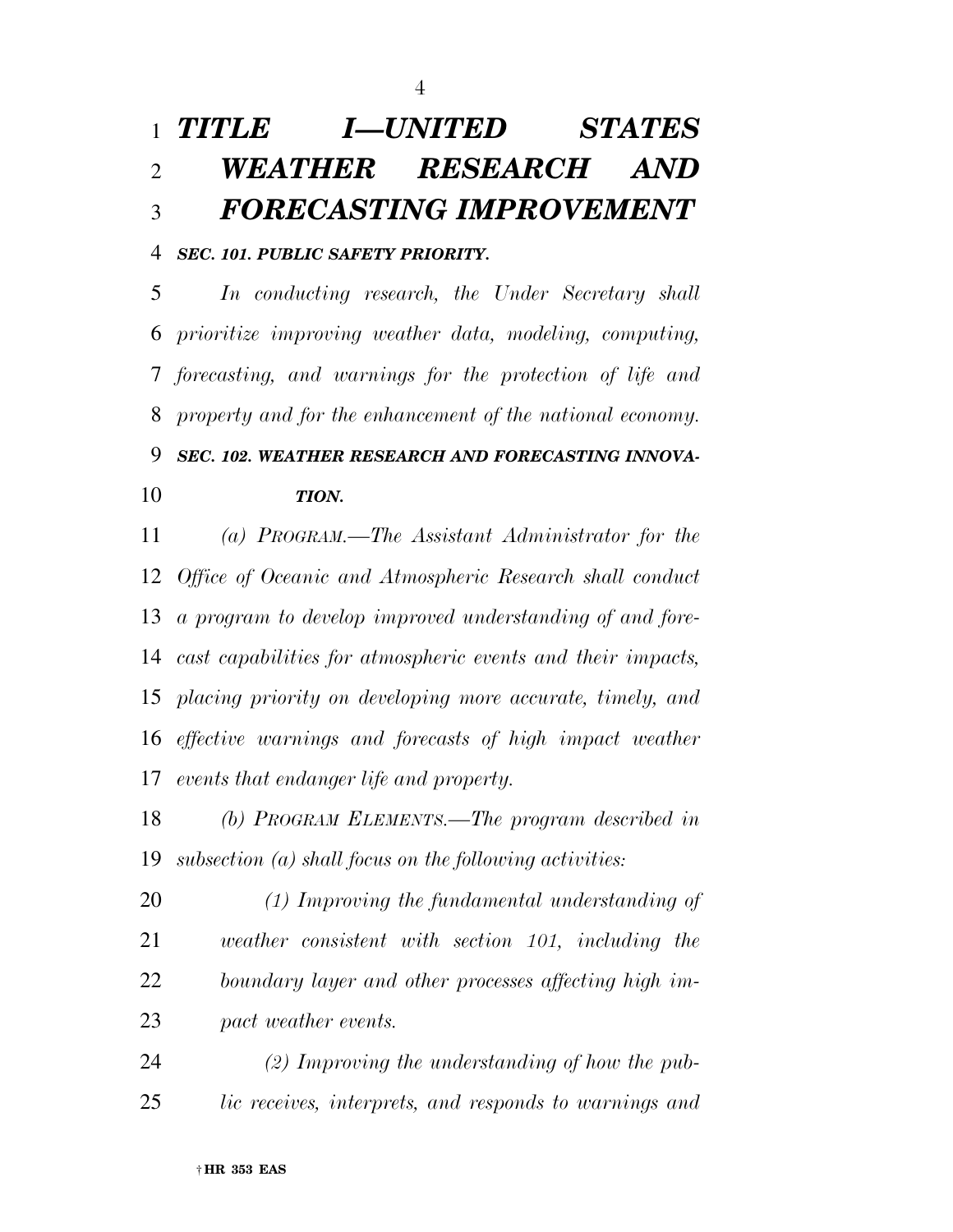*forecasts of high impact weather events that endanger* 

 *life and property. (3) Research and development, and transfer of knowledge, technologies, and applications to the Na- tional Weather Service and other appropriate agen- cies and entities, including the United States weather industry and academic partners, related to— (A) advanced radar, radar networking tech- nologies, and other ground-based technologies, in- cluding those emphasizing rapid, fine-scale sens- ing of the boundary layer and lower troposphere, and the use of innovative, dual-polarization, phased-array technologies; (B) aerial weather observing systems; (C) high performance computing and infor- mation technology and wireless communication networks; (D) advanced numerical weather prediction systems and forecasting tools and techniques that improve the forecasting of timing, track, inten- sity, and severity of high impact weather, in- cluding through— (i) the development of more effective mesoscale models;*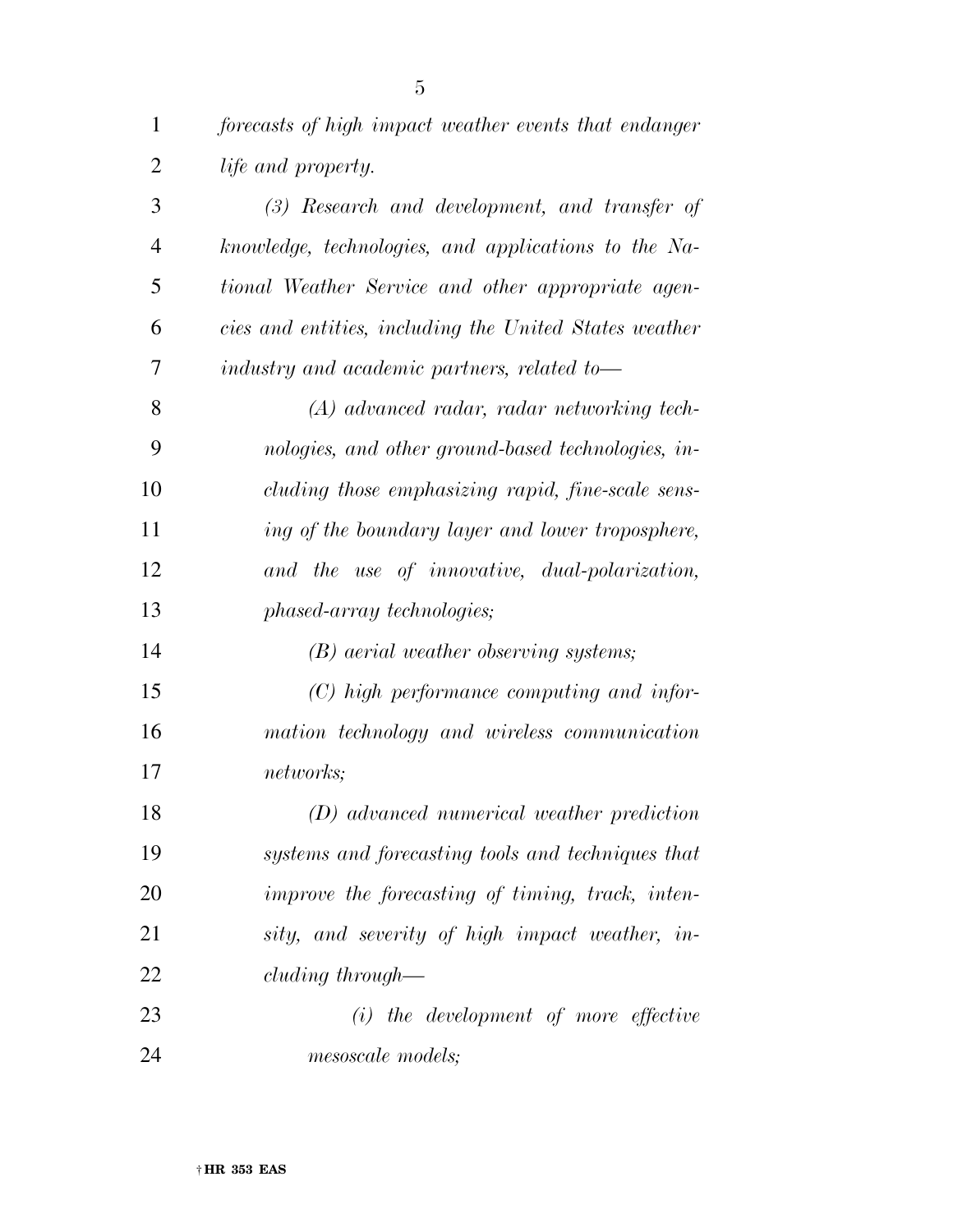| $\mathbf{1}$   | (ii) more effective use of existing, and             |
|----------------|------------------------------------------------------|
| $\overline{2}$ | the development of new, regional and na-             |
| 3              | tional cloud-resolving models;                       |
| $\overline{4}$ | $(iii)$ enhanced global weather models;              |
| 5              | and                                                  |
| 6              | $(iv)$ integrated assessment models;                 |
| 7              | $(E)$ quantitative assessment tools for meas-        |
| 8              | uring the impact and value of data and observ-       |
| 9              | ing systems, including Observing System Sim-         |
| 10             | ulation Experiments (as described in section         |
| 11             | 107), Observing System Experiments, and Anal-        |
| 12             | yses of Alternatives;                                |
| 13             | $(F)$ atmospheric chemistry and interactions         |
| 14             | essential to accurately characterizing atmos-        |
| 15             | pheric composition and predicting meteorological     |
| 16             | processes, including cloud microphysical, pre-       |
| 17             | cipitation, and atmospheric electrification proc-    |
| 18             | esses, to more effectively understand their role in  |
| 19             | severe weather; and                                  |
| 20             | $(G)$ additional sources of weather data and         |
| 21             | information, including commercial observing          |
| <u>22</u>      | systems.                                             |
| 23             | $(4)$ A technology transfer initiative, carried out  |
| 24             | jointly and in coordination with the Director of the |
| 25             | National Weather Service, and in cooperation with    |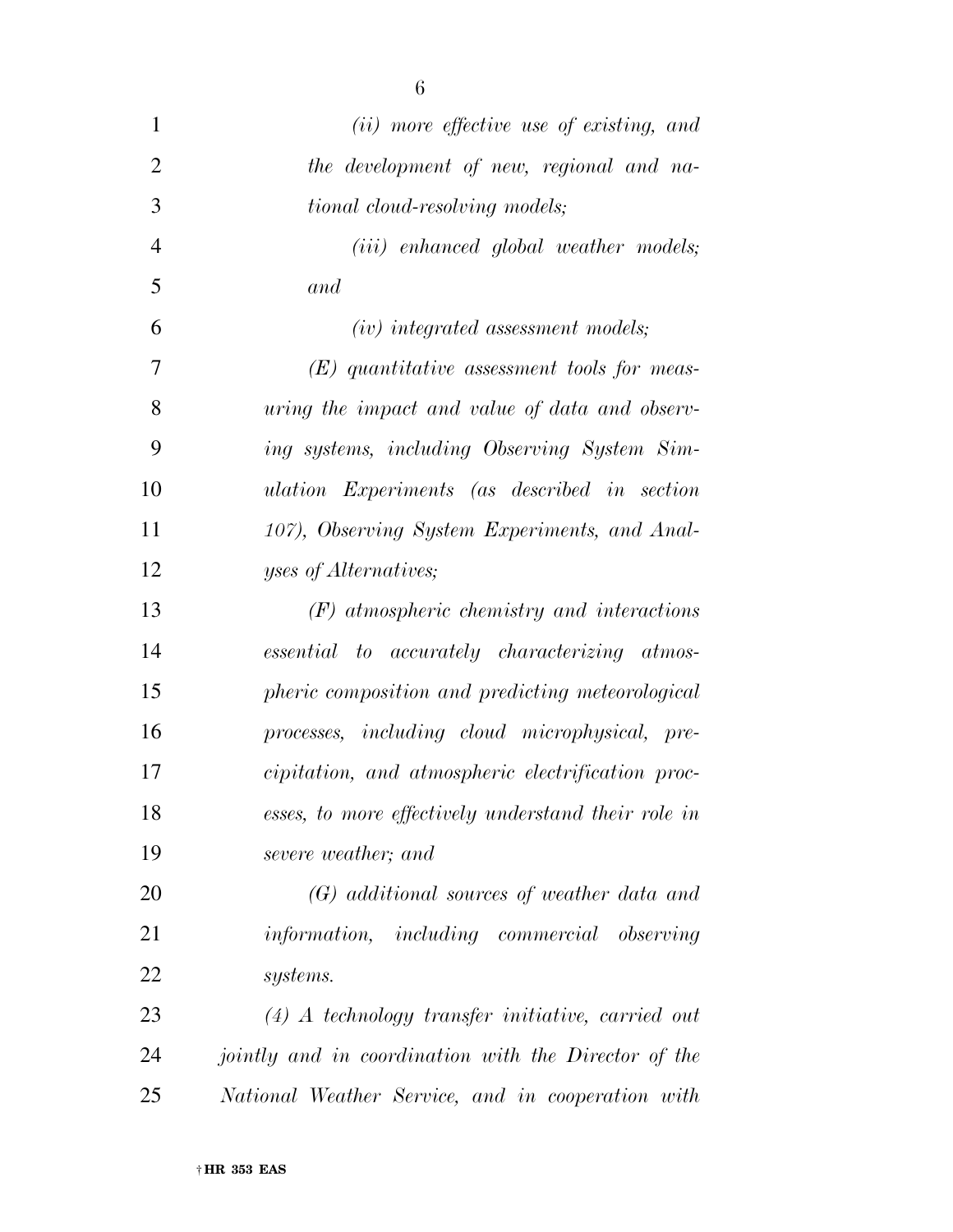*the United States weather industry and academic partners, to ensure continuous development and tran- sition of the latest scientific and technological ad- vances into operations of the National Weather Serv- ice and to establish a process to sunset outdated and expensive operational methods and tools to enable cost-effective transfer of new methods and tools into operations.* 

*(c) EXTRAMURAL RESEARCH.—* 

 *(1) IN GENERAL.—In carrying out the program under this section, the Assistant Administrator for Oceanic and Atmospheric Research shall collaborate with and support the non-Federal weather research community, which includes institutions of higher edu- cation, private entities, and nongovernmental organi- zations, by making funds available through competi-tive grants, contracts, and cooperative agreements.* 

 *(2) SENSE OF CONGRESS.—It is the sense of Congress that not less than 30 percent of the funds for weather research and development at the Office of Oceanic and Atmospheric Research should be made available for the purpose described in paragraph (1). (d) ANNUAL REPORT.—Each year, concurrent with the annual budget request submitted by the President to Con-gress under section 1105 of title 31, United States Code,*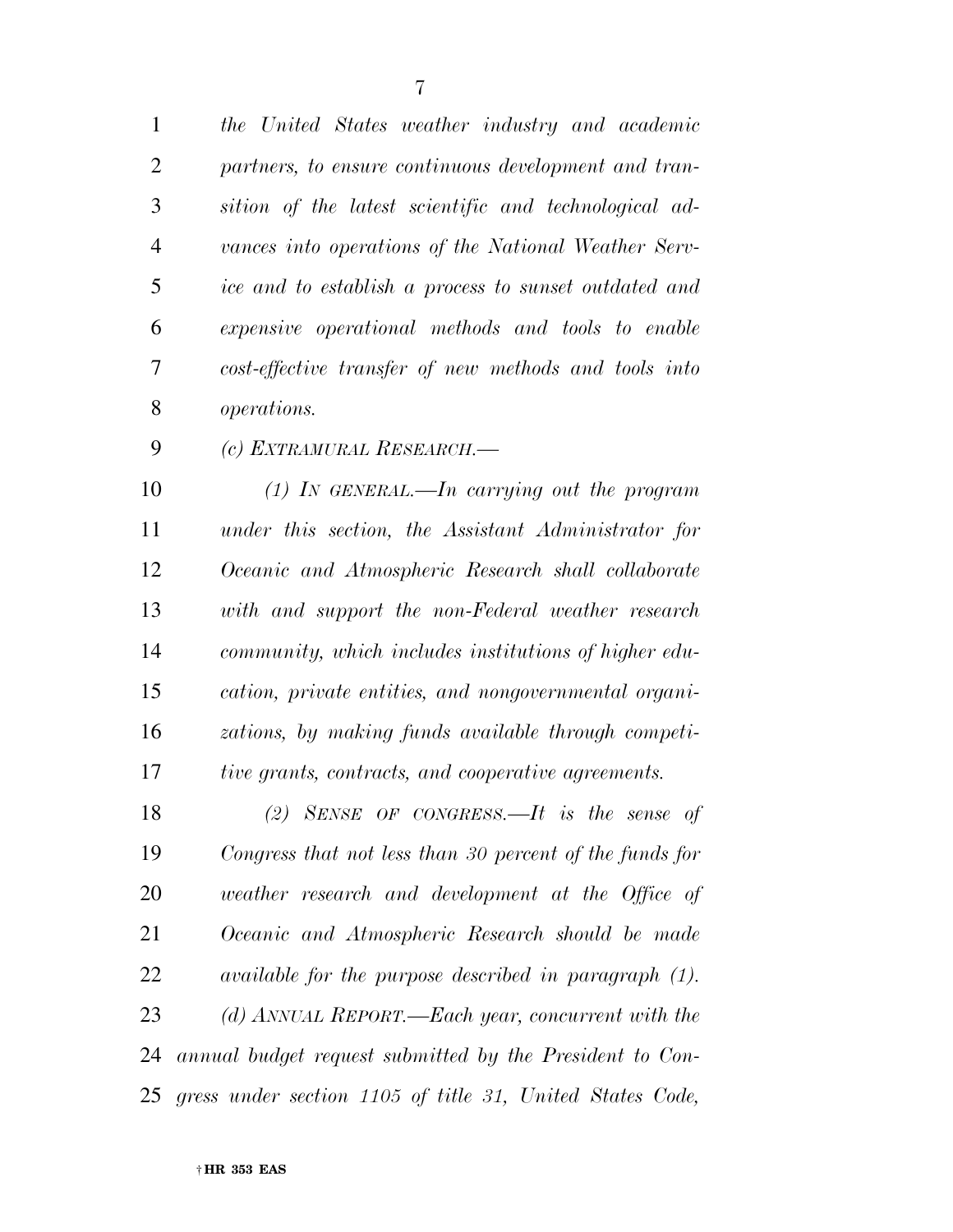*for the National Oceanic and Atmospheric Administration, the Under Secretary shall submit to Congress a description of current and planned activities under this section.* 

 *SEC. 103. TORNADO WARNING IMPROVEMENT AND EXTEN-SION PROGRAM.* 

 *(a) IN GENERAL.—The Under Secretary, in collabora- tion with the United States weather industry and academic partners, shall establish a tornado warning improvement and extension program.* 

 *(b) GOAL.—The goal of such program shall be to reduce the loss of life and economic losses from tornadoes through the development and extension of accurate, effective, and timely tornado forecasts, predictions, and warnings, includ- ing the prediction of tornadoes beyond 1 hour in advance. (c) PROGRAM PLAN.—Not later than 180 days after the date of the enactment of this Act, the Assistant Adminis- trator for Oceanic and Atmospheric Research, in coordina- tion with the Director of the National Weather Service, shall develop a program plan that details the specific research, development, and technology transfer activities, as well as corresponding resources and timelines, necessary to achieve the program goal.* 

 *(d) ANNUAL BUDGET FOR PLAN SUBMITTAL.—Fol- lowing completion of the plan, the Under Secretary, acting through the Assistant Administrator for Oceanic and At-*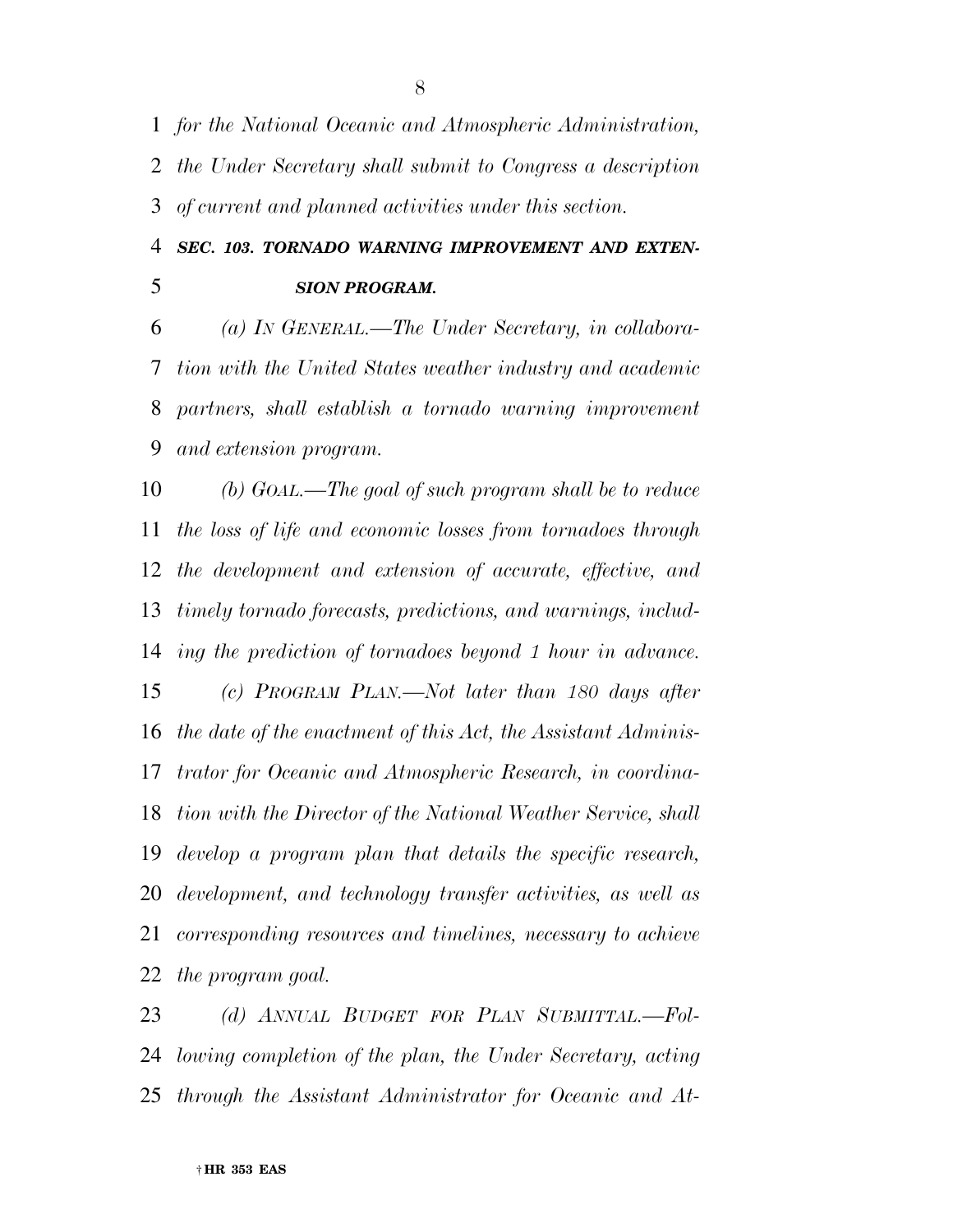*mospheric Research and in coordination with the Director of the National Weather Service, shall, not less frequently than once each year, submit to Congress a proposed budget corresponding with the activities identified in the plan.* 

#### *SEC. 104. HURRICANE FORECAST IMPROVEMENT PROGRAM.*

 *(a) IN GENERAL.—The Under Secretary, in collabora- tion with the United States weather industry and such aca- demic entities as the Administrator considers appropriate, shall maintain a project to improve hurricane forecasting. (b) GOAL.—The goal of the project maintained under subsection (a) shall be to develop and extend accurate hurri- cane forecasts and warnings in order to reduce loss of life, injury, and damage to the economy, with a focus on—* 

 *(1) improving the prediction of rapid inten-sification and track of hurricanes;* 

 *(2) improving the forecast and communication of storm surges from hurricanes; and* 

 *(3) incorporating risk communication research to create more effective watch and warning products. (c) PROJECT PLAN.—Not later than 1 year after the date of the enactment of this Act, the Under Secretary, act- ing through the Assistant Administrator for Oceanic and Atmospheric Research and in consultation with the Director of the National Weather Service, shall develop a plan for the project maintained under subsection (a) that details the*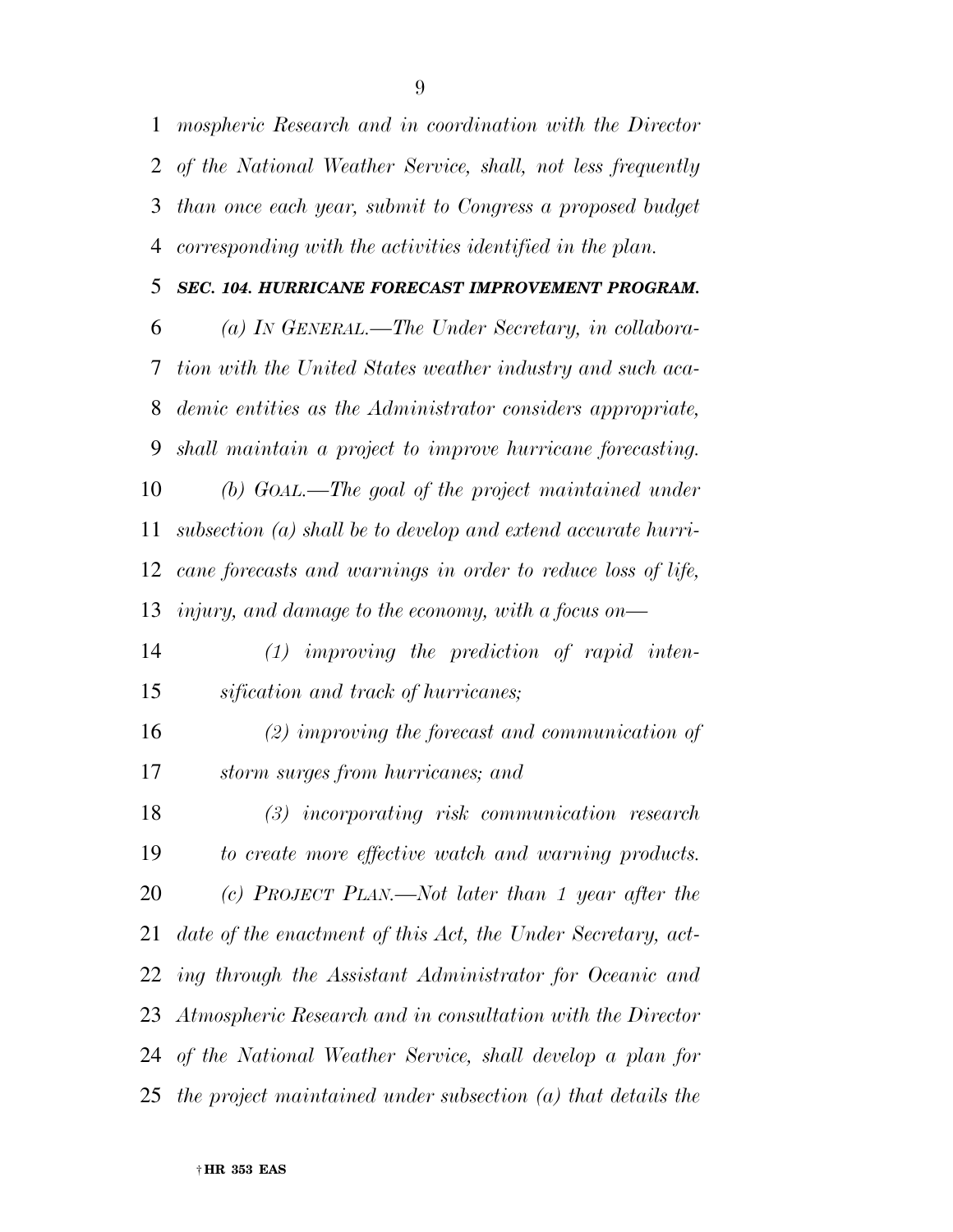*specific research, development, and technology transfer ac- tivities, as well as corresponding resources and timelines, necessary to achieve the goal set forth in subsection (b).* 

## *SEC. 105. WEATHER RESEARCH AND DEVELOPMENT PLAN-NING.*

 *Not later than 1 year after the date of the enactment of this Act, and not less frequently than once each year thereafter, the Under Secretary, acting through the Assist- ant Administrator for Oceanic and Atmospheric Research and in coordination with the Director of the National Weather Service and the Assistant Administrator for Sat- ellite and Information Services, shall issue a research and development and research to operations plan to restore and maintain United States leadership in numerical weather prediction and forecasting that—* 

 *(1) describes the forecasting skill and technology goals, objectives, and progress of the National Oceanic and Atmospheric Administration in carrying out the program conducted under section 102;* 

 *(2) identifies and prioritizes specific research and development activities, and performance metrics, weighted to meet the operational weather mission of the National Weather Service to achieve a weather-ready Nation;*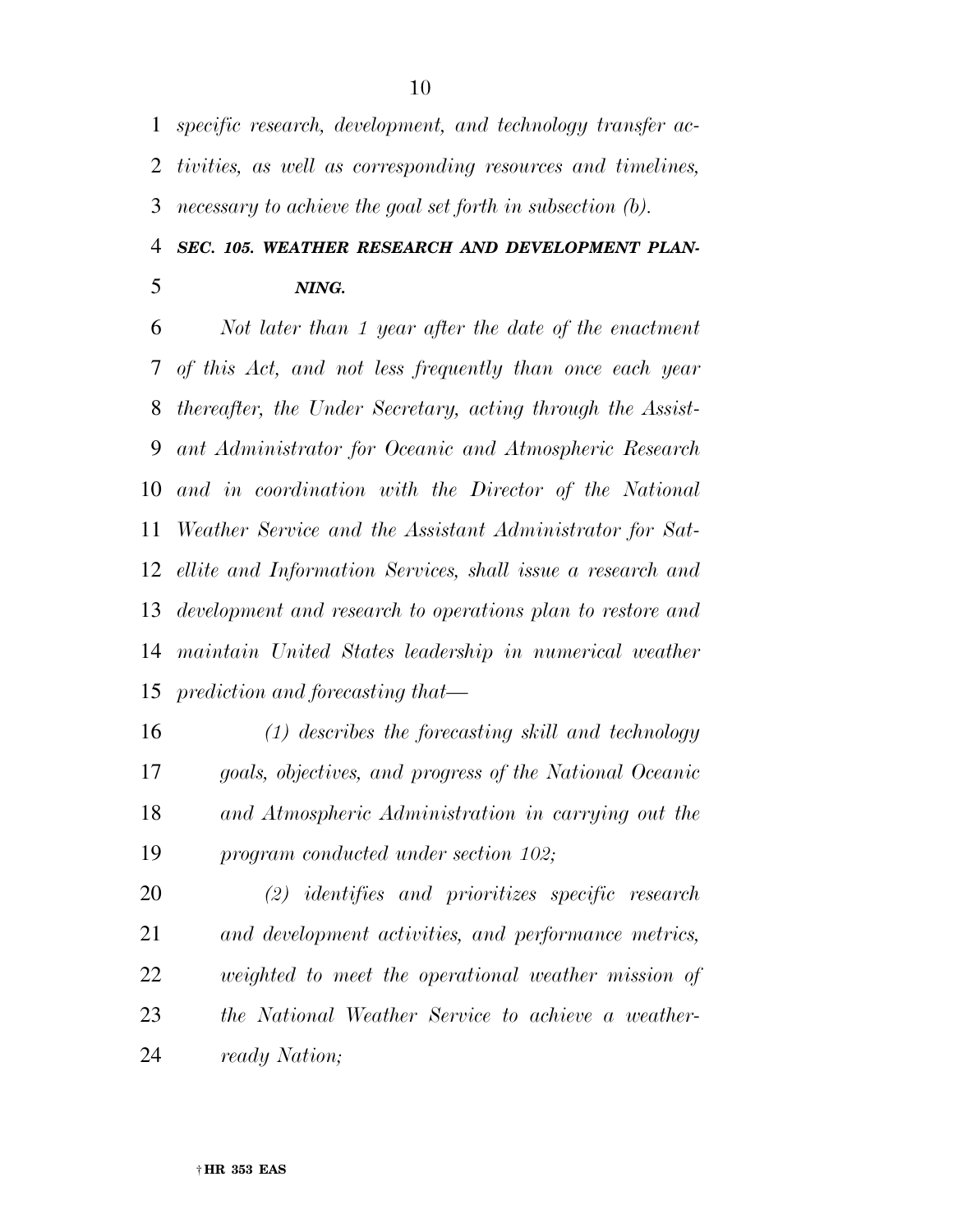| $\mathbf{1}$   | $(3)$ describes how the program will collaborate       |
|----------------|--------------------------------------------------------|
| $\overline{2}$ | with stakeholders, including the United States weath-  |
| 3              | er industry and academic partners; and                 |
| $\overline{4}$ | $(4)$ identifies, through consultation with the Na-    |
| 5              | tional Science Foundation, the United States weather   |
| 6              | industry, and academic partners, research necessary    |
| 7              | to enhance the integration of social science knowledge |
| 8              | into weather forecast and warning processes, includ-   |
| 9              | ing to improve the communication of threat informa-    |
| 10             | tion necessary to enable improved severe weather       |
| 11             | planning and decision making on the part of individ-   |
| 12             | <i>uals and communities.</i>                           |

#### *SEC. 106. OBSERVING SYSTEM PLANNING.*

*The Under Secretary shall—* 

 *(1) develop and maintain a prioritized list of ob- servation data requirements necessary to ensure weather forecasting capabilities to protect life and property to the maximum extent practicable;* 

 *(2) consistent with section 107, utilize Observing System Simulation Experiments, Observing System Experiments, Analyses of Alternatives, and other ap- propriate assessment tools to ensure continuous sys- temic evaluations of the observing systems, data, and information needed to meet the requirements of para-*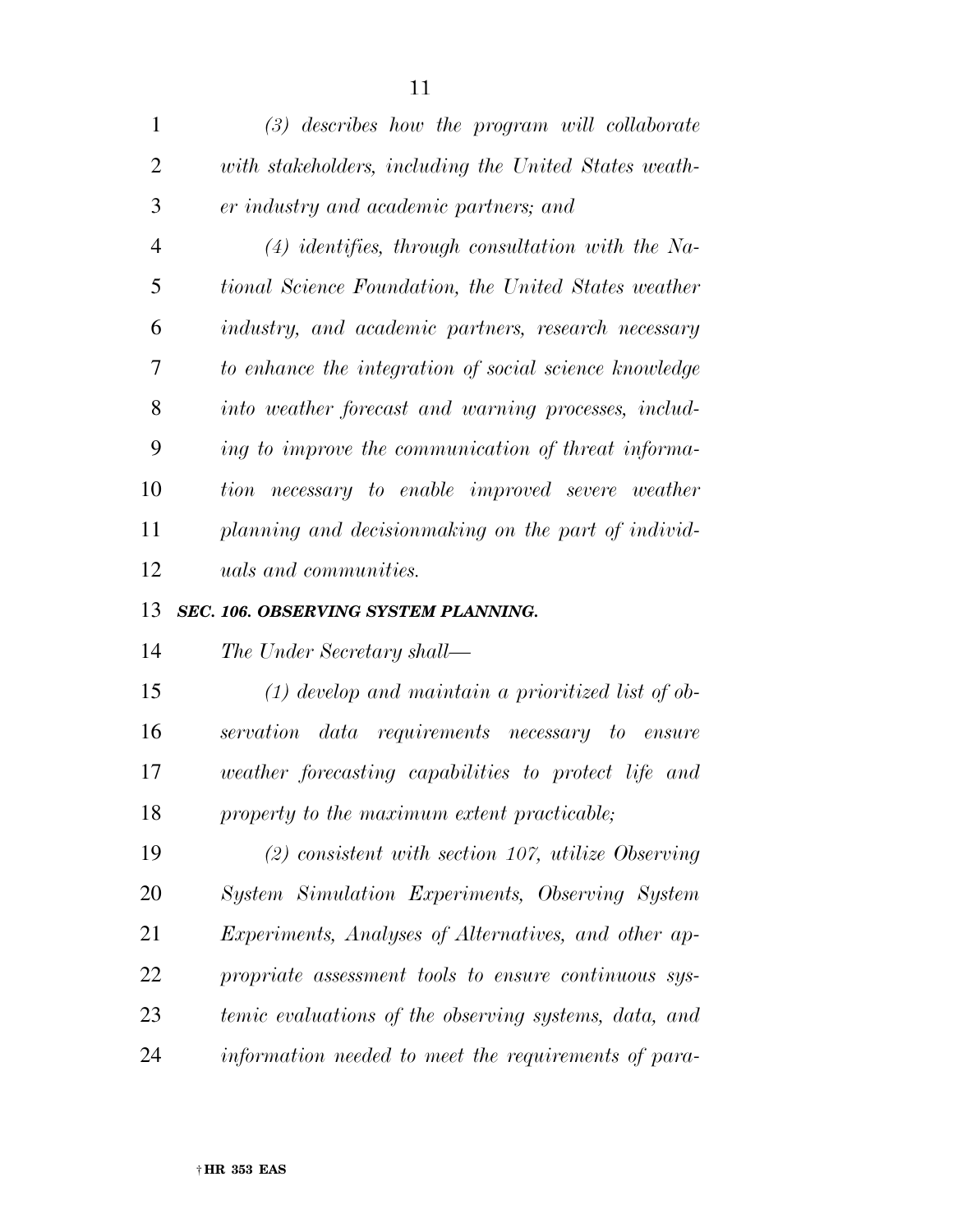*graph (1), including options to maximize observa- tional capabilities and their cost-effectiveness; (3) identify current and potential future data gaps in observing capabilities related to the require- ments listed under paragraph (1); and (4) determine a range of options to address gaps identified under paragraph (3). SEC. 107. OBSERVING SYSTEM SIMULATION EXPERIMENTS. (a) IN GENERAL.—In support of the requirements of section 106, the Assistant Administrator for Oceanic and Atmospheric Research shall undertake Observing System Simulation Experiments, or such other quantitative assess- ments as the Assistant Administrator considers appro- priate, to quantitatively assess the relative value and bene- fits of observing capabilities and systems. Technical and scientific Observing System Simulation Experiment eval- uations— (1) may include assessments of the impact of ob-serving capabilities on—* 

*(A) global weather prediction;* 

 *(B) hurricane track and intensity fore-casting;* 

 *(C) tornado warning lead times and accu-racy;*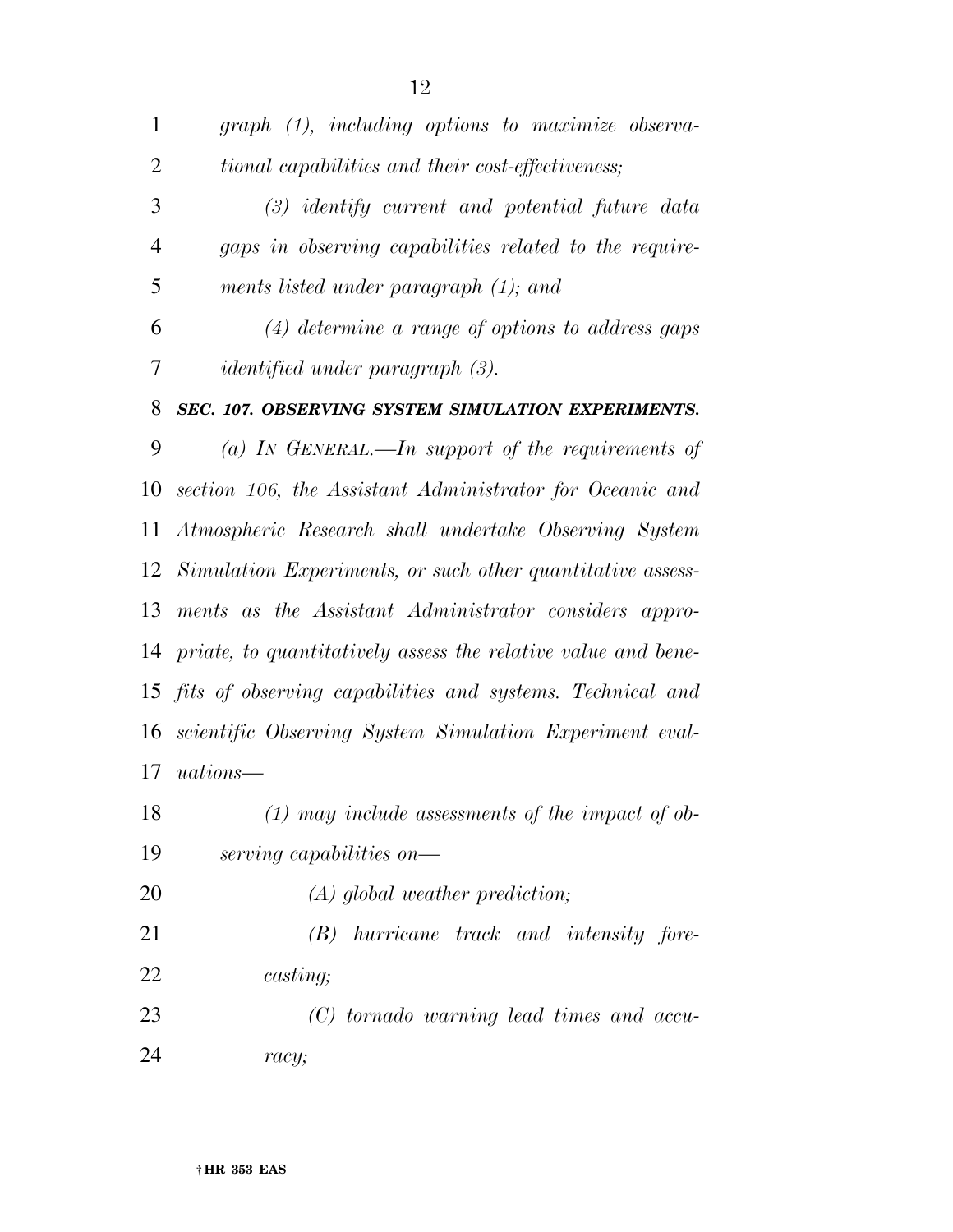| $\mathbf{1}$   | $(D)$ prediction of mid-latitude severe local           |
|----------------|---------------------------------------------------------|
| $\overline{2}$ | storm outbreaks; and                                    |
| 3              | $(E)$ prediction of storms that have the po-            |
| $\overline{4}$ | tential to cause extreme precipitation and flood-       |
| 5              | ing lasting from 6 hours to 1 week; and                 |
| 6              | $(2)$ shall be conducted in cooperation with other      |
| 7              | appropriate entities within the National Oceanic and    |
| 8              | Atmospheric Administration, other Federal agencies,     |
| 9              | the United States weather industry, and academic        |
| 10             | partners to ensure the technical and scientific merit   |
| 11             | of results from Observing System Simulation Experi-     |
| 12             | ments or other appropriate quantitative assessment      |
| 13             | methodologies.                                          |
| 14             | (b) REQUIREMENTS.—Observing System Simulation           |
| 15             | $Experiments$ shall quantitatively—                     |
| 16             | $(1)$ determine the potential impact of proposed        |
| 17             | space-based, suborbital, and in situ observing systems  |
| 18             | on analyses and forecasts, including potential im-      |
| 19             | pacts on extreme weather events across all parts of the |
| 20             | Nation;                                                 |
| 21             | $(2)$ evaluate and compare observing system de-         |
| 22             | sign options; and                                       |
| 23             | $(3)$ assess the relative capabilities and costs of     |
| 24             | various observing systems and combinations of observ-   |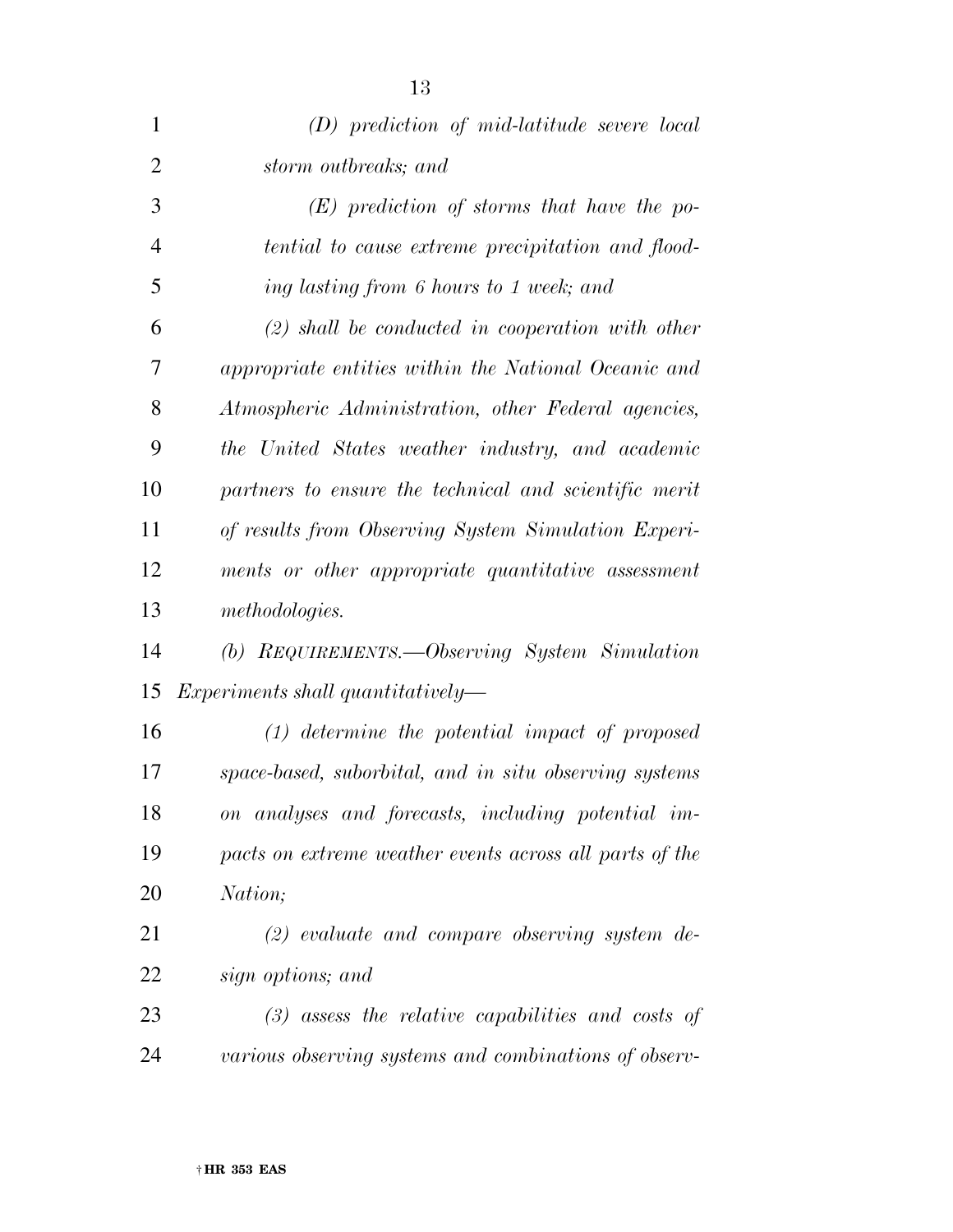| $\mathbf{1}$   | ing systems in providing data necessary to protect life       |
|----------------|---------------------------------------------------------------|
| $\overline{2}$ | and property.                                                 |
| 3              | (c) IMPLEMENTATION.—Observing System Simulation               |
| $\overline{4}$ | <i>Experiments—</i>                                           |
| 5              | $(1)$ shall be conducted prior to the acquisition of          |
| 6              | major Government-owned or Government-leased oper-             |
| 7              | ational observing systems, including polar-orbiting           |
| 8              | and geostationary satellite systems, with a lifecycle         |
| 9              | cost of more than \$500,000,000; and                          |
| 10             | $(2)$ shall be conducted prior to the purchase of             |
| 11             | any major new commercially provided data with a               |
| 12             | lifecycle cost of more than $$500,000,000$ .                  |
| 13             | (d) PRIORITY OBSERVING SYSTEM SIMULATION EX-                  |
| 14             | PERIMENTS.-                                                   |
| 15             | GLOBAL<br>(1)<br>NAVIGATION SATELLITE<br><i><b>SYSTEM</b></i> |
| 16             | RADIO OCCULTATION.—Not later than 30 days after               |
| 17             | the date of the enactment of this Act, the Assistant          |
| 18             | Administrator for Oceanic and Atmospheric Research            |
| 19             | shall complete an Observing System Simulation Ex-             |
| 20             | periment to assess the value of data from Global              |
| 21             | Navigation Satellite System Radio Occultation.                |
| 22             | (2) GEOSTATIONARY HYPERSPECTRAL SOUNDER                       |
| 23             | GLOBAL CONSTELLATION.—Not later than 120 days                 |
| 24             | after the date of the enactment of this Act, the Assist-      |
| 25             | ant Administrator for Oceanic and Atmospheric Re-             |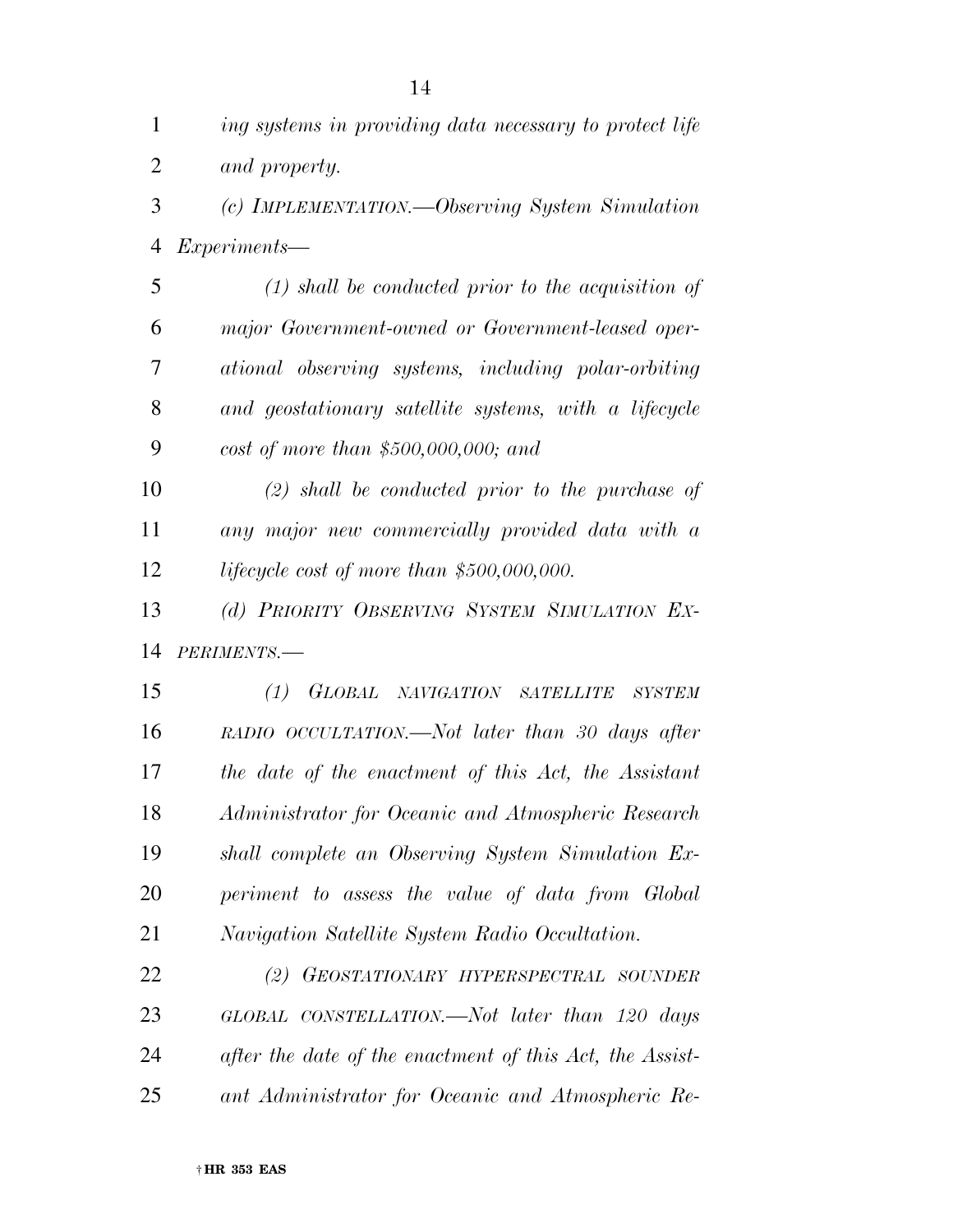*search shall complete an Observing System Simula- tion Experiment to assess the value of data from a geostationary hyperspectral sounder global constella-tion.* 

 *(e) RESULTS.—Upon completion of all Observing Sys- tem Simulation Experiments, the Assistant Administrator shall make available to the public the results an assessment of related private and public sector weather data sourcing options, including their availability, affordability, and cost-effectiveness. Such assessments shall be developed in ac- cordance with section 50503 of title 51, United States Code. SEC. 108. ANNUAL REPORT ON COMPUTING RESOURCES PRIORITIZATION.* 

 *Not later than 1 year after the date of the enactment of this Act and not less frequently than once each year there- after, the Under Secretary, acting through the Chief Infor- mation Officer of the National Oceanic and Atmospheric Administration and in coordination with the Assistant Ad- ministrator for Oceanic and Atmospheric Research and the Director of the National Weather Service, shall produce and make publicly available a report that explains how the Under Secretary intends—* 

 *(1) to continually support upgrades to pursue the fastest, most powerful, and cost-effective high per-*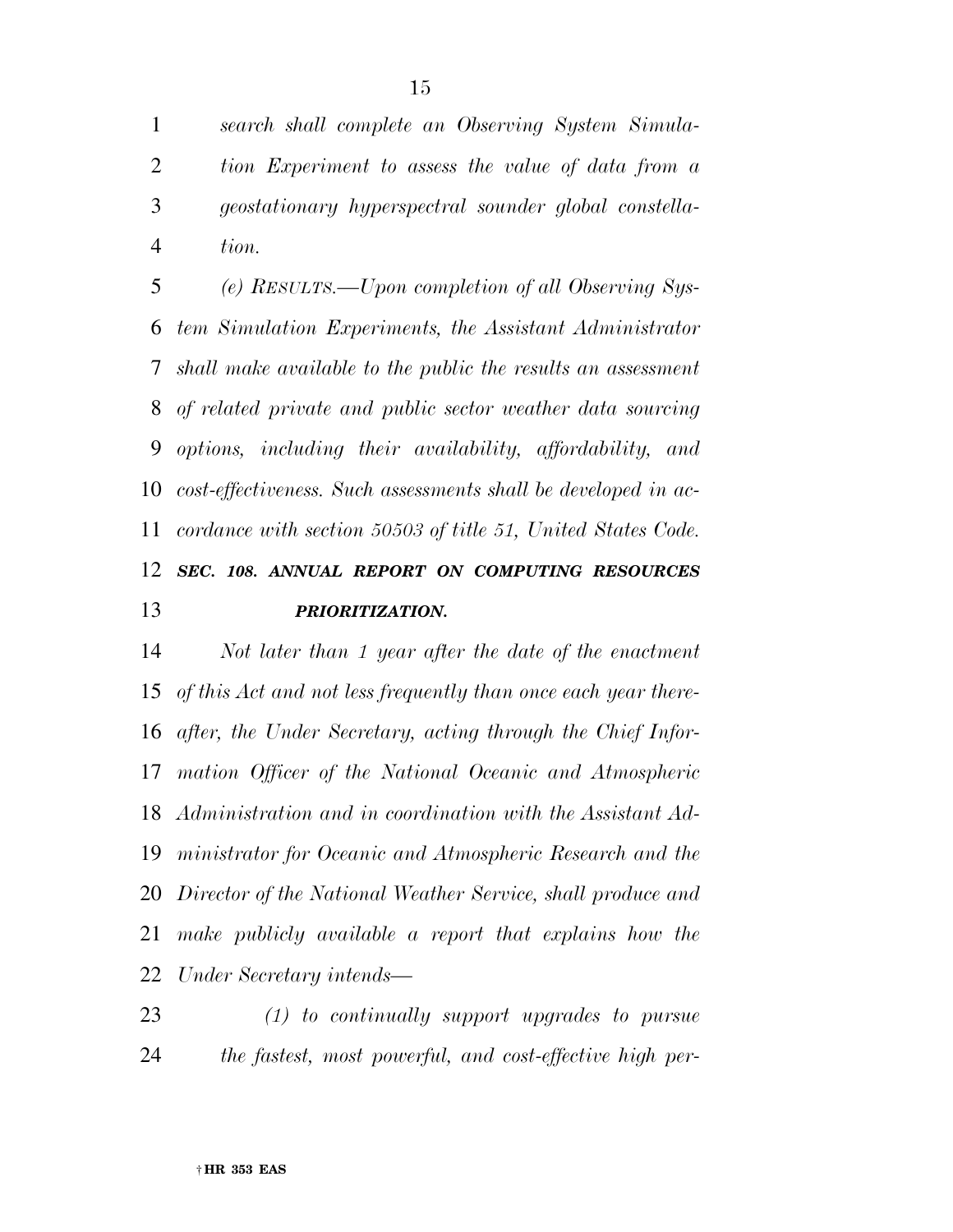| $\overline{2}$ | <i>weather prediction mission;</i>                    |
|----------------|-------------------------------------------------------|
| 3              | $(2)$ to ensure a balance between the research to     |
| $\overline{4}$ | operations requirements to develop the next genera-   |
| 5              | tion of regional and global models as well as highly  |
| 6              | <i>reliable operational models;</i>                   |
| 7              | $(3)$ to take advantage of advanced development       |
| 8              | concepts to, as appropriate, make next generation     |
| 9              | weather prediction models available in beta-test mode |
| 10             | to operational forecasters, the United States weather |
| 11             | industry, and partners in academic and Government     |
|                |                                                       |

*research; and* 

 *(4) to use existing computing resources to im- prove advanced research and operational weather pre-diction.* 

### *SEC. 109. UNITED STATES WEATHER RESEARCH PROGRAM.*

 *Section 108 of the Oceanic and Atmospheric Adminis- tration Authorization Act of 1992 (Public Law 102–567; 15 U.S.C. 313 note) is amended—* 

- *(1) in subsection (a)—*
- *(A) in paragraph (3), by striking ''; and'' and inserting a semicolon;*
- *(B) in paragraph (4), by striking the period at the end and inserting a semicolon; and*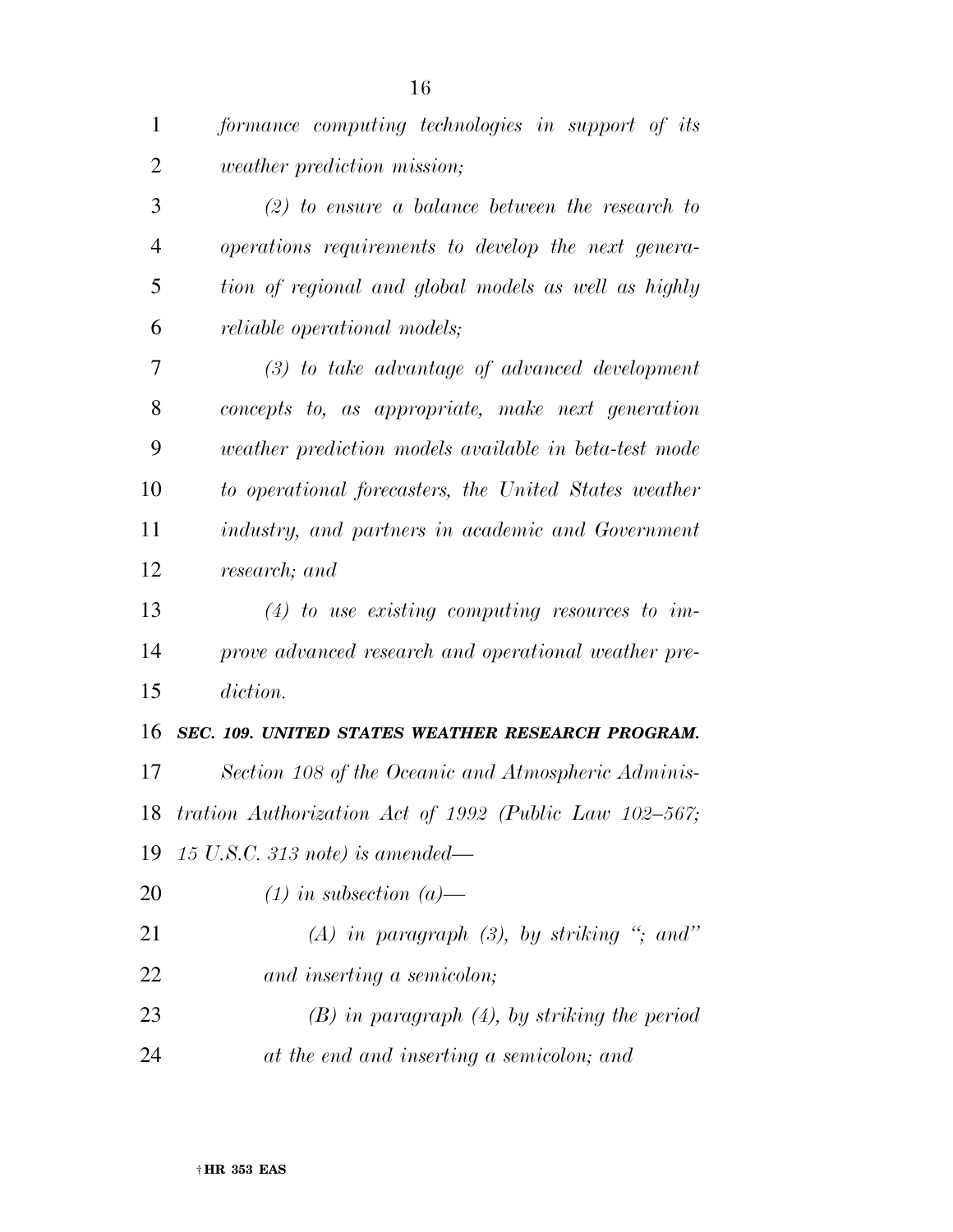| 1              | $(C)$ by inserting after paragraph $(4)$ the fol-   |
|----------------|-----------------------------------------------------|
| $\overline{2}$ | lowing:                                             |
| 3              | $\lq(5)$ submit to the Committee on Commerce,       |
| $\overline{4}$ | Science, and Transportation of the Senate and the   |
| 5              | Committee on Science, Space, and Technology of the  |
| 6              | House of Representatives, not less frequently than  |
| 7              | once each year, a report, including—                |
| 8              | "(A) a list of ongoing research projects;           |
| 9              | "(B) project goals and a point of contact for       |
| 10             | each project;                                       |
| 11             | $\lq\lq C$ the five projects related to weather ob- |
| 12             | servations, short-term weather, or subseasonal      |
| 13             | forecasts within Office of Oceanic and Atmos-       |
| 14             | Research that are closest<br>pheric<br>to           |
| 15             | <i>operationalization</i> ;                         |
| 16             | "(D) for each project referred to in subpara-       |
| 17             | $graph (C)$ —                                       |
| 18             | $``(i)$ the potential benefit;                      |
| 19             | $"(ii)$ any barrier to operationalization;          |
| 20             | and                                                 |
| 21             | $"(iii)$ the plan for operationalization,           |
| 22             | including which line office will financially        |
| 23             | support the project and how much the line           |
| 24             | <i>office intends to spend;</i>                     |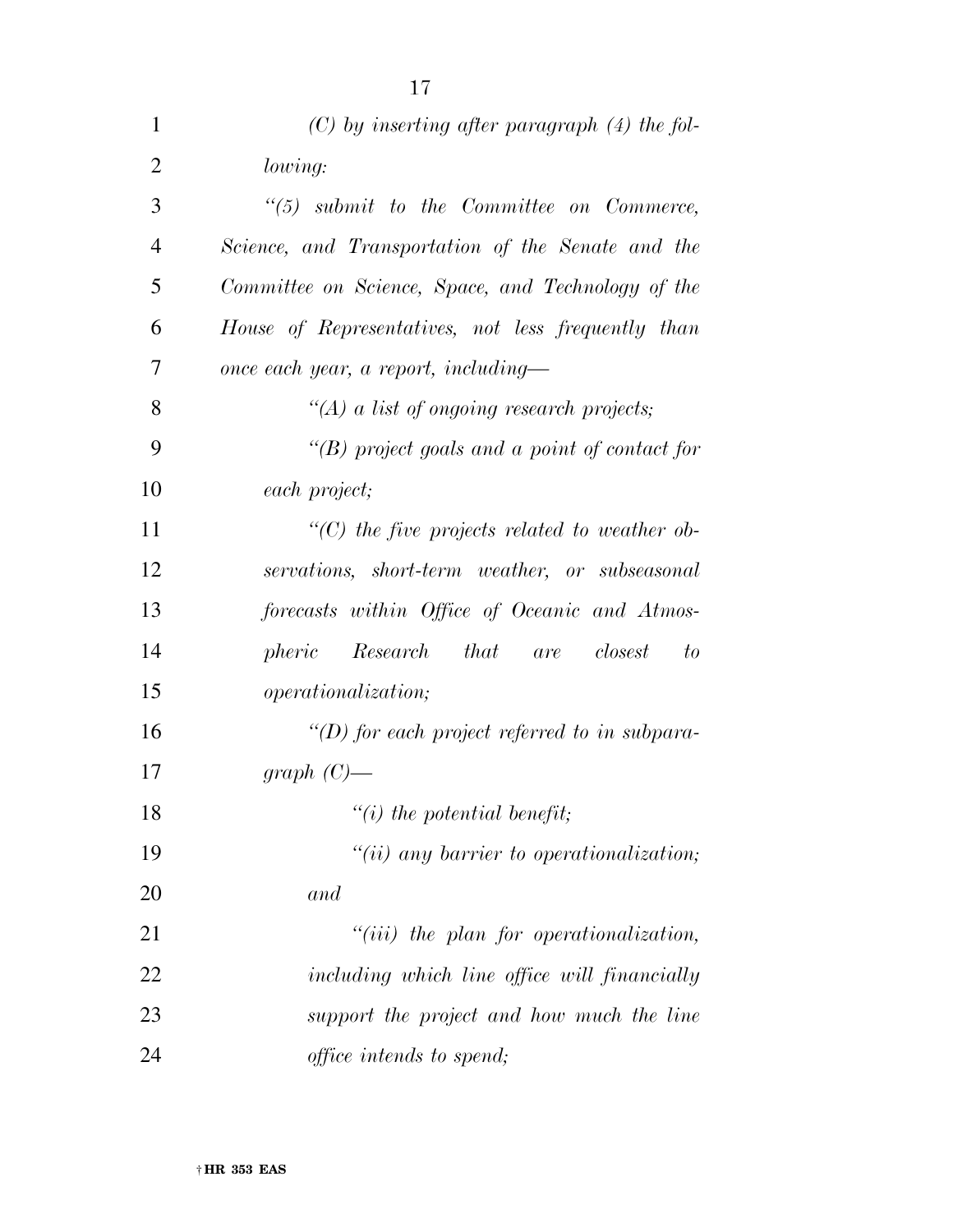| $\mathbf{1}$   | $\lq(6)$ establish teams with staff from the Office of  |
|----------------|---------------------------------------------------------|
| $\overline{2}$ | Oceanic and Atmospheric Research and the National       |
| 3              | Weather Service to oversee the operationalization of    |
| $\overline{4}$ | research products developed by the Office of Oceanic    |
| 5              | and Atmospheric Research;                               |
| 6              | "(7) develop mechanisms for research priorities         |
| 7              | of the Office of Oceanic and Atmospheric Research to    |
| 8              | be informed by the relevant line offices within the Na- |
| 9              | tional Oceanic and Atmospheric Administration, the      |
| 10             | relevant user community, and the weather enterprise;    |
| 11             | $\lq(8)$ develop an internal mechanism to track the     |
| 12             | progress of each research project within the Office of  |
| 13             | Oceanic and Atmospheric Research and mechanisms         |
| 14             | to terminate a project that is not adequately pro-      |
| 15             | gressing;                                               |
| 16             | $\lq(9)$ develop and implement a system to track        |
| 17             | whether extramural research grant goals were accom-     |
| 18             | plished;                                                |
| 19             | $"(10)$ provide facilities for products developed by    |
| 20             | the Office of Oceanic and Atmospheric Research to be    |
| 21             | tested in operational simulations, such as test beds;   |
| 22             | and                                                     |
| 23             | $"(11)$ encourage academic collaboration with the       |
| 24             | Office of Oceanic and Atmospheric Research and the      |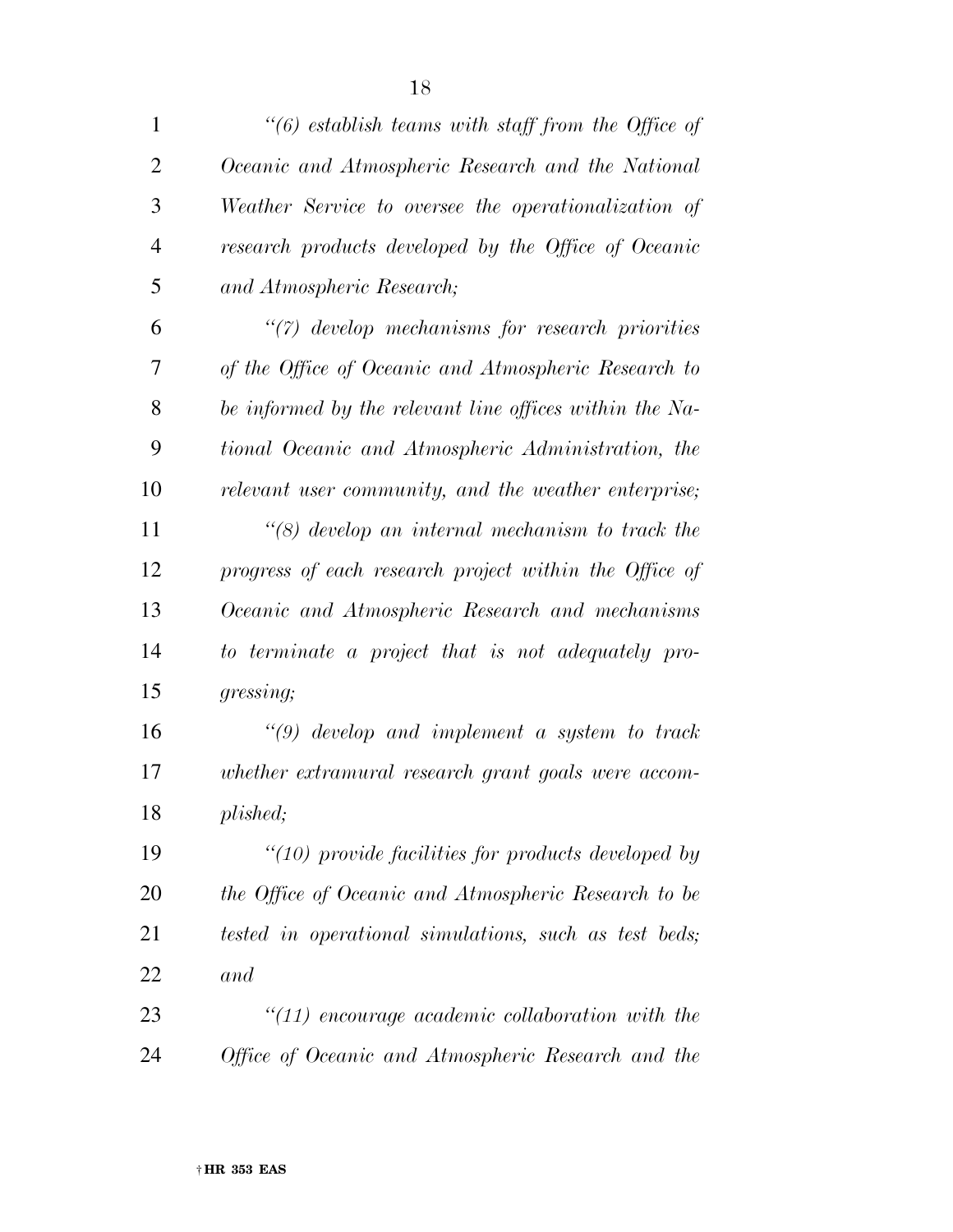*National Weather Service by facilitating visiting* 

 *scholars.''; (2) in subsection (b), in the matter preceding paragraph (1), by striking ''Not later than 90 days after the date of enactment of this Act, the'' and in- serting ''The''; and section: ''(c) SUBSEASONAL DEFINED.—In this section, the term 'subseasonal' means the time range between 2 weeks and 3 months.''. SEC. 110. AUTHORIZATION OF APPROPRIATIONS. (a) FISCAL YEARS 2017 AND 2018.—For each of fiscal years 2017 and 2018, there are authorized to be appro-priated to Office of Oceanic and Atmospheric Research—* 

 *(1) \$111,516,000 to carry out this title, of which—* 

 *(A) \$85,758,000 is authorized for weather laboratories and cooperative institutes; and (B) \$25,758,000 is authorized for weather and air chemistry research programs; and (2) an additional amount of \$20,000,000 for the joint technology transfer initiative described in sec-tion 102(b)(4).* 

*(3) by adding at the end the following new sub-*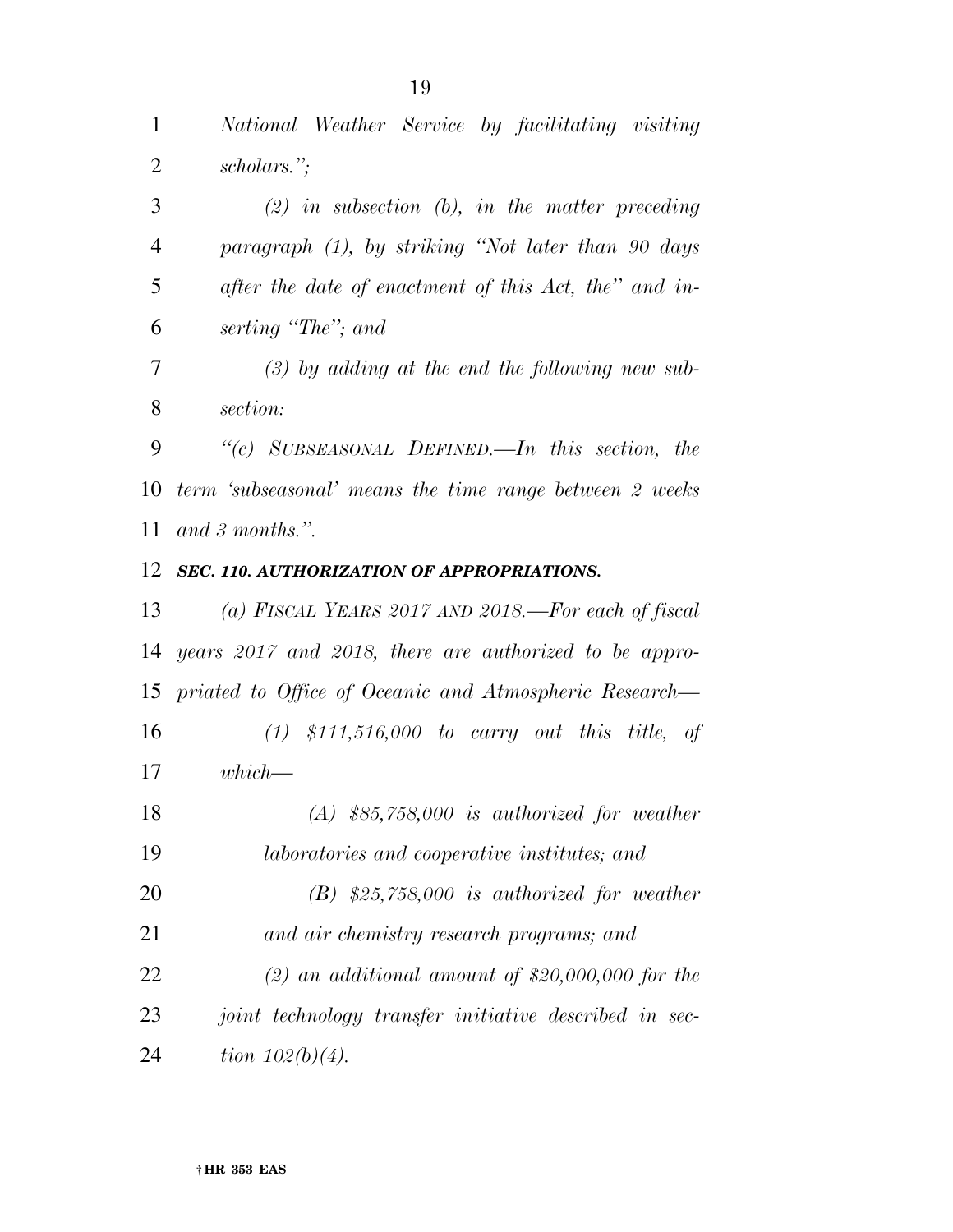*(b) LIMITATION.—No additional funds are authorized to carry out this title and the amendments made by this title.* 

# *TITLE II—SUBSEASONAL AND SEASONAL FORECASTING IN-NOVATION*

*SEC. 201. IMPROVING SUBSEASONAL AND SEASONAL FORE-*

### *CASTS.*

 *Section 1762 of the Food Security Act of 1985 (Public Law 99–198; 15 U.S.C. 313 note) is amended—* 

 *(1) in subsection (a), by striking ''(a)'' and in-serting ''(a) FINDINGS.—'';* 

 *(2) in subsection (b), by striking ''(b)'' and in-serting ''(b) POLICY.—''; and* 

*(3) by adding at the end the following:* 

 *''(c) FUNCTIONS.—The Under Secretary, acting through the Director of the National Weather Service and the heads of such other programs of the National Oceanic and Atmospheric Administration as the Under Secretary considers appropriate, shall—* 

 *''(1) collect and utilize information in order to make usable, reliable, and timely foundational fore- casts of subseasonal and seasonal temperature and precipitation;*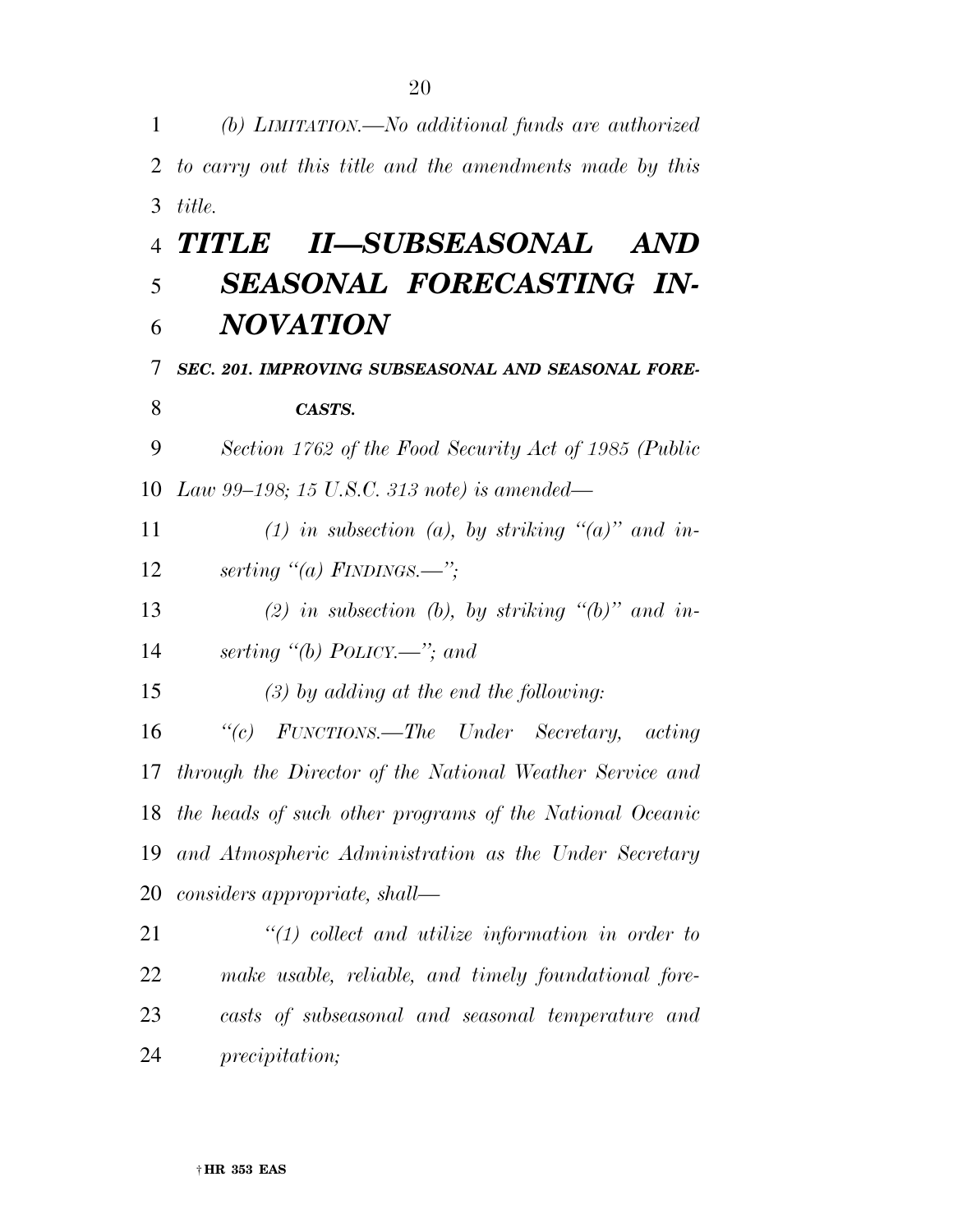| 1              | $\lq(2)$ leverage existing research and models from            |
|----------------|----------------------------------------------------------------|
| $\overline{2}$ | the weather enterprise to improve the forecasts under          |
| 3              | paragnath (1);                                                 |
| $\overline{4}$ | $\lq(3)$ determine and provide information on how              |
| 5              | the forecasted conditions under paragraph (1) may              |
| 6              | $impect-$                                                      |
| 7              | $\lq (A)$ the number and severity of droughts,                 |
| 8              | fires, tornadoes, hurricanes, floods, heat waves,              |
| 9              | coastal inundation, winter storms, high impact                 |
| 10             | <i>weather, or other relevant natural disasters;</i>           |
| 11             | $\lq\lq(B)$ snowpack; and                                      |
| 12             | $\lq\lq$ sea ice conditions; and                               |
| 13             | $\lq(4)$ develop an Internet clearinghouse to provide          |
| 14             | the forecasts under paragraph (1) and the informa-             |
| 15             | tion under paragraphs (1) and (3) on both national             |
| 16             | and regional levels.                                           |
| 17             | "(d) COMMUNICATION.—The Director of the National               |
|                | 18 Weather Service shall provide the forecasts under paragraph |
| 19             | $(1)$ of subsection $(c)$ and the information on their impacts |
|                | 20 under paragraph $(3)$ of such subsection to the public, in- |
|                | 21 cluding public and private entities engaged in planning     |
| 22             | and preparedness, such as National Weather Service Core        |
|                | 23 partners at the Federal, regional, State, tribal, and local |
|                | 24 levels of government.                                       |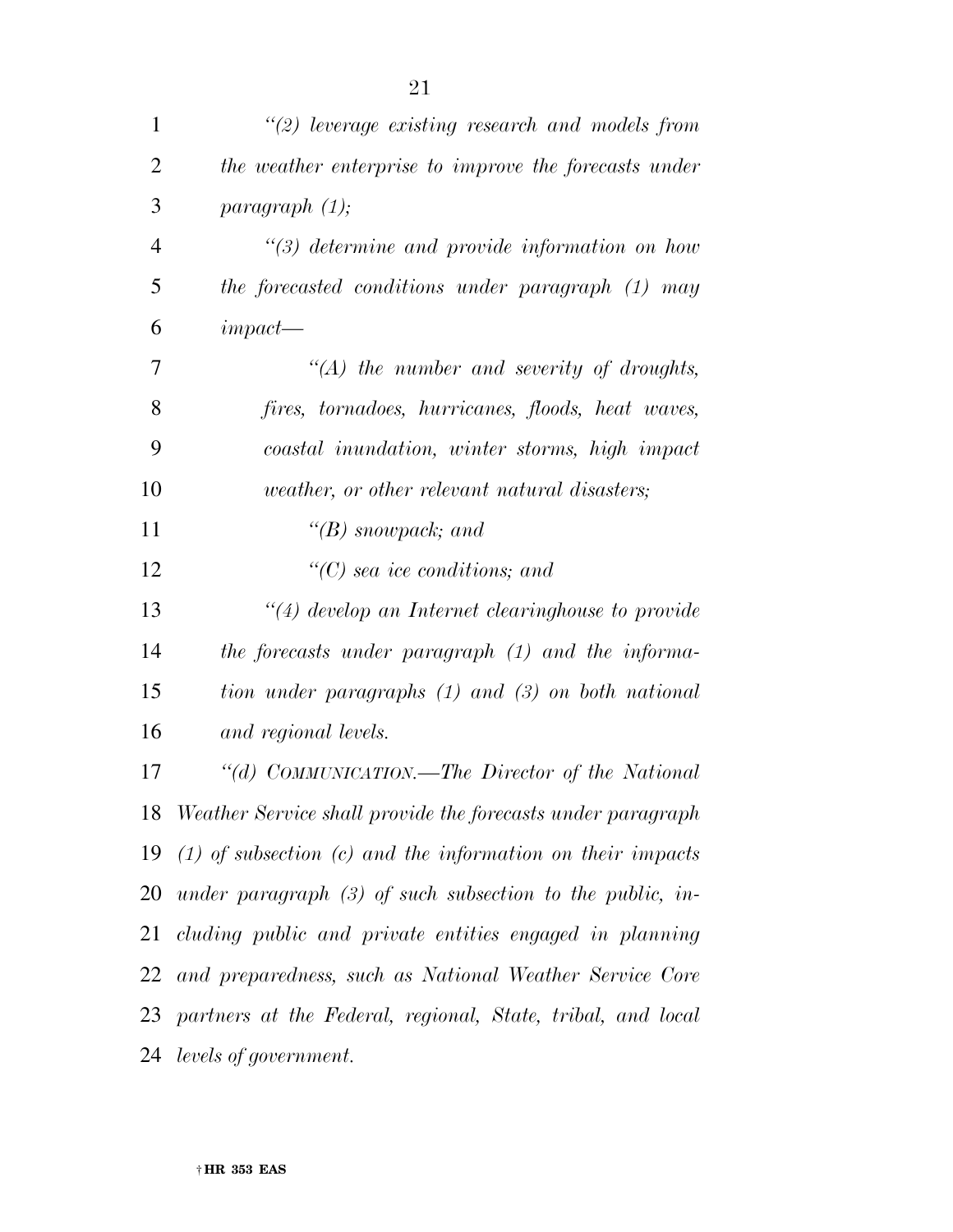|   | "(e) COOPERATION.—The Under Secretary shall build       |
|---|---------------------------------------------------------|
|   | 2 upon existing forecasting and assessment programs and |
|   | $3$ partnerships, including—                            |
|   | $\lq(1)$ by designating research and monitoring ac-     |
| 5 | tivities related to subseasonal and seasonal forecasts  |
| 6 | as a priority in one or more solicitations of the Coop- |

 *erative Institutes of the Office of Oceanic and Atmos-pheric Research;* 

 *''(2) by contributing to the interagency Earth System Prediction Capability; and* 

 *''(3) by consulting with the Secretary of Defense and the Secretary of Homeland Security to determine the highest priority subseasonal and seasonal forecast needs to enhance national security.* 

*''(f) FORECAST COMMUNICATION COORDINATORS.—* 

 *''(1) IN GENERAL.—The Under Secretary shall foster effective communication, understanding, and use of the forecasts by the intended users of the infor- mation described in subsection (d). This may include assistance to States for forecast communication coor- dinators to enable local interpretation and planning based on the information.* 

 *''(2) REQUIREMENTS.—For each State that re- quests assistance under this subsection, the Under Secretary may—*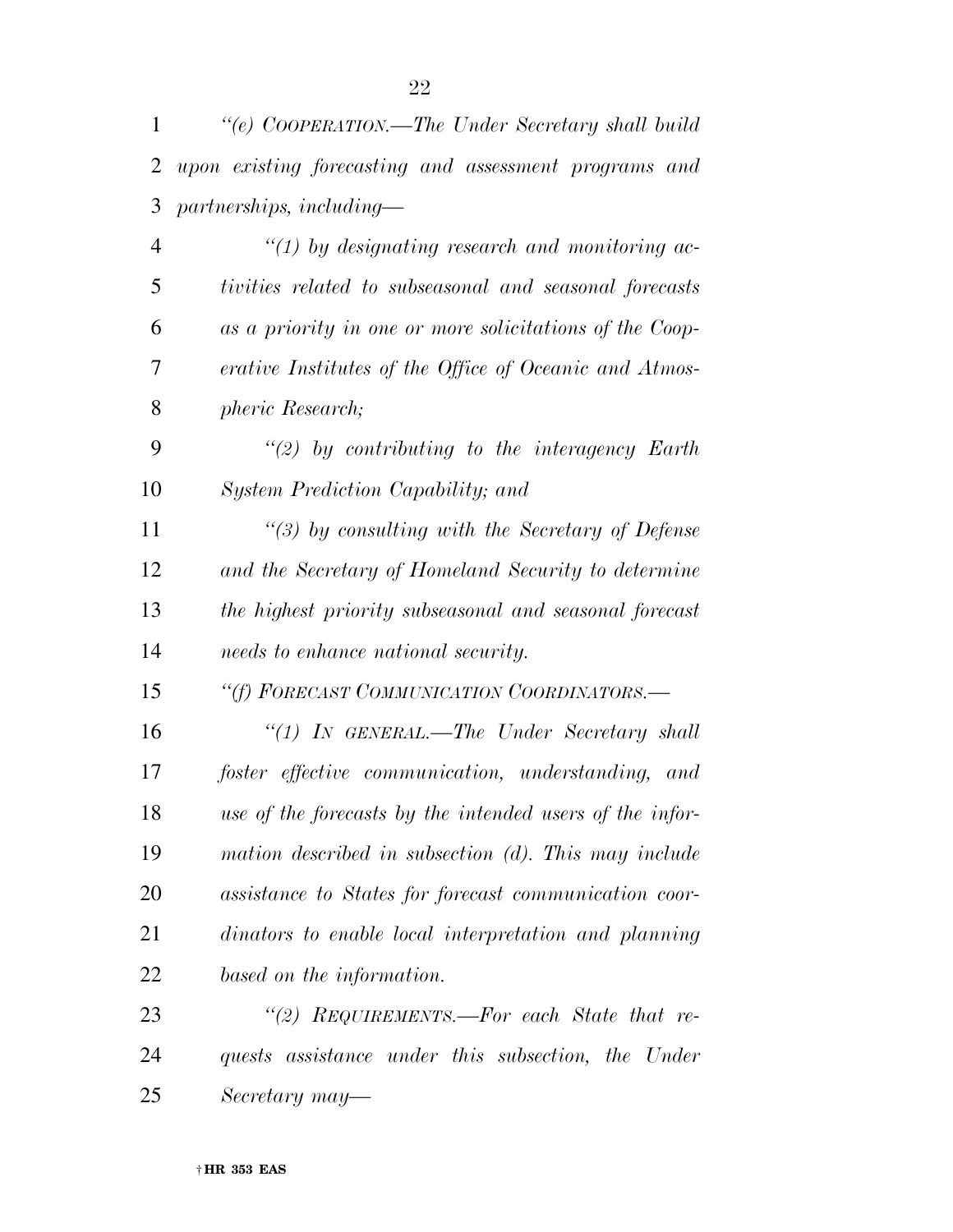| 1              | $\lq\lq (A)$ provide funds to support an indi-          |
|----------------|---------------------------------------------------------|
| $\overline{2}$ | vidual in that State—                                   |
| 3              | "(i) to serve as a liaison among the                    |
| $\overline{4}$ | National Oceanic and Atmospheric Admin-                 |
| $\mathfrak{S}$ | <i>istration, other Federal departments and</i>         |
| 6              | agencies, the weather enterprise, the State,            |
| 7              | and relevant interests within that State;               |
| 8              | and                                                     |
| 9              | $``(ii)$ to receive the forecasts and infor-            |
| 10             | mation under subsection (c) and dissemi-                |
| 11             | nate the forecasts and information through-             |
| 12             | out the State, including to county and trib-            |
| 13             | al governments; and                                     |
| 14             | "(B) require matching funds of at least $50$            |
| 15             | percent, from the State, a university, a non-           |
| 16             | governmental organization, a trade association,         |
| 17             | or the private sector.                                  |
| 18             | "(3) LIMITATION.—Assistance to an individual            |
| 19             | State under this subsection shall not exceed \$100,000  |
| 20             | <i>in a fiscal year.</i>                                |
| 21             | "(g) COOPERATION FROM OTHER FEDERAL AGEN-               |
| 22             | CIES.—Each Federal department and agency shall cooper-  |
| 23             | ate as appropriate with the Under Secretary in carrying |
| 24             | <i>out this section.</i>                                |
| 25             | "(h) $REPORTS$ .—                                       |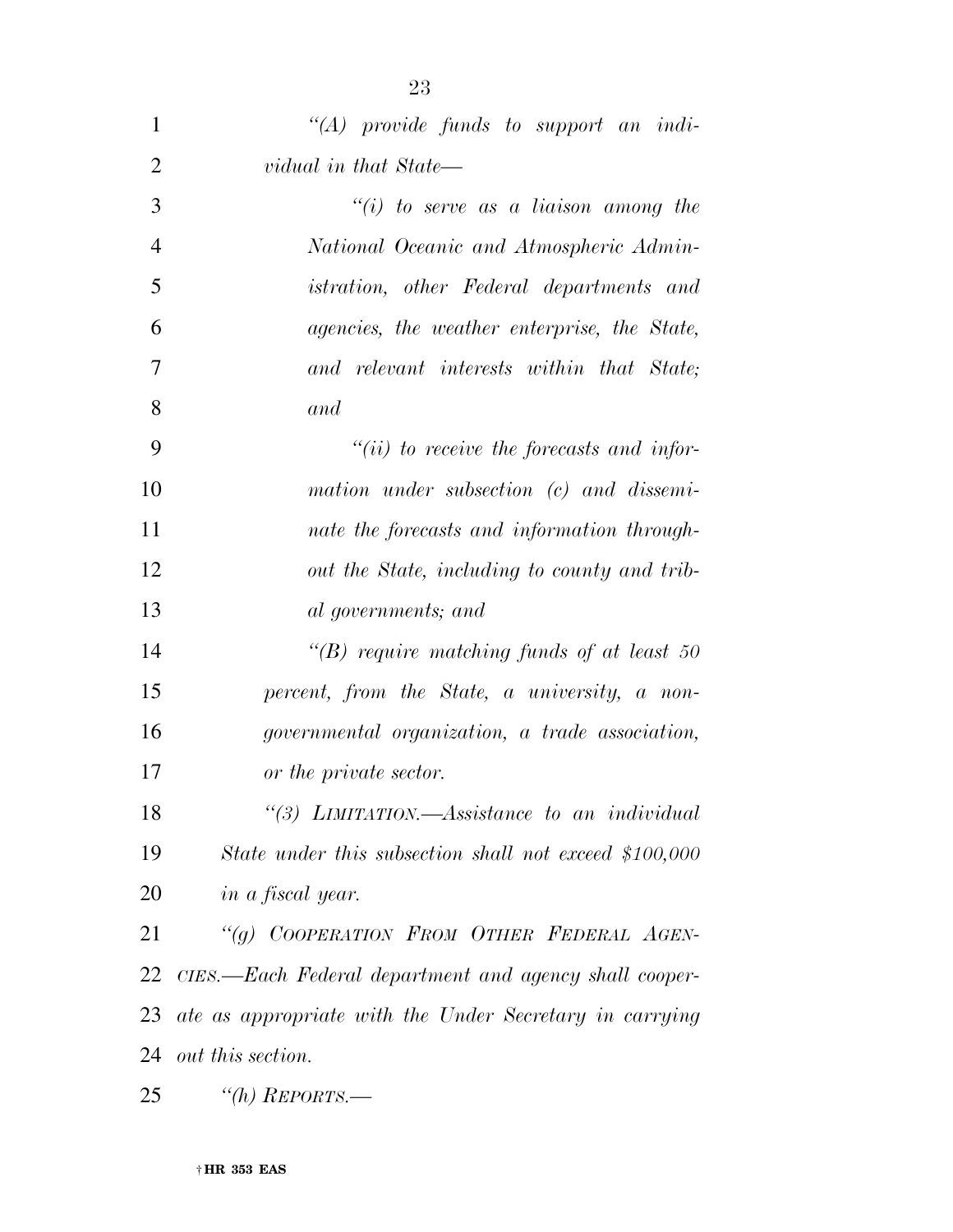| $\mathbf{1}$   | "(1) In GENERAL.—Not later than 18 months                |
|----------------|----------------------------------------------------------|
| $\overline{2}$ | after the date of the enactment of the Weather Re-       |
| 3              | search and Forecasting Innovation Act of 2017, the       |
| $\overline{4}$ | Under Secretary shall submit to the Committee on         |
| 5              | Commerce, Science, and Transportation of the Senate      |
| 6              | and the Committee on Science, Space, and Technology      |
| 7              | of the House of Representatives a report, including—     |
| 8              | $\lq\lq (A)$ an analysis of the how information          |
| 9              | from the National Oceanic and Atmospheric Ad-            |
| 10             | ministration on subseasonal and seasonal fore-           |
| 11             | casts, as provided under subsection $(c)$ , is uti-      |
| 12             | lized in public planning and preparedness;               |
| 13             | "(B) specific plans and goals for the contin-            |
| 14             | ued development of the subseasonal and seasonal          |
| 15             | forecasts and related products described in sub-         |
| 16             | section $(c)$ ; and                                      |
| 17             | $\lq\lq C$ an identification of research, moni-          |
| 18             | toring, observing, and forecasting requirements          |
| 19             | to meet the goals described in subparagraph $(B)$ .      |
| 20             | "(2) CONSULTATION.—In developing the report              |
| 21             | under paragraph (1), the Under Secretary shall con-      |
| 22             | sult with relevant Federal, regional, State, tribal, and |
| 23             | local government agencies, research institutions, and    |
| 24             | <i>the private sector.</i>                               |
| 25             | "(i) DEFINITIONS.—In this section:                       |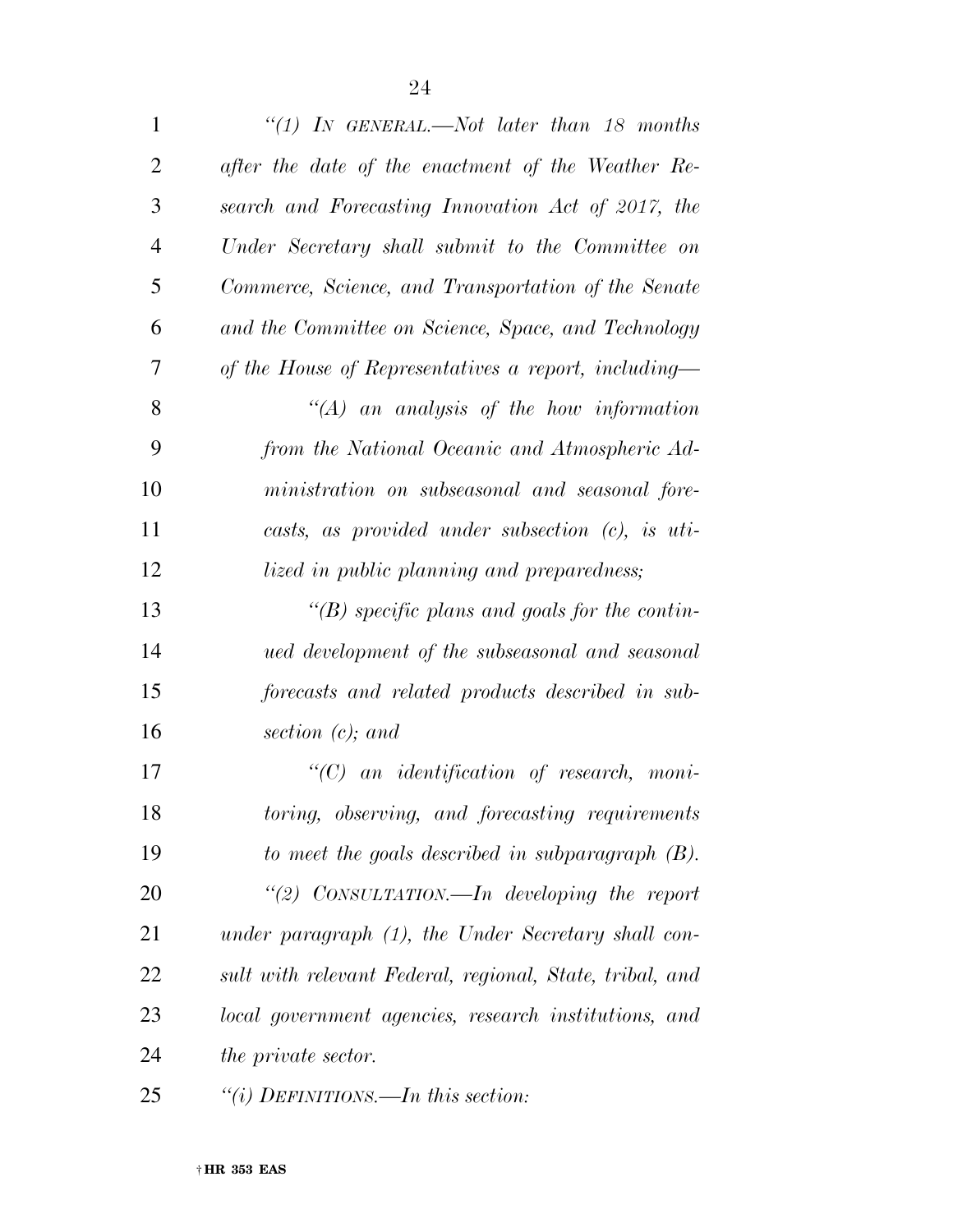| $\mathbf{1}$   | ``(1)<br>FOUNDATIONAL FORECAST.—The<br>term              |
|----------------|----------------------------------------------------------|
| $\overline{2}$ | 'foundational forecast' means basic weather observa-     |
| 3              | tion and forecast data, largely in raw form, before      |
| 4              | further processing is applied.                           |
| 5              | "(2) NATIONAL WEATHER SERVICE CORE PART-                 |
| 6              | NERS.—The term 'National Weather Service core            |
| 7              | partners' means government and nongovernment enti-       |
| 8              | ties which are directly involved in the preparation or   |
| 9              | dissemination of, or discussions involving, hazardous    |
| 10             | weather or other emergency information put out by        |
| 11             | <i>the National Weather Service.</i>                     |
| 12             | "(3) SEASONAL.—The term 'seasonal' means the             |
| 13             | time range between 3 months and 2 years.                 |
| 14             | "(4) STATE.—The term 'State' means a State, a            |
| 15             | territory, or possession of the United States, including |
| 16             | a Commonwealth, or the District of Columbia.             |
| 17             | $SUBSEASONAL.$ The term 'subseasonal'<br>$\frac{1}{1}$   |
| 18             | means the time range between 2 weeks and 3 months.       |
| 19             | "(6) UNDER SECRETARY.—The term 'Under Sec-               |
| 20             | retary' means the Under Secretary of Commerce for        |
| 21             | Oceans and Atmosphere.                                   |
| 22             | "(7) WEATHER INDUSTRY AND WEATHER ENTER-                 |
| 23             | PRISE.—The terms 'weather industry' and 'weather         |
| 24             | enterprise' are interchangeable in this section and in-  |
| 25             | clude individuals and organizations from public, pri-    |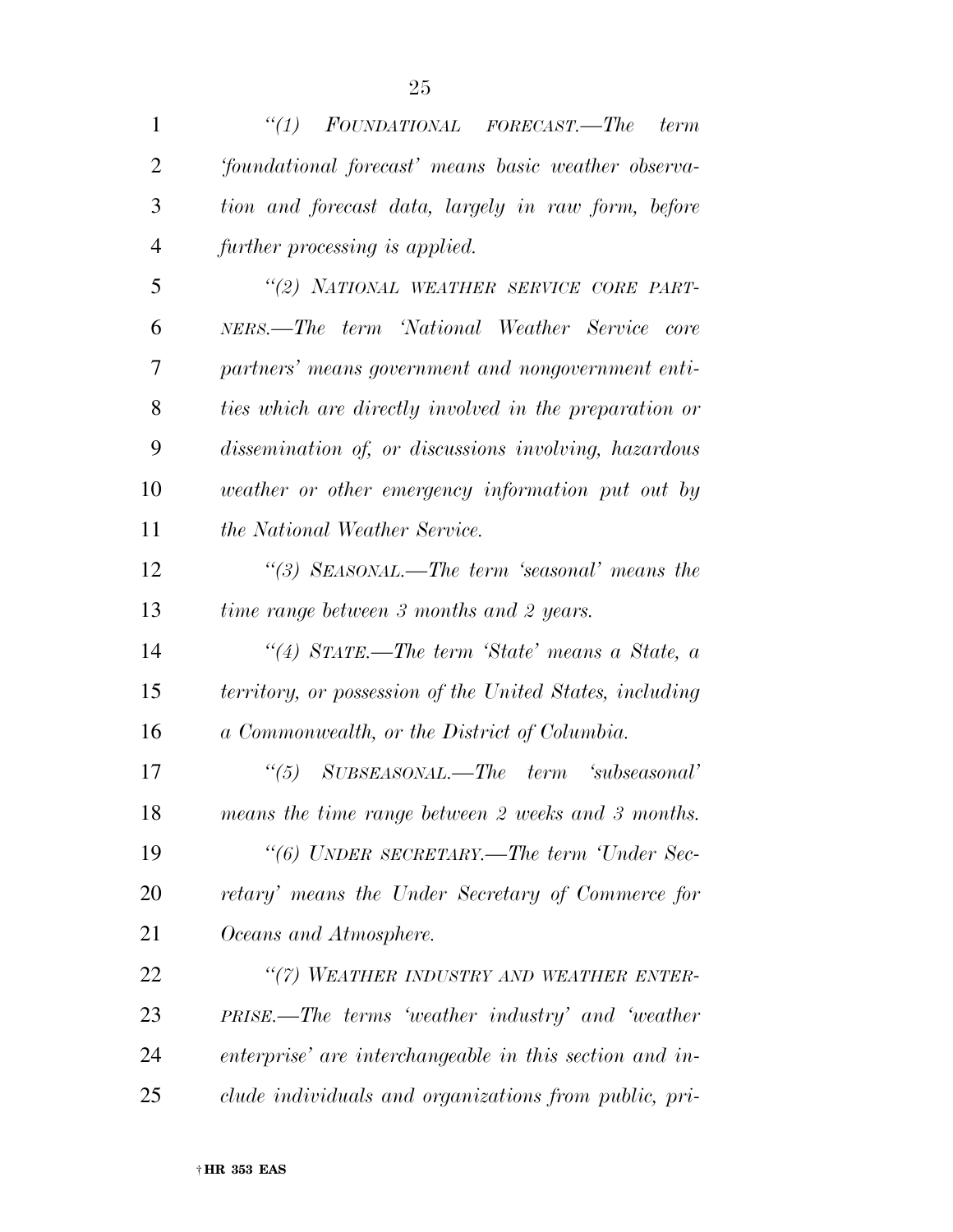| 1              | vate, and academic sectors that contribute to the re-        |
|----------------|--------------------------------------------------------------|
| $\overline{2}$ | search, development, and production of weather fore-         |
| 3              | cast products, and primary consumers of these weath-         |
| $\overline{4}$ | er forecast products.                                        |
| 5              | "(j) AUTHORIZATION OF APPROPRIATIONS.—For each               |
| 6              | of fiscal years 2017 and 2018, there are authorized out of   |
| $\tau$         | funds appropriated to the National Weather Service,          |
| 8              | $$26,500,000$ to carry out the activities of this section.". |
| 9              | TITLE III—WEATHER SATELLITE                                  |
| 10             | AND DATA INNOVATION                                          |
| 11             | SEC. 301. NATIONAL OCEANIC AND ATMOSPHERIC ADMINIS-          |
| 12             | TRATION SATELLITE AND DATA MANAGE-                           |
| 13             | <b>MENT.</b>                                                 |
| 14             | (a) SHORT-TERM MANAGEMENT OF ENVIRONMENTAL                   |
| 15             | <i>OBSERVATIONS.—</i>                                        |
| 16             | (1) MICROSATELLITE CONSTELLATIONS.-                          |
| 17             | $(A)$ In GENERAL.—The Under Secretary                        |
| 18             | shall complete and operationalize the Constella-             |
| 19             | Observing System for Meteorology,<br>tion                    |
| 20             | $Ionosphere, and Climate-1 and Climate-2$                    |
| 21             | (COSMIC) in effect on the day before the date of             |
| 22             | the enactment of this Act—                                   |
| 23             | by deploying constellations<br>(i)<br>of                     |
| 24             | microsatellites in both the equatorial and                   |
| 25             | <i>polar orbits;</i>                                         |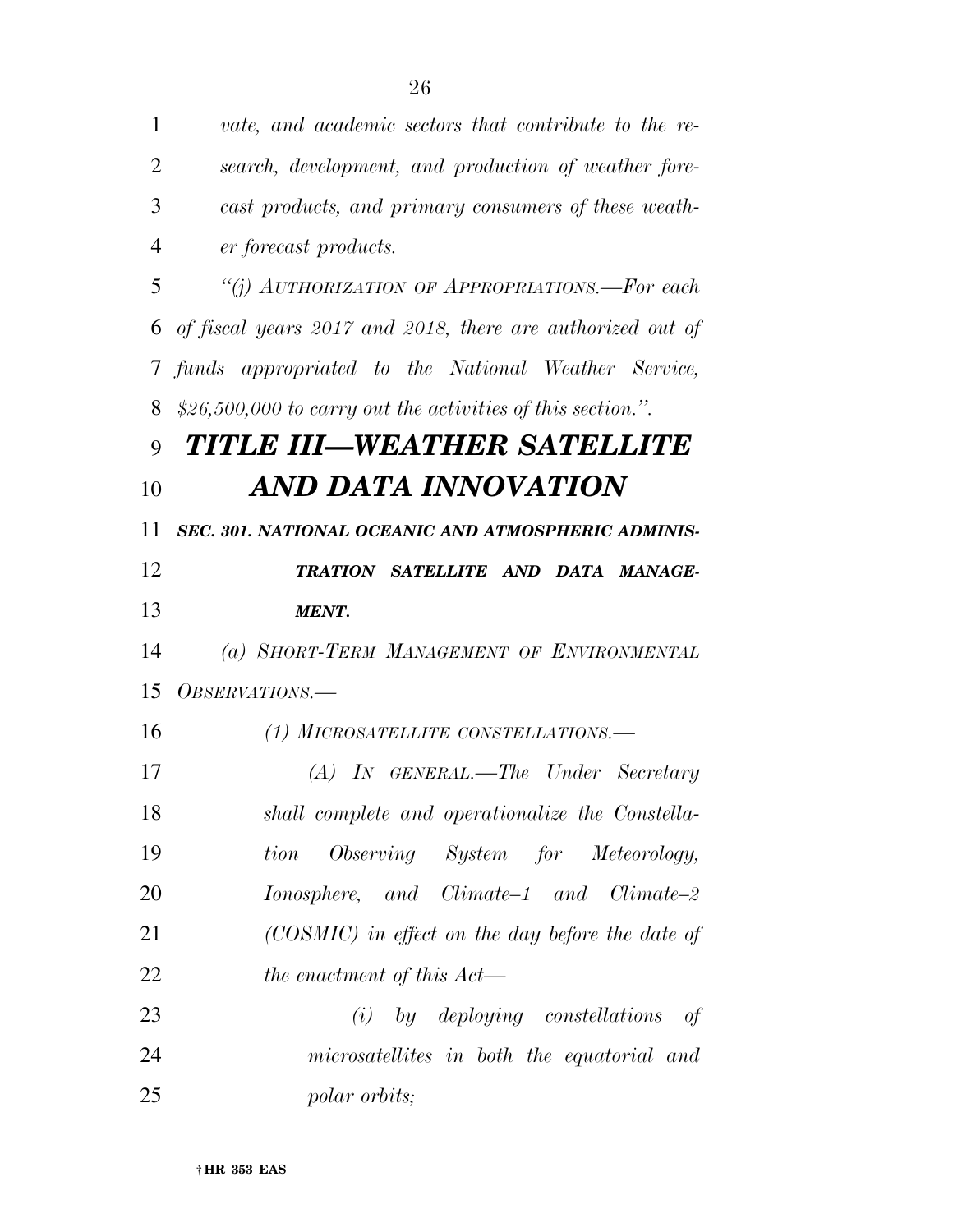| $\mathbf{1}$   | (ii) by integrating the resulting data                    |
|----------------|-----------------------------------------------------------|
| $\overline{2}$ | and research into all national operational                |
| 3              | and research weather forecast models; and                 |
| $\overline{4}$ | ( <i>iii</i> ) by ensuring that the resulting             |
| 5              | data of National Oceanic and Atmospheric                  |
| 6              | Administration's COSMIC-1 and COS-                        |
| 7              | $MIC-2$ programs are free and open to all                 |
| 8              | <i>communities.</i>                                       |
| 9              | $(B)$ ANNUAL REPORTS.—Not less frequently                 |
| 10             | than once each year until the Under Secretary             |
| 11             | has completed and operationalized the program             |
| 12             | described in subparagraph $(A)$ pursuant to such          |
| 13             | subparagraph, the Under Secretary shall submit            |
| 14             | to Congress a report on the status of the efforts         |
| 15             | of the Under Secretary to carry out such sub-             |
| 16             | paragraph.                                                |
| 17             | (2) INTEGRATION OF OCEAN AND COASTAL DATA                 |
| 18             | FROM THE INTEGRATED OCEAN OBSERVING SYS-                  |
| 19             | TEM.—In National Weather Service Regions where            |
| 20             | the Director of the National Weather Service deter-       |
| 21             | mines that ocean and coastal data would improve           |
| 22             | forecasts, the Director, in consultation with the Assist- |
| 23             | ant Administrator for Oceanic and Atmospheric Re-         |
| 24             | search and the Assistant Administrator of the Na-         |
| 25             | tional Ocean Service, shall—                              |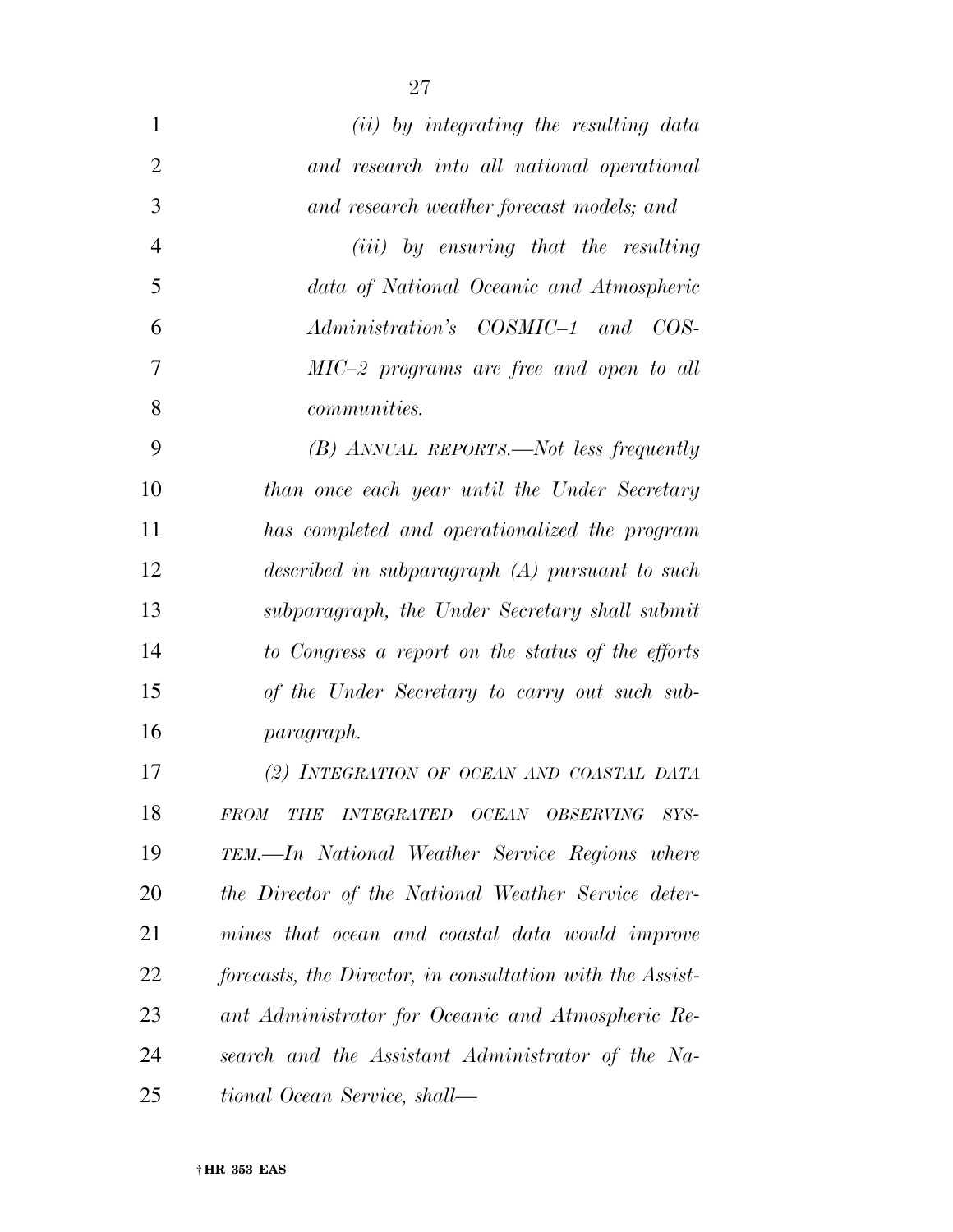| $\mathbf{1}$   | (A) integrate additional coastal and ocean                                               |
|----------------|------------------------------------------------------------------------------------------|
| $\overline{2}$ | observations, and other data and research, from                                          |
| 3              | the Integrated Ocean Observing System (IOOS)                                             |
| $\overline{4}$ | into regional weather forecasts to improve weath-                                        |
| 5              | er forecasts and forecasting decision support sys-                                       |
| 6              | tems; and                                                                                |
| 7              | $(B)$ support the development of real-time                                               |
| 8              | data sharing products and forecast products in                                           |
| 9              | collaboration with the regional associations of                                          |
| 10             | such system, including contributions from the                                            |
| 11             | private sector, academia, and research institu-                                          |
| 12             | tions to ensure timely and accurate use of ocean                                         |
| 13             | and coastal data in regional forecasts.                                                  |
| 14             | (3) EXISTING MONITORING AND OBSERVATION-                                                 |
| 15             | CAPABILITY.—The Under Secretary shall identify deg-                                      |
| 16             | radation of existing monitoring and observation ca-                                      |
| 17             | pabilities that could lead to a reduction in forecast                                    |
| 18             | quality.                                                                                 |
| 19             | (4) SPECIFICATIONS FOR NEW SATELLITE SYS-                                                |
| 20             | <b>OR</b><br><b>DATA</b><br><b>TEMS</b><br><b>DETERMINED</b><br>BY<br><b>OPERATIONAL</b> |
| 21             | NEEDS.—In developing specifications for any satellite                                    |
| 22             | systems or data to follow the Joint Polar Satellite                                      |
| 23             | System, Geostationary Operational Environmental                                          |
| 24             | Satellites, and any other satellites, in effect on the                                   |
| 25             | day before the date of enactment of this Act, the                                        |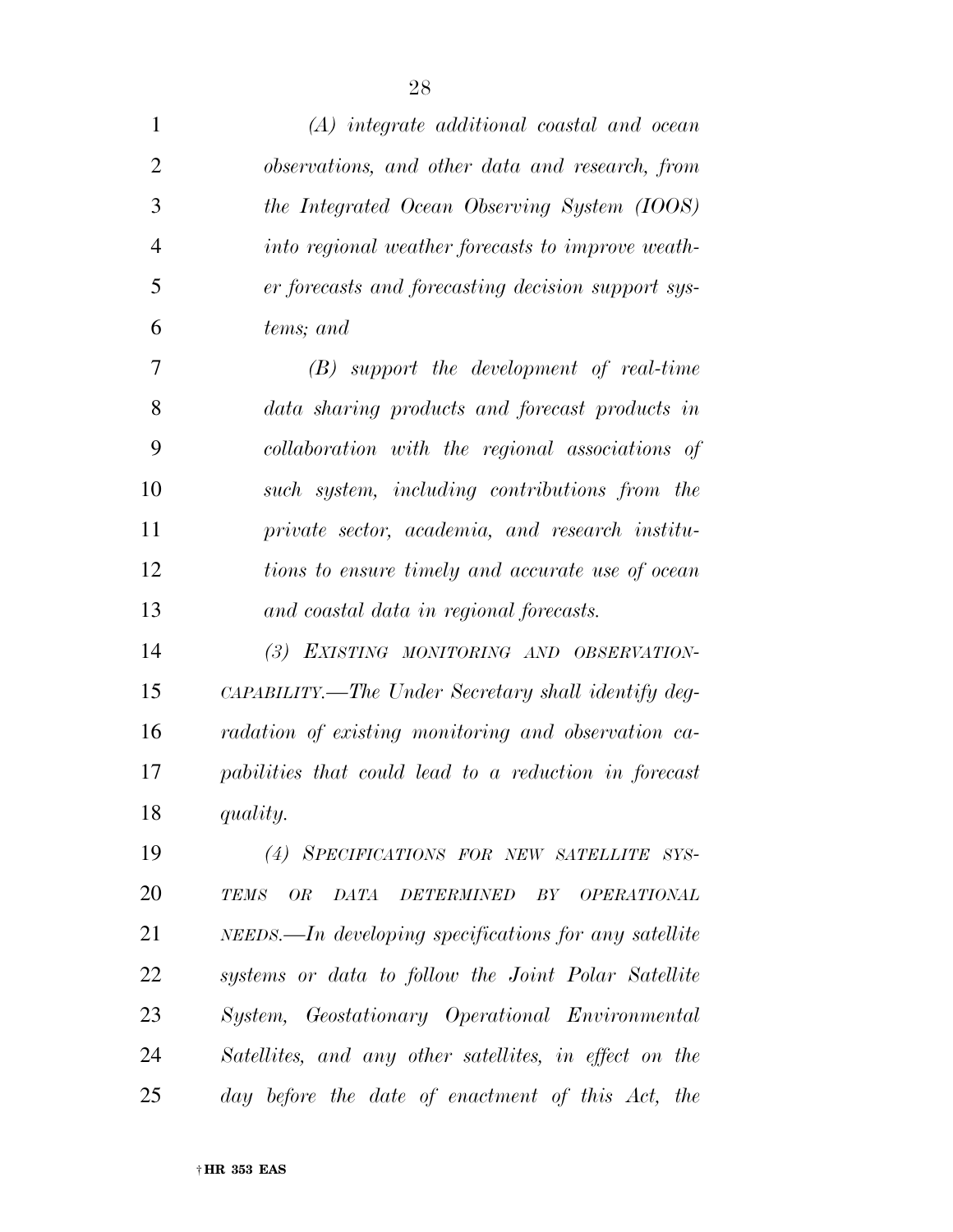| $\mathbf{1}$   | Under Secretary shall ensure the specifications are |
|----------------|-----------------------------------------------------|
| $\overline{2}$ | determined to the extent practicable by the rec-    |
| 3              | ommendations of the reports under subsection (b) of |
| $\overline{4}$ | this section.                                       |
| 5              | (b) INDEPENDENT STUDY ON FUTURE OF NATIONAL         |
| 6              | OCEANIC AND ATMOSPHERIC ADMINISTRATION SATELLITE    |
| 7              | SYSTEMS AND DATA.-                                  |
| 8              | $(1)$ AGREEMENT.—                                   |
| 9              | $(A)$ In GENERAL.—The Under Secretary               |
| 10             | shall seek to enter into an agreement with the      |
| 11             | National Academy of Sciences to perform the         |
| 12             | services covered by this subsection.                |
| 13             | (B) TIMING.—The Under Secretary shall               |
| 14             | seek to enter into the agreement described in sub-  |
| 15             | paragraph (A) before September 30, 2018.            |
| 16             | $(2)$ STUDY.—                                       |
| 17             | $(A)$ In GENERAL.—Under an agreement be-            |
| 18             | tween the Under Secretary and the National          |
| 19             | Academy of Sciences under this subsection, the      |
| 20             | National Academy of Sciences shall conduct a        |
| 21             | study on matters concerning future satellite data   |
| 22             | needs.                                              |
| 23             | $(B)$ ELEMENTS.—In conducting the study             |
| 24             | under subparagraph $(A)$ , the National Academy     |
| 25             | of Sciences shall—                                  |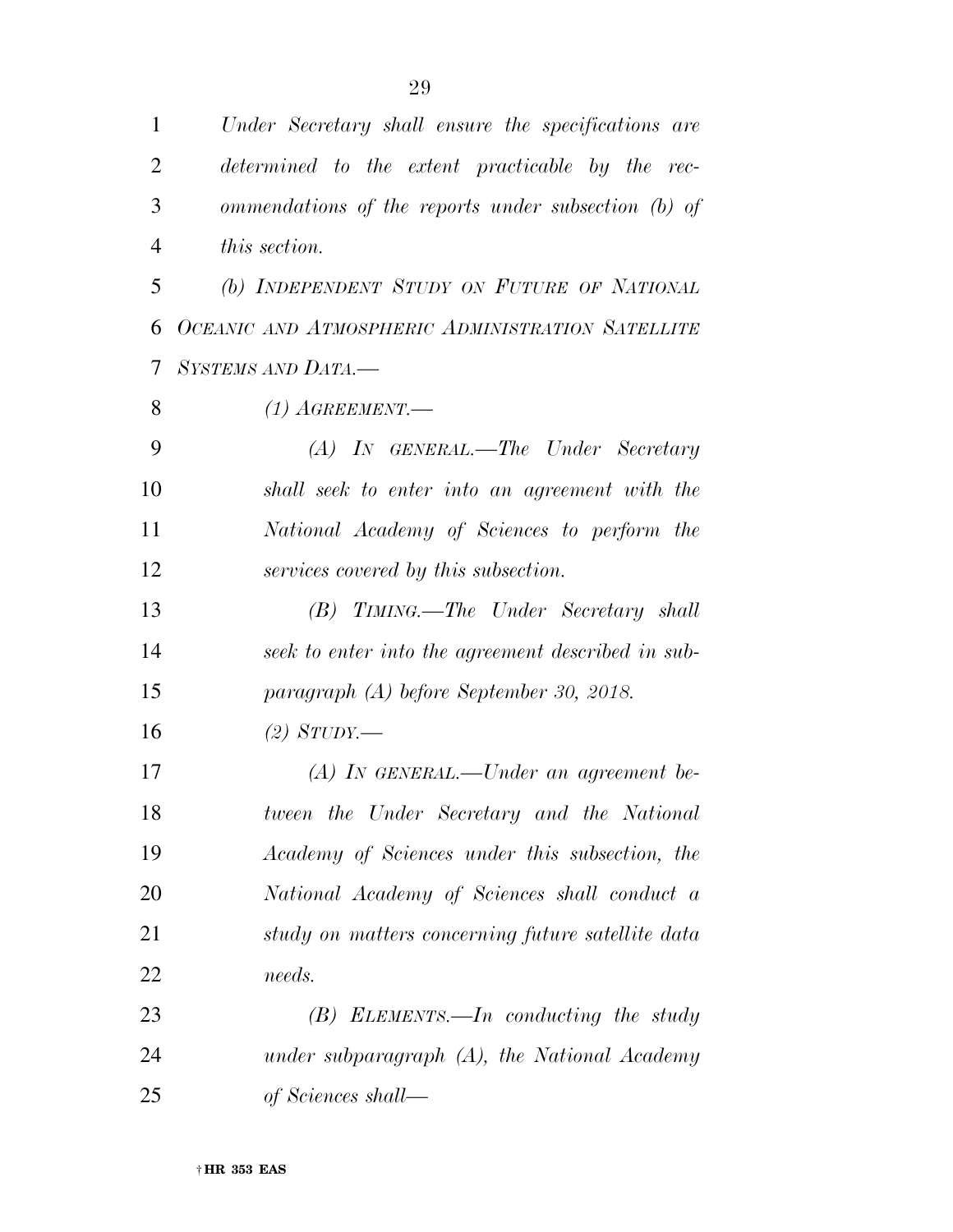| $\mathbf{1}$   | $(i)$ develop recommendations on how to                |
|----------------|--------------------------------------------------------|
| $\overline{2}$ | make the data portfolio of the Administra-             |
| 3              | tion more robust and cost-effective;                   |
| $\overline{4}$ | $(ii)$ assess the costs and benefits of                |
| 5              | $moving$ toward a constellation of many                |
| 6              | small satellites, standardizing satellite bus          |
| 7              | design, relying more on the purchasing of              |
| 8              | data, or acquiring data from other sources             |
| 9              | or methods;                                            |
| 10             | ( <i>iii</i> ) identify the environmental obser-       |
| 11             | vations that are essential to the performance          |
| 12             | of weather models, based on an assessment              |
| 13             | of Federal, academic, and private sector               |
| 14             | weather research, and the cost of obtaining            |
| 15             | <i>the environmental data</i> ;                        |
| 16             | $(iv)$ identify environmental observa-                 |
| 17             | tions that improve the quality of oper-                |
| 18             | ational and research weather models in ef-             |
| 19             | fect on the day before the date of enactment           |
| 20             | of this Act;                                           |
| 21             | $(v)$ identify and prioritize new envi-                |
| 22             | $\omega$ bservations that could<br>ronmental<br>$con-$ |
| 23             | tribute to existing and future weather mod-            |
| 24             | els; and                                               |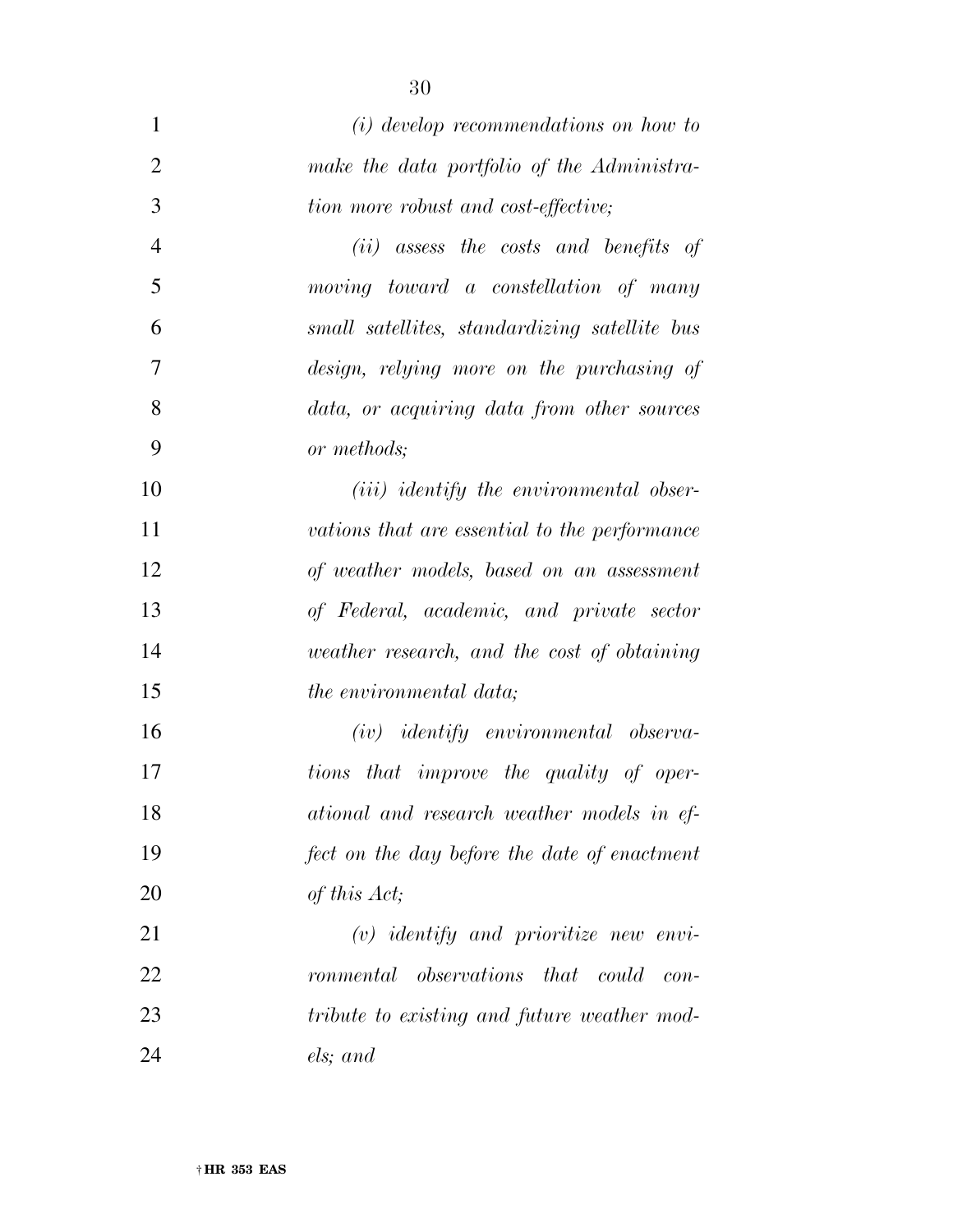| $\mathbf{1}$   | $(vi)$ develop recommendations on $a$               |
|----------------|-----------------------------------------------------|
| $\overline{2}$ | portfolio of environmental observations that        |
| 3              | balances essential, quality-improving, and          |
| $\overline{4}$ | new data, private and nonprivate sources,           |
| 5              | and space-based and Earth-based sources.            |
| 6              | (C) DEADLINE AND REPORT.—In carrying                |
| 7              | out the study under subparagraph $(A)$ , the Na-    |
| 8              | tional Academy of Sciences shall complete and       |
| 9              | transmit to the Under Secretary a report con-       |
| 10             | taining the findings of the National Academy of     |
| 11             | Sciences with respect to the study not later than   |
| 12             | 2 years after the date on which the Adminis-        |
| 13             | trator enters into an agreement with the Na-        |
| 14             | tional Academy of Sciences under paragraph          |
| 15             | (1)(A).                                             |
| 16             | (3) ALTERNATE ORGANIZATION.                         |
| 17             | $(A)$ IN GENERAL.—If the Under Secretary            |
| 18             | is unable within the period prescribed in sub-      |
| 19             | paragraph $(B)$ of paragraph $(1)$ to enter into an |
| 20             | agreement described in subparagraph $(A)$ of such   |
| 21             | paragraph with the National Academy of              |
| 22             | Sciences on terms acceptable to the Under Sec-      |
| 23             | retary, the Under Secretary shall seek to enter     |
| 24             | into such an agreement with another appro-          |
| 25             | priate organization that—                           |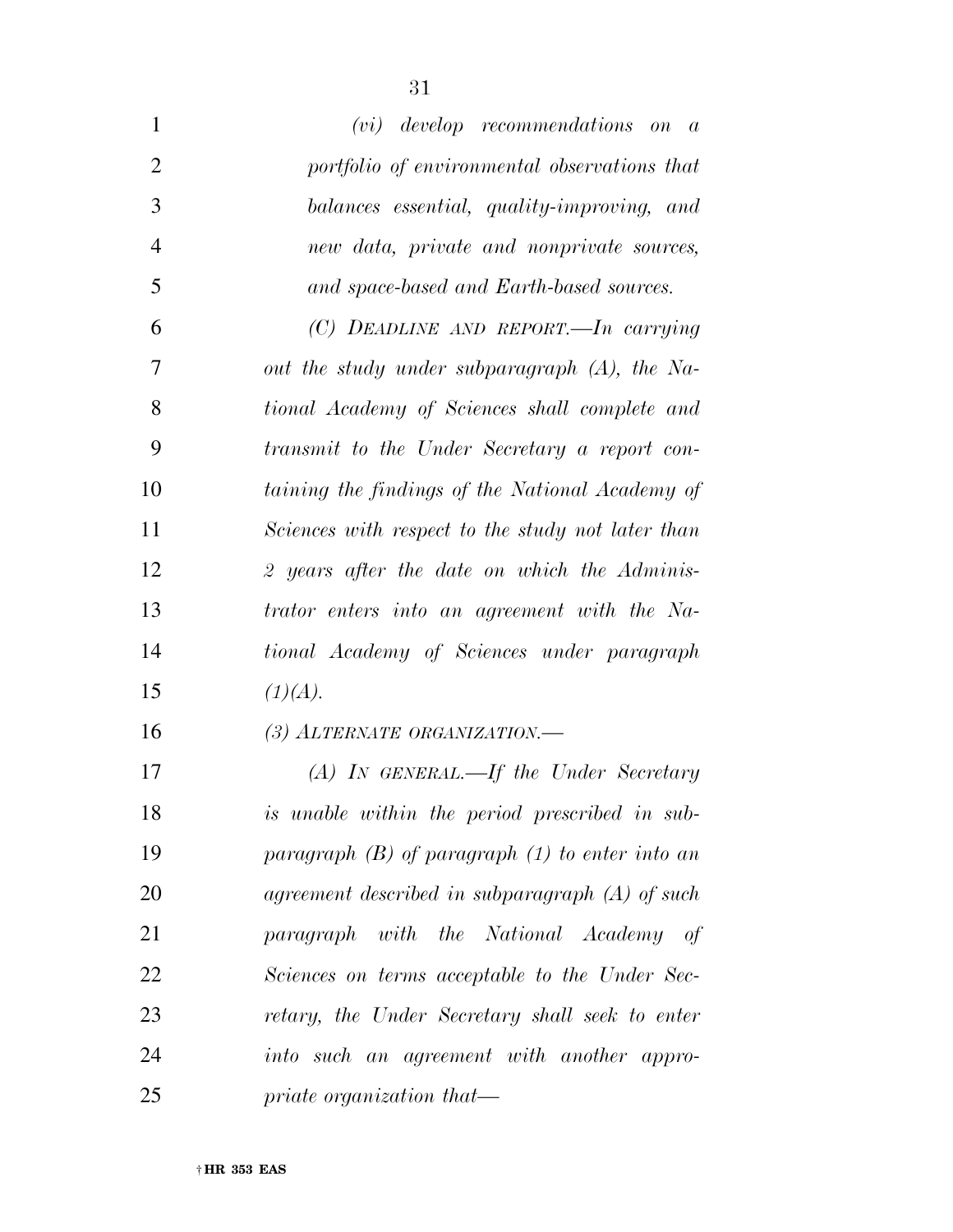| 1              | $(i)$ is not part of the Federal Govern-                  |
|----------------|-----------------------------------------------------------|
| $\overline{2}$ | ment;                                                     |
| 3              | $(ii)$ operates as a not-for-profit entity;               |
| $\overline{4}$ | and                                                       |
| 5              | ( <i>iii</i> ) has expertise and objectivity com-         |
| 6              | parable to that of the National Academy of                |
| 7              | Sciences.                                                 |
| 8              | (B) TREATMENT.—If the Under Secretary                     |
| 9              | enters into an agreement with another organiza-           |
| 10             | tion as described in subparagraph (A), any ref-           |
| 11             | erence in this subsection to the National Acad-           |
| 12             | emy of Sciences shall be treated as a reference to        |
| 13             | the other organization.                                   |
| 14             | (4)<br>AUTHORIZATION OF APPROPRIATIONS.                   |
| 15             | There are authorized to be appropriated, out of funds     |
| 16             | appropriated to National Environmental Satellite,         |
| 17             | Data, and Information Service, to carry out this sub-     |
| 18             | section $$1,000,000$ for the period encompassing fiscal   |
| 19             | <i>years 2018 through 2019.</i>                           |
| 20             | SEC. 302. COMMERCIAL WEATHER DATA.                        |
| 21             | (a) DATA AND HOSTED SATELLITE PAYLOADS.—Not-              |
| 22             | withstanding any other provision of law, the Secretary of |
| 23             | Commerce may enter into agreements for-                   |
| 24             | $(1)$ the purchase of weather data through con-           |
| 25             | tracts with commercial providers; and                     |
|                |                                                           |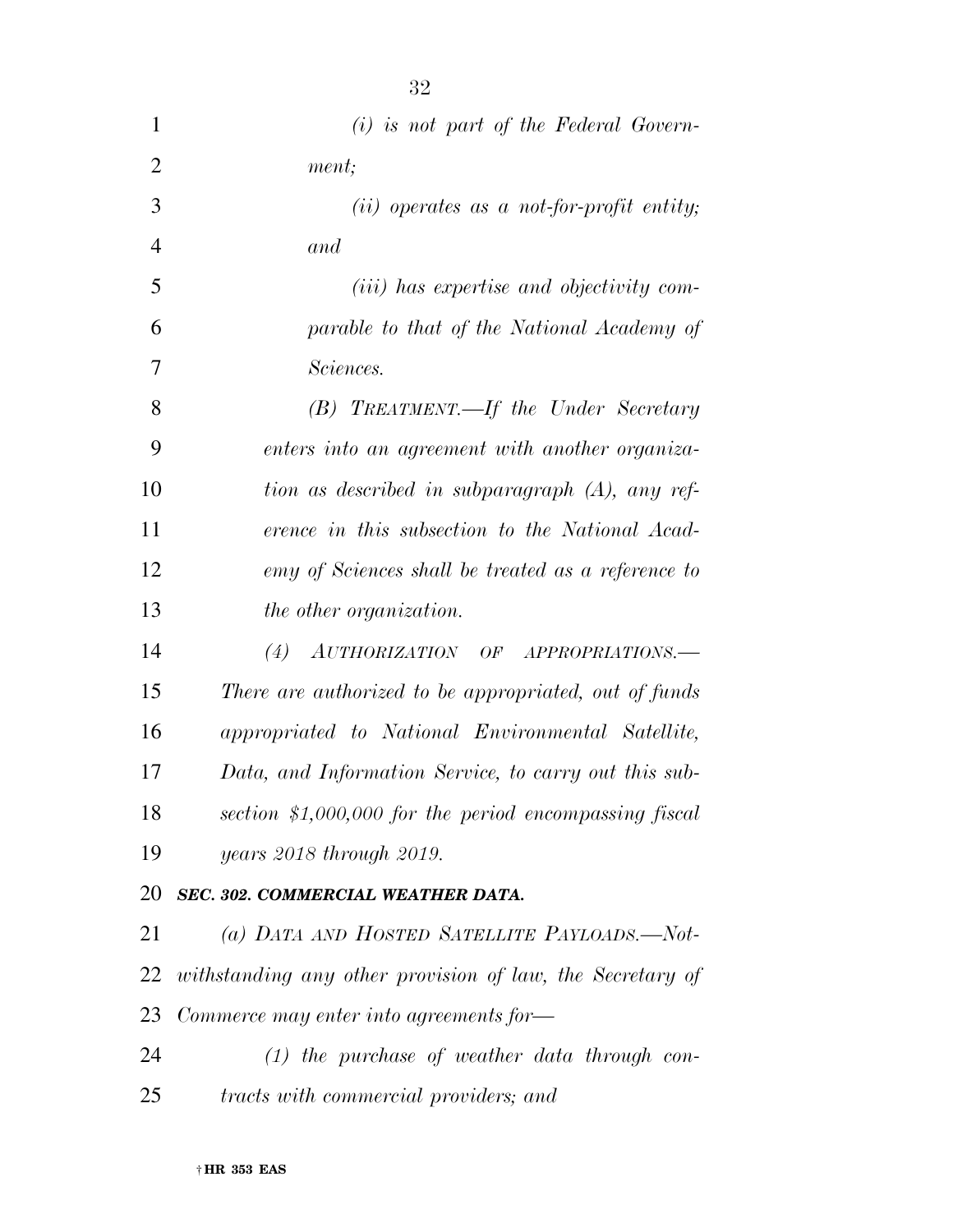*(2) the placement of weather satellite instru-ments on cohosted government or private payloads.* 

*(b) STRATEGY.—* 

 *(1) IN GENERAL.—Not later than 180 days after the date of the enactment of this Act, the Secretary of Commerce, in consultation with the Under Secretary, shall submit to the Committee on Commerce, Science, and Transportation of the Senate and the Committee on Science, Space, and Technology of the House of Representatives a strategy to enable the procurement of quality commercial weather data. The strategy shall assess the range of commercial opportunities, in- cluding public-private partnerships, for obtaining surface-based, aviation-based, and space-based weath- er observations. The strategy shall include the ex- pected cost-effectiveness of these opportunities as well as provide a plan for procuring data, including an expected implementation timeline, from these non-governmental sources, as appropriate.* 

 *(2) REQUIREMENTS.—The strategy shall in-clude—* 

 *(A) an analysis of financial or other bene- fits to, and risks associated with, acquiring com- mercial weather data or services, including through multiyear acquisition approaches;*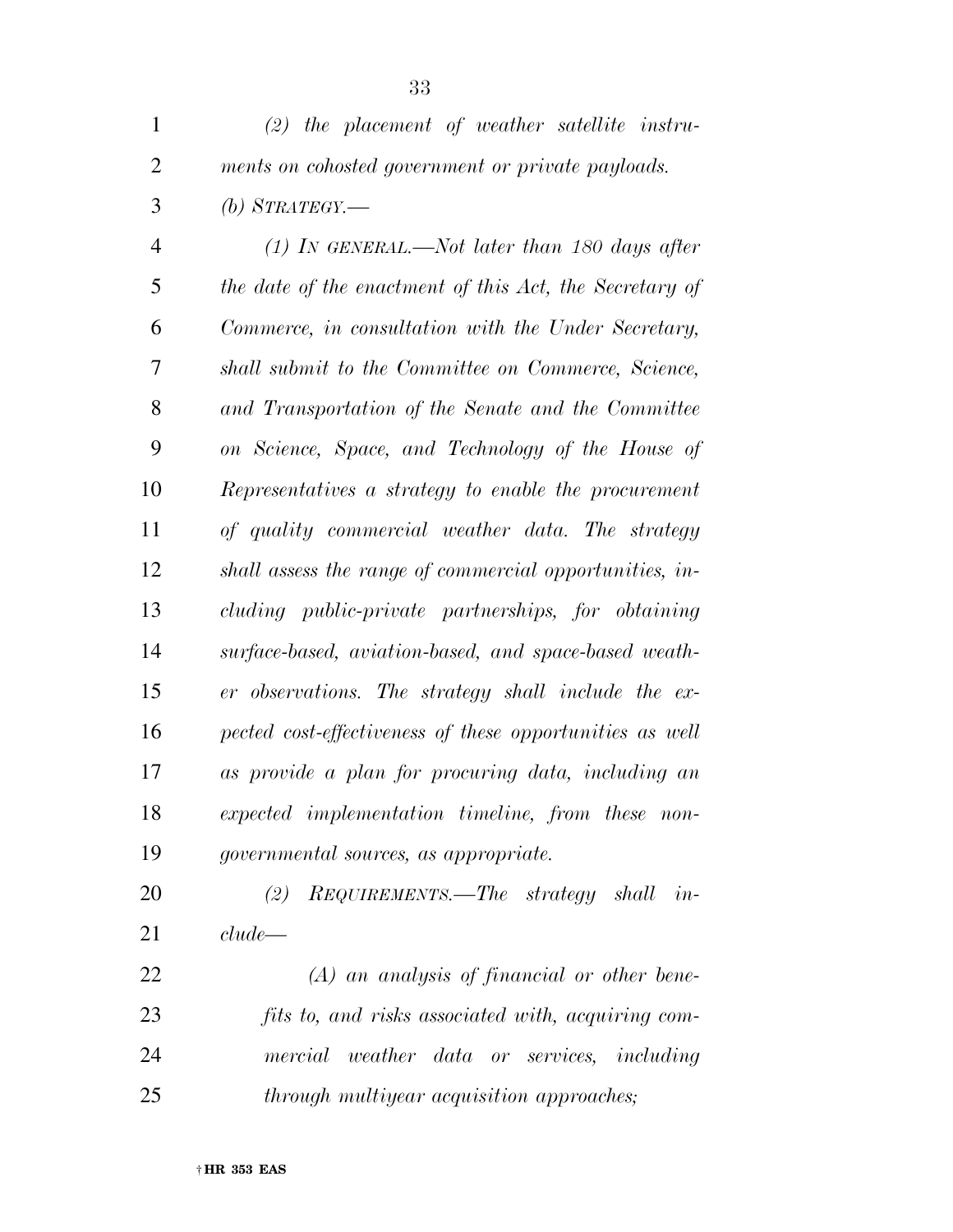| $\mathbf{1}$   | $(B)$ an identification of methods to address      |
|----------------|----------------------------------------------------|
| $\overline{2}$ | planning, programming, budgeting, and execu-       |
| 3              | tion challenges to such approaches, including-     |
| $\overline{4}$ | $(i)$ how standards will be set to ensure          |
| 5              | that data is reliable and effective;               |
| 6              | (ii) how data may be acquired through              |
| 7              | commercial experimental or innovative tech-        |
| 8              | niques and then evaluated for integration          |
| 9              | <i>into operational use</i> ;                      |
| 10             | ( <i>iii</i> ) how to guarantee public access to   |
| 11             | all forecast-critical data to ensure that the      |
| 12             | United States weather industry and the             |
| 13             | public continue to have access to informa-         |
| 14             | tion critical to their work; and                   |
| 15             | $(iv)$ in accordance with section 50503            |
| 16             | of title 51, United States Code, methods to        |
| 17             | address potential termination liability or         |
| 18             | cancellation costs associated with weather         |
| 19             | data or service contracts; and                     |
| 20             | $(C)$ an identification of any changes needed      |
| 21             | in the requirements development and approval       |
| 22             | processes of the Department of Commerce to fa-     |
| 23             | cilitate effective and efficient implementation of |

*such strategy.*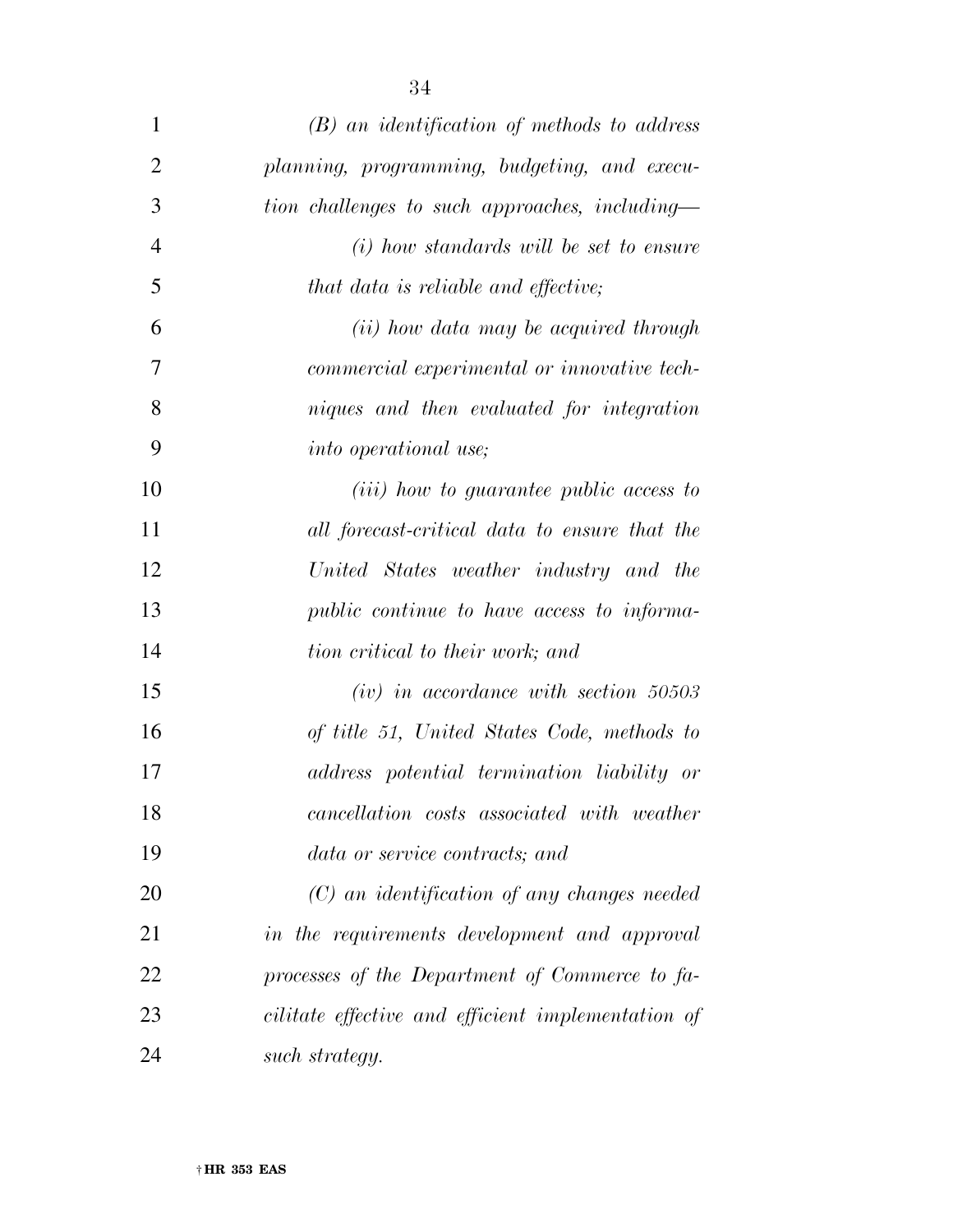| $\mathbf{1}$   | (3) AUTHORITY FOR AGREEMENTS.—The Assist-              |
|----------------|--------------------------------------------------------|
| $\overline{2}$ | ant Administrator for National Environmental Sat-      |
| 3              | ellite, Data, and Information Service may enter into   |
| $\overline{4}$ | multiyear agreements necessary to carry out the strat- |
| 5              | egy developed under this subsection.                   |
| 6              | (c) PILOT PROGRAM. $-$                                 |
| 7              | $(1)$ CRITERIA.—Not later than 30 days after the       |
| 8              | date of the enactment of this Act, the Under Secretary |
| 9              | shall publish data and metadata standards and speci-   |
| 10             | fications for space-based commercial weather data, in- |
| 11             | cluding radio occultation data, and, as soon as pos-   |
| 12             | sible, geostationary hyperspectral sounder data.       |
| 13             | (2) PILOT CONTRACTS.—                                  |
| 14             | $(A)$ CONTRACTS.—Not later than 90 days                |
| 15             | after the date of enactment of this Act, the Under     |
| 16             | Secretary shall, through an open competition,          |
| 17             | enter into at least one pilot contract with one or     |
| 18             | more private sector entities capable of providing      |
| 19             | data that meet the standards and specifications        |
| 20             | set by the Under Secretary for providing com-          |
| 21             | mercial weather data in a manner that allows           |
| 22             | the Under Secretary to calibrate and evaluate          |
| 23             | the data for its use in National Oceanic and At-       |
| 24             | mospheric Administration meteorological models.        |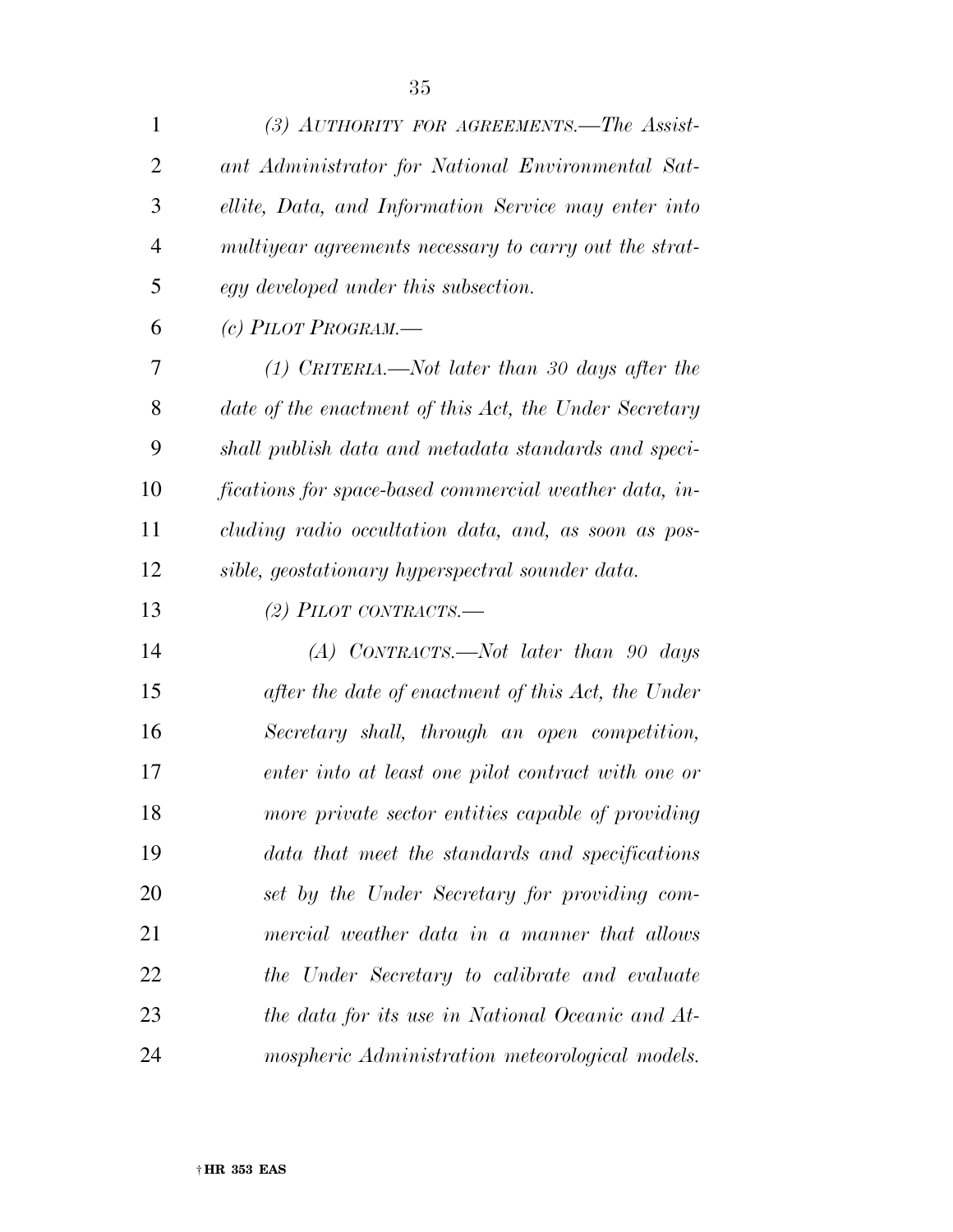| $\mathbf{1}$   | (B) ASSESSMENT OF DATA VIABILITY.—Not              |
|----------------|----------------------------------------------------|
| $\overline{2}$ | later than the date that is 3 years after the date |
| 3              | on which the Under Secretary enters into a con-    |
| $\overline{4}$ | tract under subparagraph (A), the Under Sec-       |
| 5              | retary shall assess and submit to the Committee    |
| 6              | on Commerce, Science, and Transportation of        |
| 7              | the Senate and the Committee on Science, Space,    |
| 8              | and Technology of the House of Representatives     |
| 9              | the results of a determination of the extent to    |
| 10             | which data provided under the contract entered     |
| 11             | into under subparagraph (A) meet the criteria      |
| 12             | published under paragraph (1) and the extent to    |
| 13             | which the pilot program has demonstrated—          |
| 14             | $(i)$ the viability of assimilating the            |
| 15             | commercially provided data into National           |
| 16             | Oceanic and Atmospheric Administration             |
| 17             | <i>meteorological models;</i>                      |
| 18             | (ii) whether, and by how much, the                 |
| 19             | data add value to weather forecasts; and           |
| 20             | $(iii)$ the accuracy, quality, timeliness,         |
| 21             | validity, reliability, usability, information      |
| 22             | technology security, and cost-effectiveness of     |
| 23             | <i>obtaining</i> commercial weather data from      |
| 24             | <i>private sector providers.</i>                   |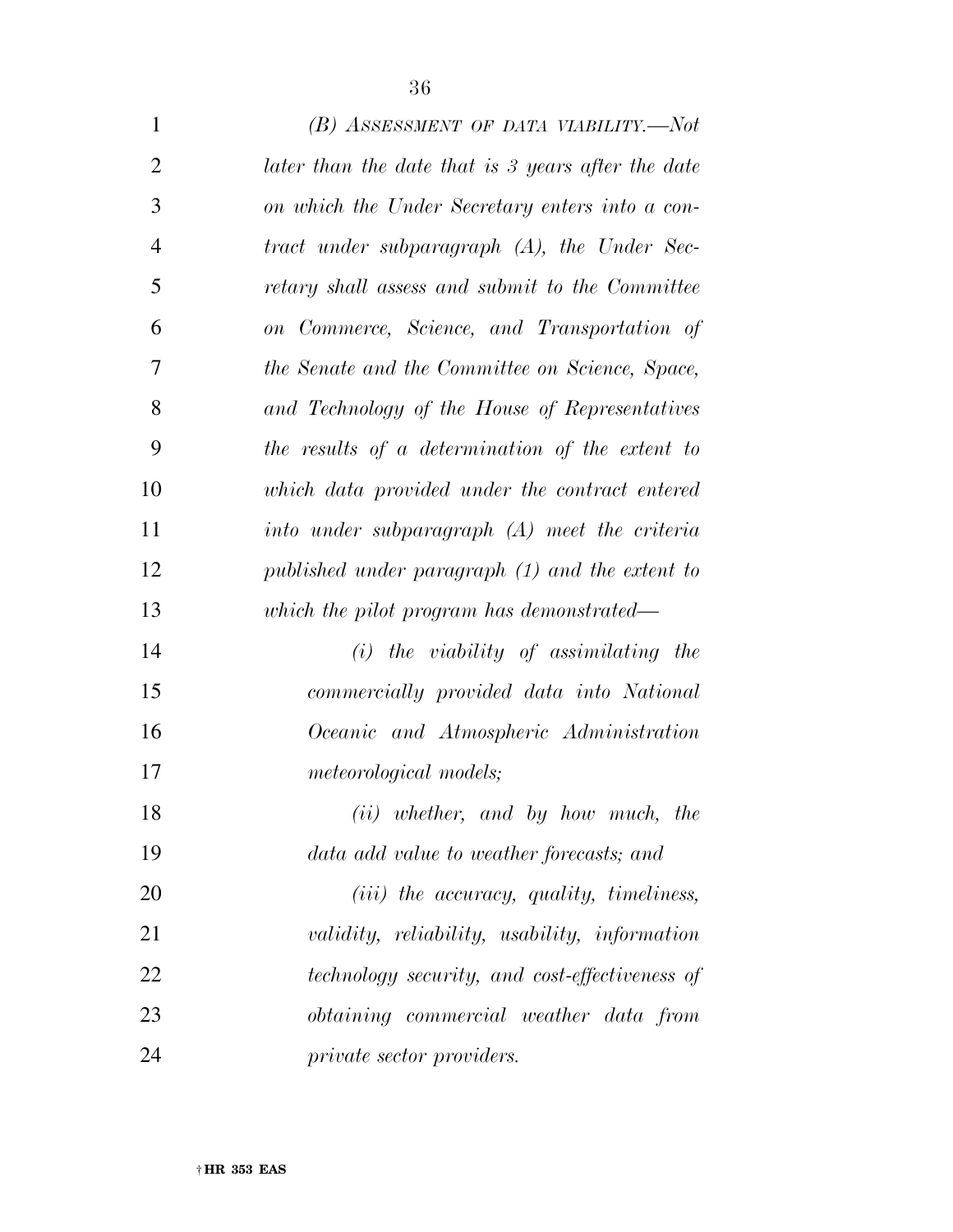*(3) AUTHORIZATION OF APPROPRIATIONS.—For each of fiscal years 2017 through 2020, there are au- thorized to be appropriated for procurement, acquisi- tion, and construction at National Environmental Satellite, Data, and Information Service, \$6,000,000 to carry out this subsection.* 

 *(d) OBTAINING FUTURE DATA.—If an assessment under subsection (c)(2)(B) demonstrates the ability of com- mercial weather data to meet data and metadata standards and specifications published under subsection (c)(1), the Under Secretary shall—* 

 *(1) where appropriate, cost-effective, and feasible, obtain commercial weather data from private sector providers;* 

 *(2) as early as possible in the acquisition process for any future National Oceanic and Atmospheric Ad- ministration meteorological space system, consider whether there is a suitable, cost-effective, commercial capability available or that will be available to meet any or all of the observational requirements by the planned operational date of the system;* 

 *(3) if a suitable, cost-effective, commercial capa- bility is or will be available as described in para-graph (2), determine whether it is in the national in-*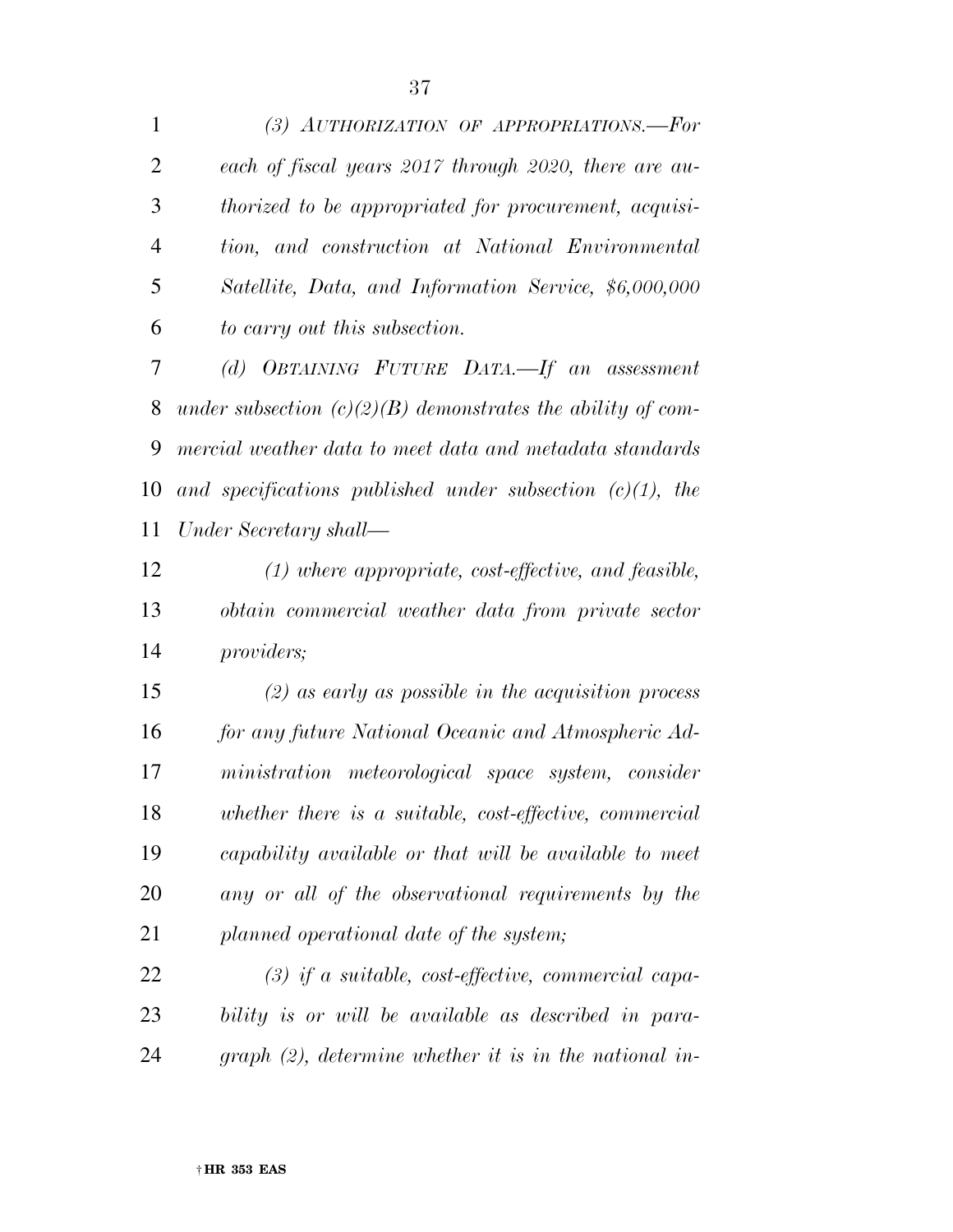*terest to develop a governmental meteorological space system; and* 

 *(4) submit to the Committee on Commerce, Science, and Transportation of the Senate and the Committee on Science, Space, and Technology of the House of Representatives a report detailing any deter-mination made under paragraphs (2) and (3).* 

 *(e) DATA SHARING PRACTICES.—The Under Secretary shall continue to meet the international meteorological agreements into which the Under Secretary has entered, in- cluding practices set forth through World Meteorological Or-ganization Resolution 40.* 

### *SEC. 303. UNNECESSARY DUPLICATION.*

 *In meeting the requirements under this title, the Under Secretary shall avoid unnecessary duplication between pub- lic and private sources of data and the corresponding ex-penditure of funds and employment of personnel.* 

## *TITLE IV—FEDERAL WEATHER COORDINATION*

*SEC. 401. ENVIRONMENTAL INFORMATION SERVICES WORK-*

### *ING GROUP.*

 *(a) ESTABLISHMENT.—The National Oceanic and At- mospheric Administration Science Advisory Board shall continue to maintain a standing working group named the*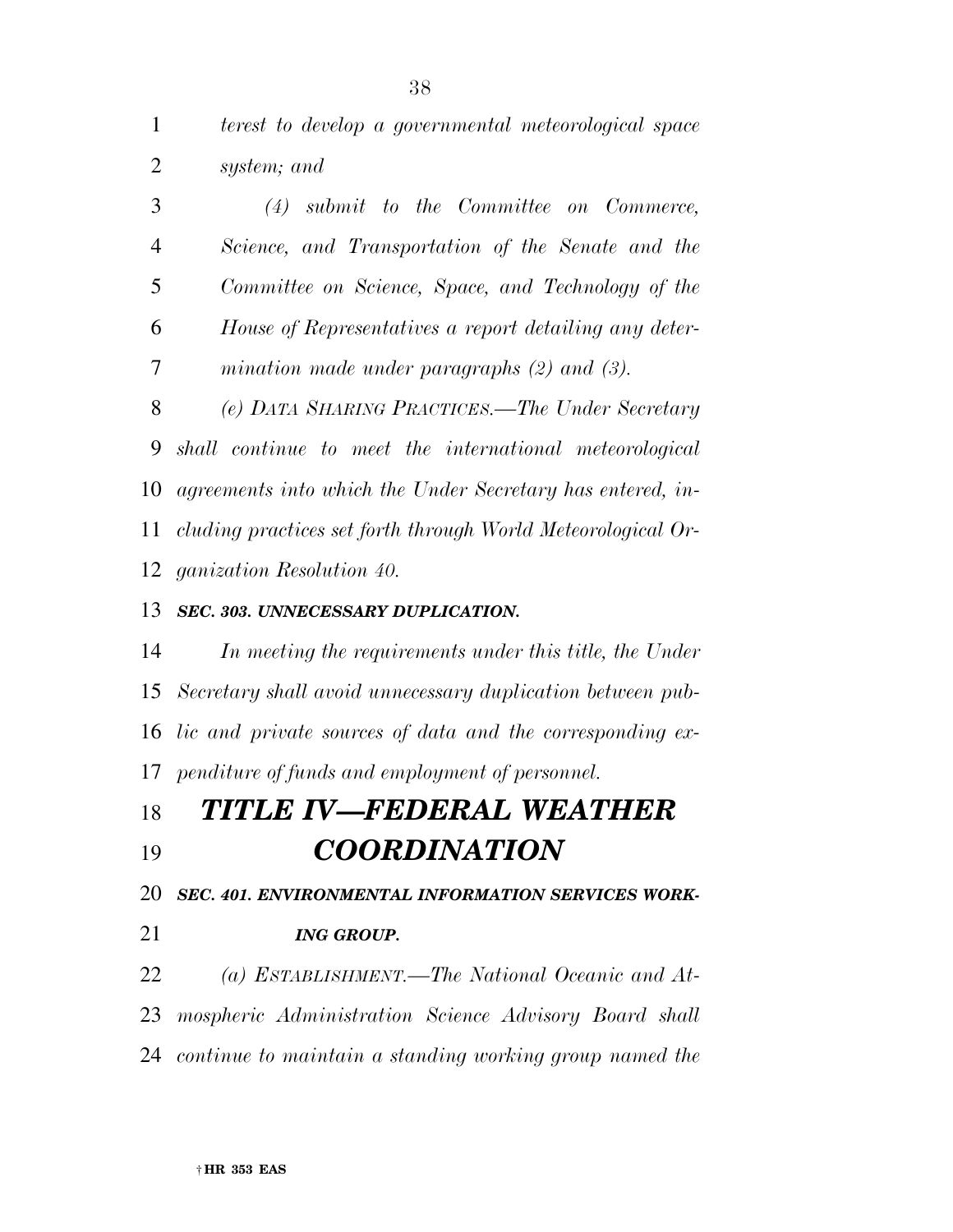|   | 1 Environmental Information Services Working Group (in |
|---|--------------------------------------------------------|
|   | 2 this section referred to as the "Working Group")—    |
| 3 | $(1)$ to provide advice for prioritizing weather re-   |

| $\cdot$        | $(1)$ to provide advice for prioritizing weather re-  |
|----------------|-------------------------------------------------------|
| $\overline{4}$ | search initiatives at the National Oceanic and Atmos- |
| 5              | pheric Administration to produce real improvement     |
| 6              | <i>in weather forecasting</i> ;                       |

 *(2) to provide advice on existing or emerging technologies or techniques that can be found in pri- vate industry or the research community that could be incorporated into forecasting at the National Weather Service to improve forecasting skill;* 

*(3) to identify opportunities to improve—* 

 *(A) communications between weather fore- casters, Federal, State, local, tribal, and other emergency management personnel, and the pub-lic; and* 

 *(B) communications and partnerships among the National Oceanic and Atmospheric Administration and the private and academic sectors; and* 

 *(4) to address such other matters as the Science Advisory Board requests of the Working Group.* 

*(b) COMPOSITION.—* 

 *(1) IN GENERAL.—The Working Group shall be composed of leading experts and innovators from all*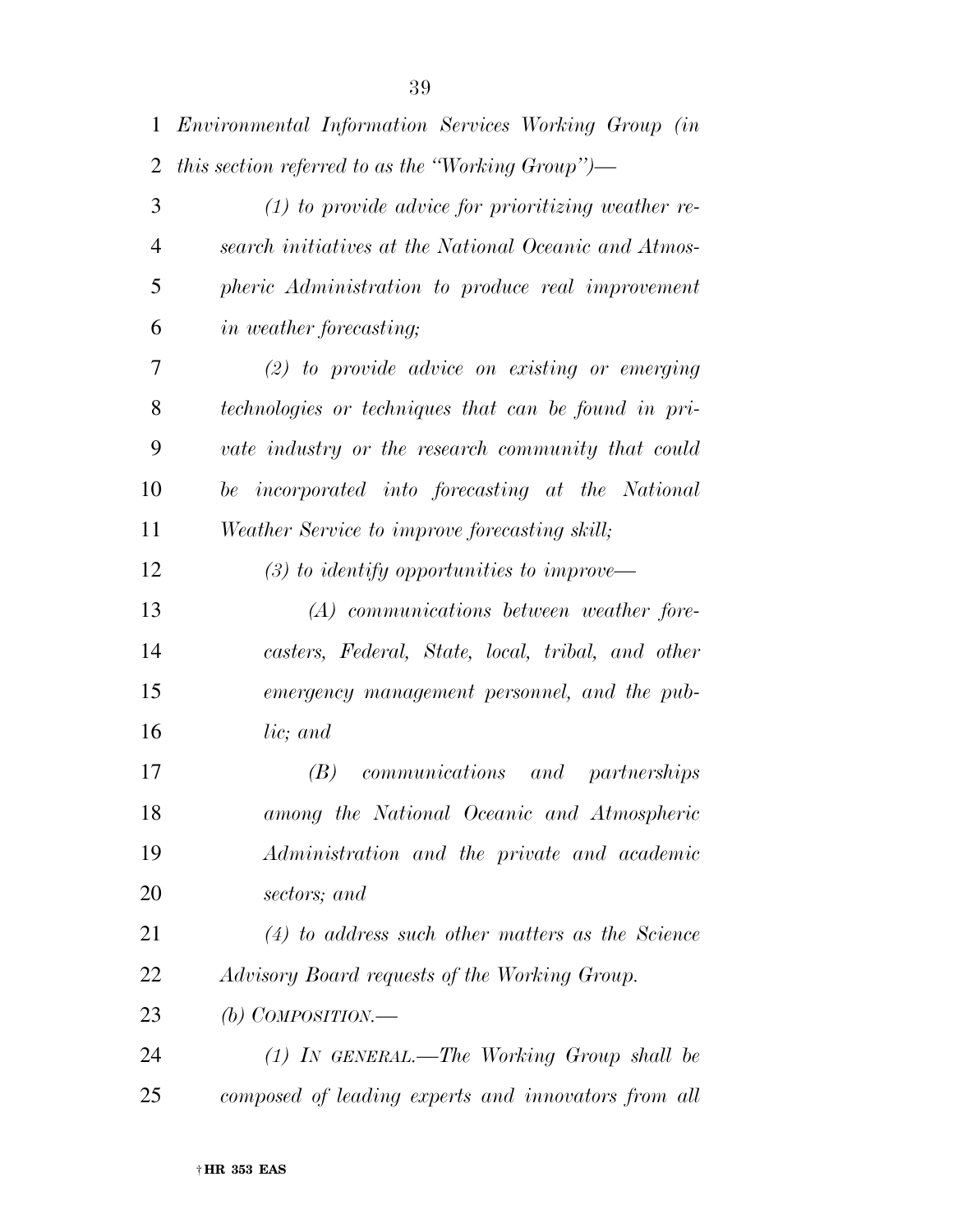*relevant fields of science and engineering including atmospheric chemistry, atmospheric physics, meteor- ology, hydrology, social science, risk communications, electrical engineering, and computer sciences. In car- rying out this section, the Working Group may orga-nize into subpanels.* 

 *(2) NUMBER.—The Working Group shall be com- posed of no fewer than 15 members. Nominees for the Working Group may be forwarded by the Working Group for approval by the Science Advisory Board. Members of the Working Group may choose a chair (or co-chairs) from among their number with ap-proval by the Science Advisory Board.* 

 *(c) ANNUAL REPORT.—Not less frequently than once each year, the Working Group shall transmit to the Science Advisory Board for submission to the Under Secretary a report on progress made by National Oceanic and Atmos- pheric Administration in adopting the Working Group's recommendations. The Science Advisory Board shall trans- mit this report to the Under Secretary. Within 30 days of receipt of such report, the Under Secretary shall submit to the Committee on Commerce, Science, and Transportation of the Senate and the Committee on Science, Space, and Technology of the House of Representatives a copy of such report.*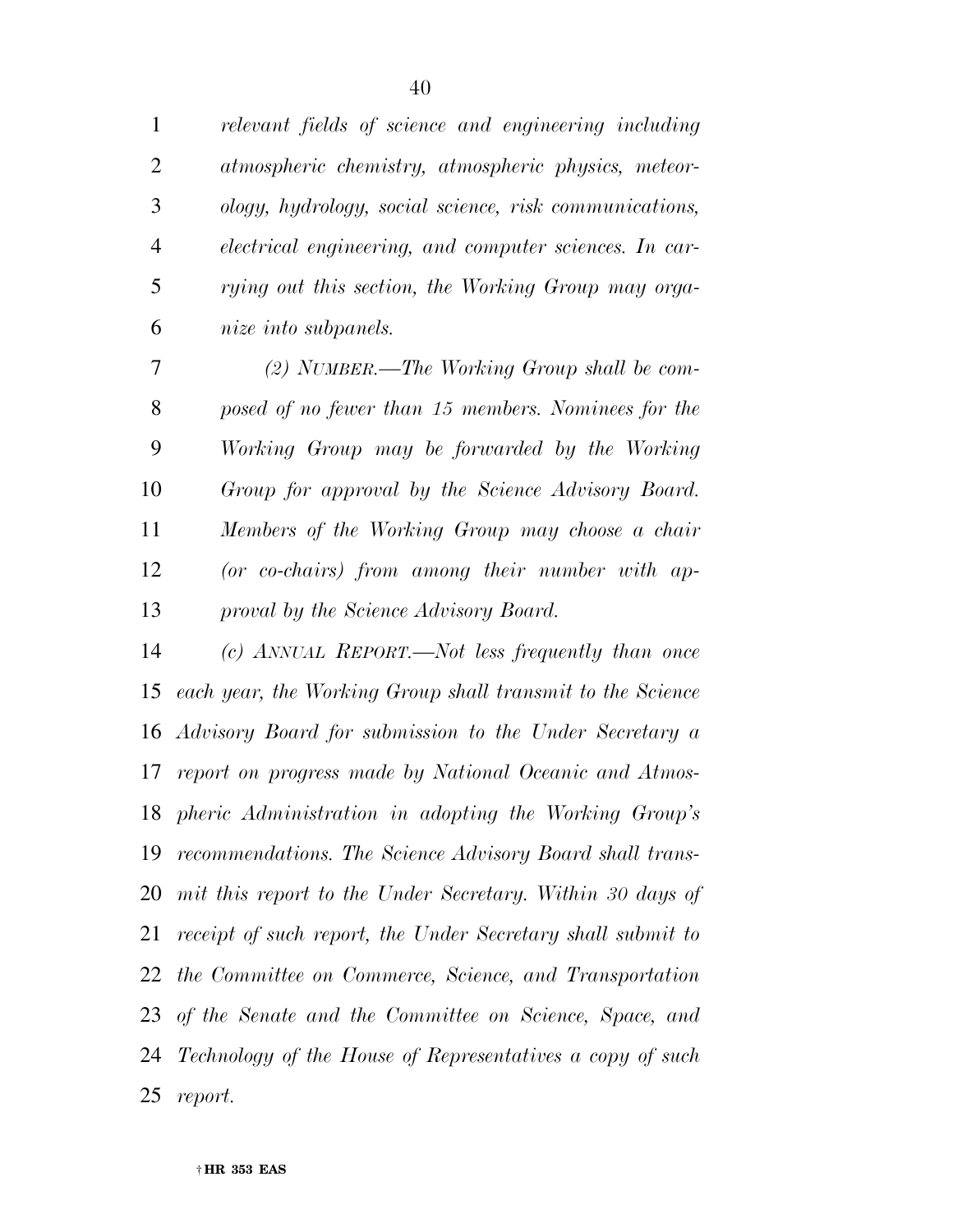|                |  | 1 SEC. 402. INTERAGENCY WEATHER RESEARCH AND FORE- |  |  |
|----------------|--|----------------------------------------------------|--|--|
| $\overline{2}$ |  | <b>CAST INNOVATION COORDINATION.</b>               |  |  |

 *(a) ESTABLISHMENT.—The Director of the Office of Science and Technology Policy shall establish an Inter- agency Committee for Advancing Weather Services to im- prove coordination of relevant weather research and forecast innovation activities across the Federal Government. The Interagency Committee shall—* 

 *(1) include participation by the National Aero- nautics and Space Administration, the Federal Avia- tion Administration, National Oceanic and Atmos- pheric Administration and its constituent elements, the National Science Foundation, and such other agencies involved in weather forecasting research as the President determines are appropriate;* 

 *(2) identify and prioritize top forecast needs and coordinate those needs against budget requests and program initiatives across participating offices and agencies; and* 

 *(3) share information regarding operational needs and forecasting improvements across relevant agencies.* 

 *(b) CO-CHAIR.—The Federal Coordinator for Meteor-ology shall serve as a co-chair of this panel.* 

† **HR 353 EAS**  *(c) FURTHER COORDINATION.—The Director of the Of-fice of Science and Technology Policy shall take such other*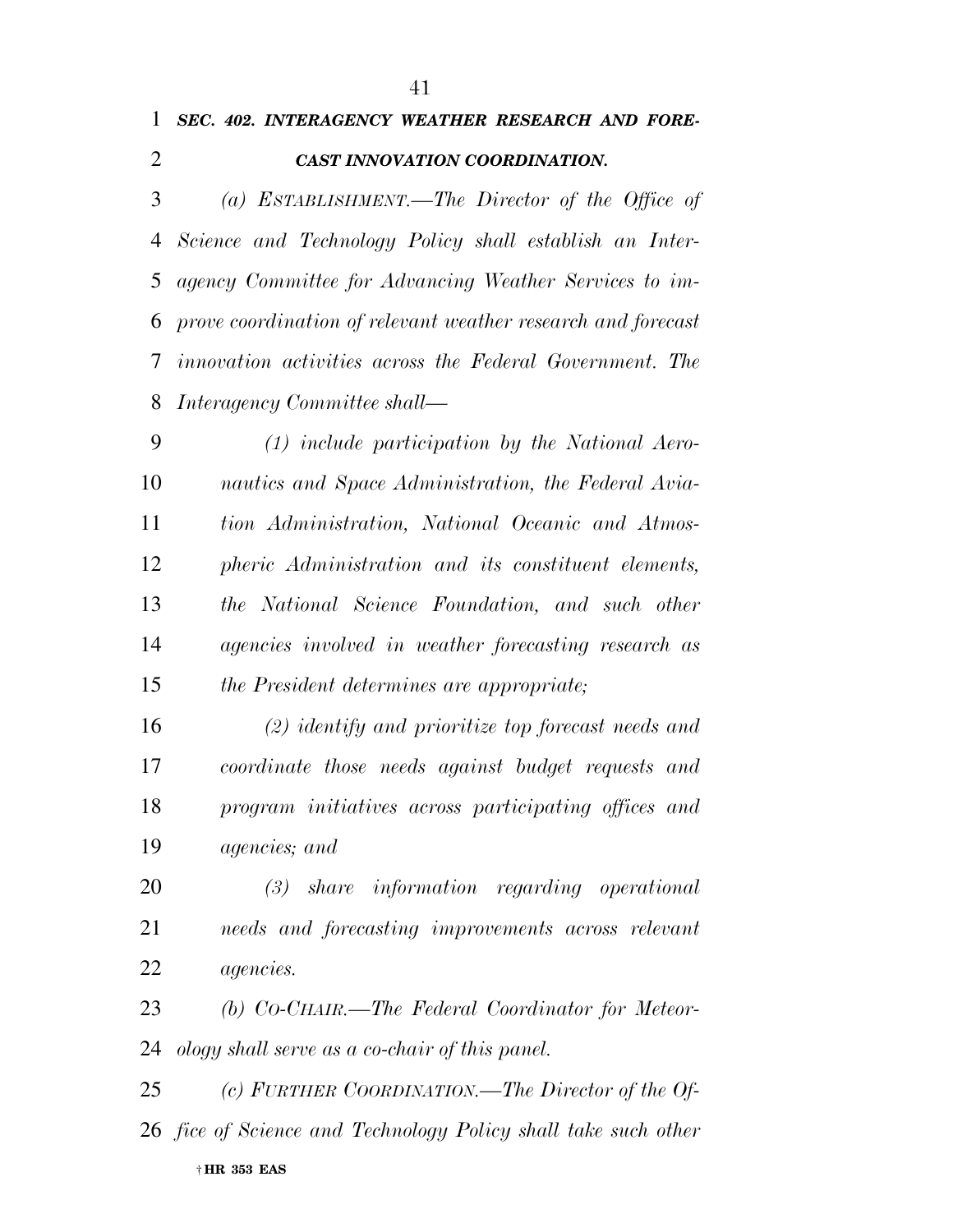*steps as are necessary to coordinate the activities of the Fed- eral Government with those of the United States weather industry, State governments, emergency managers, and academic researchers.* 

 *SEC. 403. OFFICE OF OCEANIC AND ATMOSPHERIC RE- SEARCH AND NATIONAL WEATHER SERVICE EXCHANGE PROGRAM.* 

 *(a) IN GENERAL.—The Assistant Administrator for Oceanic and Atmospheric Research and the Director of Na- tional Weather Service may establish a program to detail Office of Oceanic and Atmospheric Research personnel to the National Weather Service and National Weather Service personnel to the Office of Oceanic and Atmospheric Re-search.* 

 *(b) GOAL.—The goal of this program is to enhance forecasting innovation through regular, direct interaction between the Office of Oceanic and Atmospheric Research's world-class scientists and the National Weather Service's operational staff.* 

 *(c) ELEMENTS.—The program shall allow up to 10 Of- fice of Oceanic and Atmospheric Research staff and Na- tional Weather Service staff to spend up to 1 year on detail. Candidates shall be jointly selected by the Assistant Admin- istrator for Oceanic and Atmospheric Research and the Di-rector of the National Weather Service.*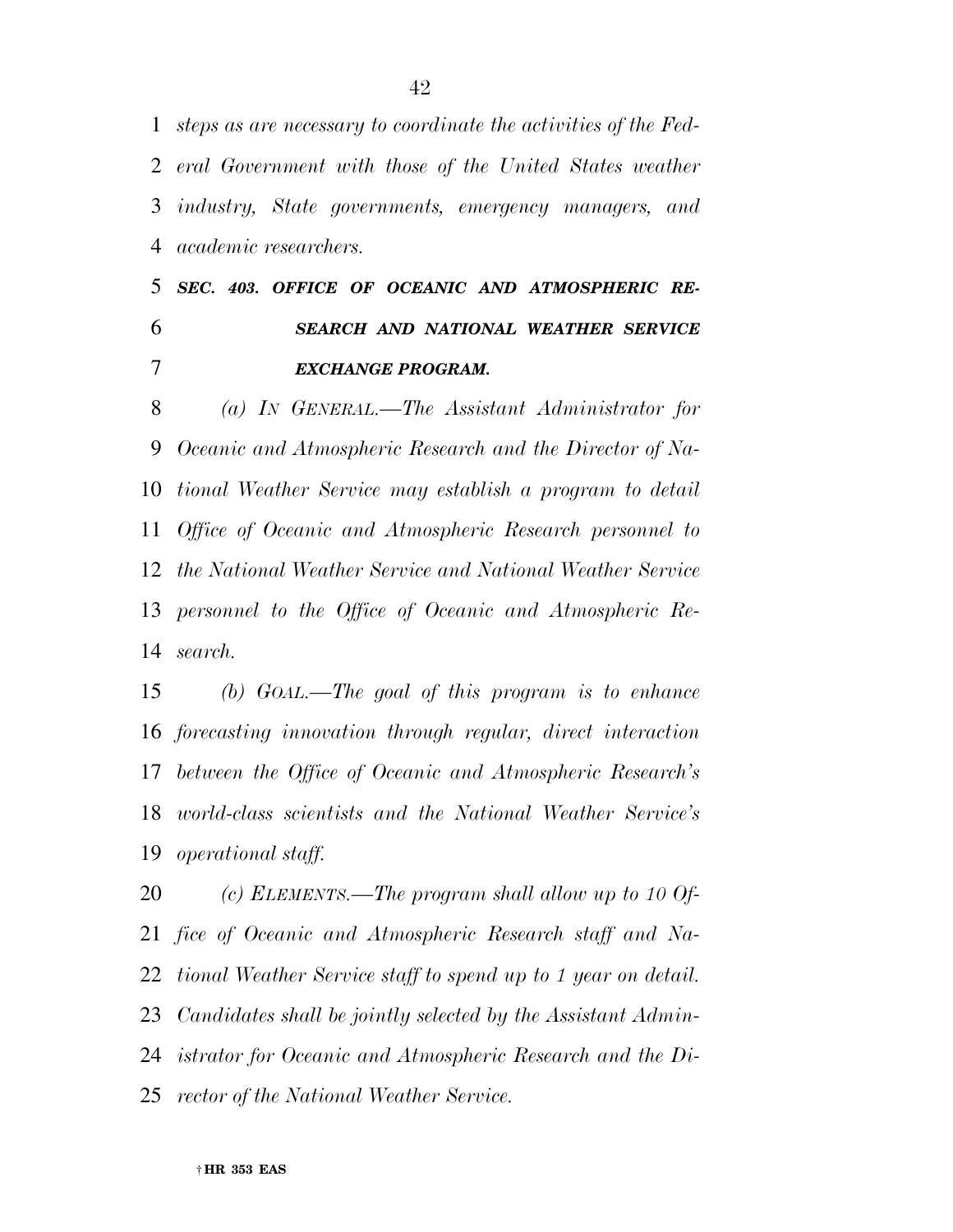*(d) ANNUAL REPORT.—Not less frequently than once each year, the Under Secretary shall submit to the Com- mittee on Commerce, Science, and Transportation of the Senate and the Committee on Science, Space, and Tech- nology of the House of Representatives a report on partici- pation in such program and shall highlight any innova-tions that come from this interaction.* 

## *SEC. 404. VISITING FELLOWS AT NATIONAL WEATHER SERV-ICE.*

 *(a) IN GENERAL.—The Director of the National Weather Service may establish a program to host postdoctoral fellows and academic researchers at any of the National Centers for Environmental Prediction.* 

 *(b) GOAL.—This program shall be designed to provide direct interaction between forecasters and talented academic and private sector researchers in an effort to bring innova- tion to forecasting tools and techniques to the National Weather Service.* 

 *(c) SELECTION AND APPOINTMENT.—Such fellows shall be competitively selected and appointed for a term not to exceed 1 year.*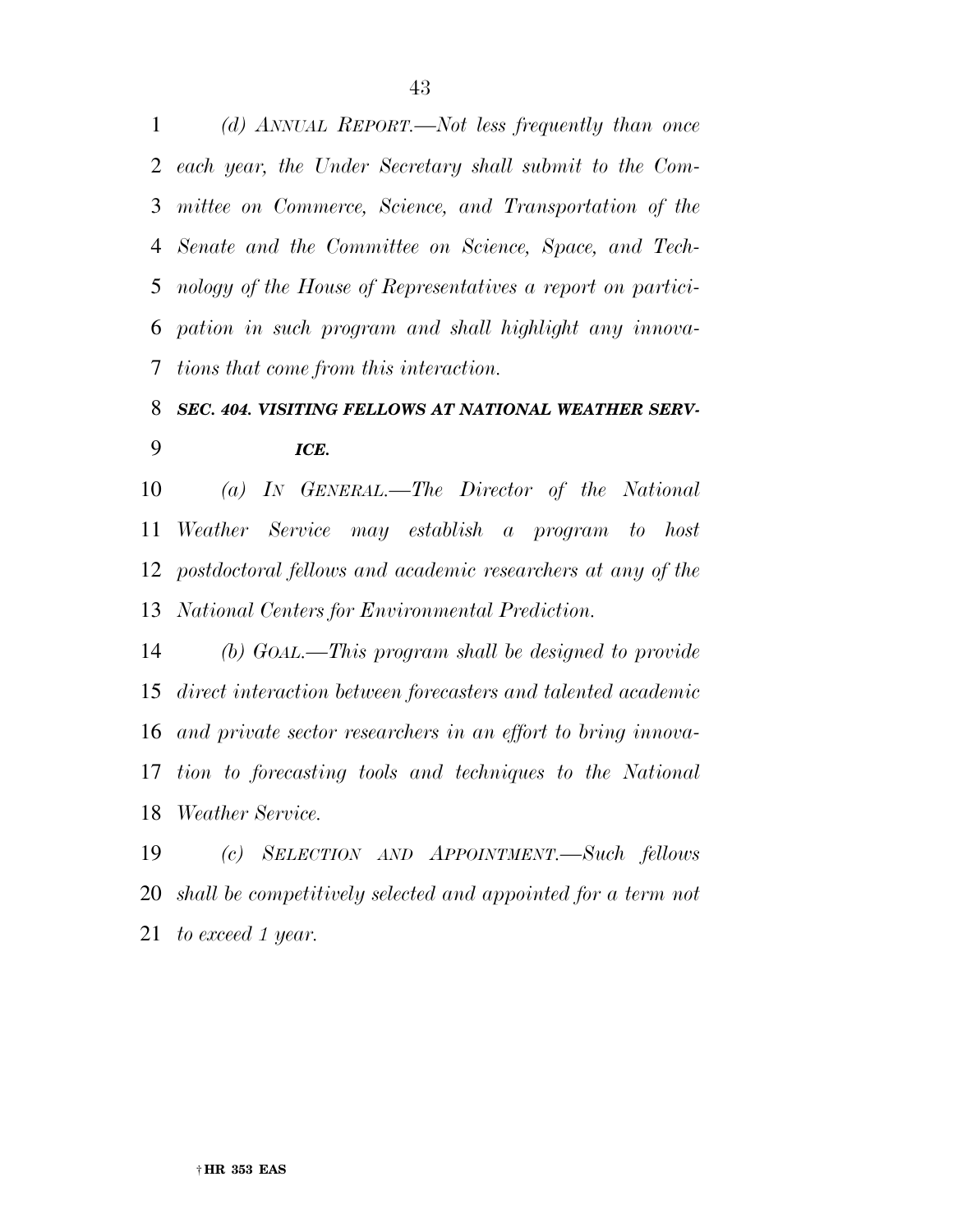| $\overline{2}$ | <b>WEATHER FORECAST OFFICES OF NATIONAL</b>                  |
|----------------|--------------------------------------------------------------|
| 3              | <b>WEATHER SERVICE.</b>                                      |
| $\overline{4}$ | (a) DESIGNATION OF WARNING COORDINATION METE-                |
| 5              | OROLOGISTS.-                                                 |
| 6              | (1) IN GENERAL.—The Director of the National                 |
| 7              | Weather Service shall designate at least one warning         |
| 8              | coordination meteorologist at each weather forecast of-      |
| 9              | fice of the National Weather Service.                        |
| 10             | (2) NO ADDITIONAL EMPLOYEES AUTHORIZED.                      |
| 11             | Nothing in this section shall be construed to authorize      |
| 12             | or require a change in the authorized number of full         |
| 13             | time equivalent employees in the National Weather            |
| 14             | Service or otherwise result in the employment of any         |
| 15             | <i>additional employees.</i>                                 |
| 16             | (3) PERFORMANCE BY OTHER EMPLOYEES.-Per-                     |
| 17             | formance of the responsibilities outlined in this sec-       |
| 18             | tion is not limited to the warning coordination mete-        |
| 19             | orologist position.                                          |
| 20             | (b) PRIMARY ROLE OF WARNING COORDINATION ME-                 |
| 21             | <b>TEOROLOGISTS.—The primary role of the warning coordi-</b> |
| 22             | nation meteorologist shall be to carry out the responsibil-  |
| 23             | <i>ities required by this section.</i>                       |
| 24             | (c) $RESPONSIBILITIES.$                                      |
| 25             | (1) IN GENERAL.—Subject to paragraph $(2)$ , con-            |
| 26             | sistent with the analysis described in section 409, and      |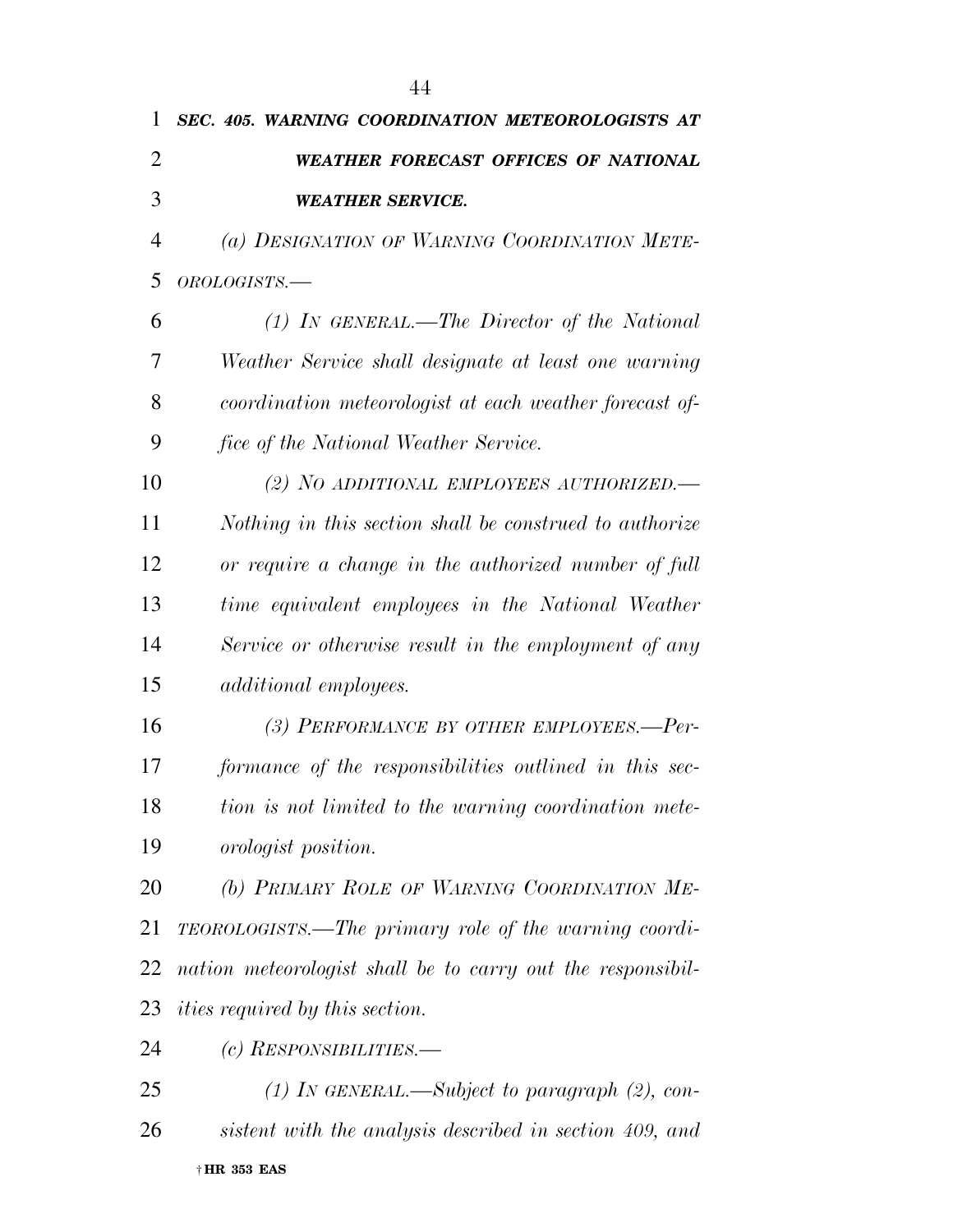| $\mathbf{1}$   | in order to increase impact-based decision support       |
|----------------|----------------------------------------------------------|
| $\overline{2}$ | services, each warning coordination meteorologist des-   |
| 3              | <i>ignated under subsection (a) shall—</i>               |
| $\overline{4}$ | $(A)$ be responsible for providing service to            |
| 5              | the geographic area of responsibility covered by         |
| 6              | the weather forecast office at which the warning         |
| 7              | coordination meteorologist is employed to help           |
| 8              | ensure that users of products of the National            |
| 9              | Weather Service can respond effectively to im-           |
| 10             | prove outcomes from weather events;                      |
| 11             | (B) liaise with users of products and serv-              |
| 12             | ices of the National Weather Service, such as the        |
| 13             | public, media outlets, users in the aviation, ma-        |
| 14             | rine, and agricultural communities, and for-             |
| 15             | estry, land, and water management interests, to          |
| 16             | evaluate the adequacy and usefulness of the prod-        |
| 17             | ucts and services of the National Weather Serv-          |
| 18             | ice;                                                     |
| 19             | $(C)$ collaborate with such weather forecast             |
| 20             | offices and State, local, and tribal government          |
| 21             | <i>agencies as the Director considers appropriate in</i> |
| 22             | developing, proposing, and implementing plans            |
| 23             | to develop, modify, or tailor products and serv-         |
| 24             | ices of the National Weather Service to improve          |
| 25             | the usefulness of such products and services;            |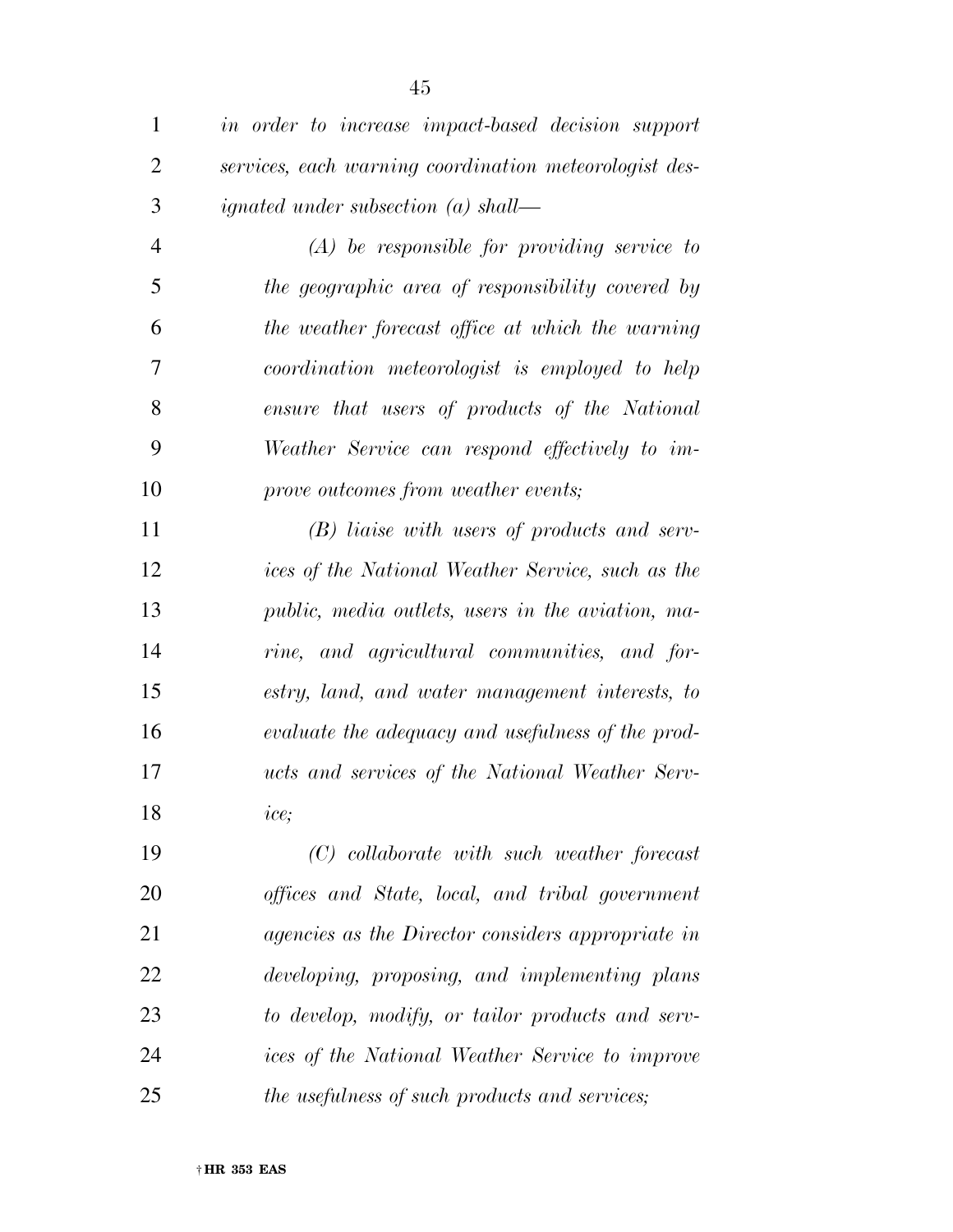| $\mathbf{1}$   | $(D)$ ensure the maintenance and accuracy               |
|----------------|---------------------------------------------------------|
| $\overline{2}$ | of severe weather call lists, appropriate office se-    |
| 3              | vere weather policy or procedures, and other se-        |
| $\overline{4}$ | vere weather or dissemination methodologies or          |
| 5              | strategies; and                                         |
| 6              | $(E)$ work closely with State, local, and trib-         |
| 7              | al emergency management agencies, and other             |
| 8              | <i>agencies related to disaster management, to en-</i>  |
| 9              | sure a planned, coordinated, and effective pre-         |
| 10             | paredness and response effort.                          |
| 11             | $(2)$ OTHER STAFF.—The Director may assign a            |
| 12             | responsibility set forth in paragraph (1) to such other |
| 13             | staff as the Director considers appropriate to carry    |
| 14             | out such responsibility.                                |
| 15             | (d) ADDITIONAL RESPONSIBILITIES.—                       |
| 16             | (1) IN GENERAL.—Subject to paragraph $(2)$ , a          |
| 17             | warning coordination meteorologist designated under     |
| 18             | subsection (a) may-                                     |
| 19             | $(A)$ work with a State agency to develop               |
| 20             | plans for promoting more effective use of prod-         |
| 21             | ucts and services of the National Weather Service       |
| 22             | <i>throughout the State;</i>                            |
| 23             | (B) identify priority community prepared-               |
| 24             | ness objectives;                                        |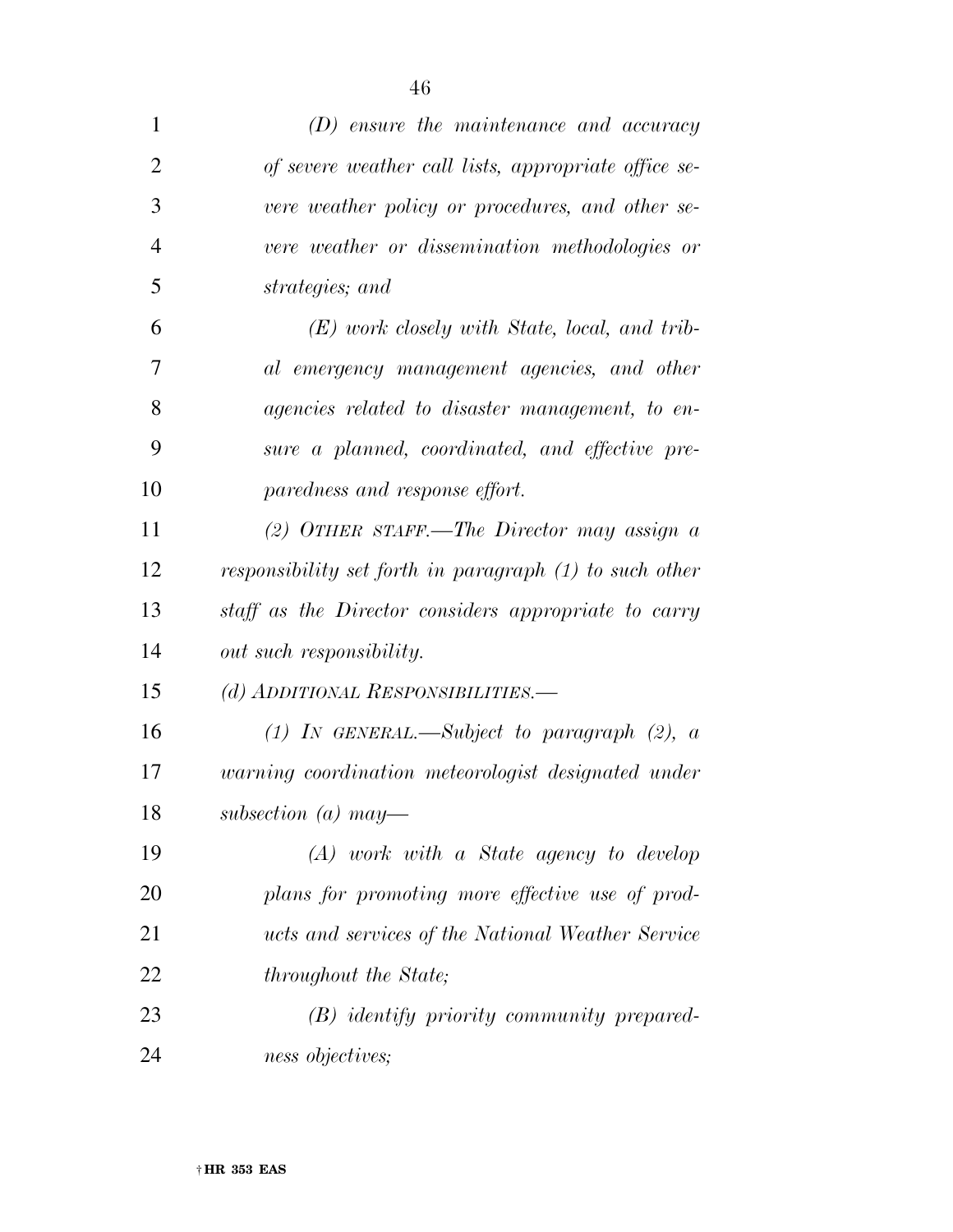| $\mathbf{1}$   | $(C)$ develop plans to meet the objectives                |
|----------------|-----------------------------------------------------------|
| $\overline{2}$ | <i>identified under paragraph</i> (2); and                |
| 3              | $(D)$ conduct severe weather event prepared-              |
| $\overline{4}$ | ness planning and citizen education efforts with          |
| 5              | and through various State, local, and tribal gov-         |
| 6              | ernment agencies and other disaster manage-               |
| 7              | ment-related organizations.                               |
| 8              | (2) OTHER STAFF.—The Director may assign $\alpha$         |
| 9              | responsibility set forth in paragraph $(1)$ to such other |
| 10             | staff as the Director considers appropriate to carry      |
| 11             | out such responsibility.                                  |
| 12             | (e) PLACEMENT WITH STATE AND LOCAL EMERGENCY              |
| 13             | $MANAGERS$ .                                              |
| 14             | $(1)$ In GENERAL.—In carrying out this section,           |
| 15             | the Director of the National Weather Service may          |
|                |                                                           |
| 16             | place a warning coordination meteorologist des-           |
| 17             | <i>ignated under subsection (a) with a State or local</i> |
| 18             | emergency manager if the Director considers doing so      |
| 19             | is necessary or convenient to carry out this section.     |
| 20             | $(2)$ TREATMENT.—If the Director determines               |
| 21             | that the placement of a warning coordination mete-        |
| 22             | orologist placed with a State or local emergency man-     |
| 23             | ager under paragraph $(1)$ is near a weather forecast     |
| 24             | office of the National Weather Service, such placement    |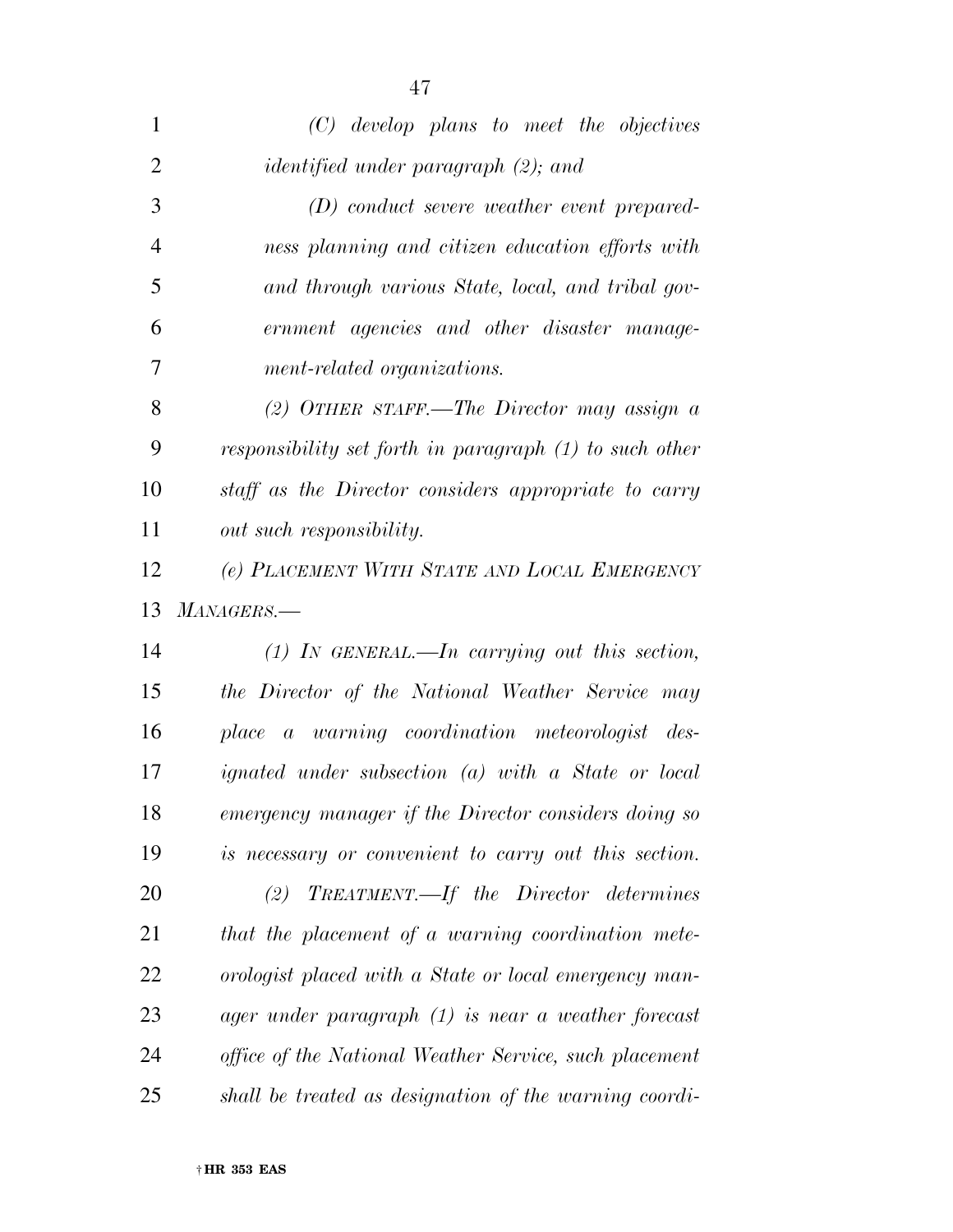| $\mathbf{1}$   | nation meteorologist at such weather forecast office for                      |
|----------------|-------------------------------------------------------------------------------|
| $\overline{2}$ | purposes of subsection $(a)$ .                                                |
| 3              | SEC. 406. IMPROVING NATIONAL OCEANIC AND ATMOS-                               |
| $\overline{4}$ | PHERIC ADMINISTRATION COMMUNICATION                                           |
| 5              | <b>HAZARDOUS</b><br><b>WEATHER</b><br><b>AND</b><br><b>WATER</b><br><b>OF</b> |
| 6              | <b>EVENTS.</b>                                                                |
| 7              | (a) PURPOSE OF SYSTEM.—For purposes of the assess-                            |
| 8              | ment required by subsection $(b)(1)(A)$ , the purpose of Na-                  |
| 9              | tional Oceanic and Atmospheric Administration system for                      |
| 10             | issuing watches and warnings regarding hazardous weather                      |
| 11             | and water events shall be risk communication to the general                   |
| 12             | public that informs action to prevent loss of life and prop-                  |
| 13             | erty.                                                                         |
| 14             | (b) ASSESSMENT OF SYSTEM.-                                                    |
| 15             | (1) IN GENERAL.—Not later than 2 years after                                  |
| 16             | the date of the enactment of this Act, the Under Sec-                         |
| 17             | retary shall—                                                                 |
| 18             | (A) assess the National Oceanic and Atmos-                                    |
| 19             | pheric Administration system for issuing watch-                               |
| 20             | es and warnings regarding hazardous weather                                   |
| 21             | and water events; and                                                         |
| 22             | $(B)$ submit to Congress a report on the find-                                |
| 23             | ings of the Under Secretary with respect to the                               |
| 24             | $assessment\ conducted\ under\ subparagnph\ (A).$                             |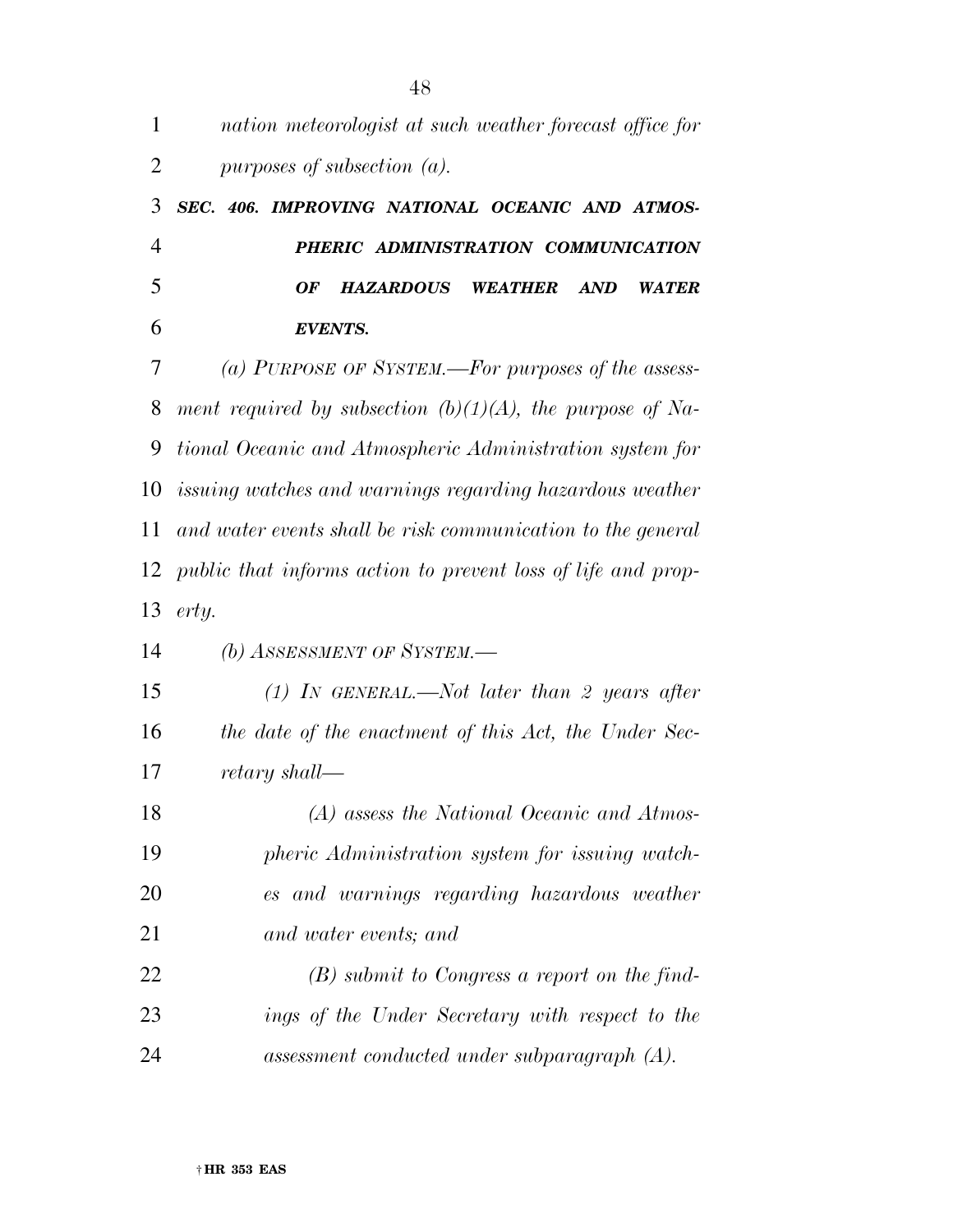| 1              | (2) ELEMENTS.—The assessment required by          |
|----------------|---------------------------------------------------|
| $\overline{2}$ | paragraph $(1)(A)$ shall include the following:   |
| 3              | (A) An evaluation of whether the National         |
| $\overline{4}$ | Oceanic and Atmospheric Administration system     |
| 5              | for issuing watches and warnings regarding haz-   |
| 6              | ardous weather and water events meets the pur-    |
| 7              | pose described in subsection $(a)$ .              |
| 8              | $(B)$ Development of recommendations for-         |
| 9              | $(i)$ legislative and administrative ac-          |
| 10             | tion to improve the system described in           |
| 11             | paragraph $(1)(A)$ ; and                          |
| 12             | ( <i>ii</i> ) such research as the Under Sec-     |
| 13             | retary considers necessary to address the         |
| 14             | focus areas described in paragraph (3).           |
| 15             | $(3)$ FOCUS AREAS.—The assessment required by     |
| 16             | paragraph $(1)(A)$ shall focus on the following:  |
| 17             | (A) Ways to communicate the risks posed by        |
| 18             | hazardous weather or water events to the public   |
| 19             | that are most likely to result in action to miti- |
| 20             | <i>gate the risk.</i>                             |
| 21             | (B) Ways to communicate the risks posed           |
| 22             | by hazardous weather or water events to the pub-  |
| 23             | <i>lic as broadly and rapidly as practicable.</i> |
| 24             | $(C)$ Ways to preserve the benefits of the ex-    |
| 25             | <i>isting watches and warnings system.</i>        |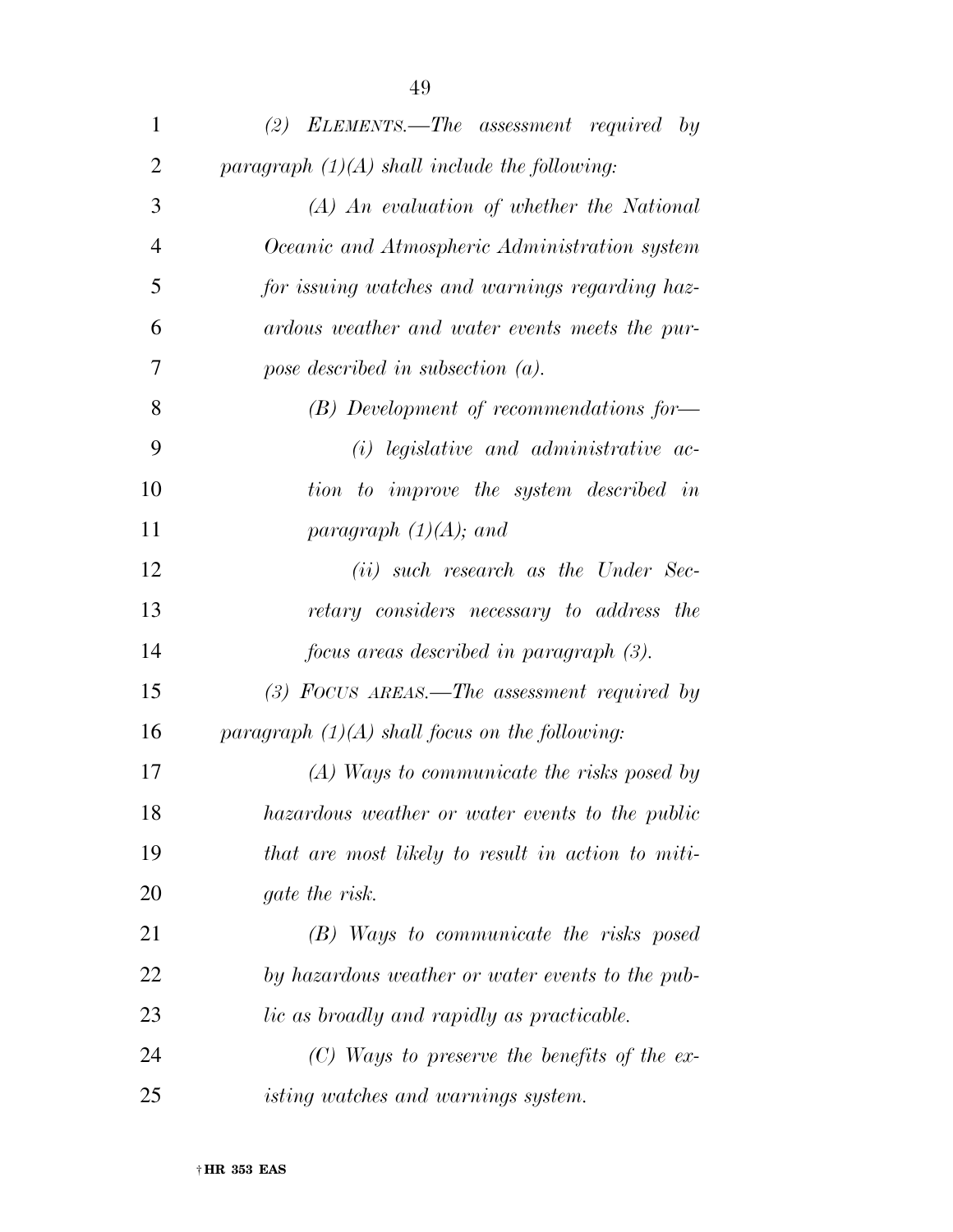| 1              | $(D)$ Ways to maintain the utility of the            |
|----------------|------------------------------------------------------|
| $\overline{2}$ | watches and warnings system for Government           |
| 3              | and commercial users of the system.                  |
| $\overline{4}$ | (4) CONSULTATION.—In conducting the assess-          |
| 5              | ment required by paragraph $(1)(A)$ , the Under Sec- |
| 6              | retary shall—                                        |
| 7              | $(A)$ consult with such line offices within the      |
| 8              | National Oceanic and Atmospheric Administra-         |
| 9              | tion as the Under Secretary considers relevant,      |
| 10             | including the National Ocean Service, the Na-        |
| 11             | tional Weather Service, and the Office of Oceanic    |
| 12             | and Atmospheric Research;                            |
| 13             | $(B)$ consult with individuals in the aca-           |
| 14             | demic sector, including individuals in the field     |
| 15             | of social and behavioral sciences, and other         |
| 16             | <i>weather services;</i>                             |
| 17             | (C) consult with media outlets that will be          |
| 18             | distributing the watches and warnings;               |
| 19             | $(D)$ consult with non-Federal forecasters           |
| 20             | that produce alternate severe weather risk com-      |
| 21             | munication products;                                 |
| 22             | $(E)$ consult with emergency planners and            |
| 23             | responders, including State and local emergency      |
| 24             | management agencies, and other government            |
| 25             | users of the watches and warnings system, in-        |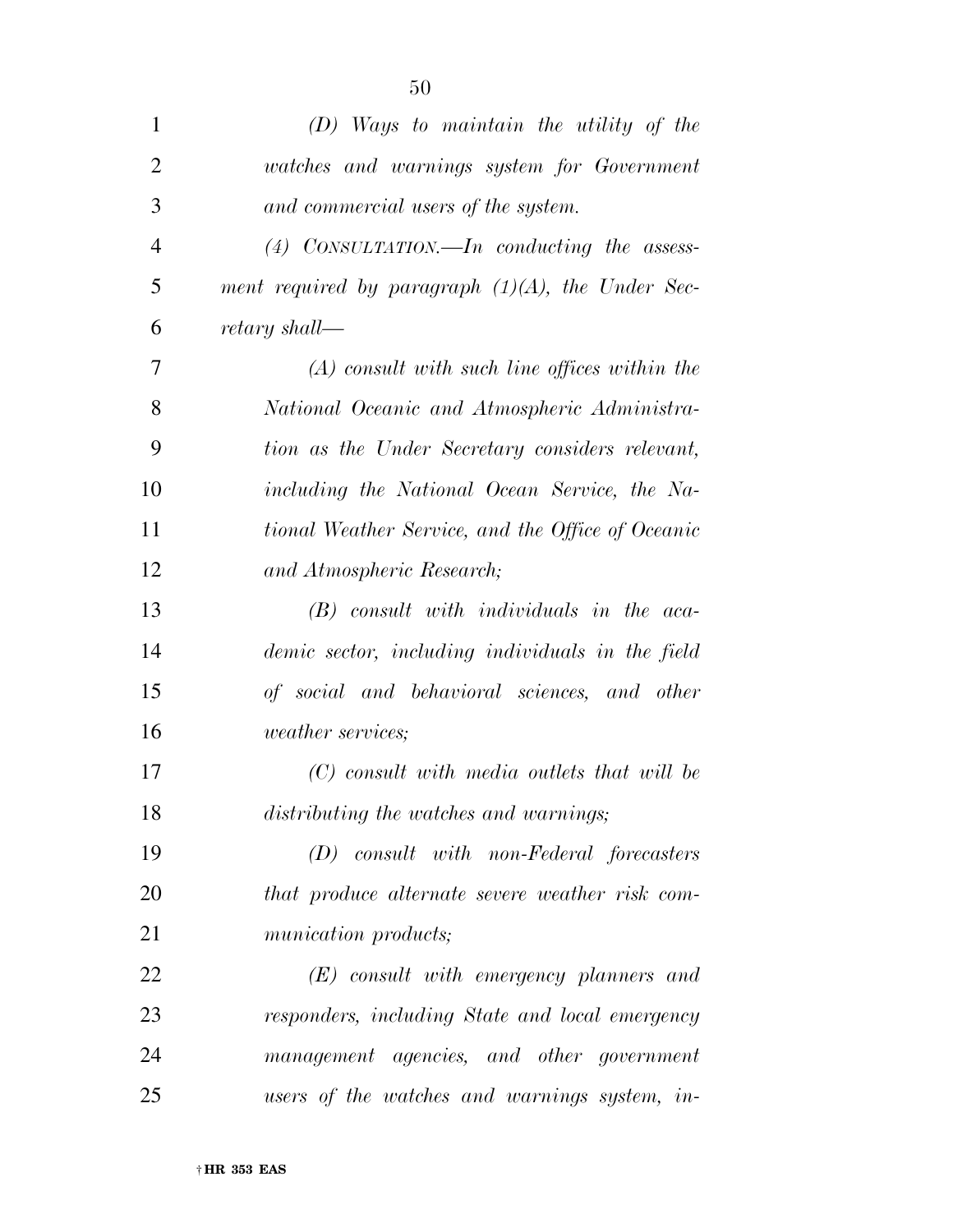| $\mathbf{1}$   | cluding the Federal Emergency Management               |
|----------------|--------------------------------------------------------|
| $\overline{2}$ | Agency, the Office of Personnel Management, the        |
| 3              | Coast Guard, and such other Federal agencies as        |
| $\overline{4}$ | the Under Secretary determines rely on watches         |
| 5              | and warnings for operational decisions; and            |
| 6              | $(F)$ make use of the services of the National         |
| 7              | Academy of Sciences, as the Under Secretary            |
| 8              | considers necessary and practicable, including         |
| 9              | contracting with the National Research Council         |
| 10             | to review the scientific and technical soundness       |
| 11             | of the assessment required by paragraph $(1)(A)$ ,     |
| 12             | including the recommendations developed under          |
| 13             | paragraph $(2)(B)$ .                                   |
| 14             | $(5)$ METHODOLOGIES.—In conducting the assess-         |
| 15             | ment required by paragraph $(1)(A)$ , the Under Sec-   |
| 16             | retary shall use such methodologies as the Under Sec-  |
| 17             | retary considers are generally accepted by the weather |
| 18             | enterprise, including social and behavioral sciences.  |
| 19             | (c) IMPROVEMENTS TO SYSTEM.—                           |
| 20             | $(1)$ IN GENERAL.—The Under Secretary shall,           |
| 21             | based on the assessment required by subsection         |
| 22             | $(b)(1)(A)$ , make such recommendations to Congress to |
| 23             | improve the system as the Under Secretary considers    |
| 24             | $necessary-$                                           |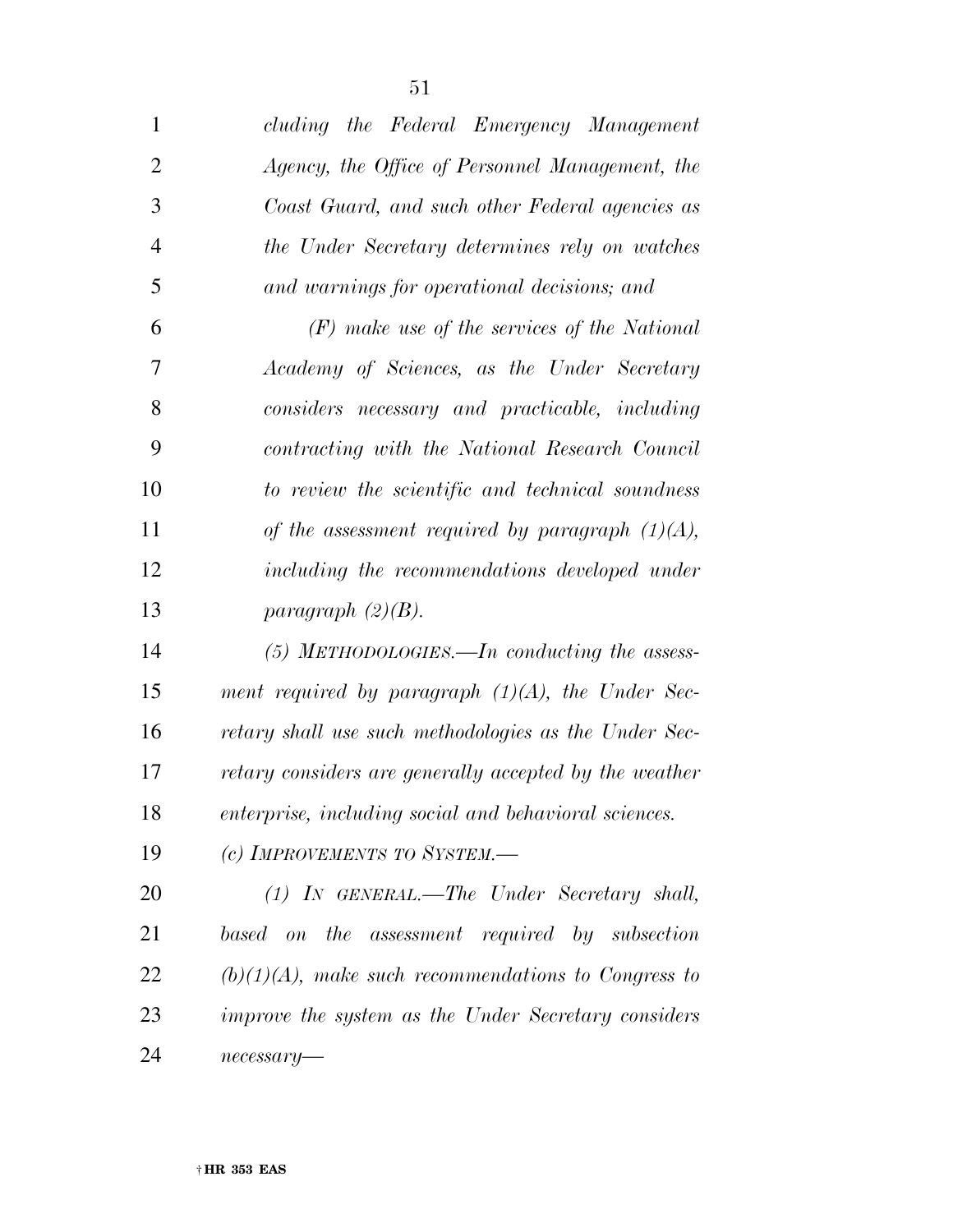| $\mathbf{1}$   | $(A)$ to improve the system for issuing               |
|----------------|-------------------------------------------------------|
| $\overline{2}$ | watches and warnings regarding hazardous              |
| 3              | weather and water events; and                         |
| $\overline{4}$ | $(B)$ to support efforts to satisfy research          |
| 5              | needs to enable future improvements to such sys-      |
| 6              | tem.                                                  |
| 7              | (2) REQUIREMENTS REGARDING RECOMMENDA-                |
| 8              | TIONS.—In carrying out paragraph $(1)(A)$ , the Under |
| 9              | Secretary shall ensure that any recommendation that   |
| 10             | the Under Secretary considers a major change—         |
| 11             | $(A)$ is validated by social and behavioral           |
| 12             | science using a generalizable sample;                 |
| 13             | $(B)$ accounts for the needs of various demo-         |
| 14             | graphics, vulnerable populations, and geographic      |
| 15             | regions;                                              |
| 16             | $(C)$ accounts for the differences between            |
| 17             | types of weather and water hazards;                   |
| 18             | (D) responds to the needs of Federal, State,          |
| 19             | and local government partners and media part-         |
| 20             | ners; and                                             |
| 21             | $(E)$ accounts for necessary changes to Feder-        |
| 22             | ally operated watch and warning propagation           |
| 23             | and dissemination infrastructure and protocols.       |
| 24             | (d) WATCHES AND WARNINGS DEFINED.                     |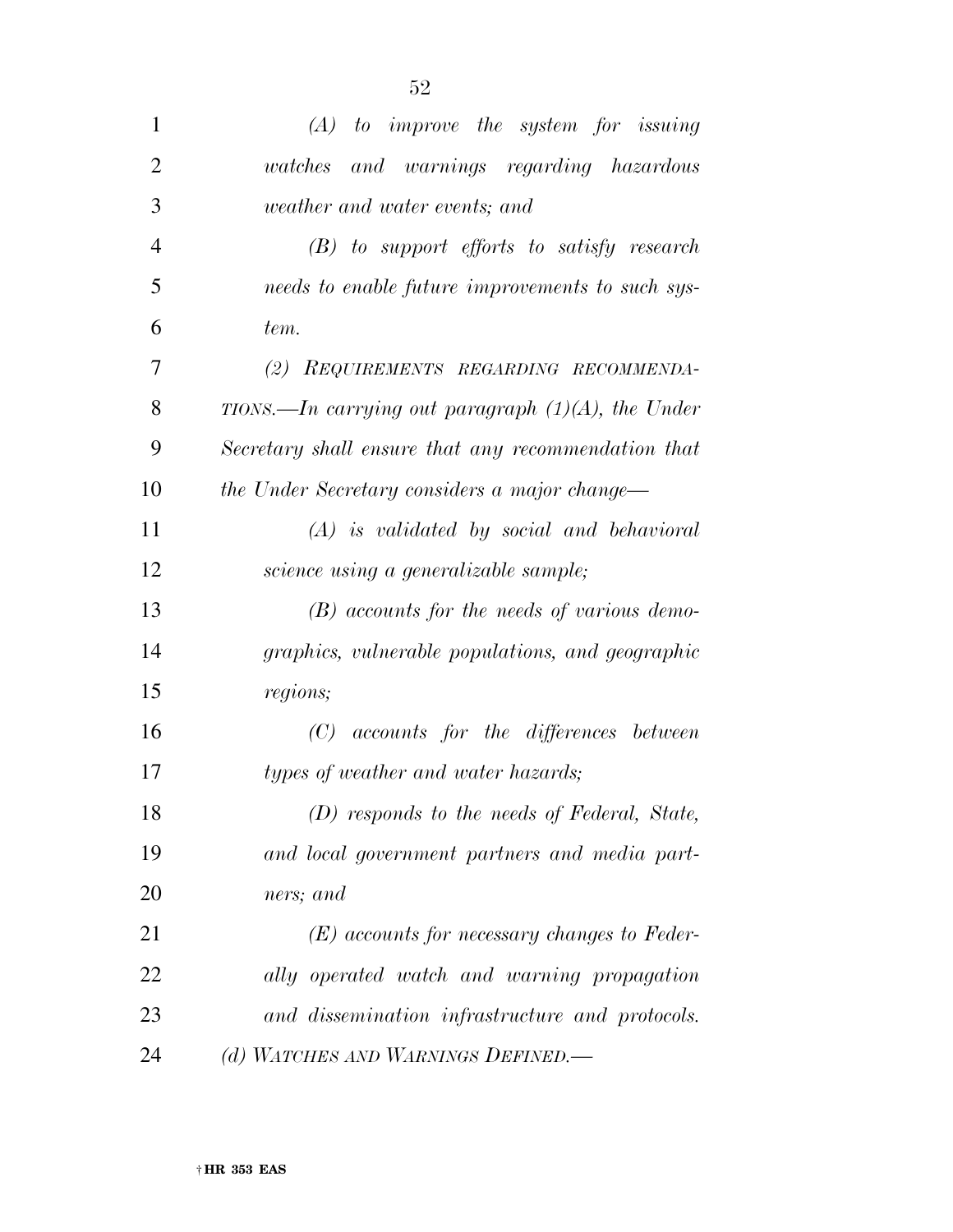*(1) IN GENERAL.—Except as provided in para- graph (2), in this section, the terms ''watch'' and ''warning'', with respect to a hazardous weather and water event, mean products issued by the Administra- tion, intended for consumption by the general public, to alert the general public to the potential for or pres- ence of the event and to inform action to prevent loss of life and property. (2) EXCEPTION.—ln this section, the terms ''watch'' and ''warning'' do not include technical or specialized meteorological and hydrological forecasts, outlooks, or model guidance products. SEC. 407. NATIONAL OCEANIC AND ATMOSPHERIC ADMINIS-TRATION WEATHER READY ALL HAZARDS* 

## *AWARD PROGRAM.*

 *(a) PROGRAM.—The Director of the National Weather Service is authorized to establish the National Oceanic and Atmospheric Administration Weather Ready All Hazards Award Program. This award program shall provide annual awards to honor individuals or organizations that use or provide National Oceanic and Atmospheric Administration Weather Radio All Hazards receivers or transmitters to save lives and protect property. Individuals or organiza- tions that utilize other early warning tools or applications also qualify for this award.*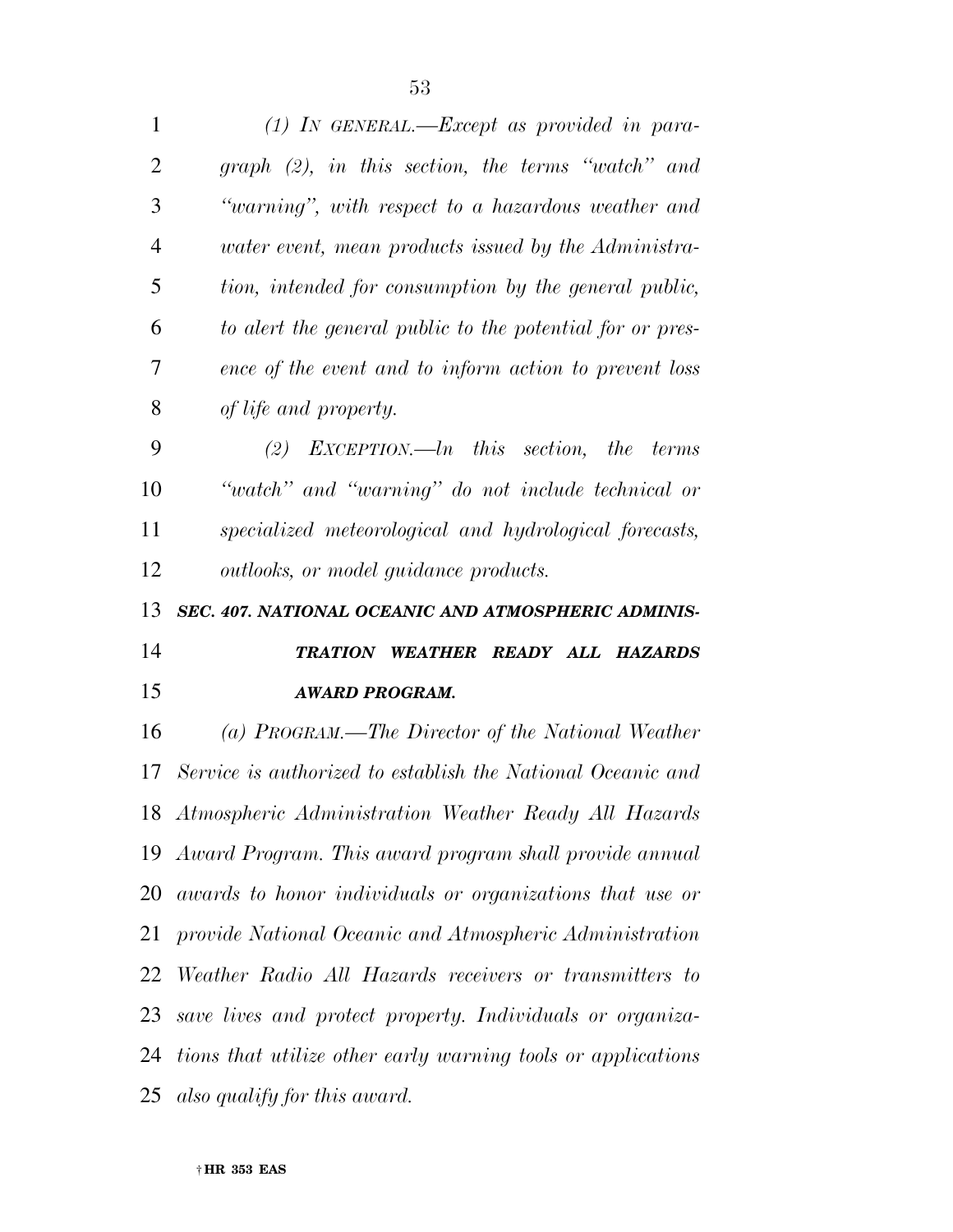*(b) GOAL.—This award program draws attention to the life-saving work of the National Oceanic and Atmos- pheric Administration Weather Ready All Hazards Pro- gram, as well as emerging tools and applications, that pro- vide real-time warning to individuals and communities of severe weather or other hazardous conditions.* 

*(c) PROGRAM ELEMENTS.—* 

 *(1) NOMINATIONS.—Nominations for this award shall be made annually by the Weather Field Offices to the Director of the National Weather Service. Broadcast meteorologists, weather radio manufactur- ers and weather warning tool and application devel- opers, emergency managers, and public safety officials may nominate individuals or organizations to their local Weather Field Offices, but the final list of award nominees must come from the Weather Field Offices. (2) SELECTION OF AWARDEES.—Annually, the Director of the National Weather Service shall choose winners of this award whose timely actions, based on National Oceanic and Atmospheric Administration Weather Radio All Hazards receivers or transmitters* 

 *or other early warning tools and applications, saved lives or property, or demonstrated public service in support of weather or all hazard warnings.*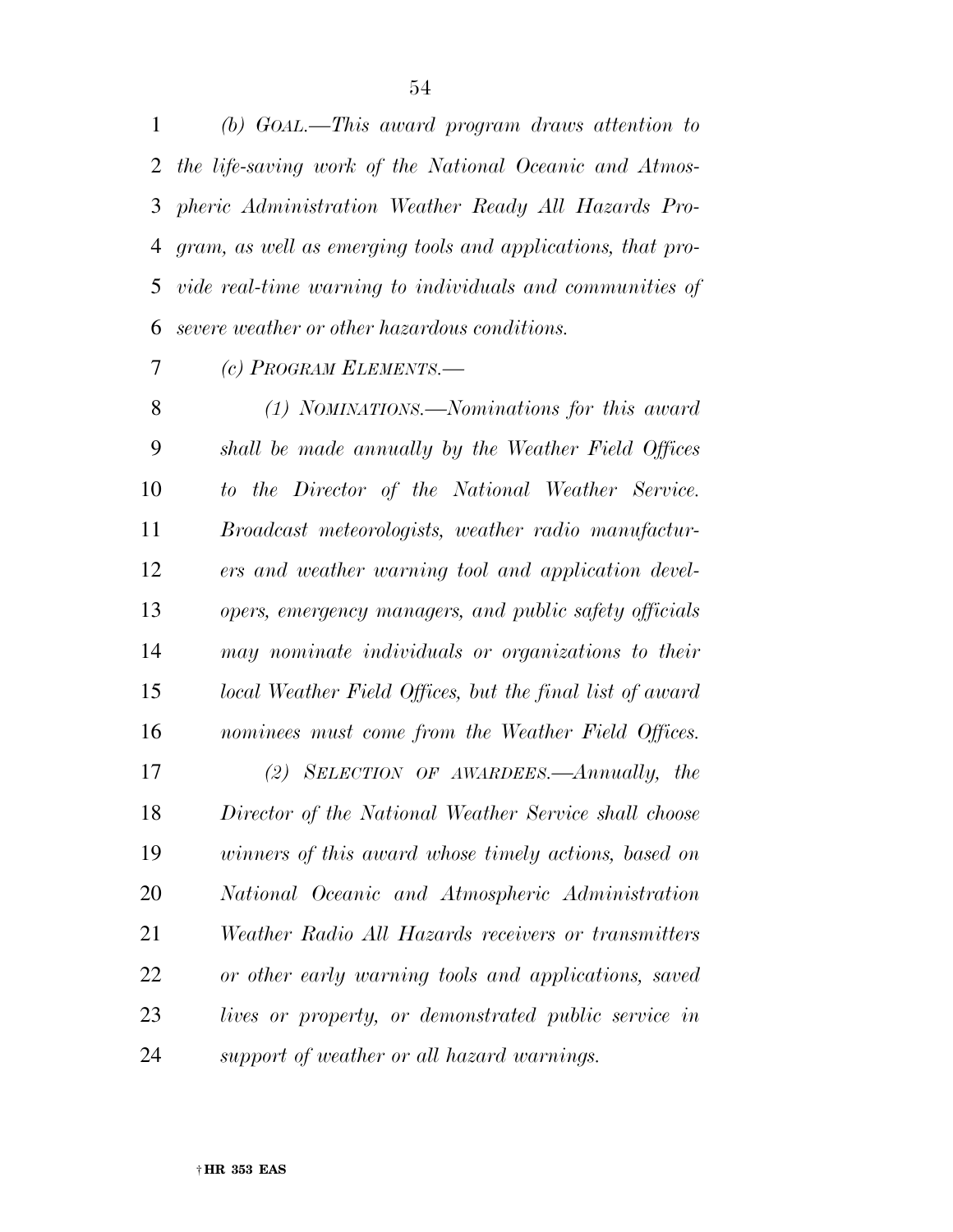*(3) AWARD CEREMONY.—The Director of the Na- tional Weather Service shall establish a means of making these awards to provide maximum public awareness of the importance of National Oceanic and Atmospheric Administration Weather Radio, and such other warning tools and applications as are rep-resented in the awards.* 

## *SEC. 408. DEPARTMENT OF DEFENSE WEATHER FORE-CASTING ACTIVITIES.*

 *Not later than 60 days after the date of the enactment of this Act, the Under Secretary shall submit to the Com- mittee on Commerce, Science, and Transportation of the Senate and the Committee on Science, Space, and Tech- nology of the House of Representatives a report analyzing the impacts of the proposed Air Force divestiture in the United States Weather Research and Forecasting Model, in-cluding—* 

- *(1) the impact on—*
- *(A) the United States weather forecasting capabilities;*

 *(B) the accuracy of civilian regional fore-casts;* 

 *(C) the civilian readiness for traditional weather and extreme weather events in the United States; and*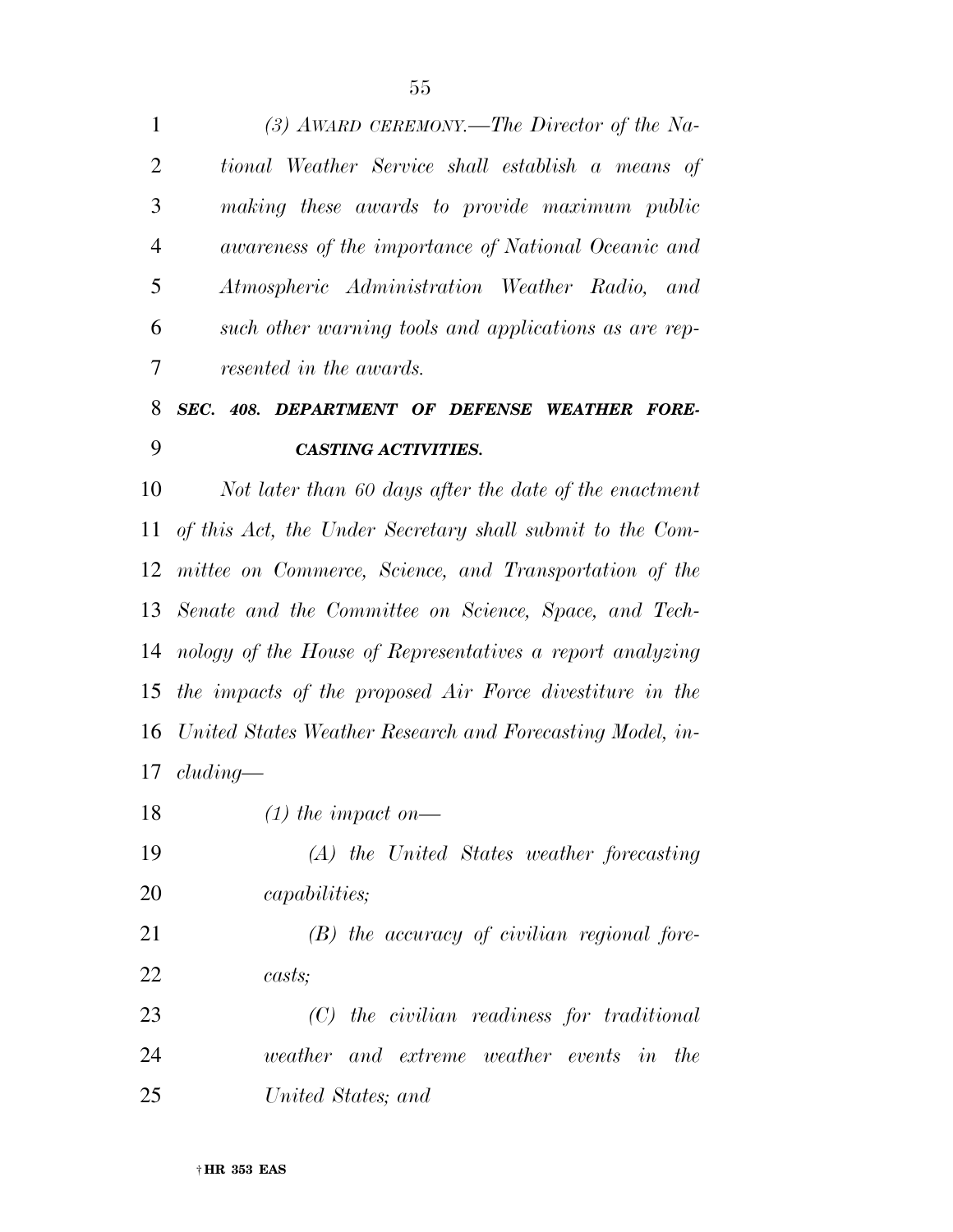*(D) the research necessary to develop the United States Weather Research and Forecasting Model; and (2) such other analysis relating to the divestiture as the Under Secretary considers appropriate. SEC. 409. NATIONAL WEATHER SERVICE; OPERATIONS AND WORKFORCE ANALYSIS. The Under Secretary shall contract or continue to partner with an external organization to conduct a baseline analysis of National Weather Service operations and work- force. SEC. 410. REPORT ON CONTRACT POSITIONS AT NATIONAL* 

# *WEATHER SERVICE.*

 *(a) REPORT REQUIRED.—Not later than 180 days after the date of the enactment of this Act, the Under Sec- retary shall submit to Congress a report on the use of con- tractors at the National Weather Service for the most re-cently completed fiscal year.* 

 *(b) CONTENTS.—The report required by subsection (a) shall include, with respect to the most recently completed fiscal year, the following:* 

 *(1) The total number of full-time equivalent em- ployees at the National Weather Service, disaggregated by each equivalent level of the General Schedule.* 

####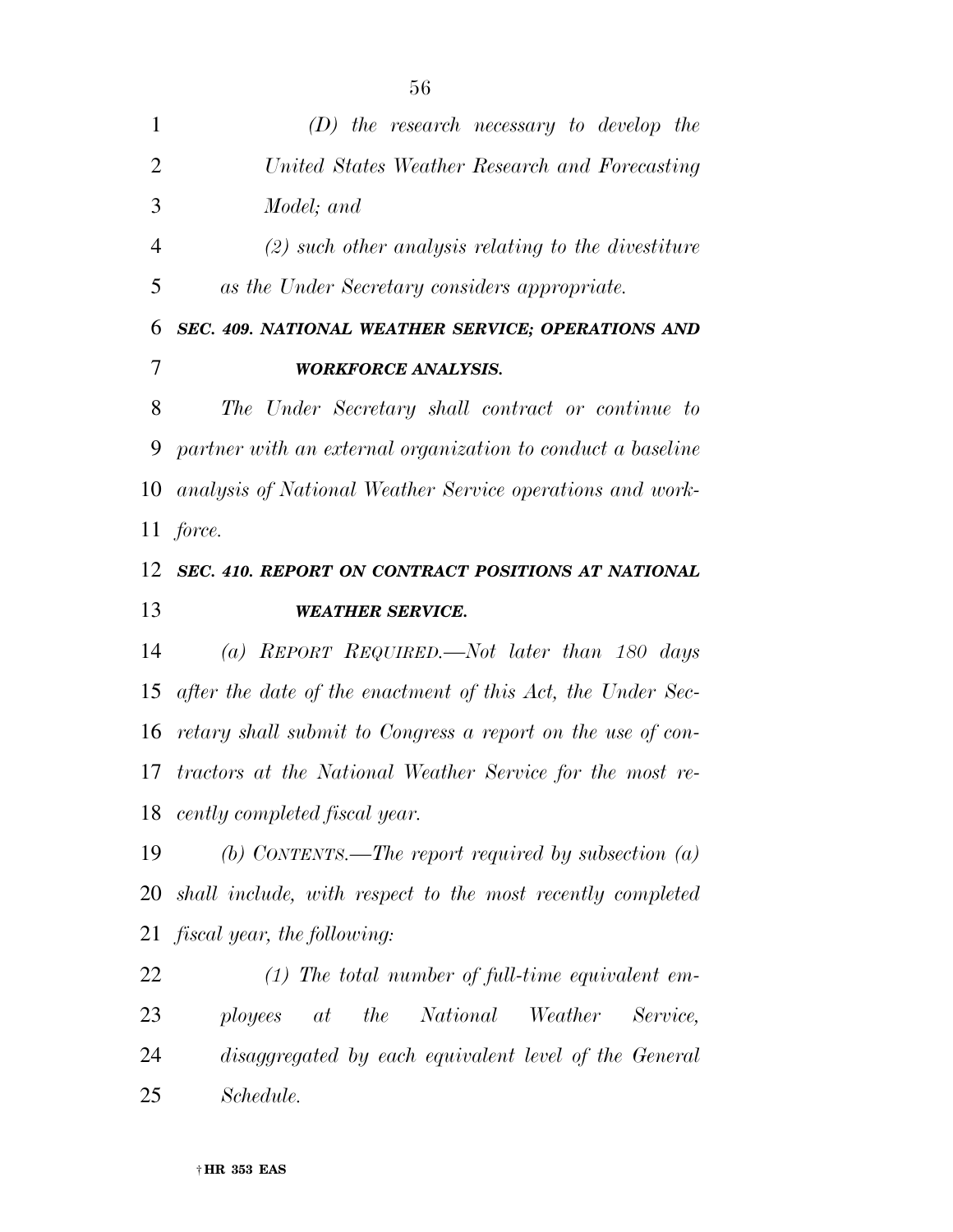| $\mathbf{1}$   | $(2)$ The total number of full-time equivalent con-        |
|----------------|------------------------------------------------------------|
| $\overline{2}$ | the National Weather Service,<br>tractors<br>at            |
| 3              | disaggregated by each equivalent level of the General      |
| $\overline{4}$ | Schedule that most closely approximates their duties.      |
| 5              | $(3)$ The total number of vacant positions at the          |
| 6              | National Weather Service on the day before the date        |
| 7              | of enactment of this Act, disaggregated by each equiv-     |
| 8              | alent level of the General Schedule.                       |
| 9              | $(4)$ The five most common positions filled by             |
| 10             | full-time equivalent contractors at the National           |
| 11             | Weather Service and the equivalent level of the Gen-       |
| 12             | eral Schedule that most closely approximates the du-       |
| 13             | ties of such positions.                                    |
| 14             | $(5)$ Of the positions identified under paragraph          |
| 15             | $(4)$ , the percentage of full-time equivalent contractors |
| 16             | in those positions that have held a prior position at      |
| 17             | the National Weather Service or another entity in          |
| 18             | National Oceanic and Atmospheric Administration.           |
| 19             | $(6)$ The average full-time equivalent salary for          |
| 20             | Federal employees at the National Weather Service for      |
| 21             | each equivalent level of the General Schedule.             |
| 22             | $(7)$ The average salary for full-time equivalent          |
| 23             | contractors performing at each equivalent level of the     |
| 24             | General Schedule at the National Weather Service.          |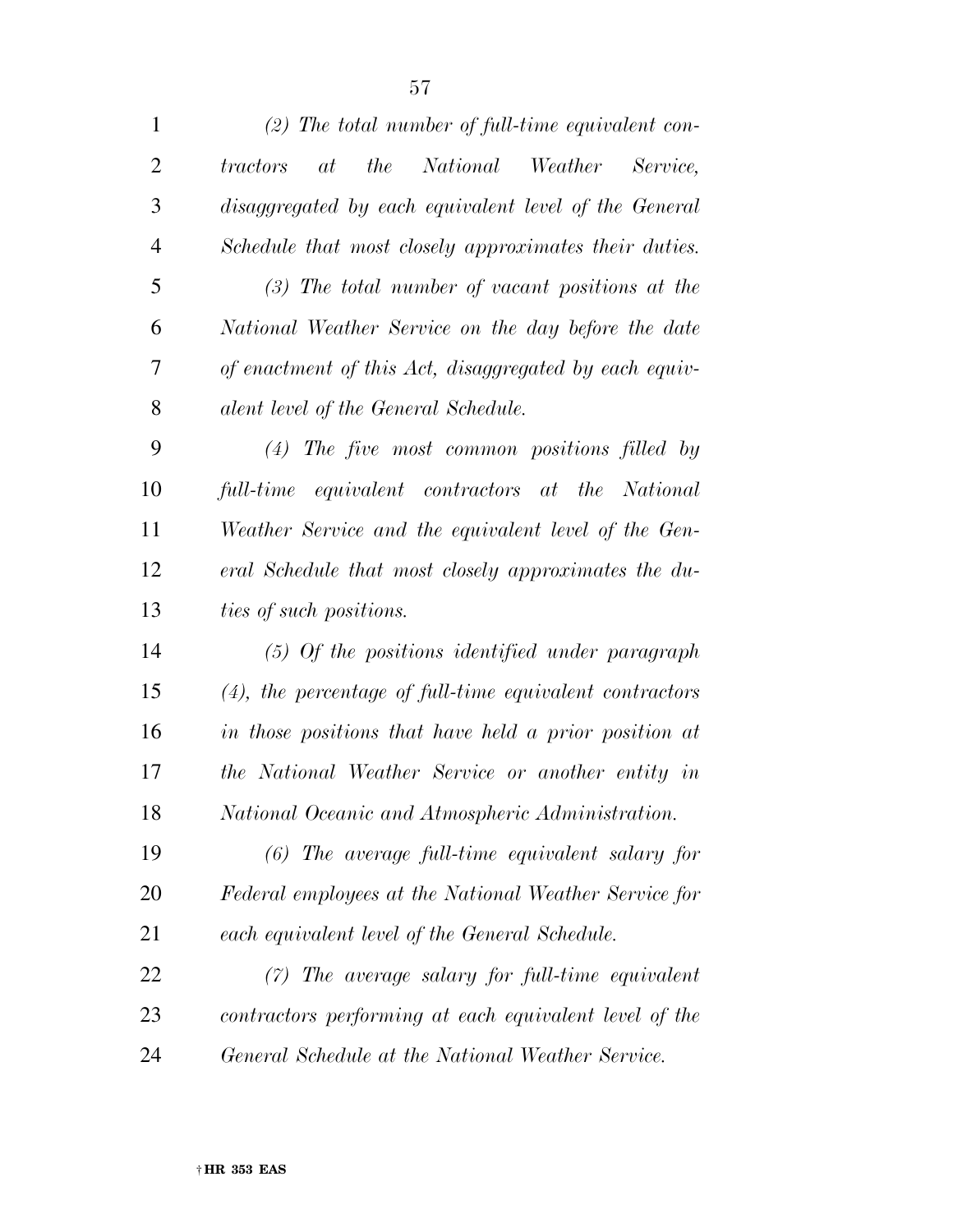*(8) A description of any actions taken by the Under Secretary to respond to the issues raised by the Inspector General of the Department of Commerce re- garding the hiring of former National Oceanic and Atmospheric Administration employees as contractors at the National Weather Service such as the issues raised in the Investigative Report dated June 2, 2015 (OIG–12–0447). (c) ANNUAL PUBLICATION.—For each fiscal year after the fiscal year covered by the report required by subsection* 

 *(a), the Under Secretary shall, not later than 180 days after the completion of the fiscal year, publish on a publicly ac- cessible Internet website the information described in para-graphs (1) through (8) of subsection (b) for such fiscal year.* 

### *SEC. 411. WEATHER IMPACTS TO COMMUNITIES AND INFRA-STRUCTURE.*

*(a) REVIEW.—* 

 *(1) IN GENERAL.—The Director of the National Weather Service shall review existing research, prod- ucts, and services that meet the specific needs of the urban environment, given its unique physical charac-teristics and forecasting challenges.* 

 *(2) ELEMENTS.—The review required by para- graph (1) shall include research, products, and serv-ices with the potential to improve modeling and fore-*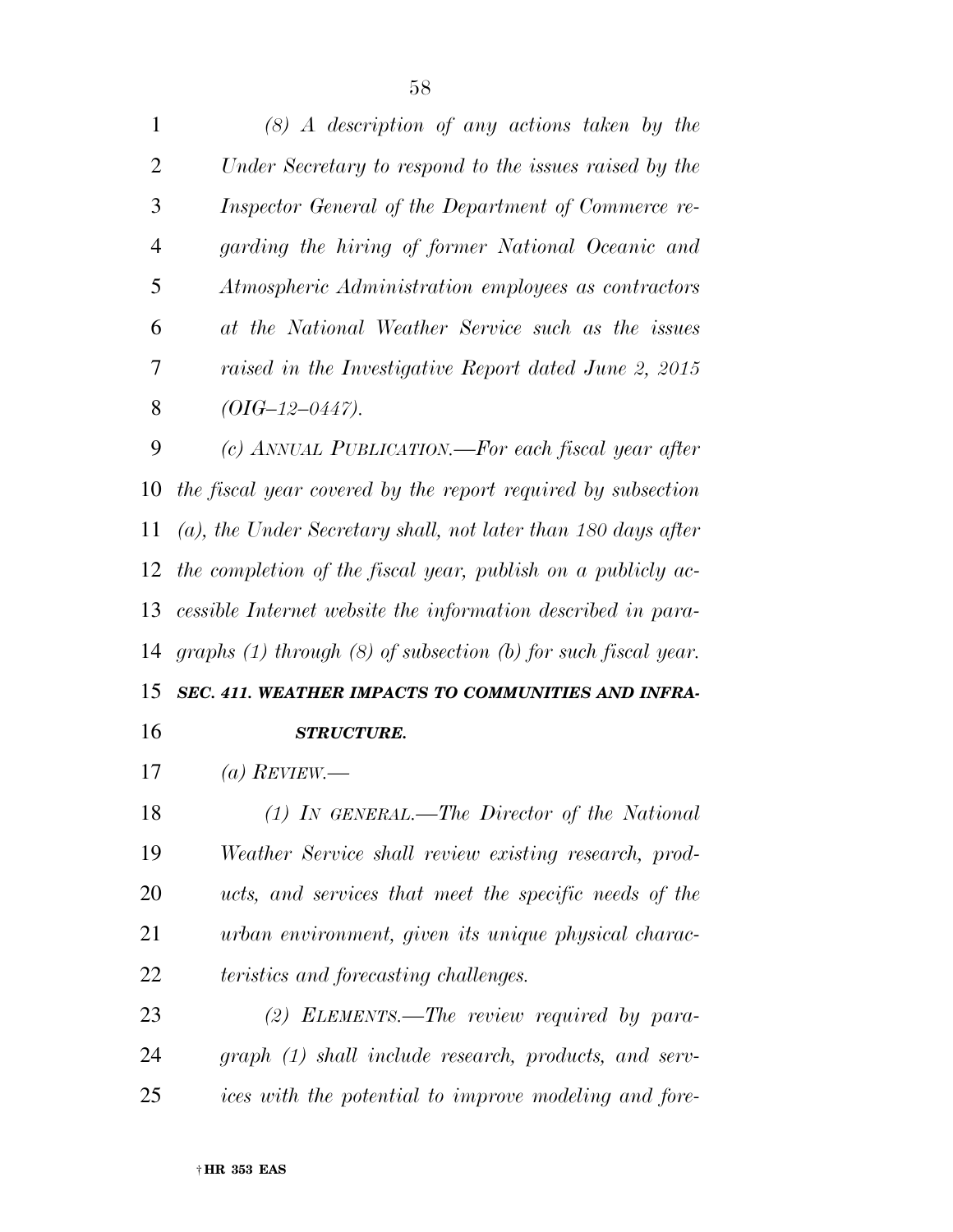*casting capabilities, taking into account factors in- cluding varying building heights, impermeable sur- faces, lack of tree canopy, traffic, pollution, and inter-building wind effects.* 

 *(b) REPORT AND ASSESSMENT.—Upon completion of the review required by subsection (a), the Under Secretary shall submit to Congress a report on the research, products, and services of the National Weather Service, including an assessment of such research, products, and services that is based on the review, public comment, and recent publica-tions by the National Academy of Sciences.* 

### *SEC. 412. WEATHER ENTERPRISE OUTREACH.*

 *(a) IN GENERAL.—The Under Secretary may establish mechanisms for outreach to the weather enterprise—* 

 *(1) to assess the weather forecasts and forecast products provided by the National Oceanic and At-mospheric Administration; and* 

 *(2) to determine the highest priority weather forecast needs of the community described in sub-section (b).* 

 *(b) OUTREACH COMMUNITY.—In conducting outreach under subsection (a), the Under Secretary shall contact leading experts and innovators from relevant stakeholders, including the representatives from the following:*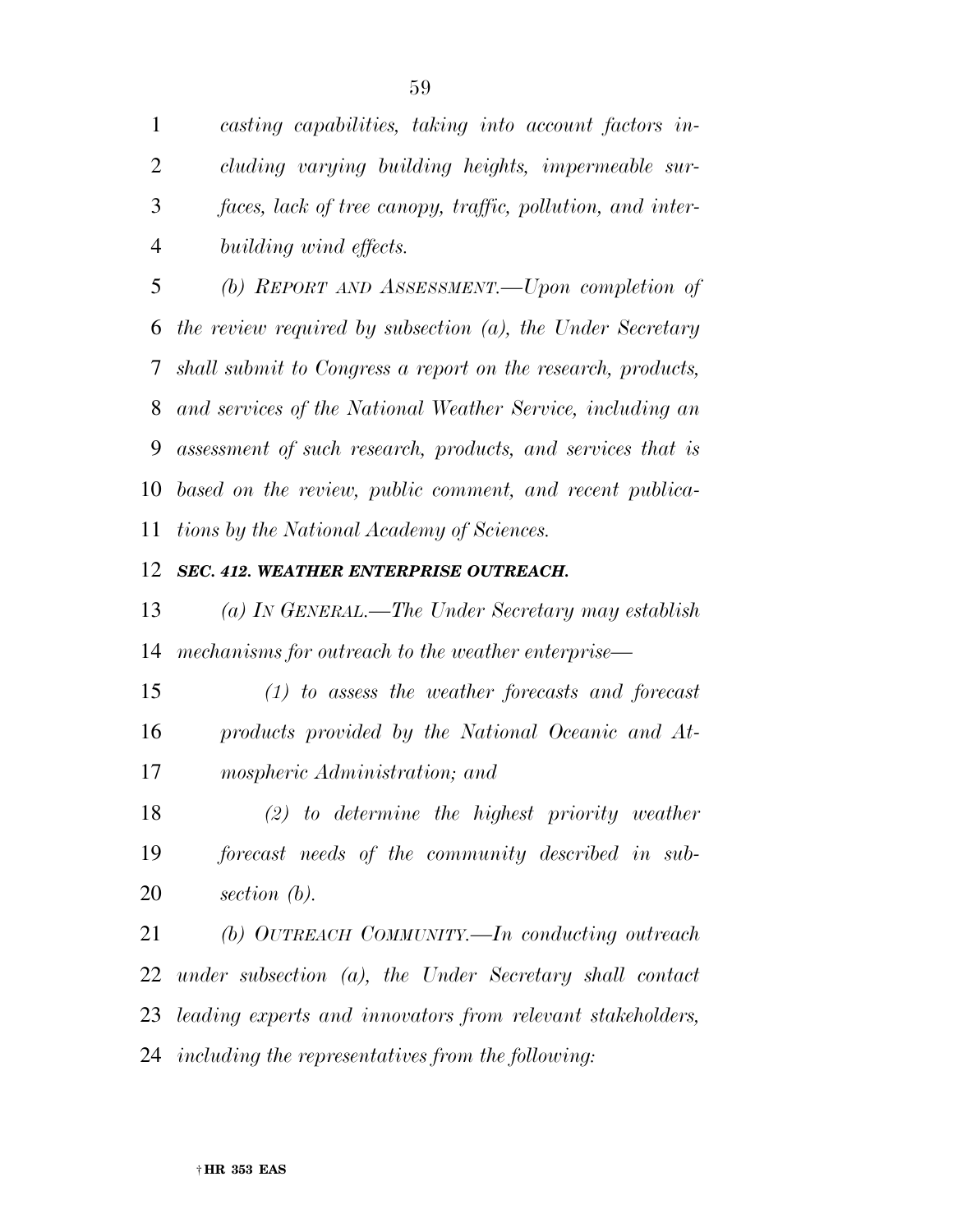| 1              | (1) State or local emergency management agen-                |
|----------------|--------------------------------------------------------------|
| $\overline{2}$ | cies.                                                        |
| 3              | (2) State agriculture agencies.                              |
| 4              | $(3)$ Indian tribes (as defined in section 4 of the          |
| 5              | Indian Self-Determination and Education Assistance           |
| 6              | Act (25 U.S.C. 5304)) and Native Hawaiians (as de-           |
| 7              | fined in section 6207 of the Elementary and Sec-             |
| 8              | ondary Education Act of 1965 (20 U.S.C. $7517$ ).            |
| 9              | $(4)$ The private aerospace industry.                        |
| 10             | (5) The private earth observing industry.                    |
| 11             | (6) The operational forecasting community.                   |
| 12             | $(7)$ The academic community.                                |
| 13             | (8) Professional societies that focus on meteor-             |
| 14             | ology.                                                       |
| 15             | $(9)$ Such other stakeholder groups as the Under             |
| 16             | Secretary considers appropriate.                             |
| 17             | <b>SEC. 413. HURRICANE HUNTER AIRCRAFT.</b>                  |
| 18             | (a) BACKUP CAPABILITY.—The Under Secretary shall             |
| 19             | acquire backup for the capabilities of the WP-3D Orion and   |
|                | 20 G-IV hurricane aircraft of the National Oceanic and At-   |
| 21             | mospheric Administration that is sufficient to prevent a     |
| 22             | single point of failure.                                     |
| 23             | (b) AUTHORITY TO ENTER AGREEMENTS.—In order to               |
| 24             | carry out subsection $(a)$ , the Under Secretary shall nego- |

*tiate and enter into 1 or more agreements or contracts, to*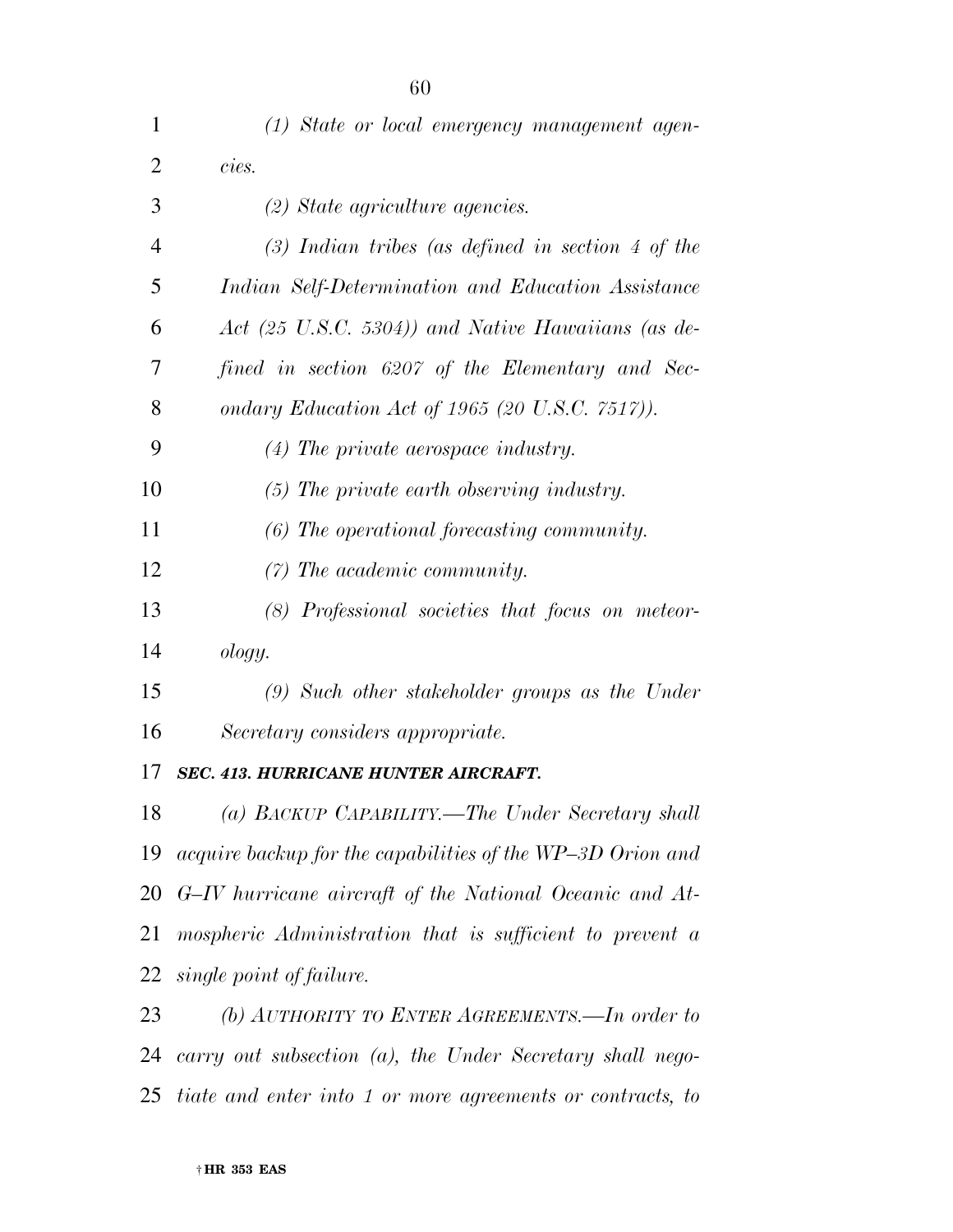*the extent practicable and necessary, with governmental and non-governmental entities.* 

 *(c) FUTURE TECHNOLOGY.—The Under Secretary shall continue the development of Airborne Phased Array Radar under the United States Weather Research Program. (d) AUTHORIZATION OF APPROPRIATIONS.—For each of fiscal years 2017 through 2020, support for implementing subsections (a) and (b) is authorized out of funds appro- priated to the Office of Marine and Aviation Operations. SEC. 414. STUDY ON GAPS IN NEXRAD COVERAGE AND REC- OMMENDATIONS TO ADDRESS SUCH GAPS. (a) STUDY ON GAPS IN NEXRAD COVERAGE.— (1) IN GENERAL.—Not later than 180 days after the date of the enactment of this Act, the Secretary of Commerce shall complete a study on gaps in the cov- erage of the Next Generation Weather Radar of the National Weather Service (''NEXRAD''). (2) ELEMENTS.—In conducting the study re- quired under paragraph (1), the Secretary shall— (A) identify areas in the United States where limited or no NEXRAD coverage has re- sulted in— (i) instances in which no or insuffi- cient warnings were given for hazardous weather events, including tornadoes; or*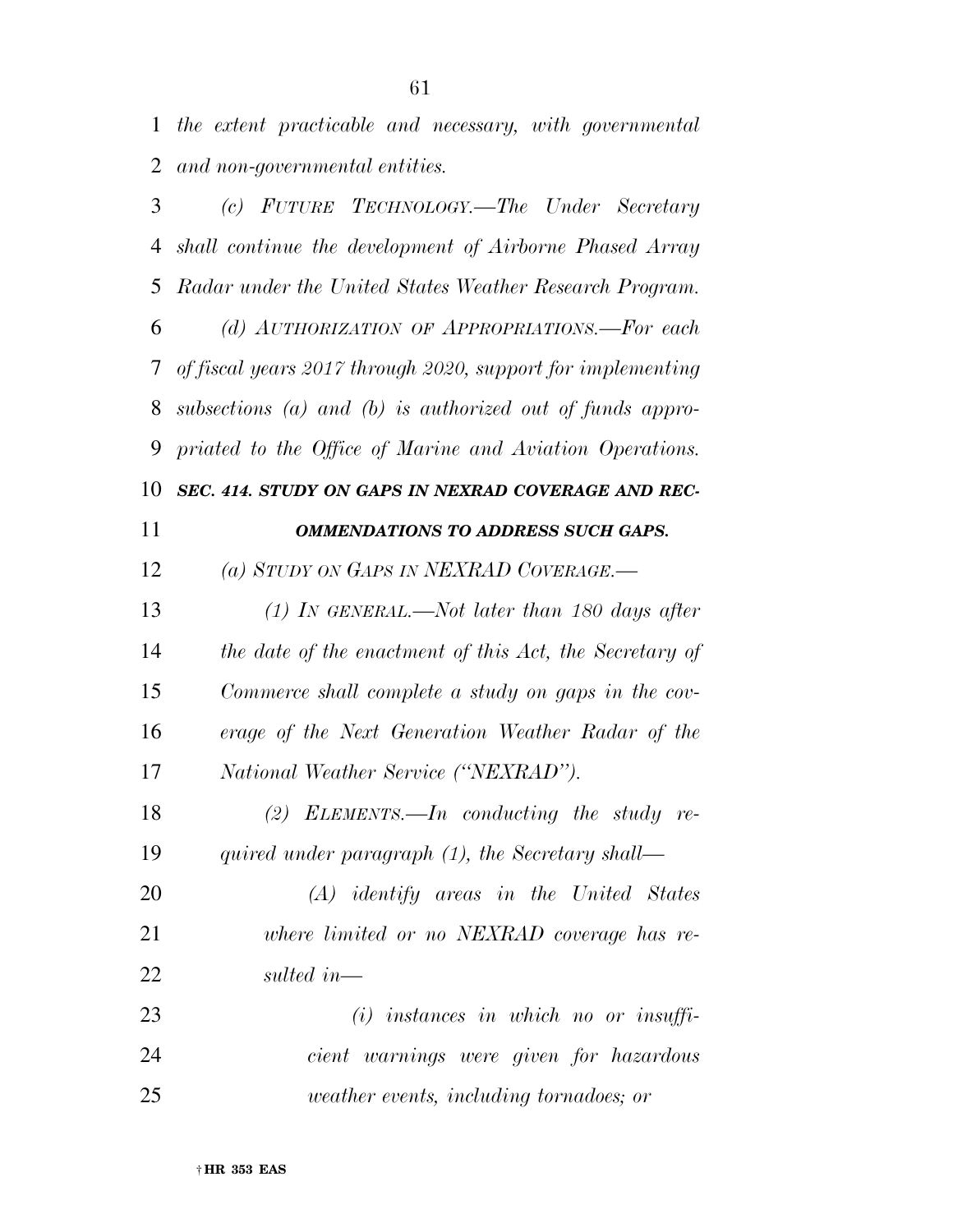| $\mathbf{1}$   | (ii) degraded forecasts for hazardous         |
|----------------|-----------------------------------------------|
| $\overline{2}$ | weather events that resulted in fatalities,   |
| 3              | significant injuries, or substantial property |
| $\overline{4}$ | damage; and                                   |
| 5              | $(B)$ for the areas identified under subpara- |
| 6              | graph $(A)$ —                                 |
| 7              | $(i)$ identify the key weather effects for    |
| 8              | which prediction would improve with im-       |
| 9              | proved radar detection;                       |
| 10             | $(ii)$ identify additional sources of ob-     |
| 11             | servations for high impact weather that       |
| 12             | were available and operational for such       |
| 13             | areas on the day before the date of the en-   |
| 14             | actment of this Act, including dense net-     |
| 15             | works of x-band radars, Terminal Doppler      |
| 16             | Weather Radar (commonly known as              |
| 17             | "TDWR"), air surveillance radars of the       |
| 18             | Federal Aviation Administration, and coop-    |
| 19             | <i>erative network observers;</i>             |
| 20             | $(iii)$ assess the feasibility and advis-     |
| 21             | ability of efforts to integrate and upgrade   |
| 22             | Federal radar capabilities that are not       |
| 23             | owned or controlled by the National Oceanic   |
| 24             | and Atmospheric Administration, including     |
| 25             | radar capabilities of the Federal Aviation    |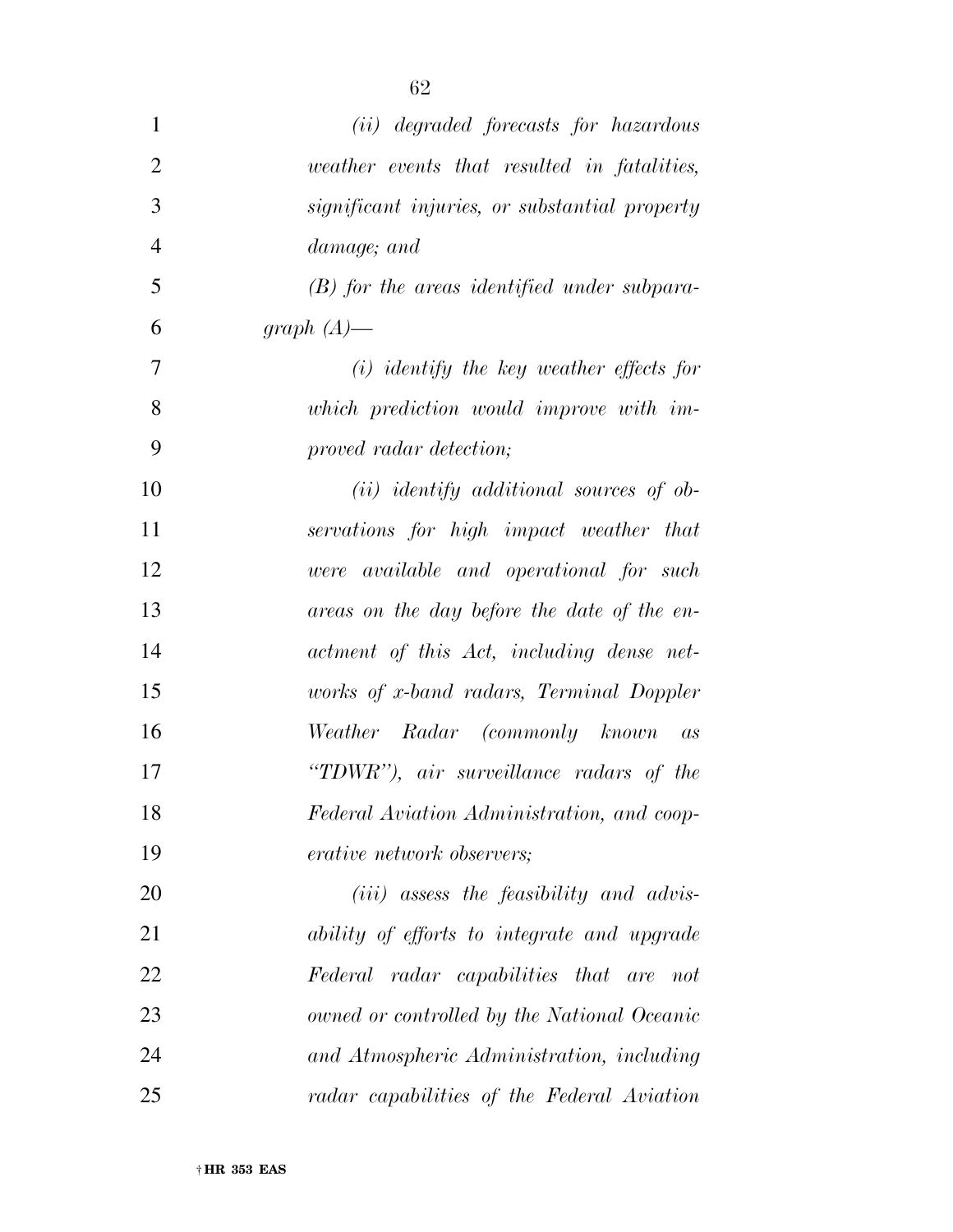| $\mathbf{1}$   | Administration and the Department of De-                     |
|----------------|--------------------------------------------------------------|
| $\overline{2}$ | fense;                                                       |
| 3              | $(iv)$ assess the feasibility and advis-                     |
| $\overline{4}$ | ability of incorporating State-operated and                  |
| 5              | other non-Federal radars into the oper-                      |
| 6              | ations of the National Weather Service;                      |
| 7              | $(v)$ identify options to improve haz-                       |
| 8              | ardous weather detection and forecasting                     |
| 9              | coverage; and                                                |
| 10             | $(vi)$ provide the estimated cost of, and                    |
| 11             | timeline for, each of the options identified                 |
| 12             | under clause $(v)$ .                                         |
| 13             | $(3)$ REPORT.—Upon the completion of the study               |
| 14             | required under paragraph (1), the Secretary shall            |
| 15             | submit to the Committee on Commerce, Science, and            |
| 16             | Transportation of the Senate and the Committee on            |
| 17             | Science, Space, and Technology of the House of Rep-          |
| 18             | resentatives a report that includes the findings of the      |
| 19             | Secretary with respect to the study.                         |
| 20             | (b) RECOMMENDATIONS TO IMPROVE RADAR COV-                    |
| 21             | $ERAGE.$ —Not later than 90 days after the completion of the |
| 22             | study under subsection $(a)(1)$ , the Secretary of Commerce  |
| 23             | shall submit to the congressional committees referred to in  |
| 24             | subsection $(a)(3)$ recommendations for improving haz-       |
| 25             | ardous weather detection and forecasting coverage in the     |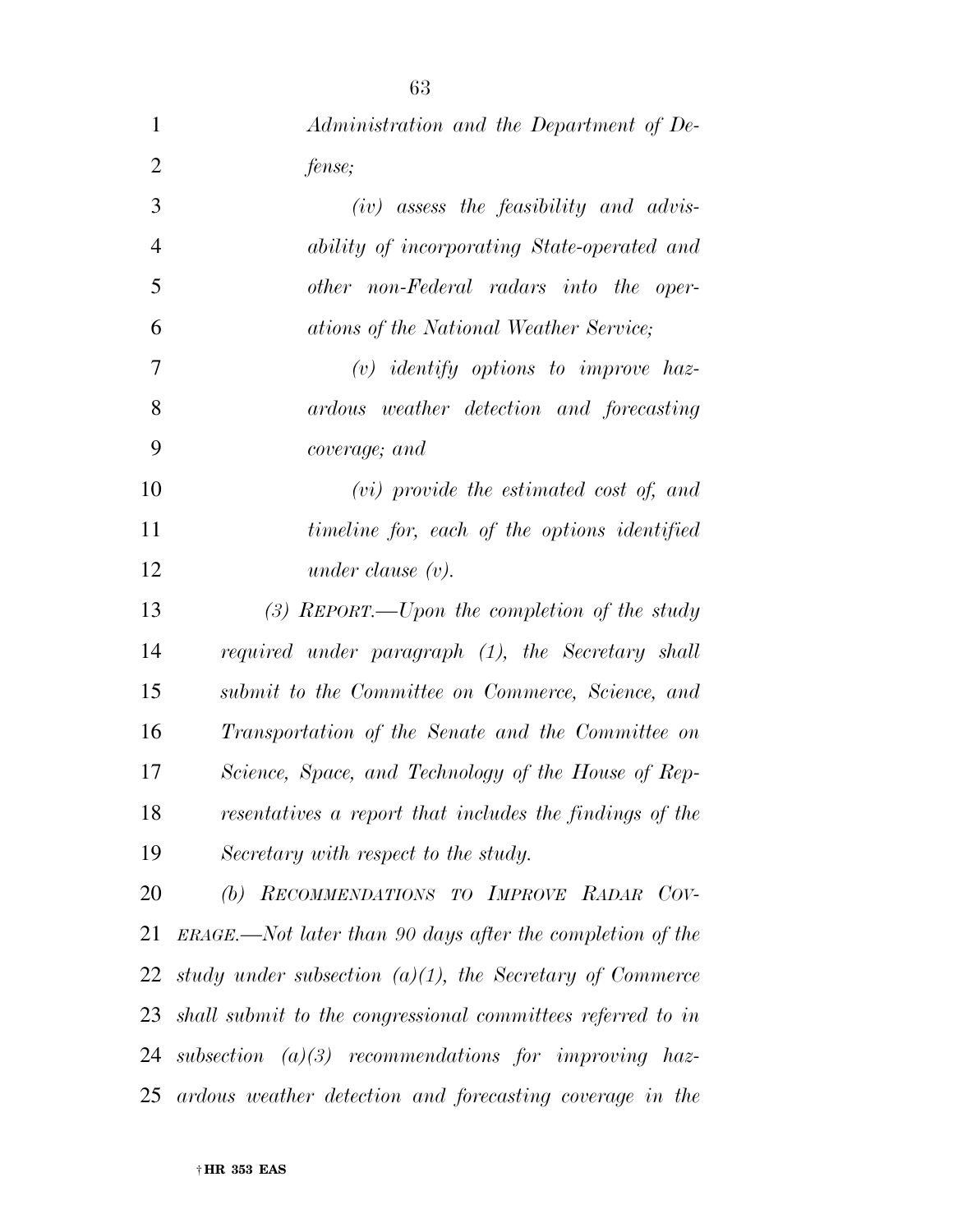*additional observation solutions to the extent practicable and meteorologically justified and necessary to protect pub- lic safety. (c) THIRD-PARTY CONSULTATION REGARDING REC-*

 *OMMENDATIONS TO IMPROVE RADAR COVERAGE.—The Sec- retary of Commerce may seek reviews by, or consult with, appropriate third parties regarding the scientific method- ology relating to, and the feasibility and advisability of im- plementing, the recommendations submitted under sub- section (b), including the extent to which warning and fore- cast services of the National Weather Service would be im-proved by additional observations.* 

# *TITLE V—TSUNAMI WARNING, EDUCATION, AND RESEARCH ACT OF 2017*

### *SEC. 501. SHORT TITLE.*

 *This title may be cited as the ''Tsunami Warning, Education, and Research Act of 2017''.* 

 *SEC. 502. REFERENCES TO THE TSUNAMI WARNING AND EDUCATION ACT.* 

 *Except as otherwise expressly provided, whenever in this title an amendment or repeal is expressed in terms of an amendment to, or repeal of, a section or other provision, the reference shall be considered to be made to a section or* 

*areas identified under subsection (a)(2)(A) by integrating*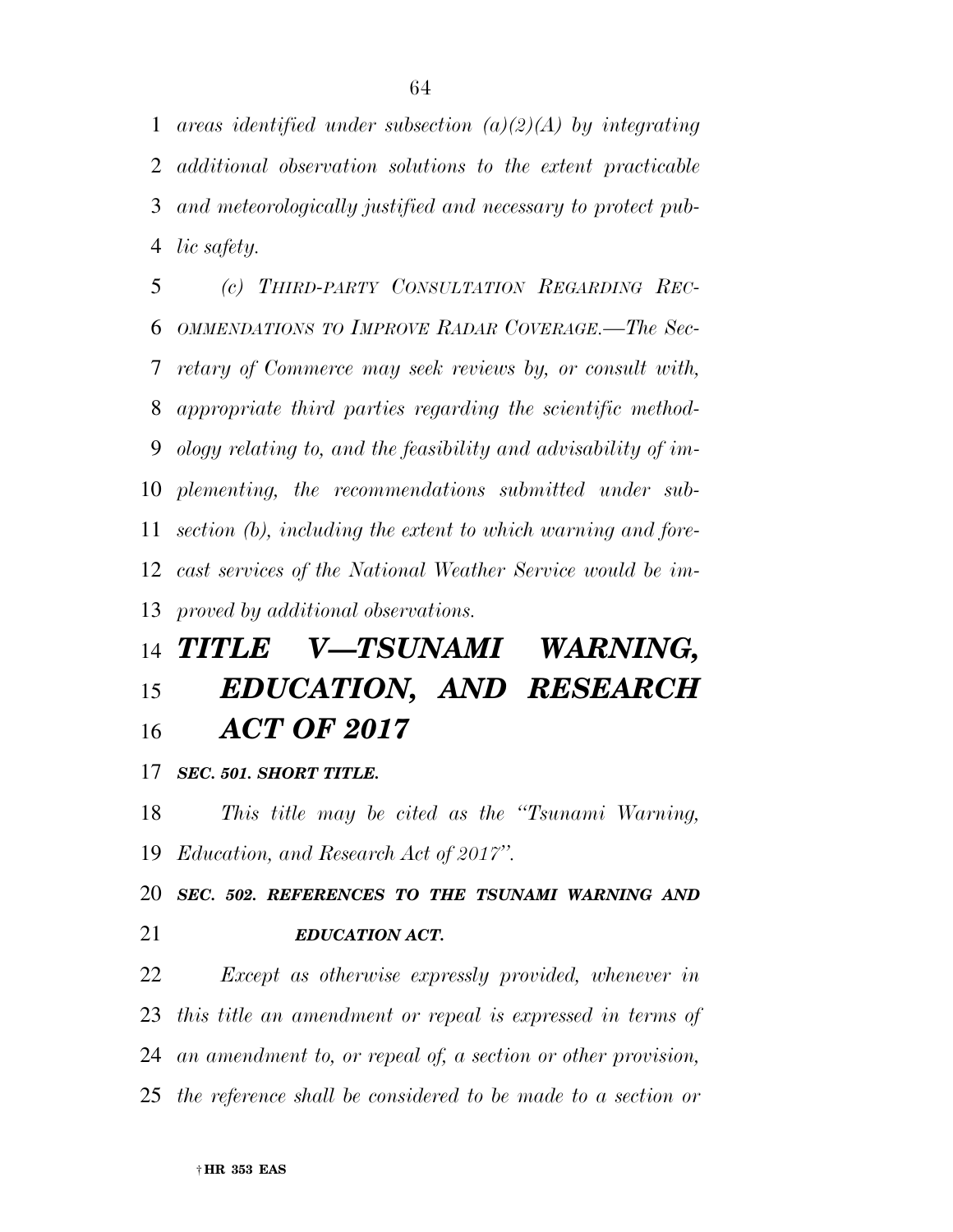|                | 1 other provision of the Tsunami Warning and Education      |
|----------------|-------------------------------------------------------------|
|                | 2 Act enacted as title VIII of the Magnuson-Stevens Fishery |
| 3              | Conservation and Management Reauthorization Act of 2006     |
| $\overline{4}$ | (Public Law 109–479; 33 U.S.C. 3201 et seq.).               |
| 5              | SEC. 503. EXPANSION OF PURPOSES OF TSUNAMI WARNING          |
| 6              | AND EDUCATION ACT.                                          |
| 7              | Section 803 (33 U.S.C. 3202) is amended—                    |
| 8              | $(1)$ in paragraph $(1)$ , by inserting "research,"         |
| 9              | after "warnings,";                                          |
| 10             | $(2)$ by amending paragraph $(2)$ to read as fol-           |
| 11             | lows:                                                       |
| 12             | $\lq(2)$ to enhance and modernize the existing              |
| 13             | United States Tsunami Warning System to increase            |
| 14             | the accuracy of forecasts and warnings, to ensure full      |
| 15             | coverage of tsunami threats to the United States with       |
| 16             | a network of detection assets, and to reduce false          |
| 17             | $alarms;$ ";                                                |
| 18             | $(3)$ by amending paragraph $(3)$ to read as fol-           |
| 19             | lows:                                                       |
| 20             | $\lq(3)$ to improve and develop standards and               |
| 21             | guidelines for mapping, modeling, and assessment ef-        |
| 22             | forts to improve tsunami detection, forecasting, warn-      |
| 23             | ings, notification, mitigation, resiliency, response,       |
| 24             | outreach, and recovery;";                                   |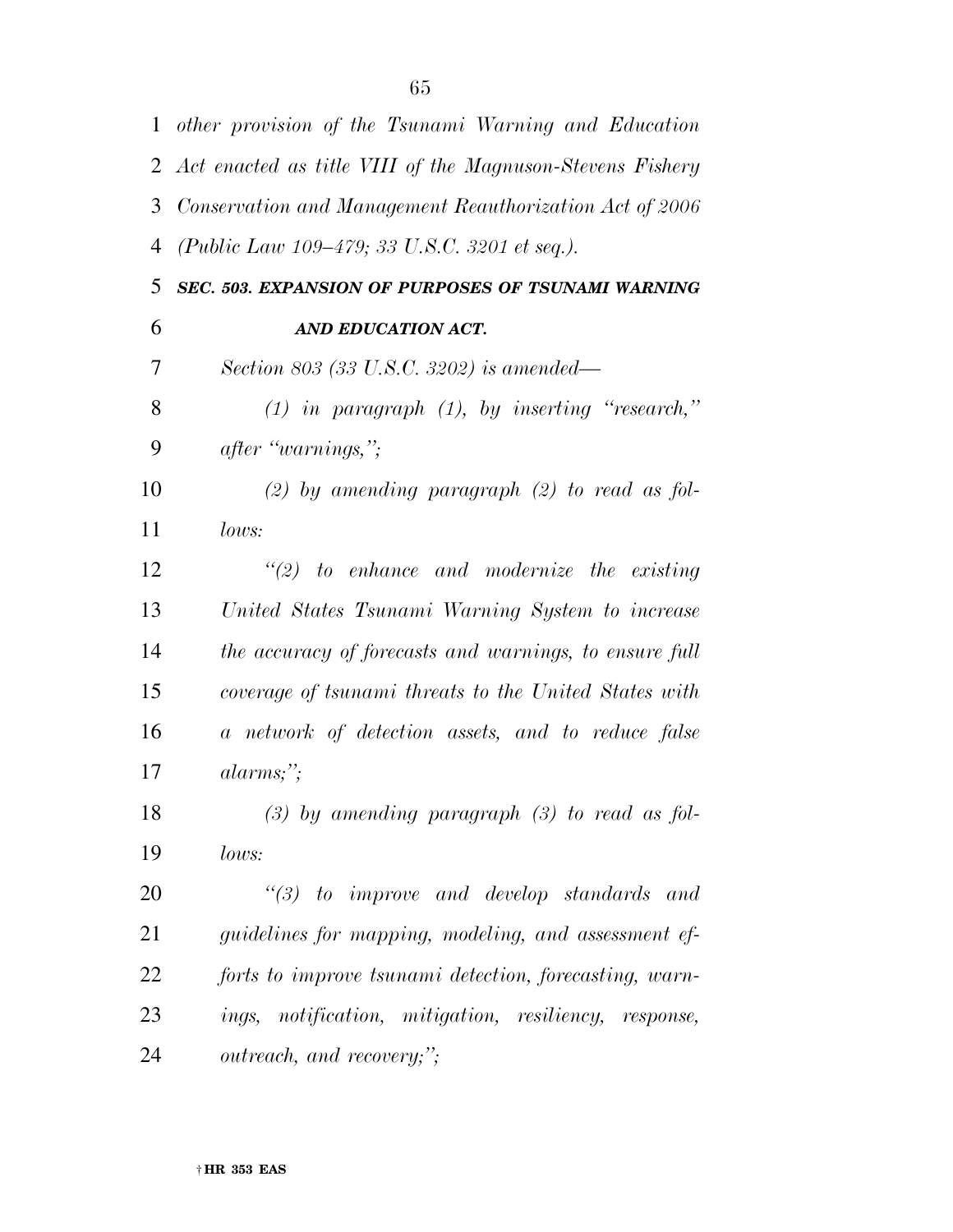| $\mathbf{1}$   | $(4)$ by redesignating paragraphs $(4)$ , $(5)$ , and $(6)$ |
|----------------|-------------------------------------------------------------|
| 2              | as paragraphs $(5)$ , $(6)$ , and $(8)$ , respectively;     |
| 3              | $(5)$ by inserting after paragraph $(3)$ the fol-           |
| $\overline{4}$ | lowing:                                                     |
| 5              | $\lq(4)$ to improve research efforts related to im-         |
| 6              | proving tsunami detection, forecasting, warnings, no-       |
| 7              | tification, mitigation, resiliency, response, outreach,     |
| 8              | and recovery;";                                             |
| 9              | $(6)$ in paragraph $(5)$ , as redesignated—                 |
| 10             | $(A)$ by striking "and increase" and insert-                |
| 11             | ing ", increase, and develop uniform standards              |
| 12             | and guidelines for"; and                                    |
| 13             | $(B)$ by inserting ", including the warning                 |
| 14             | signs of locally generated tsunami" after "ap-              |
| 15             | $proaching$ ";                                              |
| 16             | $(7)$ in paragraph $(6)$ , as redesignated, by strik-       |
| 17             | ing ", including the Indian Ocean; and" and insert-         |
| 18             | ing a semicolon; and                                        |
| 19             | $(8)$ by inserting after paragraph $(6)$ , as redesig-      |
| 20             | nated, the following:                                       |
| 21             | $\lq(7)$ to foster resilient communities in the face of     |
| 22             | tsunami and other similar coastal hazards; and".            |

† **HR 353 EAS**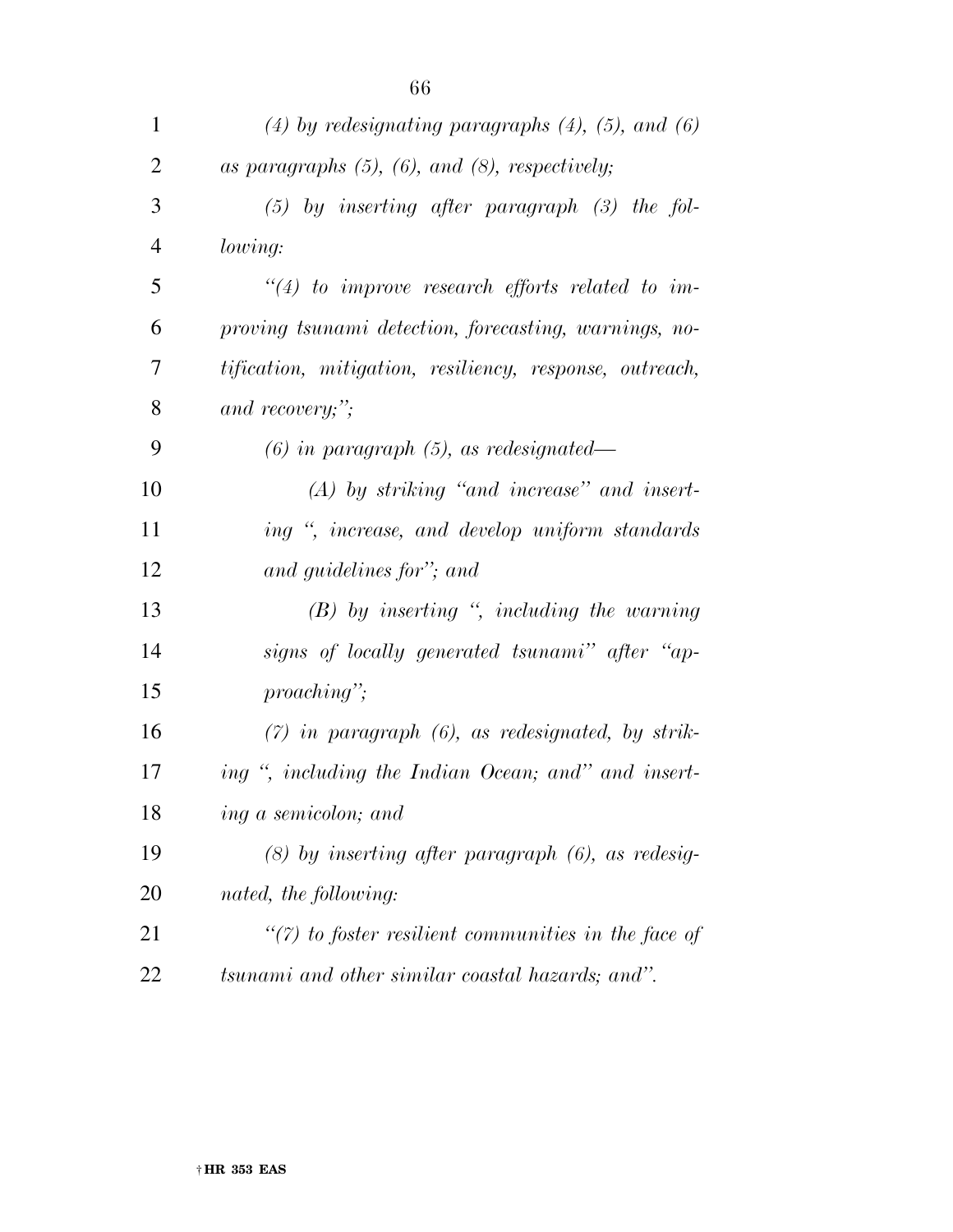| 1  | SEC. 504. MODIFICATION OF TSUNAMI FORECASTING AND          |
|----|------------------------------------------------------------|
| 2  | <b>WARNING PROGRAM.</b>                                    |
| 3  | (a) IN GENERAL.—Subsection (a) of section 804 (33          |
| 4  | U.S.C. $3203(a)$ ) is amended by striking "Atlantic Ocean, |
| 5  | Caribbean Sea, and Gulf of Mexico region" and inserting    |
| 6  | "Atlantic Ocean region, including the Caribbean Sea and    |
| 7  | the Gulf of Mexico".                                       |
| 8  | (b) COMPONENTS.—Subsection (b) of section 804 (33          |
| 9  | U.S.C. 3203(b)) is amended—                                |
| 10 | $(1)$ in paragraph $(1)$ , by striking "established"       |
| 11 | and inserting "supported or maintained";                   |
| 12 | $(2)$ by redesignating paragraphs $(7)$ through $(9)$      |
| 13 | as paragraphs $(8)$ through $(10)$ , respectively;         |
| 14 | $(3)$ by redesignating paragraphs $(2)$ through $(6)$      |
| 15 | as paragraphs $(3)$ through $(7)$ , respectively;          |
| 16 | $(4)$ by inserting after paragraph $(1)$ the fol-          |
| 17 | lowing:                                                    |
| 18 | $\lq(2)$ to the degree practicable, maintain not less      |
| 19 | than 80 percent of the Deep-ocean Assessment and Re-       |
| 20 | porting of Tsunamis buoy array at operational ca-          |
| 21 | pacity to optimize data reliability,".                     |
| 22 | $(5)$ by amending paragraph $(5)$ , as redesignated        |
| 23 | by paragraph $(3)$ , to read as follows:                   |
| 24 | $\lq(5)$ provide tsunami forecasting capability            |
| 25 | based on models and measurements, including tsu-           |
| 26 | nami inundation models and maps for use in increas-        |
|    |                                                            |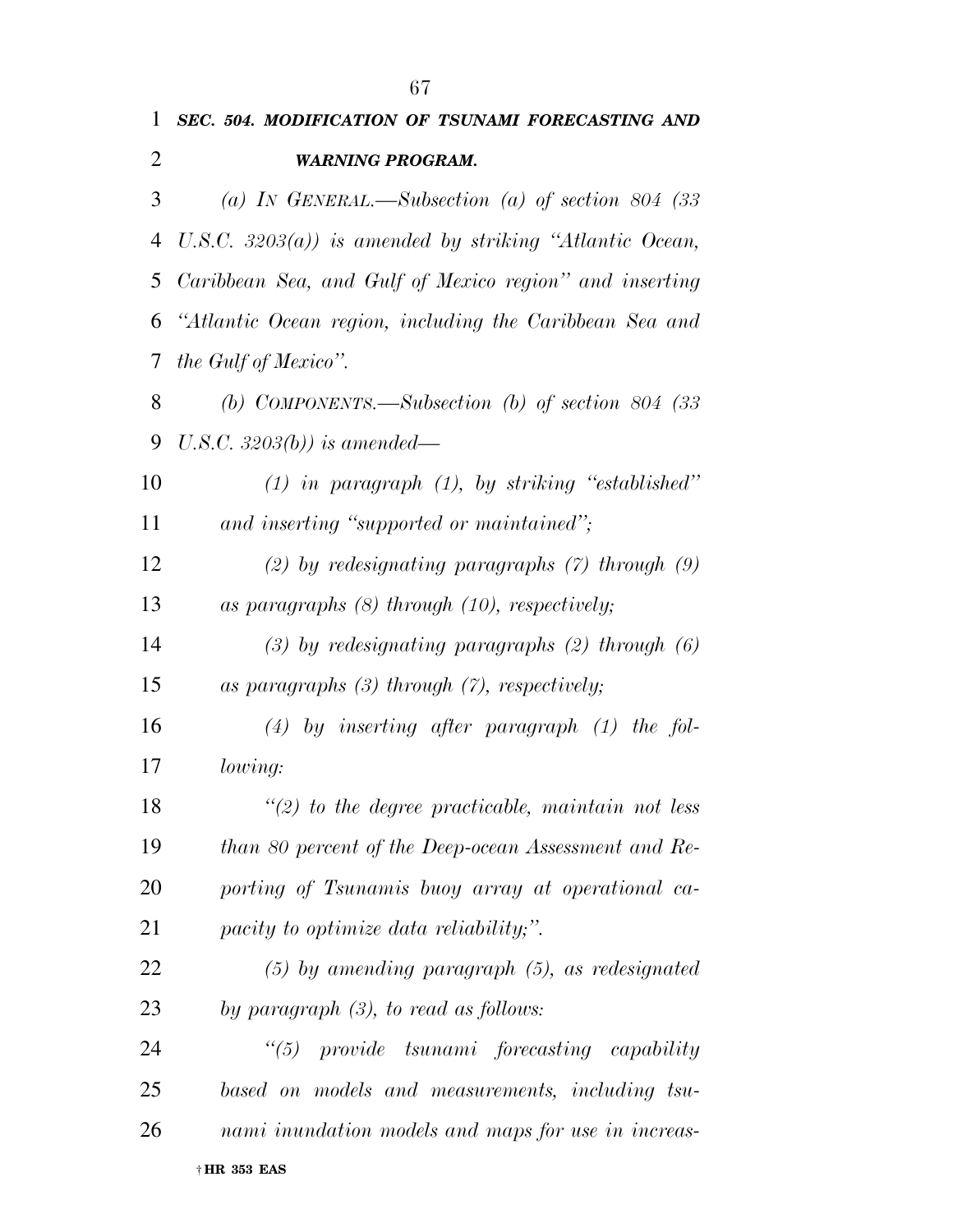| $\mathbf{1}$   | ing the preparedness of communities and safe-       |
|----------------|-----------------------------------------------------|
| $\overline{2}$ | guarding port and harbor operations, that incor-    |
| 3              | porate inputs, including—                           |
| $\overline{4}$ | $\lq (A)$ the United States and global ocean        |
| 5              | and coastal observing system;                       |
| 6              | $\lq (B)$ the global Earth observing system;        |
| 7              | $\lq\lq C$ the global seismic network;              |
| 8              | "(D) the Advanced National Seismic sys-             |
| 9              | tem;                                                |
| 10             | $H(E)$ tsunami model validation using his-          |
| 11             | torical and paleotsunami data;                      |
| 12             | $\lq (F)$ digital elevation models and bathym-      |
| 13             | $\mathit{etry}; \mathit{and}$                       |
| 14             | $\lq\lq(G)$ newly developing tsunami detection      |
| 15             | methodologies using satellites and airborne re-     |
| 16             | mote sensing;";                                     |
| 17             | $(6)$ by amending paragraph $(7)$ , as redesignated |
| 18             | by paragraph $(3)$ , to read as follows:            |
| 19             | $\lq(7)$ include a cooperative effort among the Ad- |
| <b>20</b>      | ministration, the United States Geological Survey,  |
| 21             | and the National Science Foundation under which     |
| 22             | the Director of the United States Geological Survey |
| 23             | and the Director of the National Science Foundation |
| 24             | shall                                               |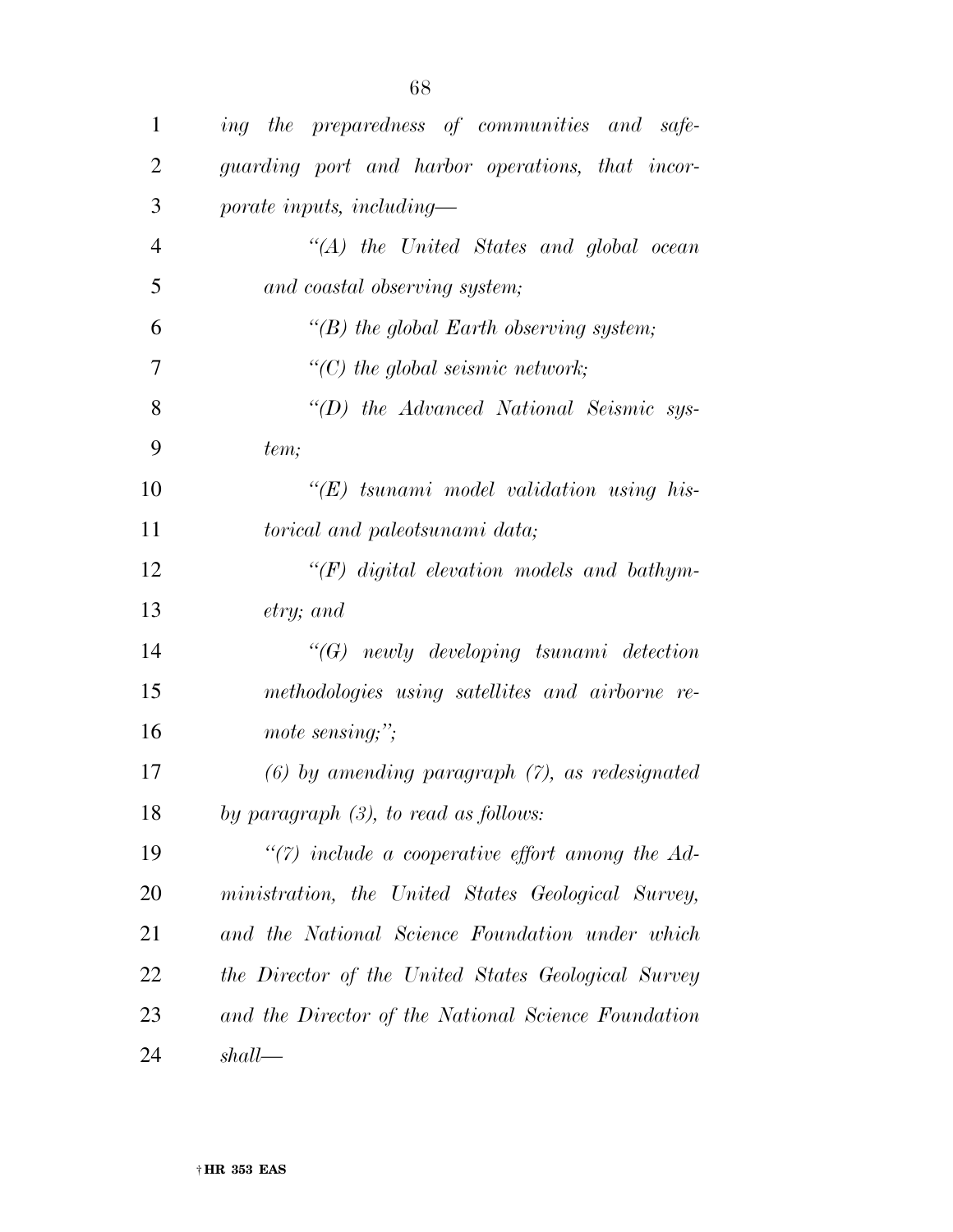| $\mathbf{1}$   | $\lq (A)$ provide rapid and reliable seismic in-     |
|----------------|------------------------------------------------------|
| $\overline{2}$ | formation to the Administrator from inter-           |
| 3              | national and domestic seismic networks; and          |
| $\overline{4}$ | $\lq\lq(B)$ support seismic stations installed be-   |
| 5              | fore the date of the enactment of the Tsunami        |
| 6              | Warning, Education, and Research Act of 2017         |
| 7              | to supplement coverage in areas of sparse instru-    |
| 8              | mentation;                                           |
| 9              | $(7)$ in paragraph $(8)$ , as redesignated by para-  |
| 10             | $graph(2)$ —                                         |
| 11             | $(A)$ by inserting ", including graphical            |
| 12             | <i>warning products,</i> " <i>after "warnings</i> "; |
| 13             | $(B)$ by inserting ", territories," after            |
| 14             | "States"; and                                        |
| 15             | (C) by inserting "and Wireless Emergency             |
| 16             | Alerts" after "Hazards Program"; and                 |
| 17             | $(8)$ in paragraph $(9)$ , as redesignated by para-  |
| 18             | $graph(2)$ —                                         |
| 19             | by inserting "provide and" before<br>(A)             |
| 20             | "allow"; and                                         |
| 21             | $(B)$ by inserting "and commercial and Fed-          |
| 22             | eral undersea communications cables" after "ob-      |
| 23             | serving technologies".                               |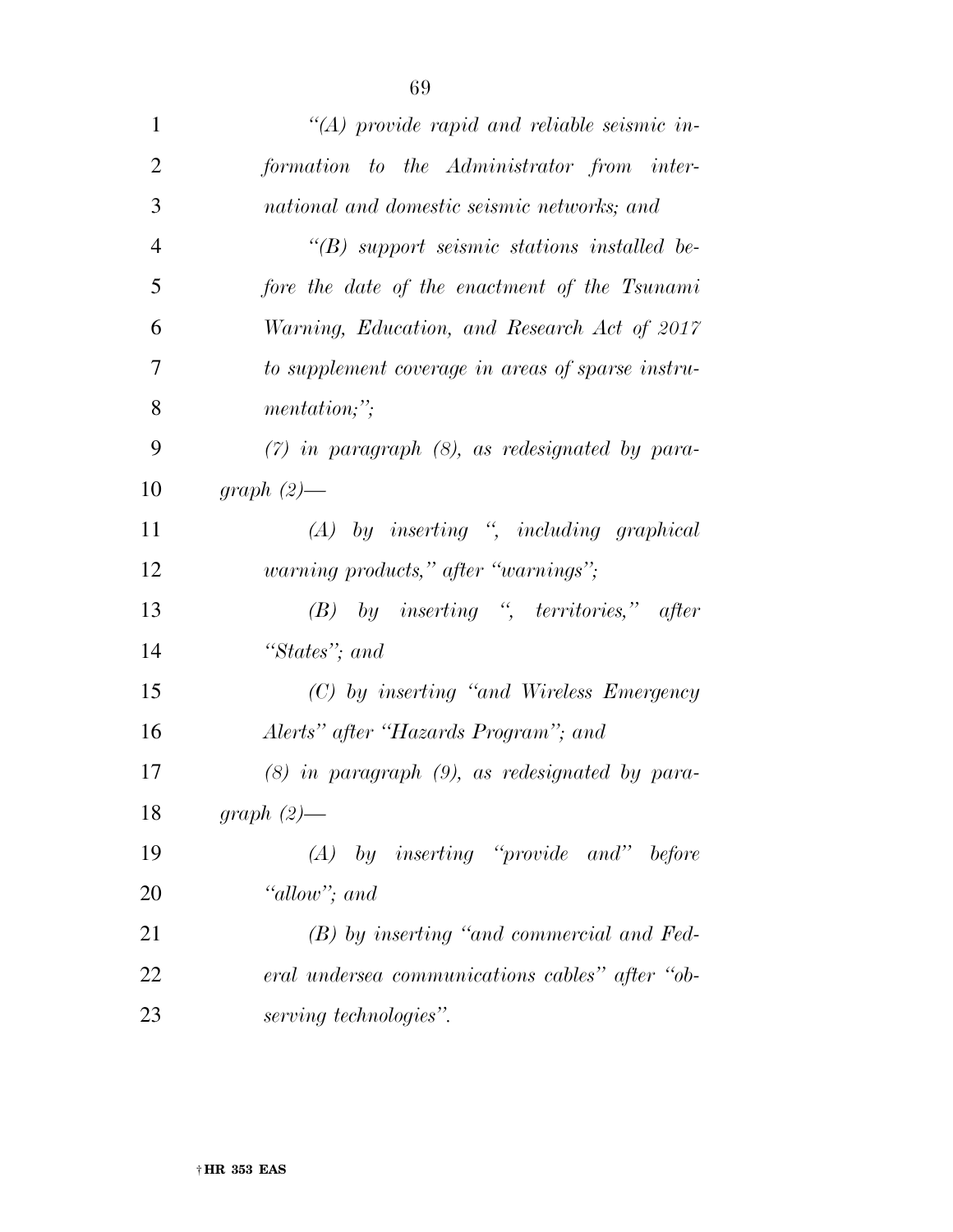*(c) TSUNAMI WARNING SYSTEM.—Subsection (c) of section 804 (33 U.S.C. 3203(c)) is amended to read as fol-lows:* 

 *''(c) TSUNAMI WARNING SYSTEM.—The program under this section shall operate a tsunami warning system that—* 

 *''(1) is capable of forecasting tsunami, including forecasting tsunami arrival time and inundation esti- mates, anywhere in the Pacific and Arctic Ocean re-gions and providing adequate warnings;* 

 *''(2) is capable of forecasting and providing ade- quate warnings, including tsunami arrival time and inundation models where applicable, in areas of the Atlantic Ocean, including the Caribbean Sea and Gulf of Mexico, that are determined—* 

 *''(A) to be geologically active, or to have sig- nificant potential for geological activity; and ''(B) to pose significant risks of tsunami for States along the coastal areas of the Atlantic Ocean, Caribbean Sea, or Gulf of Mexico; and ''(3) supports other international tsunami fore- casting and warning efforts.''. (d) TSUNAMI WARNING CENTERS.—Subsection (d) of* 

 *section 804 (33 U.S.C. 3203(d)) is amended to read as fol-lows:*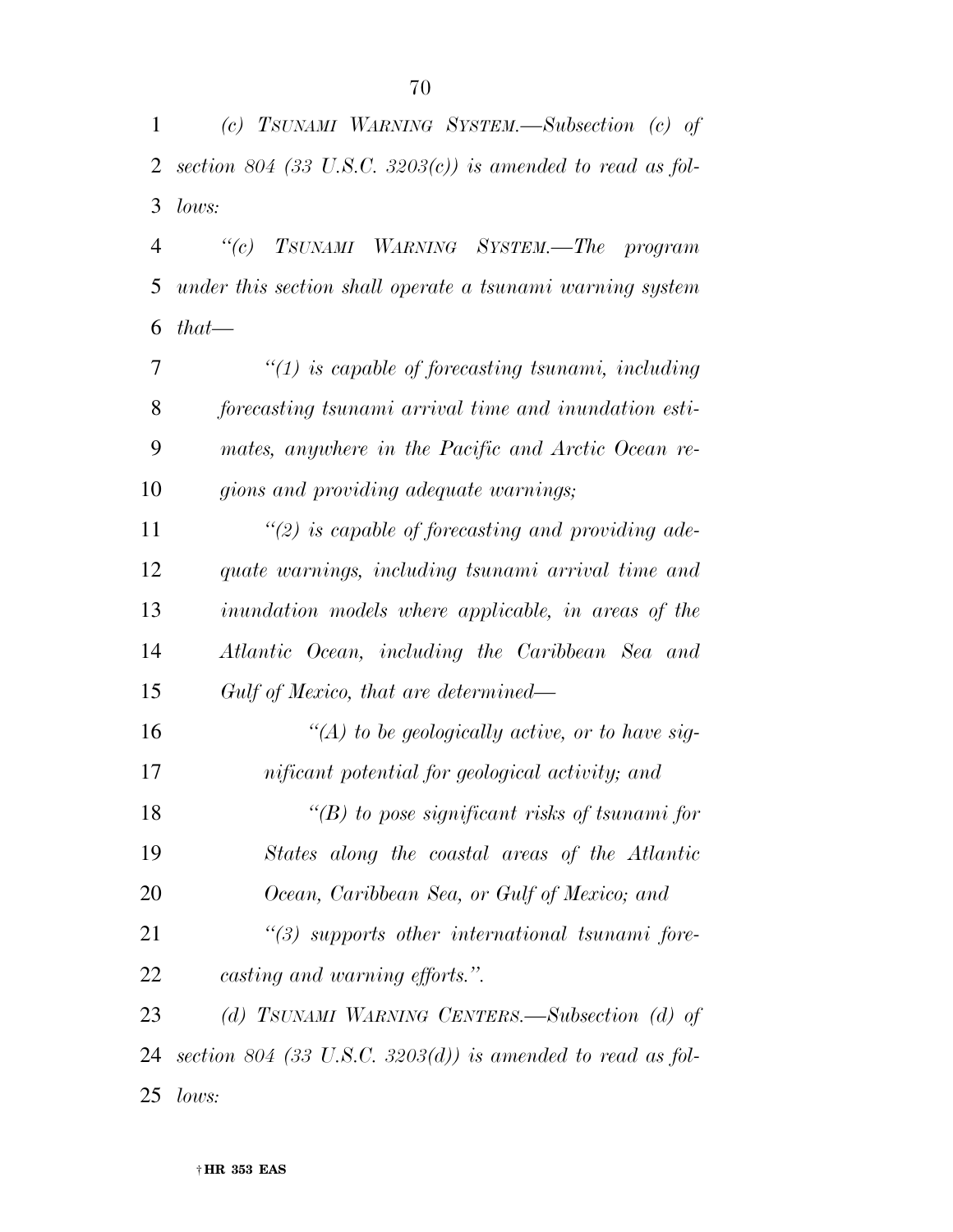| $\mathbf{1}$   | "(d) TSUNAMI WARNING CENTERS.—                                          |
|----------------|-------------------------------------------------------------------------|
| $\overline{2}$ | $``(1)$ IN GENERAL.—The Administrator shall                             |
| 3              | support or maintain centers to support the tsunami                      |
| $\overline{4}$ | <i>warning system required by subsection <math>(c)</math>. The Cen-</i> |
| 5              | ters shall include—                                                     |
| 6              | $\lq (A)$ the National Tsunami Warning Cen-                             |
| 7              | ter, located in Alaska, which is primarily re-                          |
| 8              | sponsible for Alaska and the continental United                         |
| 9              | States;                                                                 |
| 10             | $\lq\lq(B)$ the Pacific Tsunami Warning Center,                         |
| 11             | located in Hawaii, which is primarily respon-                           |
| 12             | sible for Hawaii, the Caribbean, and other areas                        |
| 13             | of the Pacific not covered by the National Center;                      |
| 14             | and                                                                     |
| 15             | $\lq\lq C$ any additional forecast and warning                          |
| 16             | centers determined by the National Weather                              |
| 17             | Service to be necessary.                                                |
| 18             | "(2) RESPONSIBILITIES.—The responsibilities of                          |
| 19             | the centers supported or maintained under paragraph                     |
| 20             | $(1)$ shall include the following:                                      |
| 21             | $\lq (A)$ Continuously monitoring data from                             |
| 22             | seismological, deep ocean, coastal sea level, and                       |
| 23             | tidal monitoring stations and other data sources                        |
| 24             | as may be developed and deployed.                                       |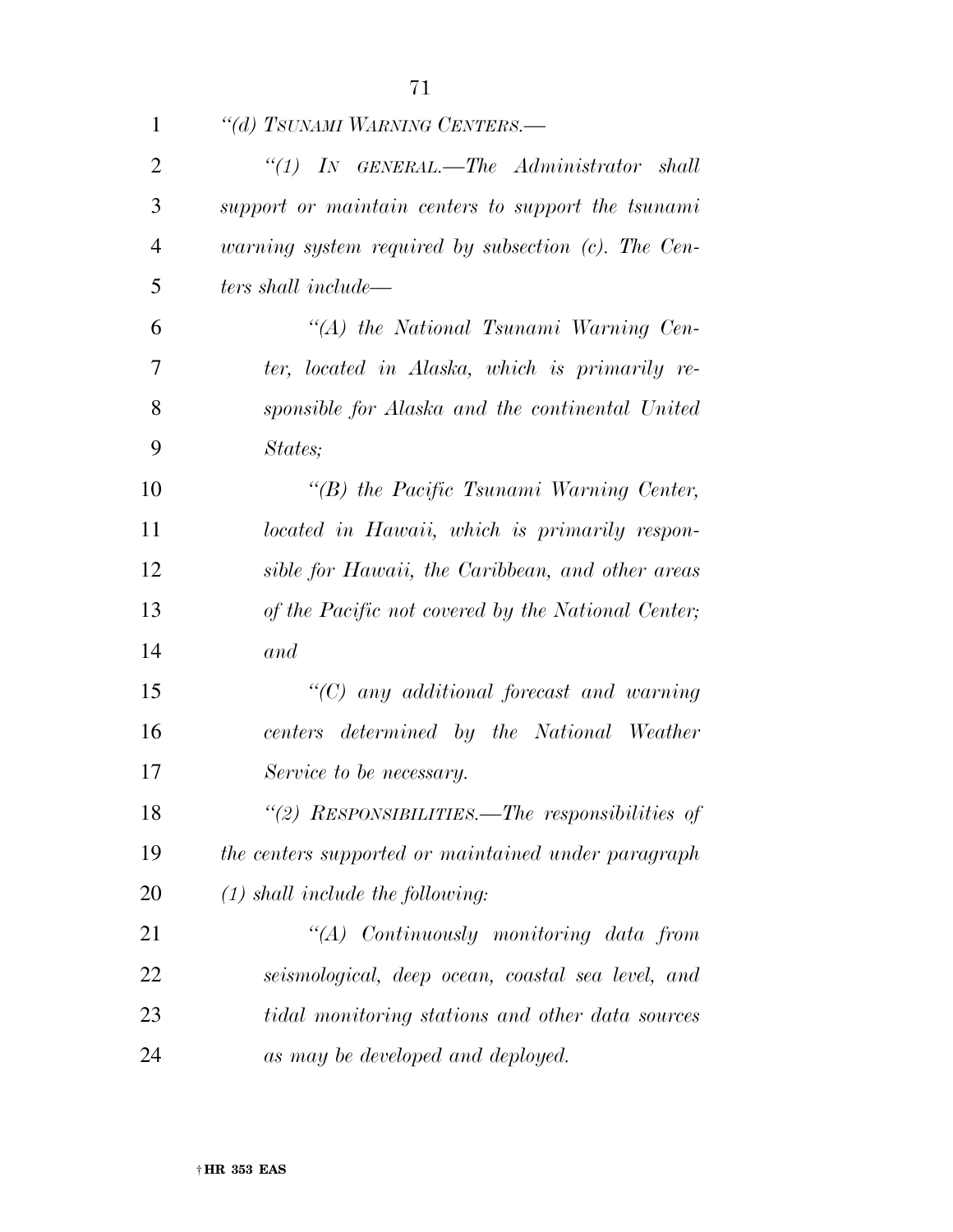| $\mathbf{1}$   | $\lq\lq B$ Evaluating earthquakes, landslides,     |
|----------------|----------------------------------------------------|
| $\overline{2}$ | and volcanic eruptions that have the potential to  |
| 3              | generate tsunami.                                  |
| $\overline{4}$ | " $(C)$ Evaluating deep ocean buoy data and        |
| 5              | tidal monitoring stations for indications of tsu-  |
| 6              | nami resulting from earthquakes and other          |
| $\overline{7}$ | sources.                                           |
| 8              | "(D) To the extent practicable, utilizing $a$      |
| 9              | range of models, including ensemble models, to     |
| 10             | predict tsunami, including arrival times, flood-   |
| 11             | ing estimates, coastal and harbor currents, and    |
| 12             | duration.                                          |
| 13             | "(E) Using data from the Integrated Ocean          |
| 14             | Observing System of the Administration in co-      |
| 15             | ordination with regional associations to calculate |
| 16             | new inundation estimates and periodically up-      |
| 17             | date existing inundation estimates.                |
| 18             | $"$ (F) Disseminating forecasts and tsunami        |
| 19             | warning bulletins to Federal, State, tribal, and   |
| 20             | local government officials and the public.         |
| 21             | " $(G)$ Coordinating with the tsunami hazard       |
| 22             | mitigation program conducted under section 805     |
| 23             | to ensure ongoing sharing of information be-       |
| 24             | tween forecasters and emergency management of-     |
| 25             | ficials.                                           |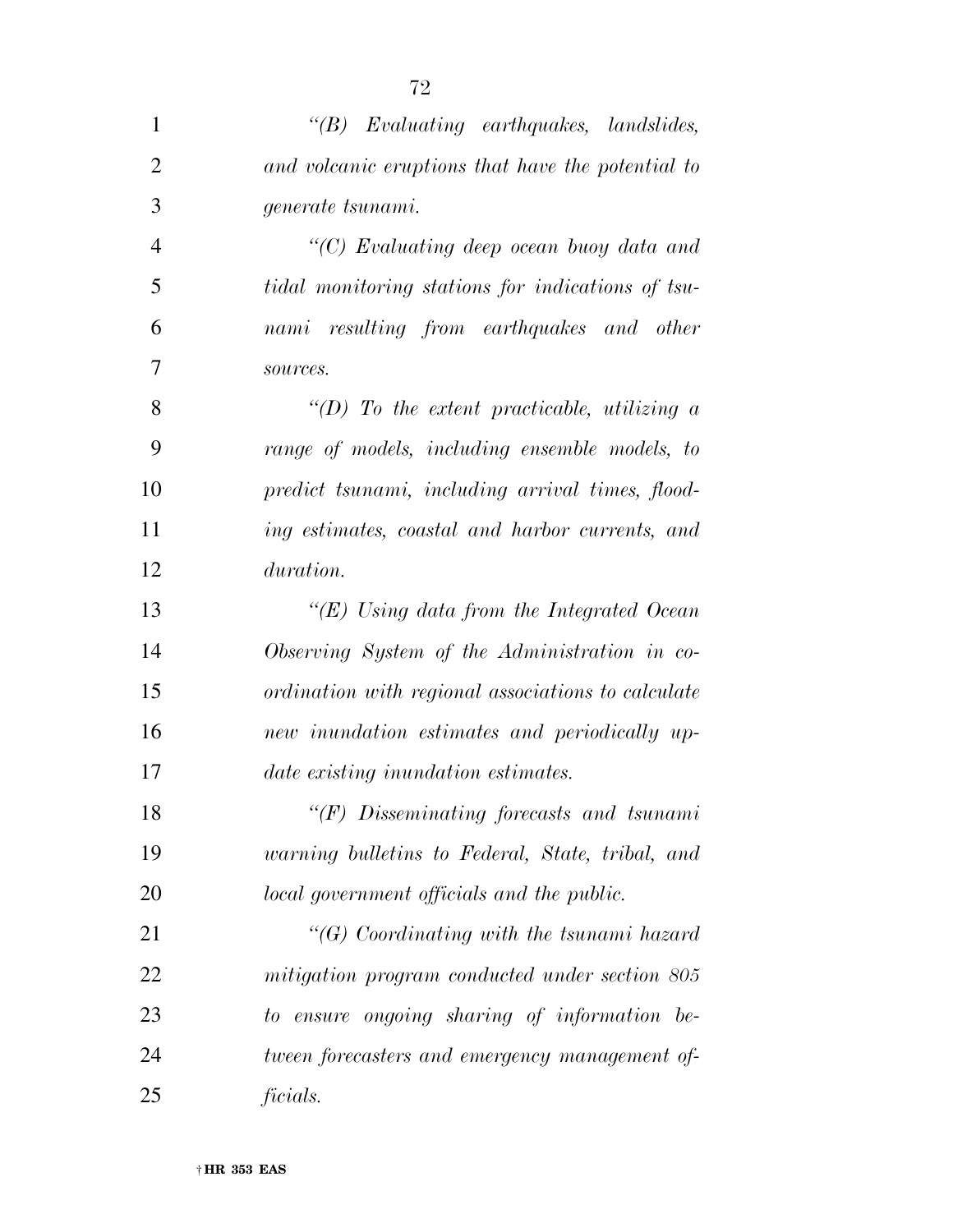| $\mathbf{1}$   | In coordination with the Com-<br>$\lq\lq(H)$          |
|----------------|-------------------------------------------------------|
| $\overline{2}$ | mandant of the Coast Guard and the Adminis-           |
| 3              | trator of the Federal Emergency Management            |
| 4              | Agency, evaluating and recommending proce-            |
| 5              | dures for ports and harbors at risk of tsunami        |
| 6              | <i>inundation, including review of readiness, re-</i> |
| 7              | sponse, and communication strategies, and data        |
| 8              | sharing policies, to the maximum extent prac-         |
| 9              | ticable.                                              |
| 10             | $\lq (I)$ Making data gathered under this Act         |
| 11             | and post-warning analyses conducted by the Na-        |
| 12             | tional Weather Service or other relevant Admin-       |
| 13             | <i>istration offices available to the public.</i>     |
| 14             | $\lq\lq J$ ) Integrating and modernizing the pro-     |
| 15             | gram operated under this section with advances        |
| 16             | in tsunami science to improve performance with-       |
| 17             | out compromising service.                             |
| 18             | "(3) FAIL-SAFE WARNING CAPABILITY.-The tsu-           |
| 19             | nami warning centers supported or maintained under    |
| <b>20</b>      | paragraph (1) shall maintain a fail-safe warning ca-  |
| 21             | pability and perform back-up duties for each other.   |
| 22             | "(4) COORDINATION WITH NATIONAL WEATHER               |
| 23             | SERVICE.—The Administrator shall coordinate with      |
| 24             | the forecast offices of the National Weather Service, |
| 25             | the centers supported or maintained under paragraph   |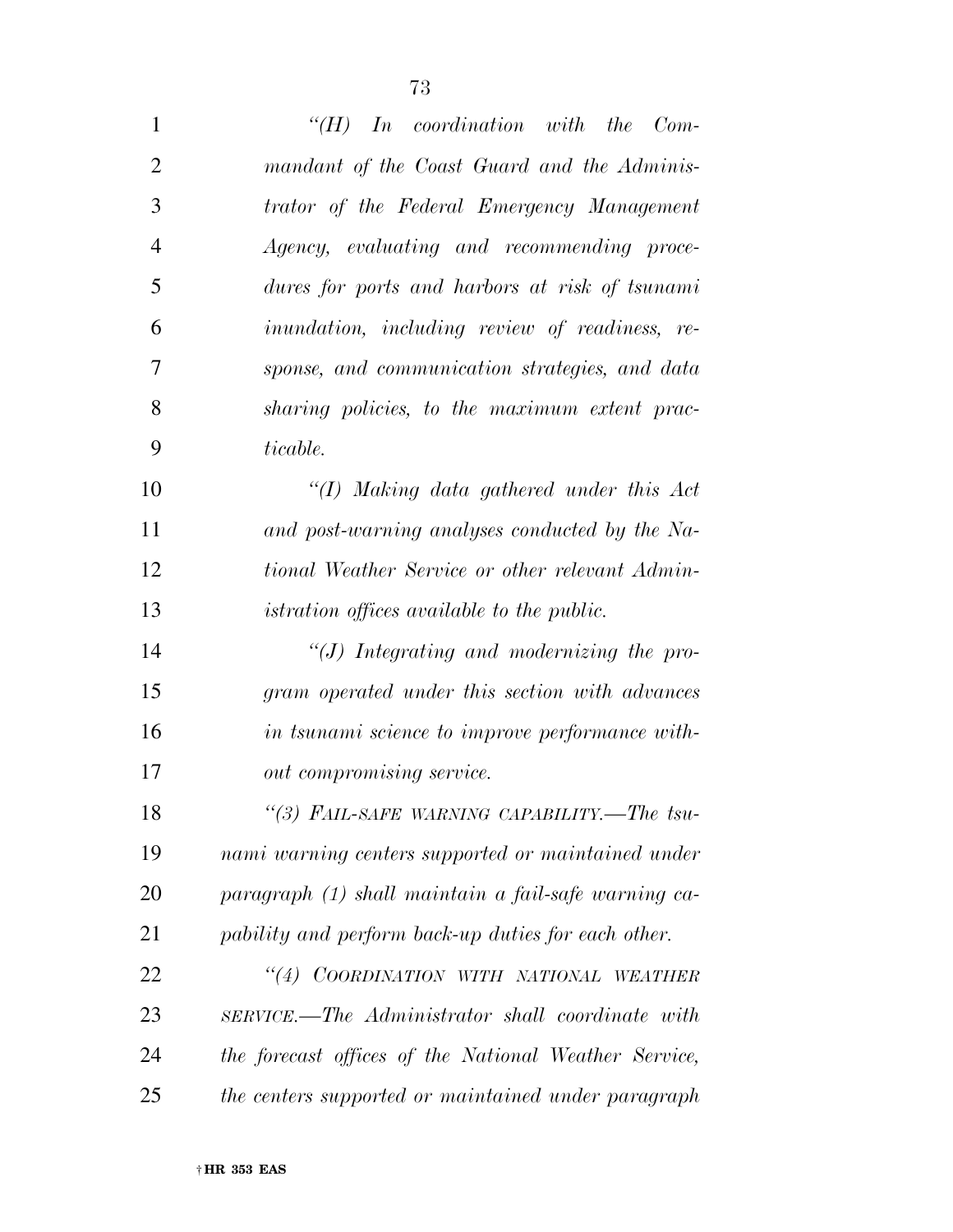| $\mathbf{1}$   | $(1)$ , and such program offices of the Administration    |
|----------------|-----------------------------------------------------------|
| $\overline{2}$ | as the Administrator or the coordinating committee,       |
| 3              | as established in section $805(d)$ , consider appropriate |
| $\overline{4}$ | to ensure that regional and local forecast offices—       |
| 5              | $\lq (A)$ have the technical knowledge and ca-            |
| 6              | pability to disseminate tsunami warnings for the          |
| 7              | <i>communities they serve;</i>                            |
| 8              | $\lq\lq(B)$ leverage connections with local emer-         |
| 9              | gency management officials for optimally dis-             |
| 10             | seminating tsunami warnings and forecasts; and            |
| 11             | $\lq$ (C) implement mass communication tools              |
| 12             | in effect on the day before the date of the enact-        |
| 13             | ment of the Tsunami Warning, Education, and               |
| 14             | Research Act of 2017 used by the National                 |
| 15             | Weather Service on such date and newer mass               |
| 16             | communication technologies as they are devel-             |
| 17             | oped as a part of the Weather-Ready Nation pro-           |
| 18             | gram of the Administration, or otherwise, for the         |
| 19             | purpose of timely and effective delivery of tsu-          |
| 20             | nami warnings.                                            |
| 21             | "(5) UNIFORM OPERATING PROCEDURES.—The                    |
| 22             | Administrator shall—                                      |
| 23             | $\lq\lq (A)$ develop uniform operational proce-           |
| 24             | dures for the centers supported or maintained             |
| 25             | under paragraph $(1)$ , including the use of soft-        |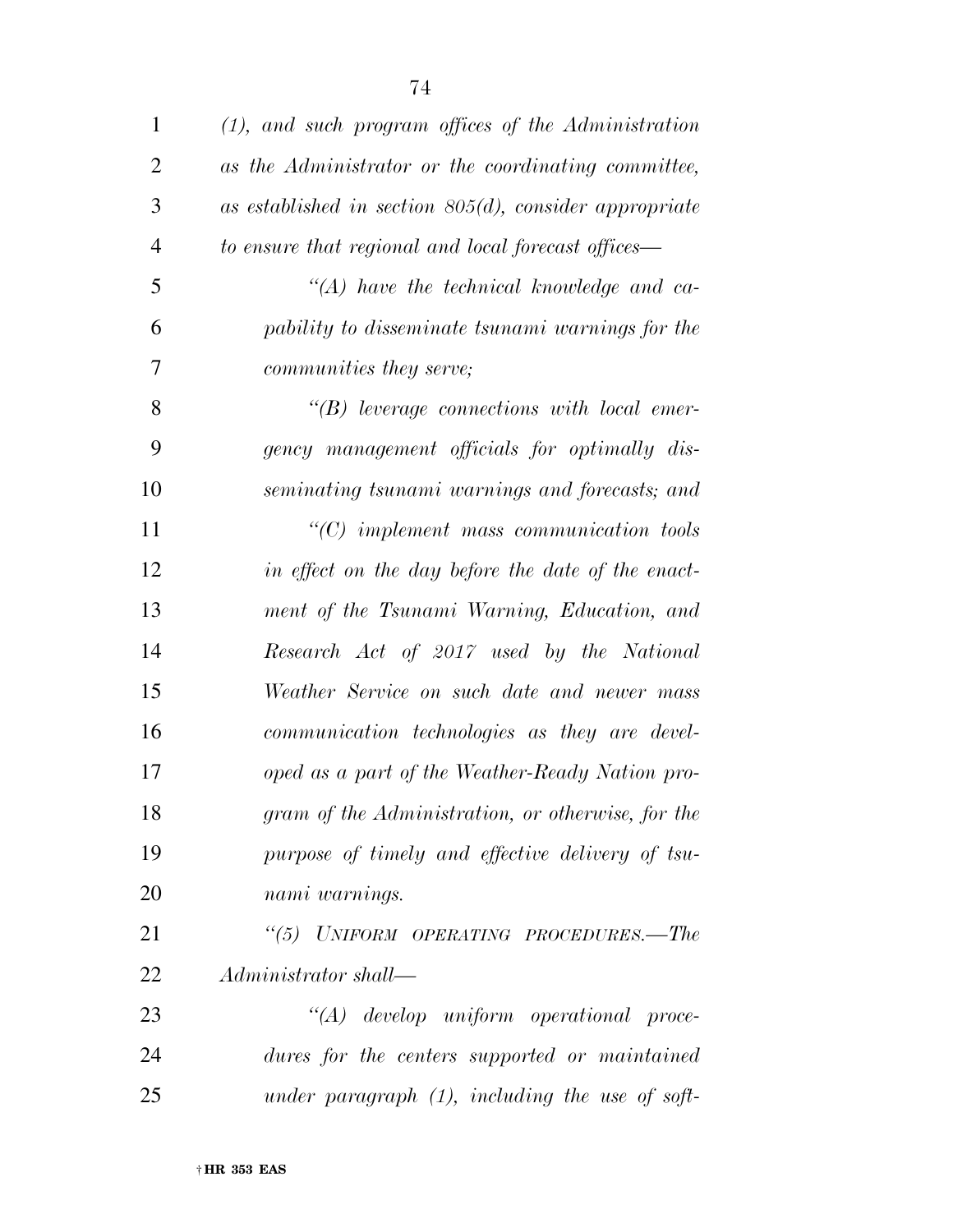| 1              | <i>ware applications, checklists, decision support</i> |
|----------------|--------------------------------------------------------|
| $\overline{2}$ | tools, and tsunami warning products that have          |
| 3              | been standardized across the program supported         |
| $\overline{4}$ | <i>under this section;</i>                             |
| 5              | $\lq\lq(B)$ ensure that processes and products of      |
| 6              | the warning system operated under subsection           |
| 7              | $(c)$ —                                                |
| 8              | $"(i)$ reflect industry best practices                 |
| 9              | when practicable;                                      |
| 10             | $``(ii)$ conform to the maximum extent                 |
| 11             | practicable with internationally recognized            |
| 12             | standards for information technology; and              |
| 13             | $``(iii)$ conform to the maximum extent                |
| 14             | practicable with other warning products                |
| 15             | and practices of the National Weather Serv-            |
| 16             | ice;                                                   |
| 17             | $\lq\lq C$ ensure that future adjustments to oper-     |
| 18             | ational protocols, processes, and warning prod-        |
| 19             | $ucts$ —                                               |
| 20             | $``(i)$ are made consistently across the               |
| 21             | warning system operated under subsection               |
| 22             | $(c)$ ; and                                            |
| 23             | $``(ii)$ are applied in a uniform manner               |
| 24             | <i>across such warning system;</i>                     |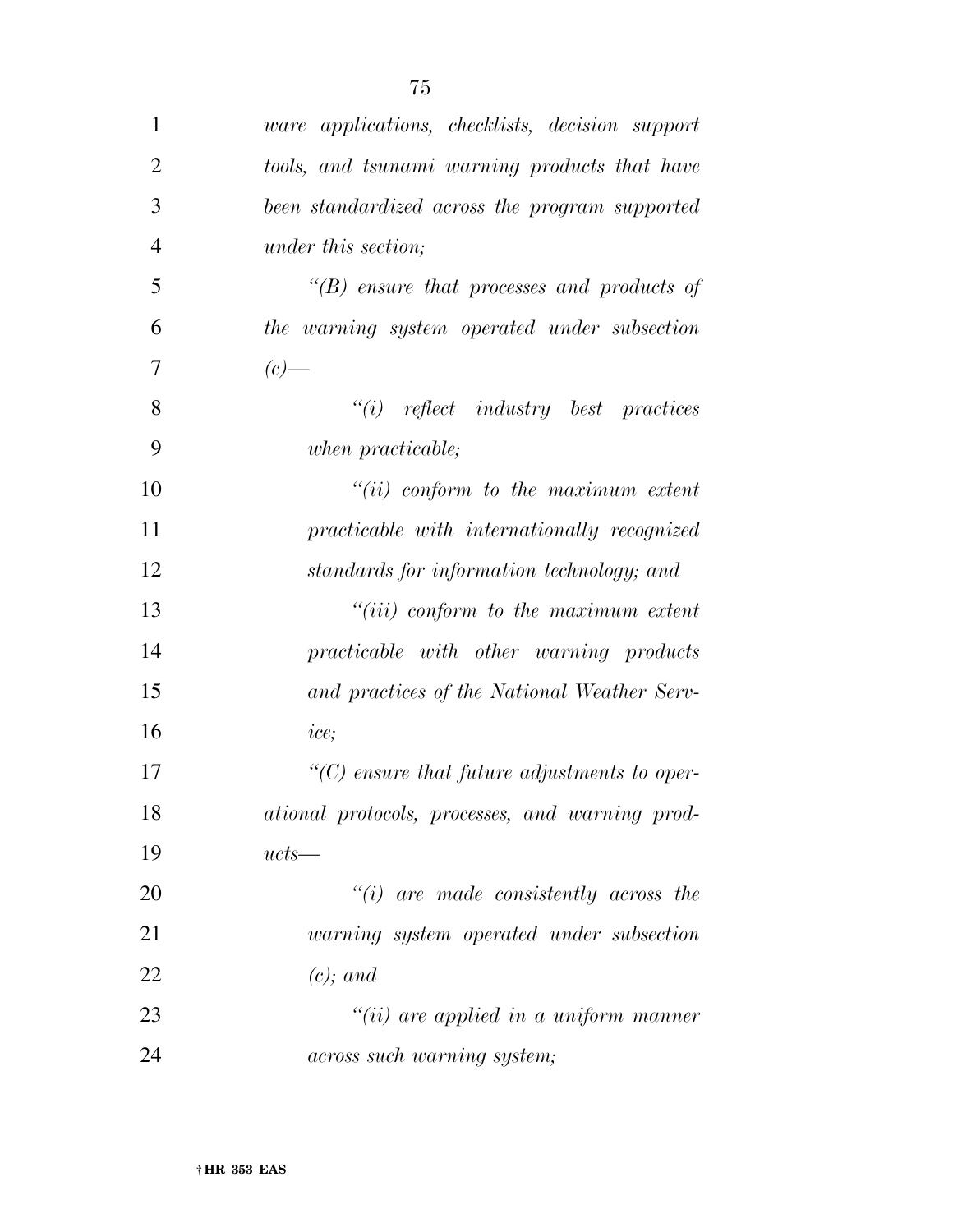| 1              | $\lq (D)$ establish a systematic method for in-          |
|----------------|----------------------------------------------------------|
| $\overline{2}$ | formation technology product development to im-          |
| 3              | prove long-term technology planning efforts; and         |
| $\overline{4}$ | $\lq\lq (E)$ disseminate guidelines and metrics for      |
| 5              | evaluating and improving tsunami forecast mod-           |
| 6              | els.                                                     |
| 7              | AVAILABLE RESOURCES.—The Adminis-<br>$\lq(6)$            |
| 8              | trator, through the National Weather Service, shall      |
| 9              | ensure that resources are available to fulfill the obli- |
| 10             | gations of this Act. This includes ensuring supercom-    |
| 11             | puting resources are available to run, as rapidly as     |
| 12             | possible, such computer models as are needed for pur-    |
| 13             | poses of the tsunami warning system operated under       |
| 14             | subsection $(c)$ .".                                     |
| 15             | (e) TRANSFER OF TECHNOLOGY; MAINTENANCE AND              |
| 16             | $UPGRADES.$ Subsection (e) of section 804 (33 U.S.C.     |
| 17             | $3203(e)$ ) is amended to read as follows:               |
| 18             | "(e) TRANSFER OF TECHNOLOGY; MAINTENANCE AND             |
| 19             | $UPGRADES.$ In carrying out this section, the Adminis-   |
| 20             | trator shall—                                            |
| 21             | $\lq(1)$ develop requirements for the equipment used     |
| 22             | to forecast tsunami, including—                          |
| 23             | $"(A)$ provisions for multipurpose detection             |
| 24             | platforms;                                               |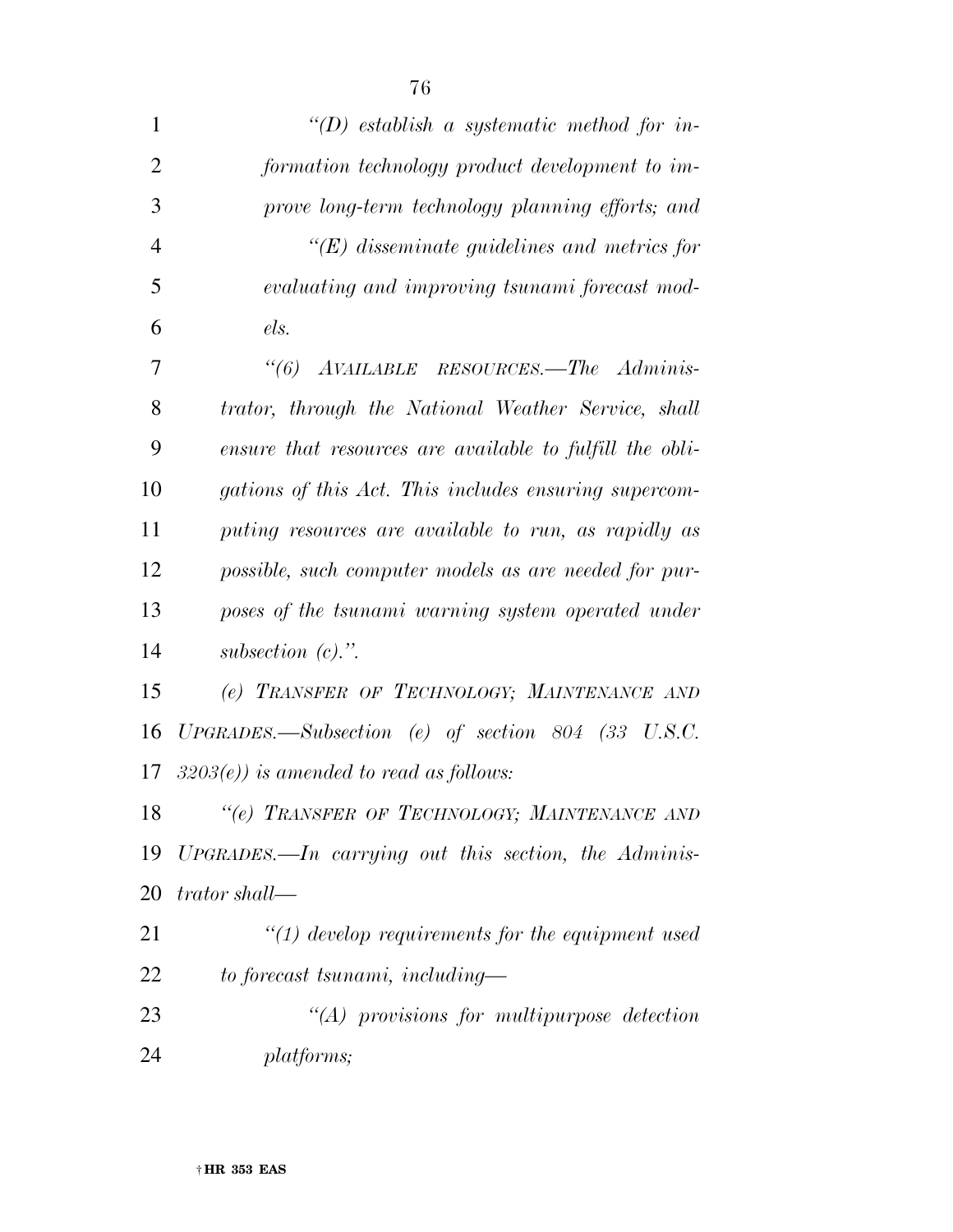| $\mathbf{1}$   | $\lq\lq B$ reliability and performance metrics;           |
|----------------|-----------------------------------------------------------|
| $\overline{2}$ | and                                                       |
| 3              | $\lq\lq C$ ) to the maximum extent practicable, re-       |
| $\overline{4}$ | quirements for the integration of equipment with          |
| 5              | other United States and global ocean and coastal          |
| 6              | observation systems, the global Earth observing           |
| 7              | system of systems, the global seismic networks,           |
| 8              | and the Advanced National Seismic System;                 |
| 9              | $\lq(2)$ develop and execute a plan for the transfer      |
| 10             | of technology from ongoing research conducted as part     |
| 11             | of the program supported or maintained under sec-         |
| 12             | tion 6 into the program under this section; and           |
| 13             | that the Administration's oper-<br>$\degree$ (3) ensure   |
| 14             | ational tsunami detection equipment is properly           |
| 15             | maintained.".                                             |
| 16             | (f) FEDERAL COOPERATION.—Subsection (f) of section        |
| 17             | $804$ (33 U.S.C. 3203(f)) is amended to read as follows:  |
| 18             | "(f) FEDERAL COOPERATION.—When deploying and              |
| 19             | maintaining tsunami detection technologies under the pro- |
| 20             | gram under this section, the Administrator shall—         |
| 21             | $"(1)$ identify which assets of other Federal agen-       |
| 22             | cies are necessary to support such program; and           |
| 23             | $"(2)$ work with each agency identified under             |
| 24             | paragraph $(1)$ —                                         |
| 25             | $\lq (A)$ to acquire the agency's assistance; and         |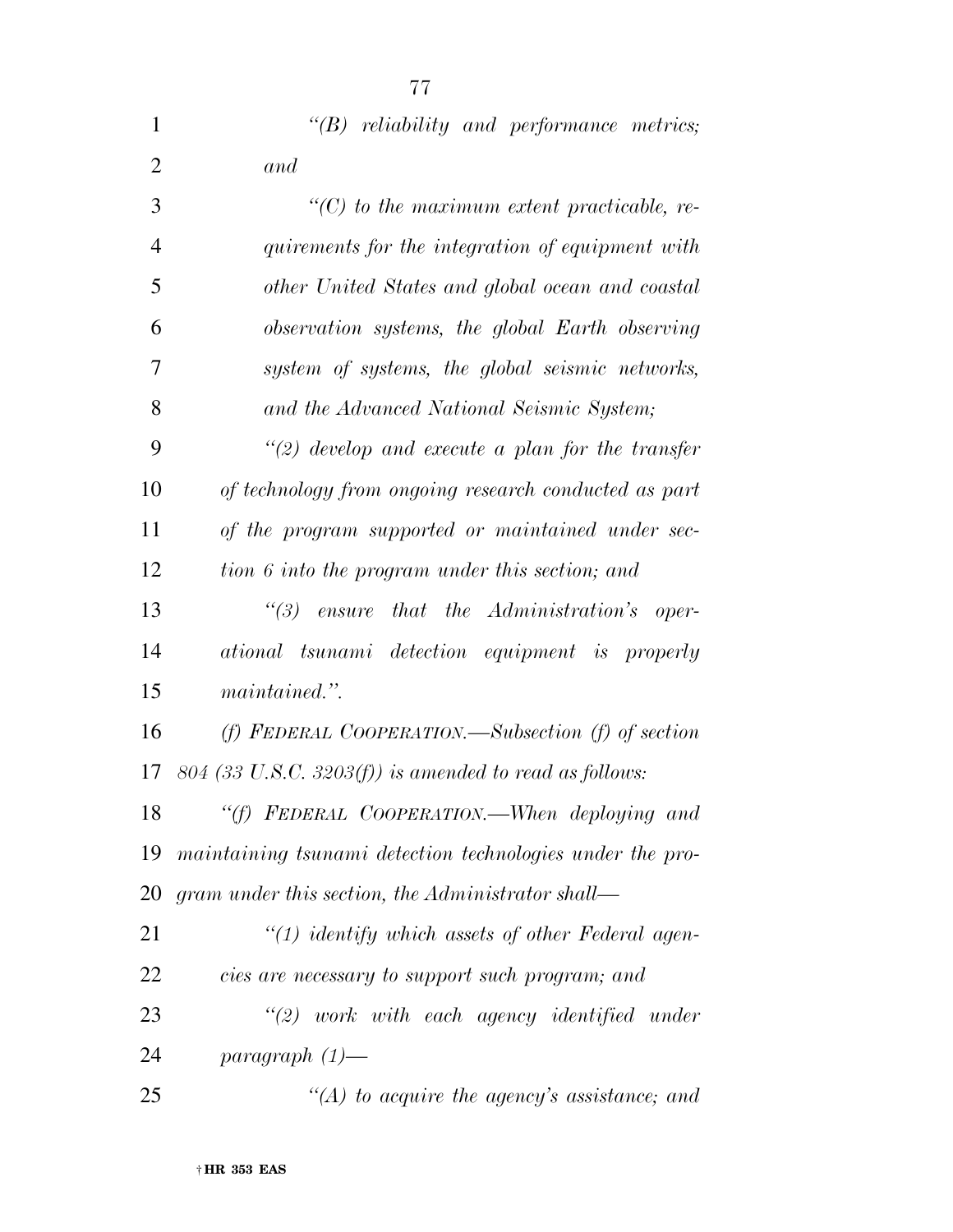| $\mathbf{1}$   | $\lq\lq(B)$ to prioritize the necessary assets in                |
|----------------|------------------------------------------------------------------|
| $\overline{2}$ | support of the tsunami forecast and warning                      |
| 3              | program.".                                                       |
| 4              | UNNECESSARY PROVISIONS.—Section 804<br>(33)<br>$\left( q\right)$ |
| 5              | U.S.C. 3203) is further amended—                                 |
| 6              | $(1)$ by striking subsection $(g)$ ;                             |
| 7              | $(2)$ by striking subsections (i) through $(k)$ ; and            |
| 8              | $(3)$ by redesignating subsection $(h)$ as subsection            |
| 9              | (g).                                                             |
| 10             | (h) CONGRESSIONAL NOTIFICATIONS.—Subsection $(g)$                |
| 11             | of section 804 (33 U.S.C. 3203 $(g)$ ), as redesignated by sub-  |
| 12             | section $(g)(3)$ , is amended—                                   |
| 13             | (1) by redesignating paragraphs (1) and (2) as                   |
| 14             | subparagraphs $(A)$ and $(B)$ , respectively, and moving         |
| 15             | such subparagraphs 2 ems to the right;                           |
| 16             | (2) in the matter before subparagraph $(A)$ , as re-             |
| 17             | designated by paragraph $(2)$ , by striking "The Ad-             |
| 18             | ministrator" and inserting the following:                        |
| 19             | "(1) IN GENERAL.—The Administrator";                             |
| 20             | $(3)$ in paragraph $(1)$ , as redesignated by para-              |
| 21             | graph $(3)$ —                                                    |
| 22             | $(A)$ in subparagraph $(A)$ , as redesignated                    |
| 23             | by paragraph $(2)$ , by striking "and" at the end;               |
|                |                                                                  |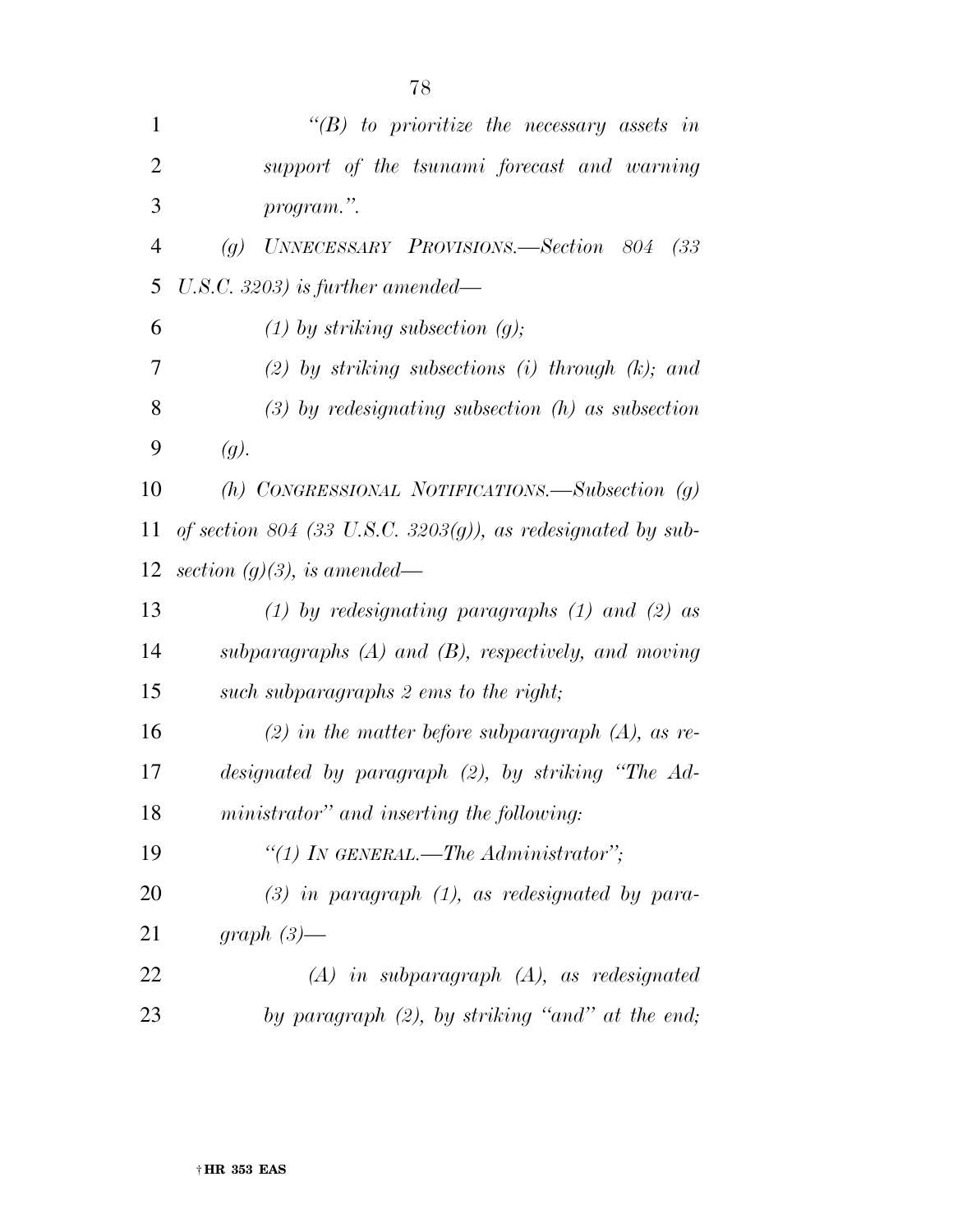| 79       |
|----------|
| subparag |

| $\mathbf{1}$   | $(B)$ in subparagraph $(B)$ , as redesignated         |
|----------------|-------------------------------------------------------|
| $\mathfrak{2}$ | by paragraph $(2)$ , by striking the period at the    |
| 3              | end and inserting "; and"; and                        |
| $\overline{4}$ | $(C)$ by adding at the end the following:             |
| 5              | $\lq\lq C$ the occurrence of a significant tsunami    |
| 6              | <i>warning.</i> "; and                                |
| 7              | $(4)$ by adding at the end the following:             |
| 8              | "(2) CONTENTS.—In a case in which notice is           |
| 9              | submitted under paragraph (1) within 30 days of a     |
| 10             | significant tsunami warning described in subpara-     |
| 11             | $graph (C)$ of such paragraph, such notice shall in-  |
| 12             | clude, as appropriate, brief information and analysis |
| 13             | $of$ —                                                |
| 14             | $\lq\lq (A)$ the accuracy of the tsunami model        |
| 15             | used;                                                 |
| 16             | $\lq\lq(B)$ the specific deep ocean or other moni-    |
| 17             | toring equipment that detected the incident, as       |
| 18             | well as the deep ocean or other monitoring equip-     |
| 19             | ment that did not detect the incident due to mal-     |
| 20             | function or other reasons;                            |
| 21             | $\lq\lq C$ the effectiveness of the warning com-      |
| 22             | munication, including the dissemination<br>of         |
| 23             | warnings with State, territory, local, and tribal     |
| 24             | partners in the affected area under the jurisdic-     |
| 25             | tion of the National Weather Service; and             |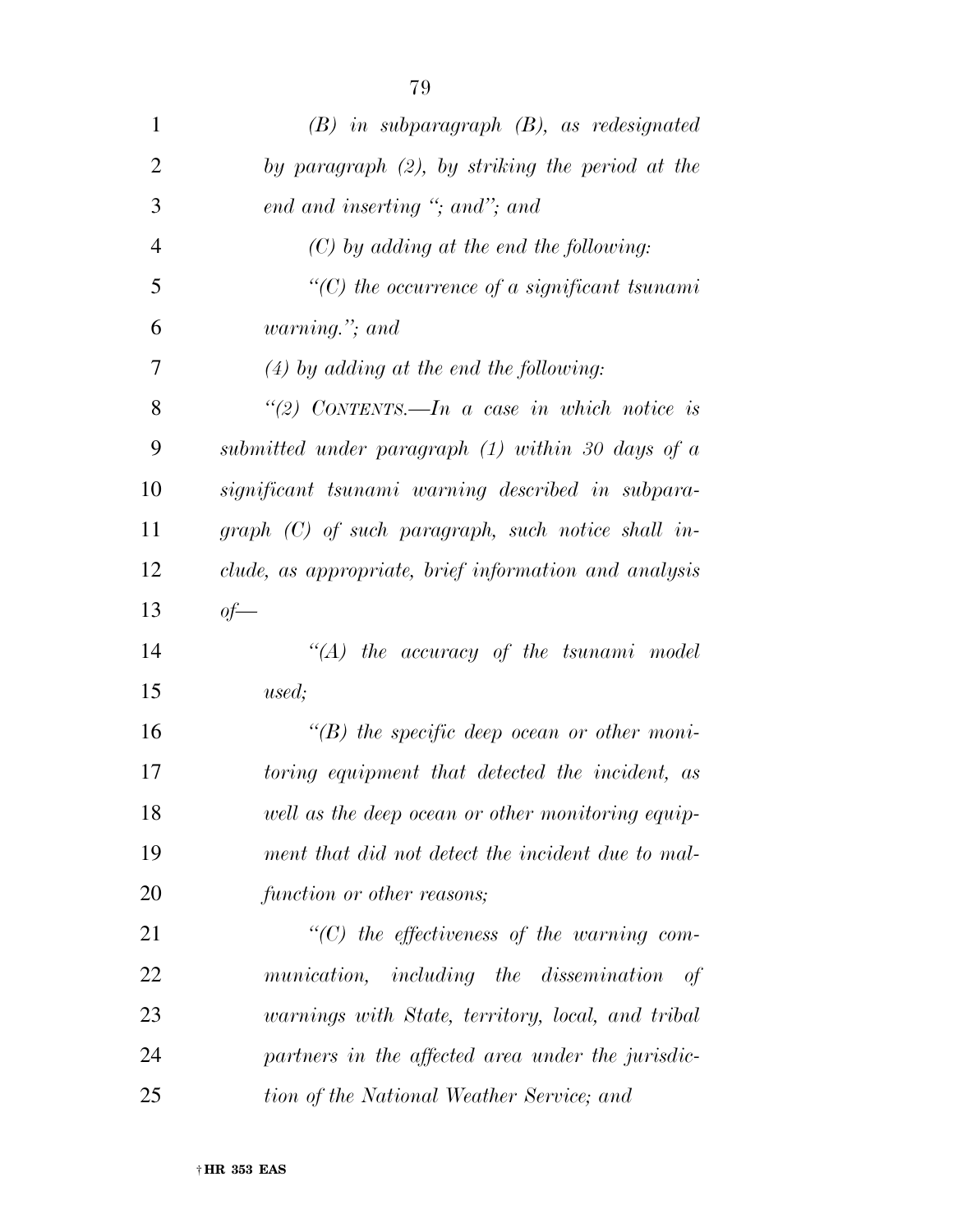| 1              | $\lq (D)$ such other findings as the Adminis-                   |
|----------------|-----------------------------------------------------------------|
| $\overline{2}$ | <i>trator considers appropriate."</i> .                         |
| 3              | SEC. 505. MODIFICATION OF NATIONAL TSUNAMI HAZARD               |
| $\overline{4}$ | <b>MITIGATION PROGRAM.</b>                                      |
| 5              | (a) In GENERAL.—Section 805(a) (33 U.S.C. 3204(a))              |
| 6              | is amended to read as follows:                                  |
| 7              | "(a) PROGRAM REQUIRED.—The Administrator, in co-                |
| 8              | ordination with the Administrator of the Federal Emer-          |
| 9              | gency Management Agency and the heads of such other             |
| 10             | agencies as the Administrator considers relevant, shall con-    |
| 11             | duct a community-based tsunami hazard mitigation pro-           |
| 12             | gram to improve tsunami preparedness and resiliency of          |
| 13             | at-risk areas in the United States and the territories of the   |
| 14             | United States.".                                                |
| 15             | (b) NATIONAL TSUNAMI HAZARD MITIGATION PRO-                     |
| 16             | $GRAM$ —Section 805 (33 U.S.C. 3204) is amended by strik-       |
|                | 17 ing subsections $(c)$ and $(d)$ and inserting the following: |
| 18             | "(c) PROGRAM COMPONENTS.—The Program<br>$con-$                  |
| 19             | ducted under subsection $(a)$ shall include the following:      |
| 20             | $\lq(1)$ Technical and financial assistance to coast-           |
| 21             | al States, territories, tribes, and local governments to        |
| 22             | develop and implement activities under this section.            |
| 23             | $\lq(2)$ Integration of tsunami preparedness and                |
| 24             | mitigation programs into ongoing State-based hazard             |
| 25             | warning, resilience planning, and risk management               |

† **HR 353 EAS**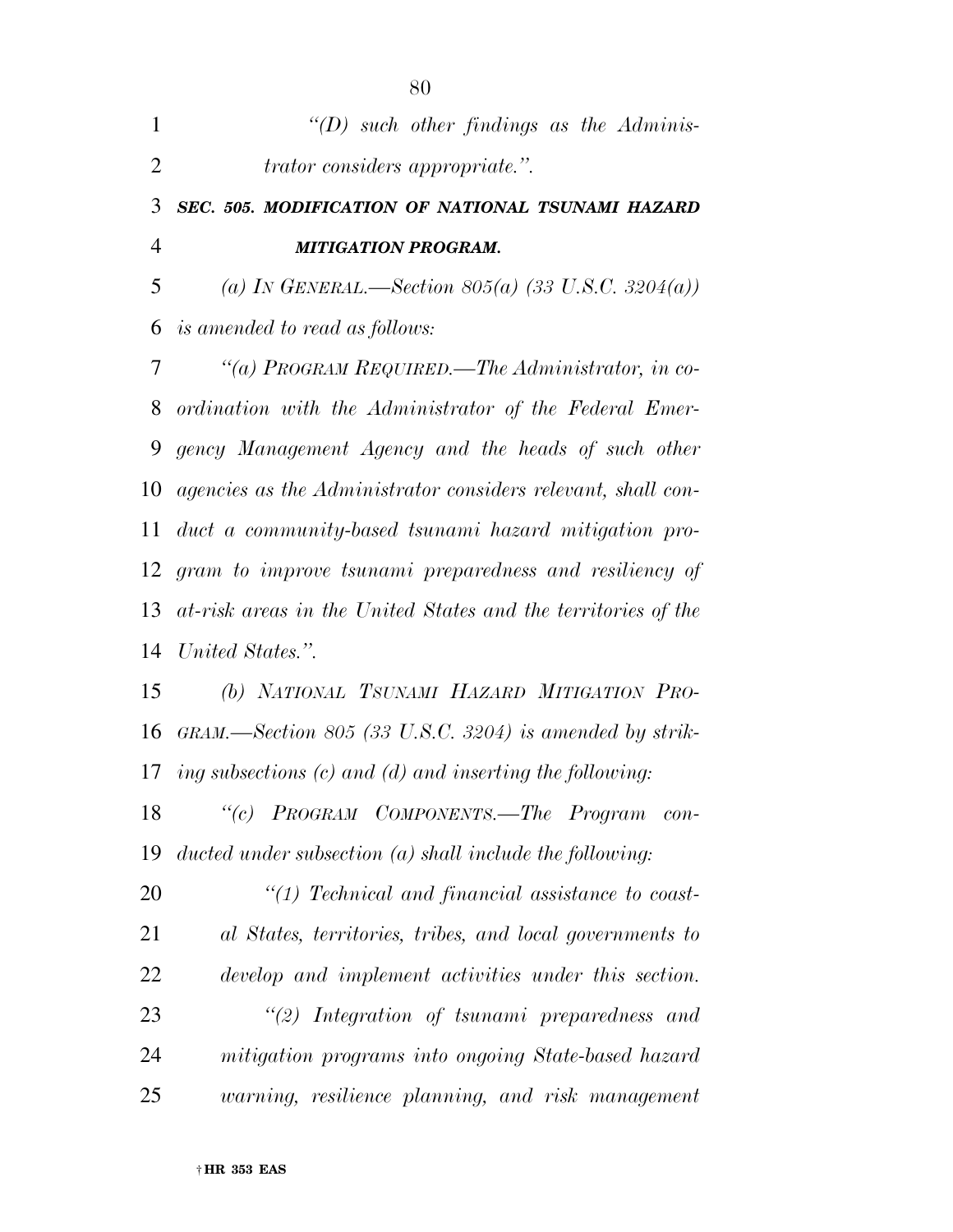| $\mathbf{1}$   | activities, including predisaster planning, emergency  |
|----------------|--------------------------------------------------------|
| $\overline{2}$ | response, evacuation planning, disaster recovery, haz- |
| 3              | ard mitigation, and community development and re-      |
| $\overline{4}$ | development planning programs in affected areas.       |
| 5              | "(3) Coordination with other Federal prepared-         |
| 6              | ness and mitigation programs to leverage Federal in-   |
| 7              | vestment, avoid duplication, and maximize effort.      |
| 8              | $``(4)$ Activities to promote the adoption of tsu-     |
| 9              | nami resilience, preparedness, warning, and mitiga-    |
| 10             | tion measures by Federal, State, territorial, tribal,  |
| 11             | and local governments and nongovernmental entities,    |
| 12             | including educational and risk communication pro-      |
| 13             | grams to discourage development in high-risk areas.    |
| 14             | "(5) Activities to support the development of re-      |
| 15             | gional tsunami hazard and risk assessments. Such re-   |
| 16             | gional risk assessments may include the following:     |
| 17             | $\lq\lq (A)$ The sources, sizes, and other relevant    |
| 18             | historical data of tsunami in the region, includ-      |
| 19             | ing paleotsunami data.                                 |
| 20             | $\lq\lq B$ ) Inundation models and maps of crit-       |
| 21             | ical infrastructure and socioeconomic vulner-          |
| 22             | ability in areas subject to tsunami inundation.        |
| 23             | "(C) Maps of evacuation areas and evacu-               |

*ation routes, including, when appropriate, traffic*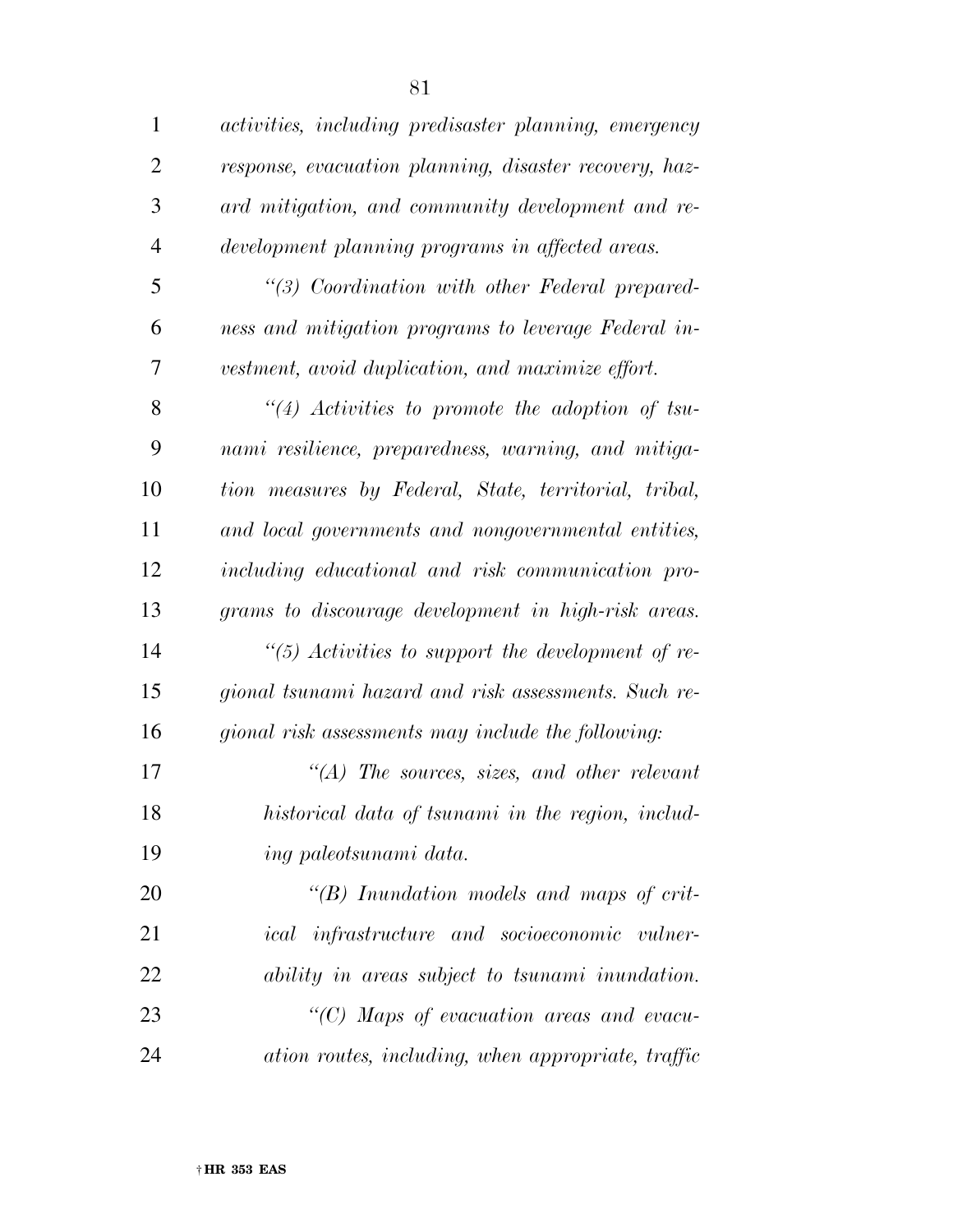| $\mathbf{1}$   | studies that evaluate the viability of evacuation  |
|----------------|----------------------------------------------------|
| $\overline{2}$ | routes.                                            |
| 3              | "(D) Evaluations of the size of populations        |
| $\overline{4}$ | that will require evacuation, including popu-      |
| 5              | <i>lations with special evacuation needs.</i>      |
| 6              | $\lq\lq E$ Evaluations and technical assistance    |
| 7              | for vertical evacuation structure planning for     |
| 8              | communities where models indicate limited or no    |
| 9              | ability for timely evacuation, especially in areas |
| 10             | at risk of near shore generated tsunami.           |
| 11             | " $(F)$ Evaluation of at-risk ports and har-       |
| 12             | bors.                                              |
| 13             | " $(G)$ Evaluation of the effect of tsunami        |
| 14             | currents on the foundations of closely-spaced,     |
| 15             | coastal high-rise structures.                      |
| 16             | $\lq(6)$ Activities to promote preparedness in at- |
| 17             | risk ports and harbors, including the following:   |
| 18             | $``(A)$ Evaluation and recommendation of           |
| 19             | procedures for ports and harbors in the event of   |
| 20             | a distant or near-field tsunami.                   |
| 21             | $\lq\lq B$ A review of readiness, response, and    |
| 22             | communication strategies to ensure coordination    |
| 23             | and data sharing with the Coast Guard.             |
| 24             | $\lq(7)$ Activities to support the development of  |
| 25             | community-based outreach and education programs to |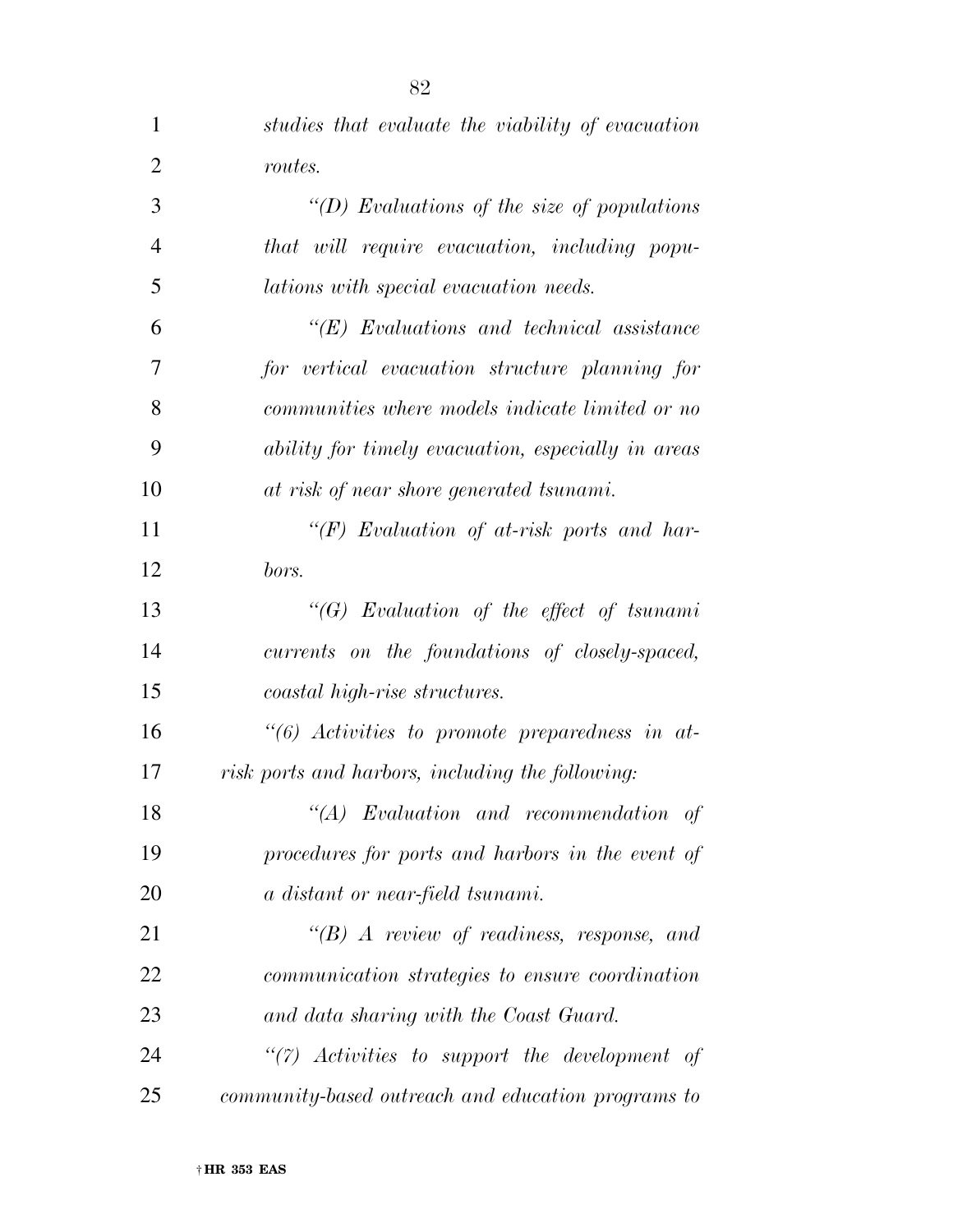| $\mathbf{1}$   | ensure community readiness and resilience, including      |
|----------------|-----------------------------------------------------------|
| $\overline{2}$ | the following:                                            |
| 3              | $\lq (A)$ The development, implementation, and            |
| $\overline{4}$ | assessment of technical training and public edu-          |
| 5              | cation programs, including education programs             |
| 6              | that address unique characteristics of distant            |
| 7              | and near-field tsunami.                                   |
| 8              | $\lq\lq B$ ) The development of decision support          |
| 9              | tools.                                                    |
| 10             | $\lq$ (C) The incorporation of social science re-         |
| 11             | search into community readiness and resilience            |
| 12             | <i>efforts.</i>                                           |
| 13             | $\lq (D)$ The development of evidence-based               |
| 14             | <i>education guidelines.</i>                              |
| 15             | "(8) Dissemination of guidelines and standards            |
| 16             | for community planning, education, and training           |
| 17             | products, programs, and tools, including-                 |
| 18             | "(A) standards for-                                       |
| 19             | $"(i)$ mapping products;                                  |
| 20             | $``(ii)$ inundation models; and                           |
| 21             | $``(iii)$ effective emergency exercises; and              |
| 22             | $\lq\lq(B)$ recommended guidance for at-risk port         |
| 23             | and harbor tsunami warning, evacuation, and               |
| 24             | response procedures in coordination<br>with<br><i>the</i> |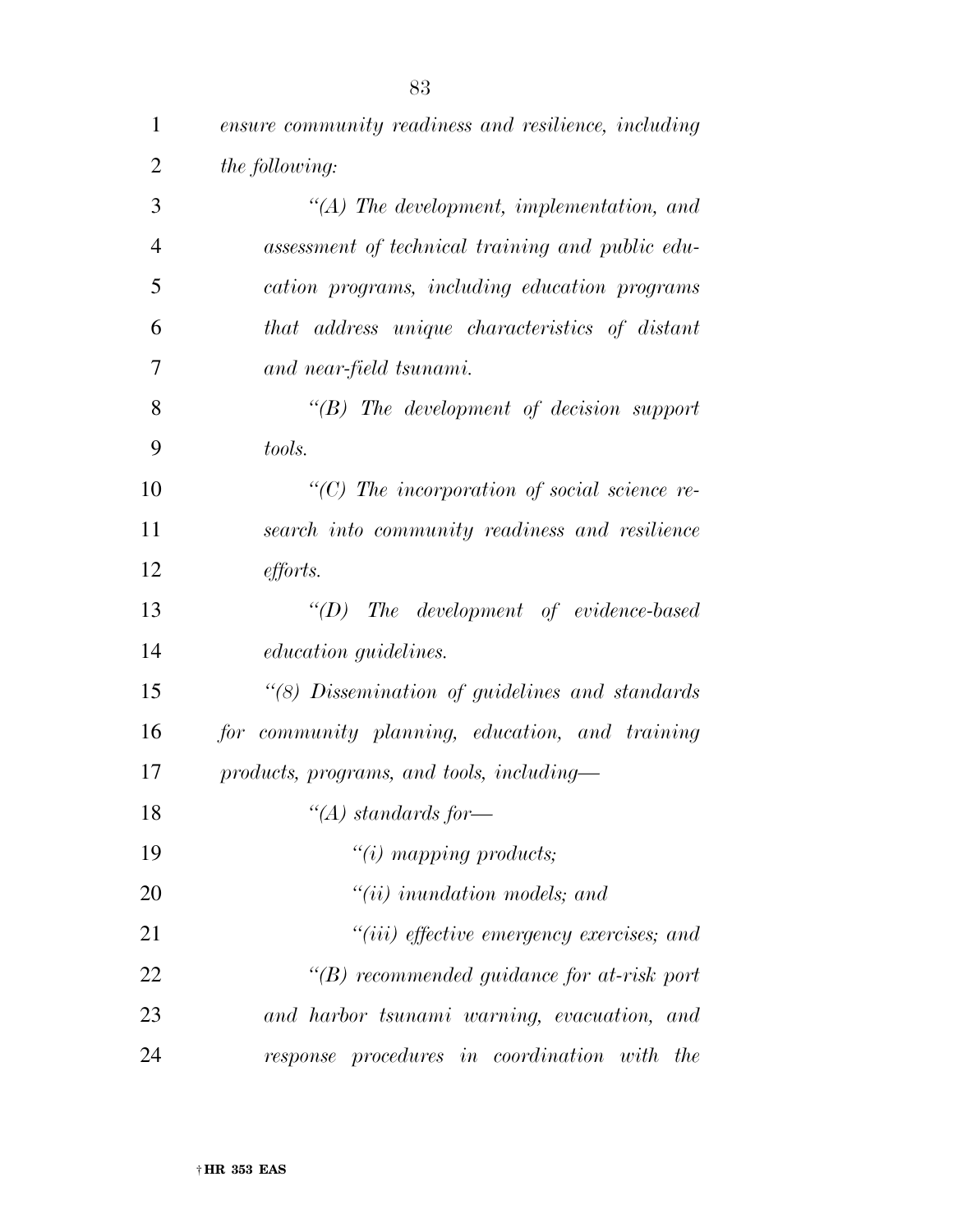| 1              | Coast Guard and the Federal Emergency Man-                 |
|----------------|------------------------------------------------------------|
| $\overline{2}$ | agement Agency.                                            |
| 3              | "(d) $AUTHORIZED~ACTIVITIES.$ In addition to activi-       |
| 4              | ties conducted under subsection (c), the program conducted |
| 5              | under subsection $(a)$ may include the following:          |
| 6              | "(1) Multidisciplinary vulnerability assessment            |
| 7              | research, education, and training to help integrate        |
| 8              | risk management and resilience objectives with com-        |
| 9              | munity development planning and policies.                  |
| 10             | $\lq(2)$ Risk management training for local officials      |
| 11             | and community organizations to enhance under-              |
| 12             | standing and preparedness.                                 |
| 13             | $\lq(3)$ In coordination with the Federal Emer-            |
| 14             | gency Management Agency, interagency, Federal,             |
| 15             | State, tribal, and territorial intergovernmental tsu-      |
| 16             | nami response exercise planning and implementation         |
| 17             | <i>in high risk areas.</i>                                 |
| 18             | "(4) Development of practical applications for             |
| 19             | existing or emerging technologies, such as modeling,       |
| 20             | remote sensing, geospatial technology, engineering,        |
| 21             | and observing systems, including the integration of        |
| 22             | tsunami sensors into Federal and commercial sub-           |
| 23             | marine telecommunication cables if practicable.            |
| 24             | $\lq(5)$ Risk management, risk assessment, and re-         |
| 25             | silience data and information services, including—         |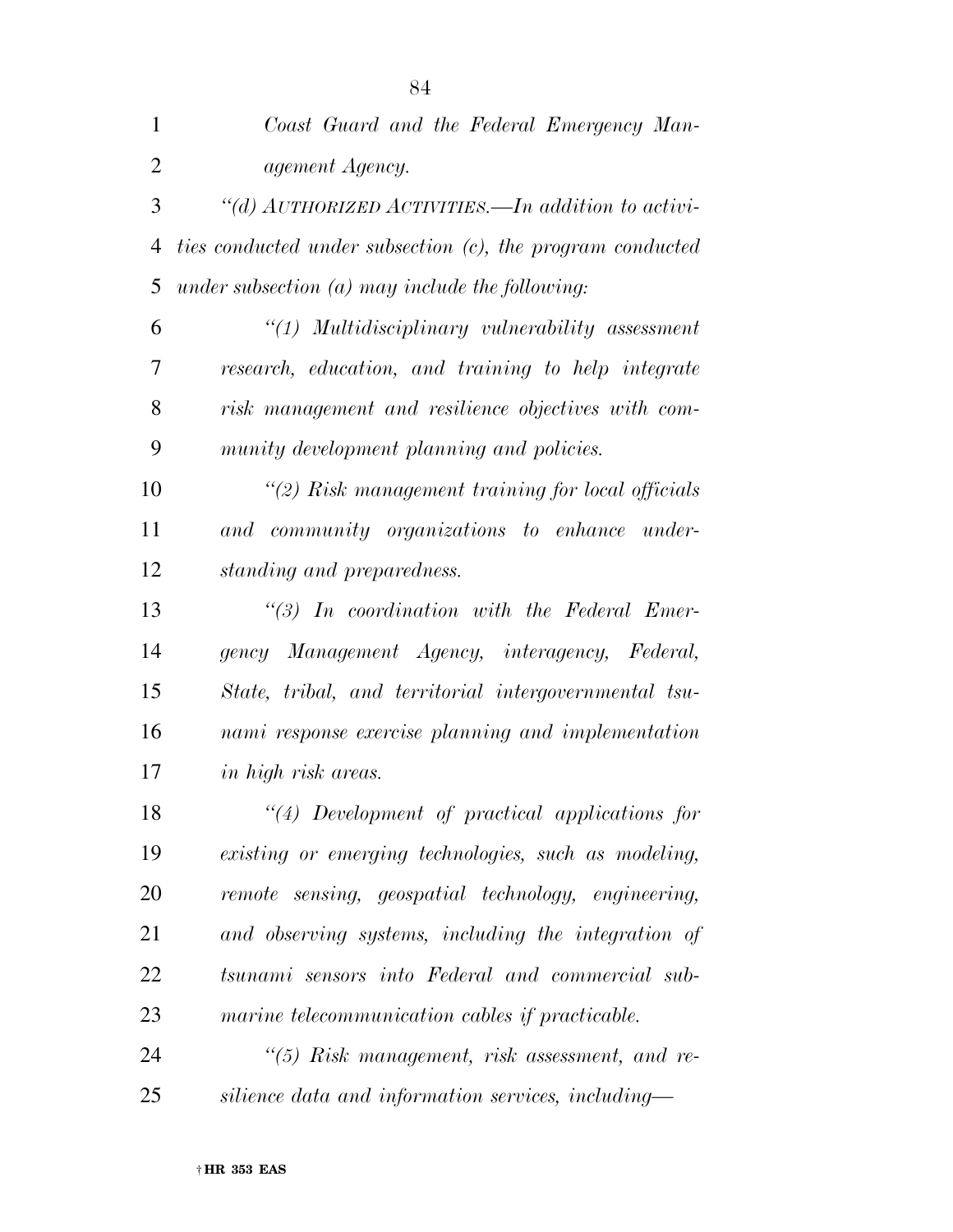| 1              | $\lq\lq (A)$ access to data and products derived                   |
|----------------|--------------------------------------------------------------------|
| $\overline{2}$ | from observing and detection systems; and                          |
| 3              | $\lq\lq B$ development and maintenance of new                      |
| $\overline{4}$ | integrated data products to support risk manage-                   |
| 5              | ment, risk assessment, and resilience programs.                    |
| 6              |                                                                    |
| 7              | with and build upon existing systems and actively en-              |
| 8              | gage decisionmakers, State, local, tribal, and terri-              |
| 9              | torial governments and agencies, business commu-                   |
| 10             | nongovernmental organizations, and<br><i>nities.</i><br><i>the</i> |
| 11             | media.                                                             |
| 12             | "(e) NO PREEMPTION WITH RESPECT TO DESIGNA-                        |
| 13             | TION OF AT-RISK AREAS.—The establishment of national               |
| 14             | standards for inundation models under this section shall           |
|                | 15 not prevent States, territories, tribes, and local governments  |
|                | 16 from designating additional areas as being at risk based        |

*on knowledge of local conditions.* 

 *''(f) NO NEW REGULATORY AUTHORITY.—Nothing in this Act may be construed as establishing new regulatory authority for any Federal agency.''.* 

 *(c) REPORT ON ACCREDITATION OF TSUNAMIREADY PROGRAM.—Not later than 180 days after the date of enact- ment of this Act, the Administrator of the National Oceanic and Atmospheric Administration shall submit to the Com-mittee on Commerce, Science, and Transportation of the*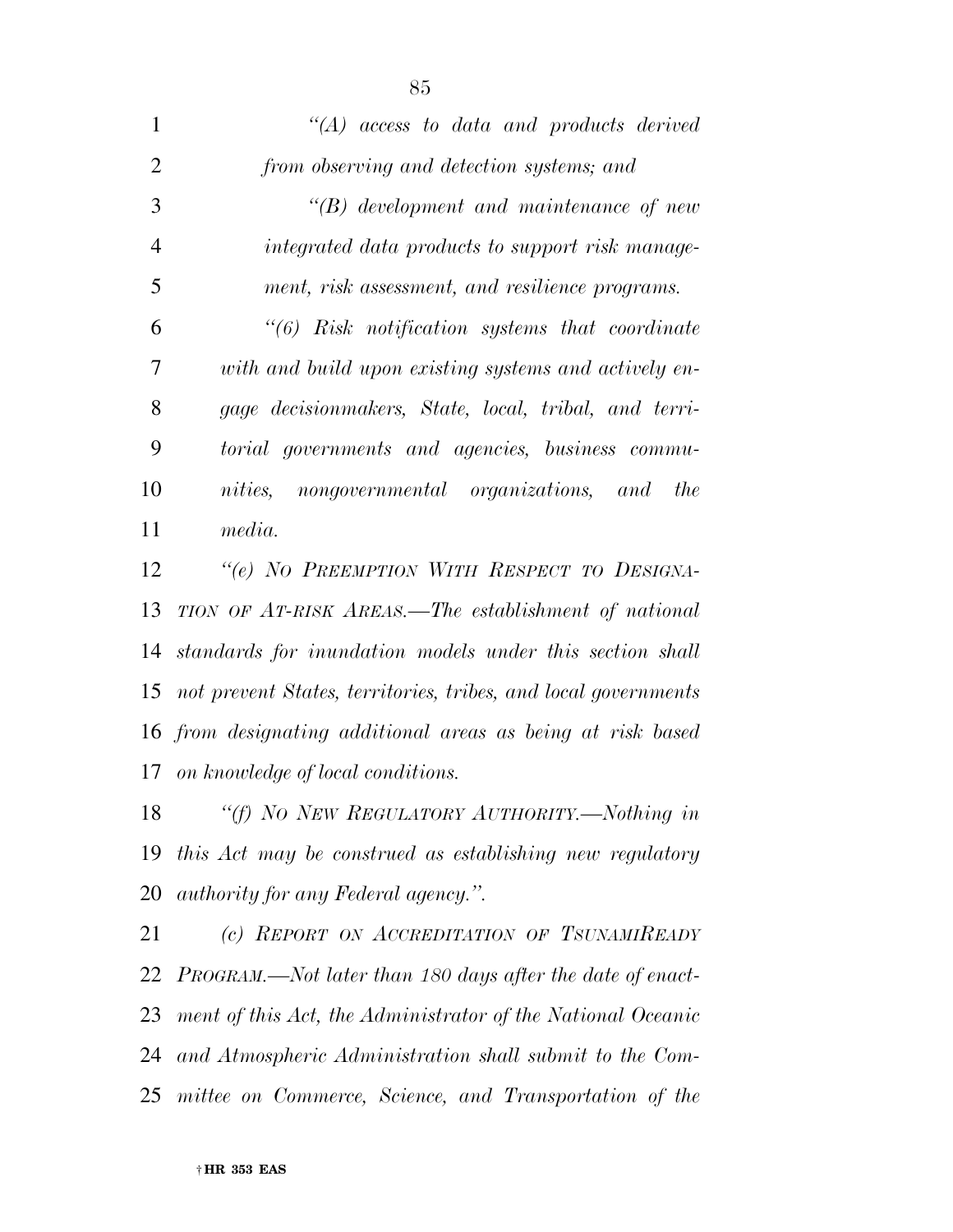*Senate and the Committee on Science, Space, and Tech- nology of the House of Representatives a report on which authorities and activities would be needed to have the TsunamiReady program of the National Weather Service accredited by the Emergency Management Accreditation Program.* 

## *SEC. 506. MODIFICATION OF TSUNAMI RESEARCH PRO-GRAM.*

*Section 806 (33 U.S.C. 3205) is amended—* 

 *(1) in the matter before paragraph (1), by strik- ing ''The Administrator shall'' and all that follows through ''establish or maintain'' and inserting the fol-lowing:* 

 *''(a) IN GENERAL.—The Administrator shall, in con- sultation with such other Federal agencies, State, tribal, and territorial governments, and academic institutions as the Administrator considers appropriate, the coordinating committee under section 805(d), and the panel under sec-tion 808(a), support or maintain'';* 

 *(2) in subsection (a), as designated by para- graph (1), by striking ''and assessment for tsunami tracking and numerical forecast modeling. Such re- search program shall—'' and inserting the following: ''assessment for tsunami tracking and numerical fore-cast modeling, and standards development.*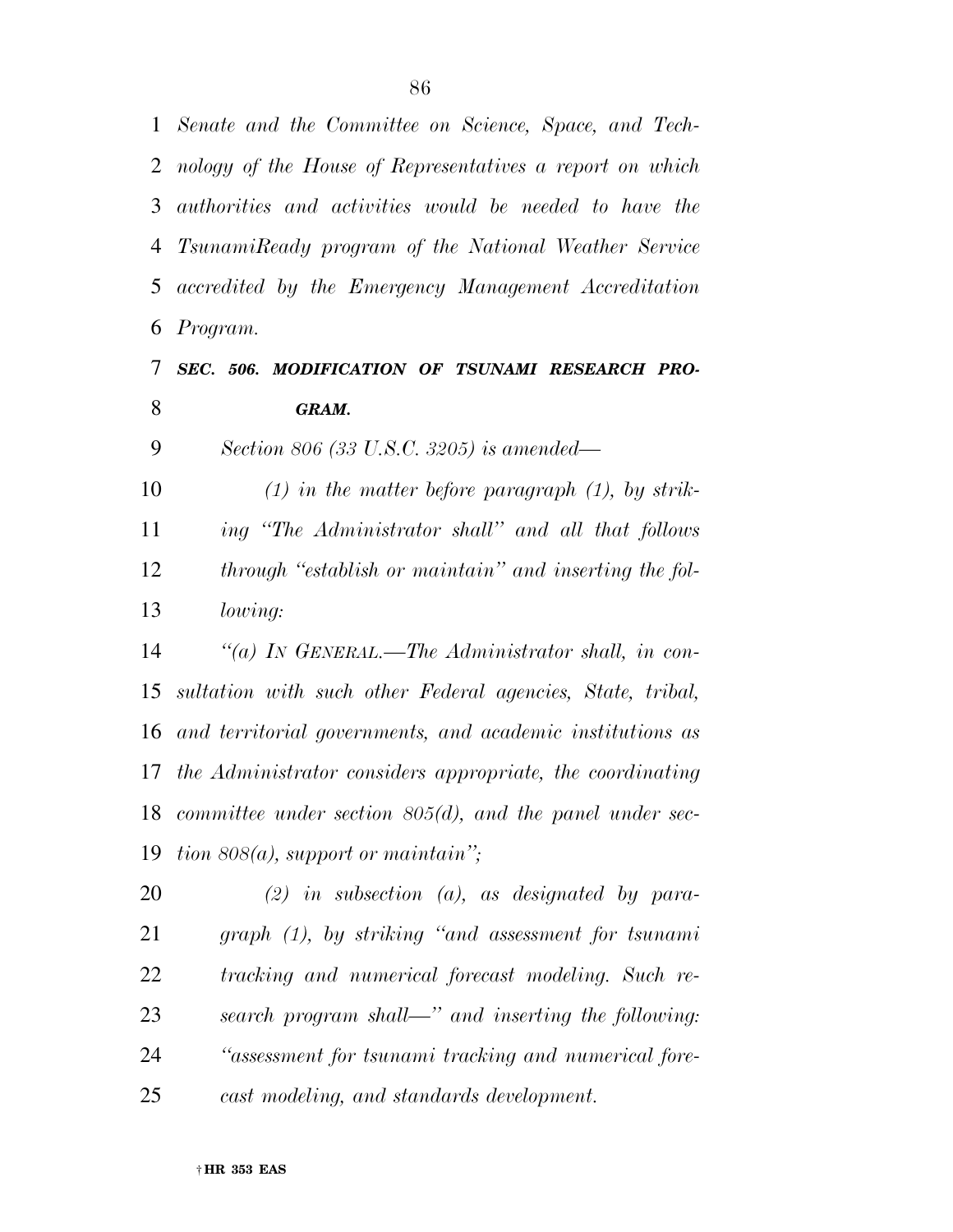| $\mathbf{1}$ | "(b) RESPONSIBILITIES.—The research program sup-       |
|--------------|--------------------------------------------------------|
| 2            | ported or maintained under subsection (a) shall—"; and |
| 3            | $(3)$ in subsection $(b)$ , as designated by paragraph |
| 4            | $(2)$ —                                                |
| 5            | $(A)$ by amending paragraph $(1)$ to read as           |
| 6            | follows:                                               |
| 7            | $\lq(1)$ consider other appropriate and cost effective |
| 8            | solutions to mitigate the impact of tsunami, includ-   |
| 9            | ing the improvement of near-field and distant tsu-     |
| 10           | nami detection and forecasting capabilities, which     |
| 11           | may include use of a new generation of the Deep-       |
| 12           | ocean Assessment and Reporting of Tsunamis array,      |
| 13           | integration of tsunami sensors into commercial and     |
| 14           | Federal telecommunications cables, and other real-     |
| 15           | time tsunami monitoring systems and supercomputer      |
| 16           | capacity of the Administration to develop a rapid      |
| 17           | tsunami forecast for all United States coastlines;";   |
| 18           | $(B)$ in paragraph $(3)$ —                             |
| 19           | $(i)$ by striking "include" and inserting              |
| 20           | "conduct"; and                                         |
| 21           | $(ii)$ by striking "and" at the end;                   |
| 22           | $(C)$ by redesignating paragraph $(4)$ as              |
| 23           | paragnath(5);                                          |
| 24           | $(D)$ by inserting after paragraph (3) the fol-        |
| 25           | lowing:                                                |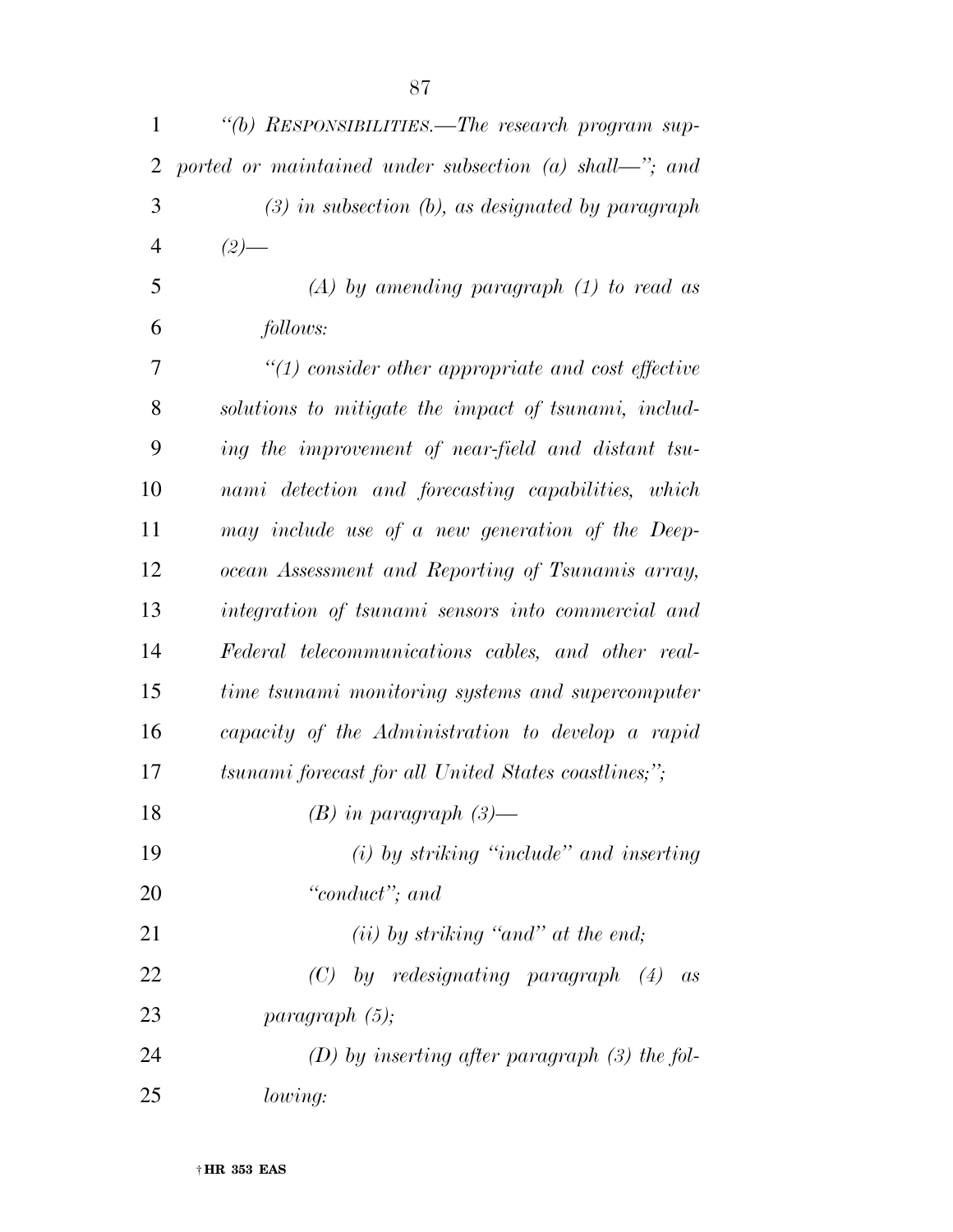| $\mathbf{1}$   | $\lq(4)$ develop the technical basis for validation of         |
|----------------|----------------------------------------------------------------|
| $\overline{2}$ | tsunami maps, numerical tsunami models, digital ele-           |
| 3              | vation models, and forecasts; and"; and                        |
| $\overline{4}$ | $(E)$ in paragraph $(5)$ , as redesignated by                  |
| 5              | subparagraph $(C)$ , by striking "to the scientific            |
| 6              | community" and inserting "to the public and                    |
| 7              | <i>the scientific community</i> ".                             |
| 8              | SEC. 507. GLOBAL TSUNAMI WARNING AND MITIGATION                |
| 9              | NETWORK.                                                       |
| 10             | Section 807 (33 U.S.C. 3206) is amended—                       |
| 11             | $(1)$ by amending subsection $(a)$ to read as fol-             |
| 12             | lows:                                                          |
| 13             | "(a) SUPPORT FOR DEVELOPMENT OF AN INTER-                      |
| 14             | NATIONAL TSUNAMI WARNING SYSTEM.—The Adminis-                  |
| 15             | trator shall, in coordination with the Secretary of State and  |
| 16             | in consultation with such other agencies as the Adminis-       |
| 17             | trator considers relevant, provide technical assistance, oper- |
| 18             | ational support, and training to the Intergovernmental         |
| 19             | Oceanographic Commission of the United Nations Edu-            |
| 20             | cational, Scientific, and Cultural Organization, the World     |
| 21             | Meteorological Organization of the United Nations, and         |
| 22             | such other international entities as the Administrator con-    |
| 23             | siders appropriate, as part of the international efforts to    |
| 24             | develop a fully functional global tsunami forecast and         |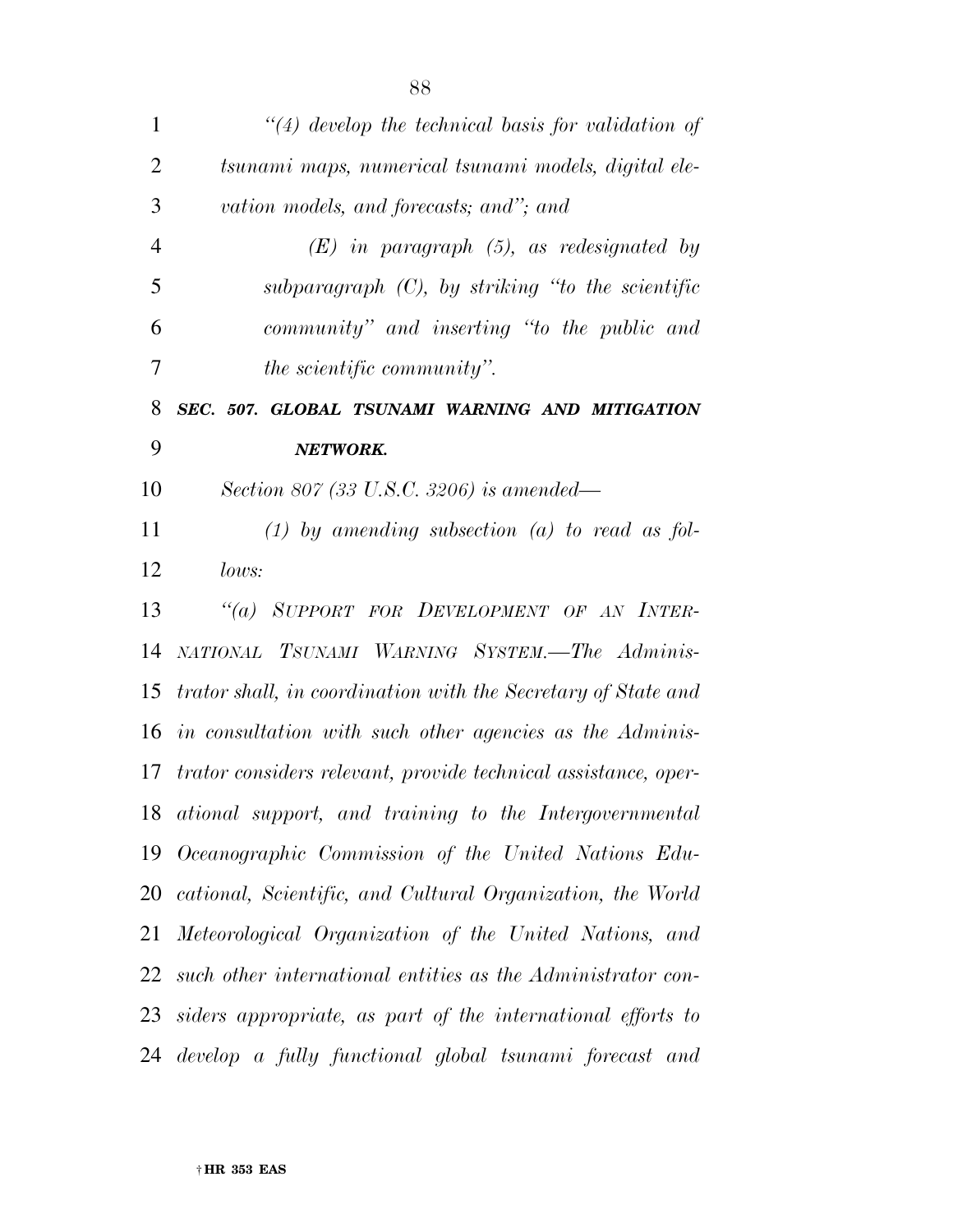*warning system comprised of regional tsunami warning networks.''; (2) in subsection (b), by striking ''shall'' each place it appears and inserting ''may''; and (3) in subsection (c)— (A) in paragraph (1), by striking ''estab- lishing'' and inserting ''supporting''; and (B) in paragraph (2)— (i) by striking ''establish'' and insert- ing ''support''; and (ii) by striking ''establishing'' and in- serting ''supporting''. SEC. 508. TSUNAMI SCIENCE AND TECHNOLOGY ADVISORY PANEL. (a) IN GENERAL.—The Act is further amended— (1) by redesignating section 808 (33 U.S.C. 3207) as section 809; and (2) by inserting after section 807 (33 U.S.C. 3206) the following: ''SEC. 808. TSUNAMI SCIENCE AND TECHNOLOGY ADVISORY PANEL. ''(a) DESIGNATION.—The Administrator shall des- ignate an existing working group within the Science Advi- sory Board of the Administration to serve as the Tsunami Science and Technology Advisory Panel to provide advice*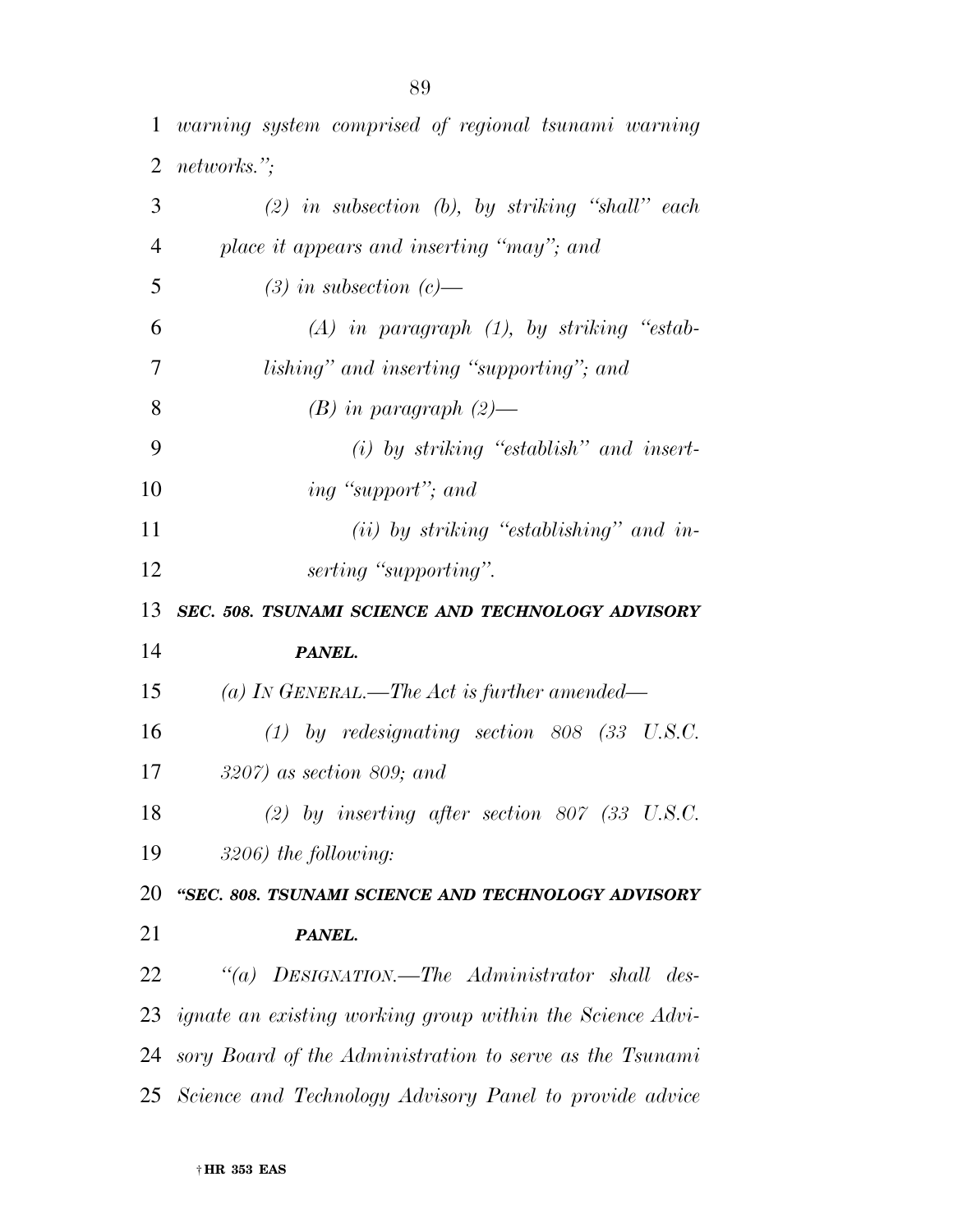*''(b) MEMBERSHIP.—* 

| 4  | "(1) $COMPOSITION$ —The Panel shall be com-             |
|----|---------------------------------------------------------|
| 5  | posed of no fewer than 7 members selected by the Ad-    |
| 6  | ministrator from among individuals from academia        |
| 7  | or State agencies who have academic or practical ex-    |
| 8  | pertise in physical sciences, social sciences, informa- |
| 9  | tion technology, coastal resilience, emergency manage-  |
| 10 | ment, or such other disciplines as the Administrator    |
| 11 | considers appropriate.                                  |
| 12 | "(2) FEDERAL EMPLOYMENT.—No member of the               |
| 13 | Panel may be a Federal employee.                        |
| 14 | "(c) RESPONSIBILITIES.—Not less frequently than         |
| 15 | once every 4 years, the Panel shall—                    |
| 16 | $\lq(1)$ review the activities of the Administration,   |
| 17 | and other Federal activities as appropriate, relating   |
| 18 | to tsunami research, detection, forecasting, warning,   |
|    |                                                         |

*mitigation, resiliency, and preparation; and* 

 *''(2) submit to the Administrator and such others as the Administrator considers appropriate— ''(A) the findings of the working group with respect to the most recent review conducted under* 

*paragraph (1); and*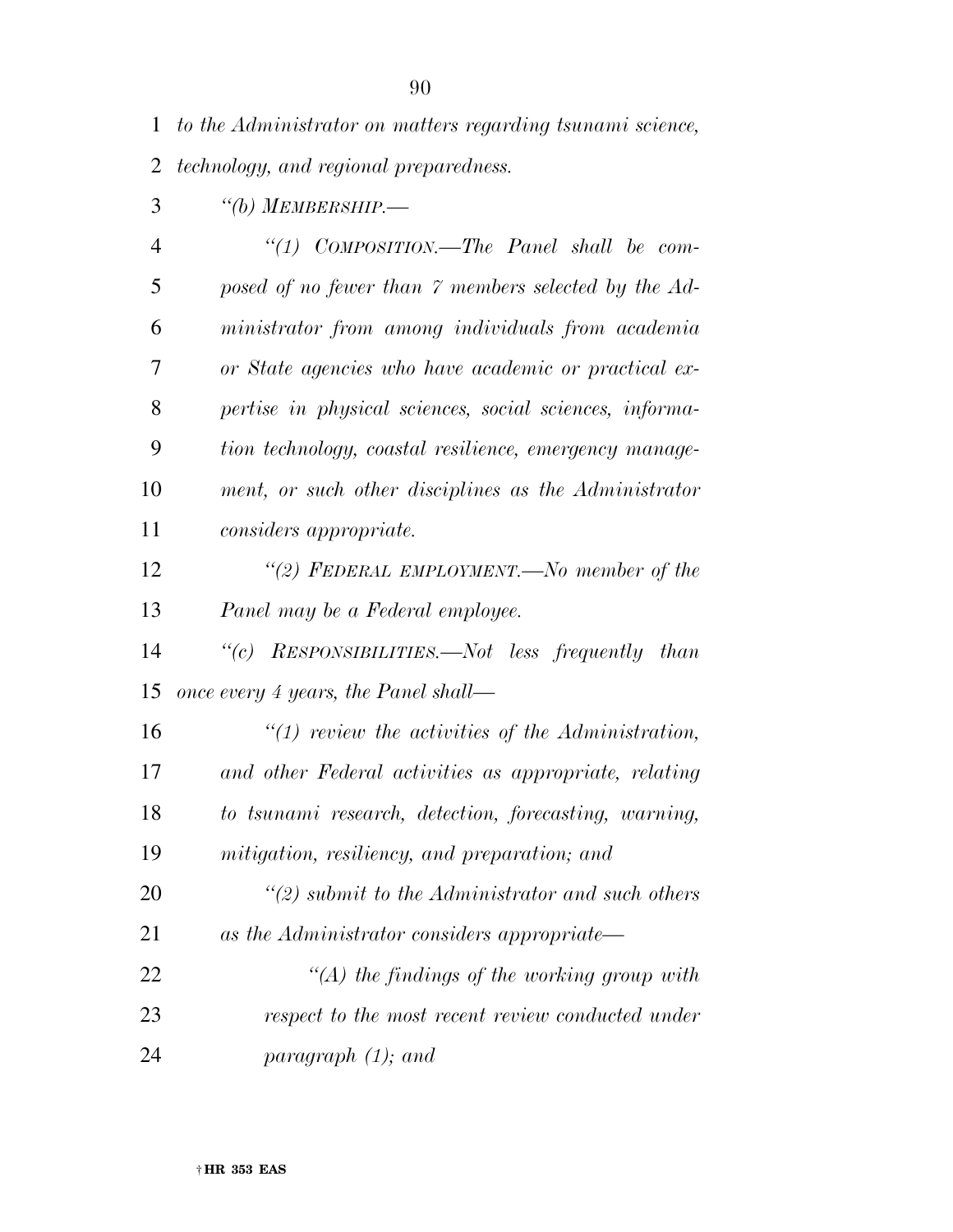*''(B) such recommendations for legislative or administrative action as the working group considers appropriate to improve Federal tsu- nami research, detection, forecasting, warning, mitigation, resiliency, and preparation.* 

 *''(d) REPORTS TO CONGRESS.—Not less frequently than once every 4 years, the Administrator shall submit to the Committee on Commerce, Science, and Transportation of the Senate, and the Committee on Science, Space, and Technology of the House of Representatives a report on the findings and recommendations received by the Adminis-trator under subsection (c)(2).''.* 

 *(b) TABLE OF CONTENTS AMENDMENT.—The table of contents in section 1(b) of the Magnuson-Stevens Fishery Conservation and Management Reauthorization Act of 2006 (Public Law 109–479; 120 Stat. 3575) is amended by strik- ing the item relating to section 808 and inserting the fol-lowing:* 

*''Sec. 808. Tsunami Science and Technology Advisory Panel. ''Sec. 809. Authorization of appropriations.''.* 

## *SEC. 509. REPORTS.*

 *(a) REPORT ON IMPLEMENTATION OF TSUNAMI WARN- ING AND EDUCATION ACT.— (1) IN GENERAL.—Not later than 1 year after the date of the enactment of this Act, the Adminis-*

*trator of the National Oceanic and Atmospheric Ad-*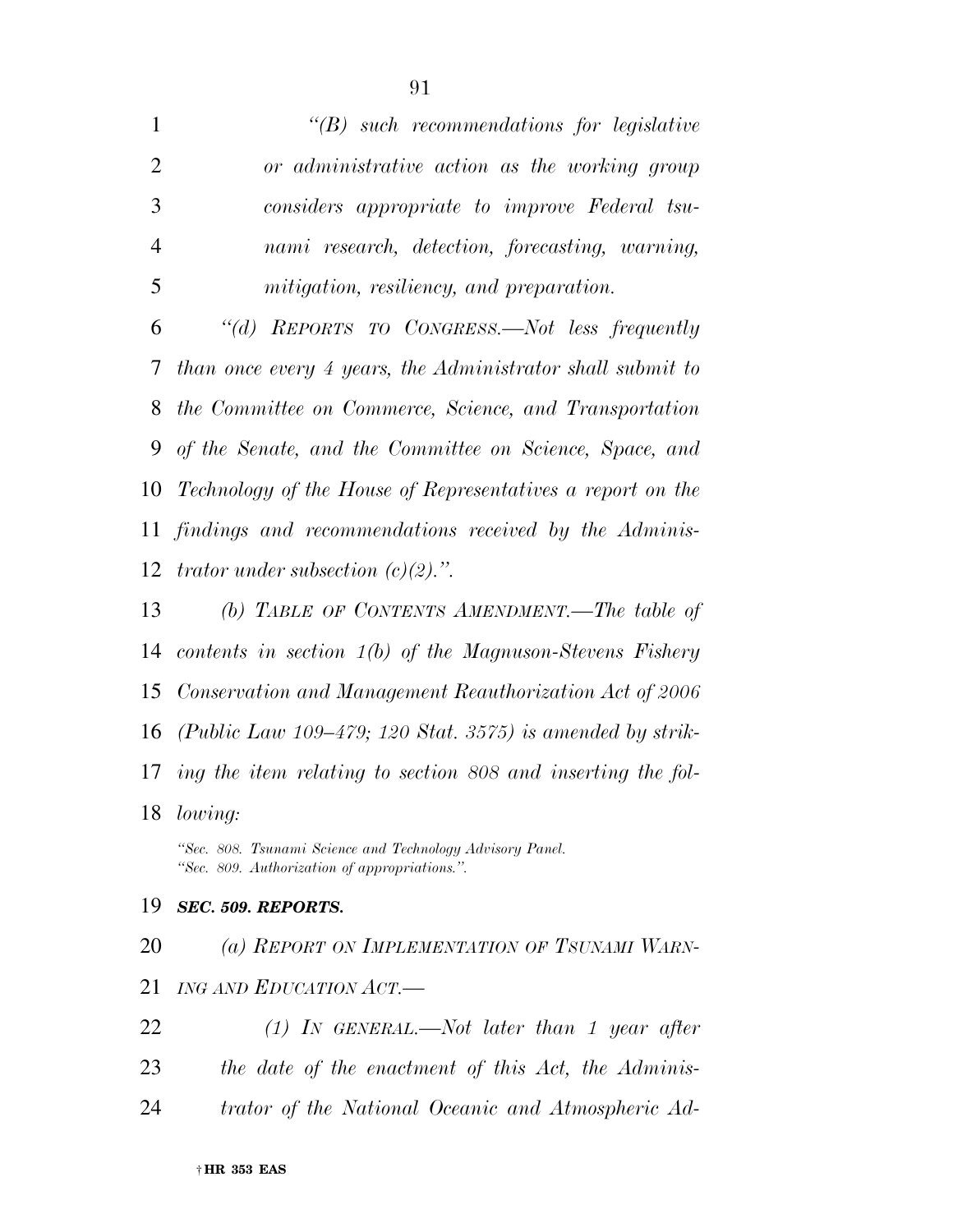| $\mathbf{1}$   | ministration shall submit to Congress a report on the |
|----------------|-------------------------------------------------------|
| $\overline{2}$ | implementation of the Tsunami Warning and Edu-        |
| 3              | cation Act enacted as title VIII of the Magnuson-Ste- |
| $\overline{4}$ | vens Fishery Conservation and Management Reau-        |
| 5              | thorization Act of $2006$ (Public Law $109-479$ ; 33  |
| 6              | U.S.C. 3201 et seq.), as amended by this $Act.$       |
| $\overline{7}$ | $(2)$ ELEMENTS.—The report required by para-          |
| 8              | $graph (1) shall include the following:$              |
| 9              | $(A)$ A detailed description of the progress          |
| 10             | made in implementing sections $804(d)(6)$ ,           |
| 11             | $805(b)$ , and $806(b)(4)$ of the Tsunami Warning     |
| 12             | and Education Act the Magnuson-Stevens Fish-          |
| 13             | ery Conservation and Management Reauthoriza-          |
| 14             | tion Act of 2006 (Public Law $109-479$ ; 33           |
| 15             | U.S.C. 3201 et seq.).                                 |
| 16             | $(B)$ A description of the ways that tsunami          |
| 17             | warnings and warning products issued by the           |
| 18             | Tsunami Forecasting and Warning Program es-           |
| 19             | tablished under section 804 of the Tsunami            |
| 20             | Warning and Education Act (33 U.S.C. 3203),           |
| 21             | as amended by this Act, may be standardized           |
| 22             | and streamlined with warnings and warning             |
| 23             | products for hurricanes, coastal storms, and          |
| 24             | <i>other coastal flooding events.</i>                 |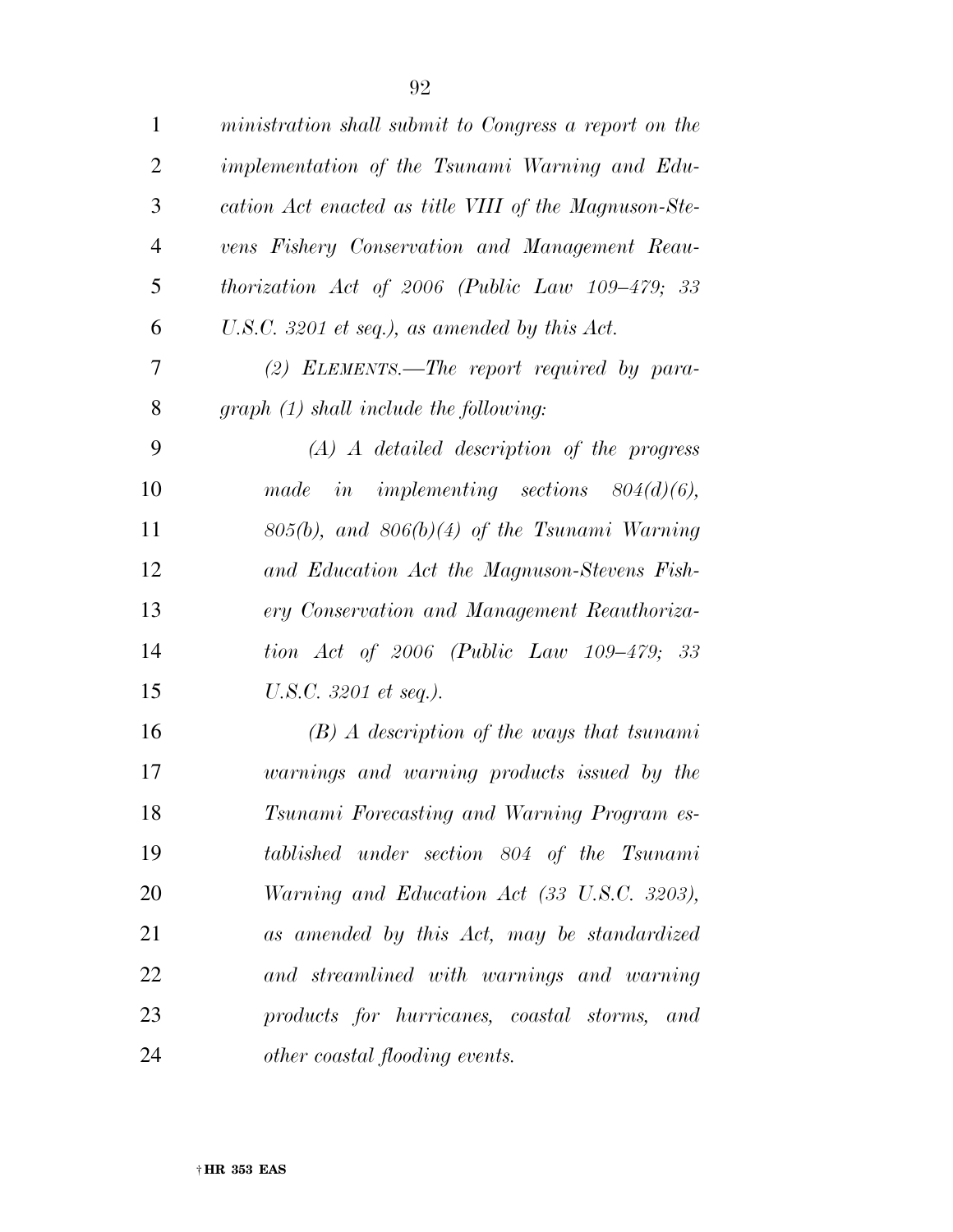*(b) REPORT ON NATIONAL EFFORTS THAT SUPPORT RAPID RESPONSE FOLLOWING NEAR-SHORE TSUNAMI EVENTS.—* 

 *(1) IN GENERAL.—Not later than 1 year after the date of the enactment of this Act, the Adminis- trator and the Secretary of Homeland Security shall jointly, in coordination with the Director of the United States Geological Survey, Administrator of the Federal Emergency Management Agency, the Chief of the National Guard Bureau, and the heads of such other Federal agencies as the Administrator considers appropriate, submit to the appropriate committees of Congress a report on the national efforts in effect on the day before the date of the enactment of this Act that support and facilitate rapid emergency response following a domestic near-shore tsunami event to bet- ter understand domestic effects of earthquake derived tsunami on people, infrastructure, and communities in the United States.* 

 *(2) ELEMENTS.—The report required by para-graph (1) shall include the following:* 

 *(A) A description of scientific or other measurements collected on the day before the date of the enactment of this Act to quickly identify*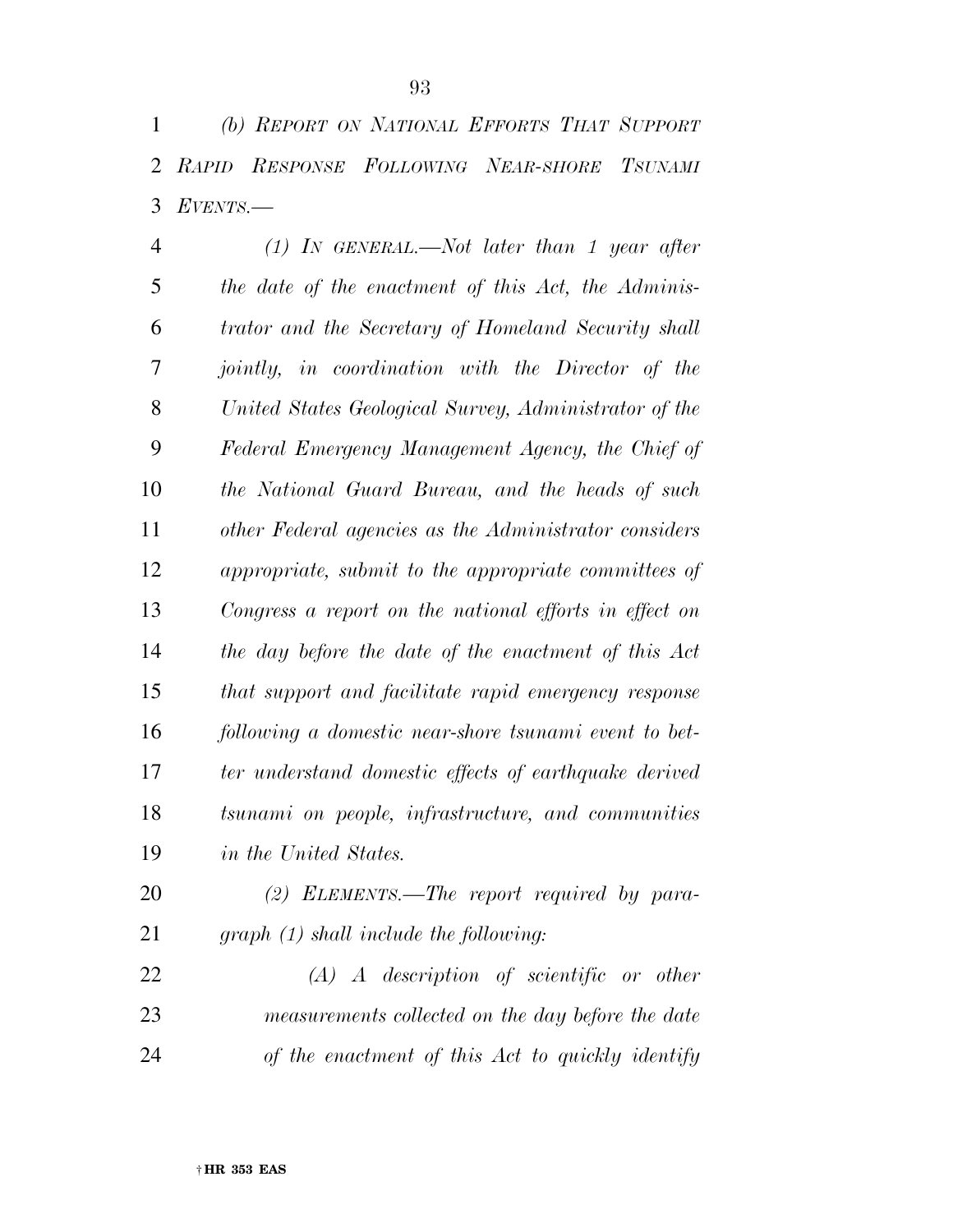| $\mathbf{1}$   | and quantify lost or degraded infrastructure or       |
|----------------|-------------------------------------------------------|
| $\overline{2}$ | terrestrial formations.                               |
| 3              | $(B)$ A description of scientific or other            |
| $\overline{4}$ | measurements that would be necessary to collect       |
| 5              | to quickly identify and quantify lost or degraded     |
| 6              | <i>infrastructure or terrestrial formations.</i>      |
| 7              | (C) Identification and evaluation of Fed-             |
| 8              | eral, State, local, tribal, territorial, and military |
| 9              | first responder and search and rescue operation       |
| 10             | centers, bases, and other facilities as well as       |
| 11             | other critical response assets and infrastructure,    |
| 12             | including search and rescue aircraft, located         |
| 13             | within near-shore and distant tsunami inunda-         |
| 14             | tion areas on the day before the date of the en-      |
| 15             | actment of this Act.                                  |
| 16             | $(D)$ An evaluation of near-shore tsunami re-         |
| 17             | sponse plans in areas described in subparagraph       |
| 18             | $(C)$ in effect on the day before the date of the en- |
| 19             | actment of this Act, and how those response           |
| 20             | plans would be affected by the loss of search and     |
| 21             | rescue and first responder infrastructure de-         |
| 22             | scribed in such subparagraph.                         |
| 23             | $(E)$ A description of redevelopment plans            |
| 24             | and reports in effect on the day before the date      |
| 25             | of the enactment of this Act for communities in       |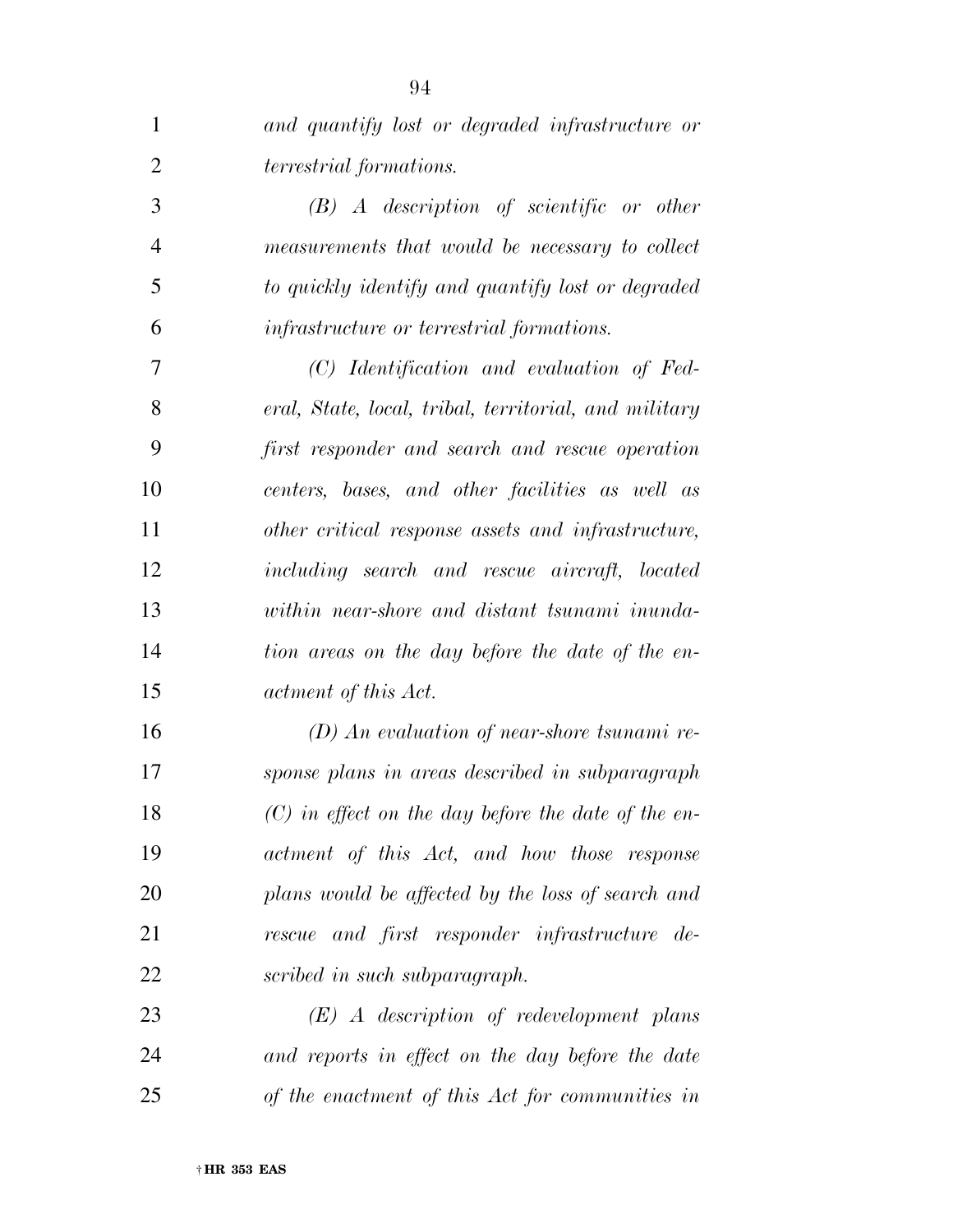| $\mathbf{1}$   | areas that are at high-risk for near-shore tsu-       |
|----------------|-------------------------------------------------------|
| $\overline{2}$ | nami, as well identification of States or commu-      |
| 3              | nities that do not have redevelopment plans.          |
| $\overline{4}$ | (F) Recommendations to enhance near-shore             |
| 5              | tsunami preparedness and response plans, in-          |
| 6              | cluding recommended responder exercises,              |
| 7              | predisaster planning, and mitigation needs.           |
| 8              | (G) Such other data and analysis informa-             |
| 9              | tion as the Administrator and the Secretary of        |
| 10             | Homeland Security consider appropriate.               |
| 11             | (3) APPROPRIATE COMMITTEES OF CONGRESS.-              |
| 12             | In this subsection, the term "appropriate committees" |
| 13             | of Congress" means—                                   |
| 14             | (A) the Committee on Commerce, Science,               |
| 15             | and Transportation and the Committee<br>$-$ on        |
| 16             | Homeland Security and Governmental Affairs of         |
| 17             | <i>the Senate</i> ; and                               |
| 18             | (B) the Committee on Science, Space, and              |
| 19             | Technology, the Committee on Homeland Secu-           |
| 20             | rity, and the Committee on Transportation and         |
| 21             | Infrastructure of the House of Representatives.       |
| 22             | SEC. 510. AUTHORIZATION OF APPROPRIATIONS.            |
| 23             | Section 809 of the Act, as redesignated by section    |
| 24             | $-08(a)(1)$ of this Act, is amended—                  |
|                |                                                       |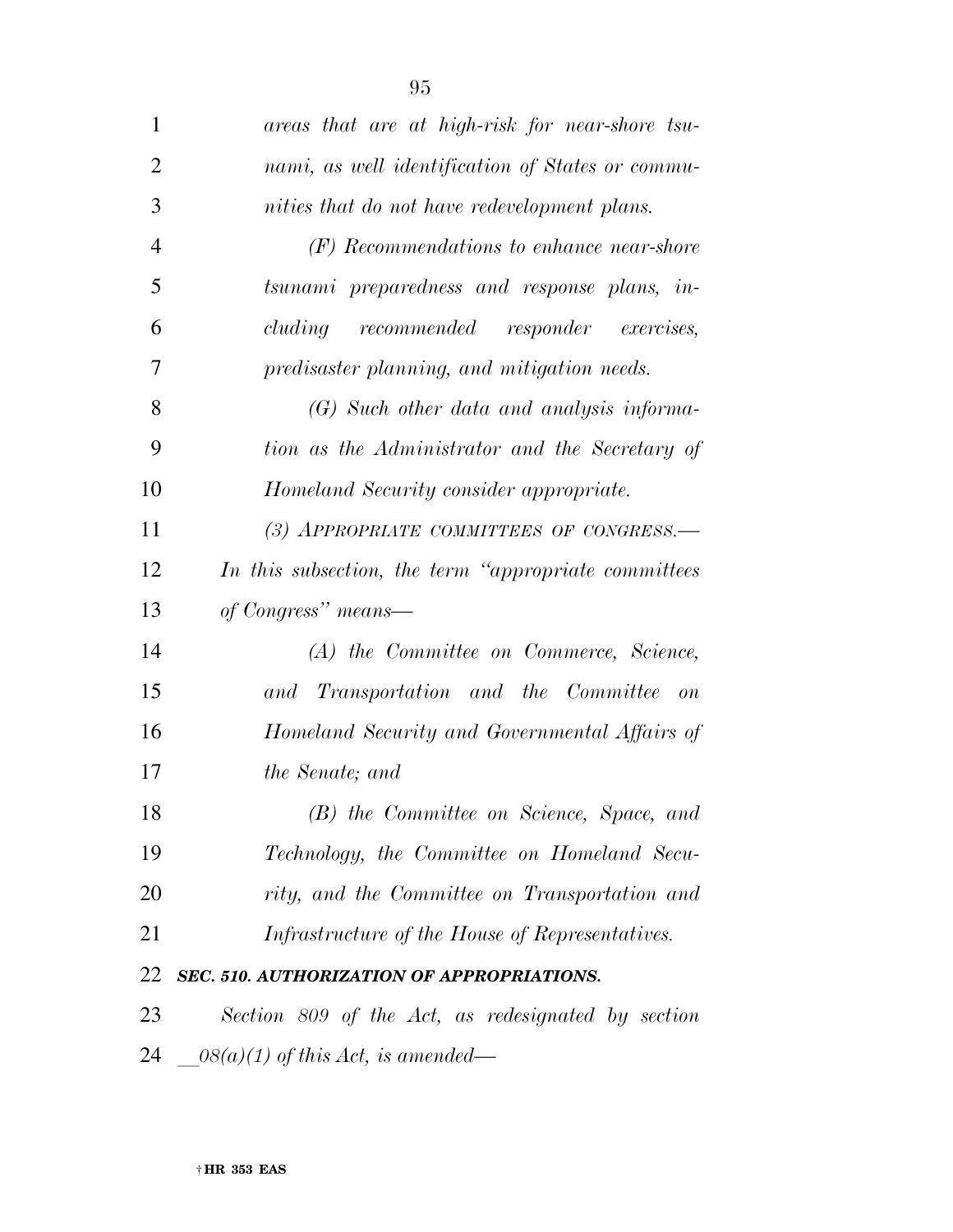| (1) in paragraph $(4)(B)$ , by striking "and" at          |
|-----------------------------------------------------------|
| the end;                                                  |
| (2) in paragraph $(5)(B)$ , by striking the period        |
| at the end and inserting "; and"; and                     |
| $(3)$ by adding at the end the following:                 |
| $\frac{1}{16}$ \$25,800,000 for each of fiscal years 2016 |
| through $2021$ , of which—                                |
| "(A) not less than 27 percent of the amount               |
| appropriated for each fiscal year shall be for ac-        |
| tivities conducted at the State level under the           |
| tsunami hazard mitigation program under sec-              |
| tion 805; and                                             |
| "(B) not less than 8 percent of the amount                |
| appropriated shall be for the tsunami research            |
| program under section 806.".                              |
|                                                           |

## *SEC. 511. OUTREACH RESPONSIBILITIES.*

 *The Administrator of the National Oceanic and At- mospheric Administration, in coordination with State and local emergency managers, shall develop and carry out for- mal outreach activities to improve tsunami education and awareness and foster the development of resilient commu-nities. Outreach activities may include—* 

 *(1) the development of outreach plans to ensure the close integration of tsunami warning centers sup-ported or maintained under section 804(d) of the Tsu-*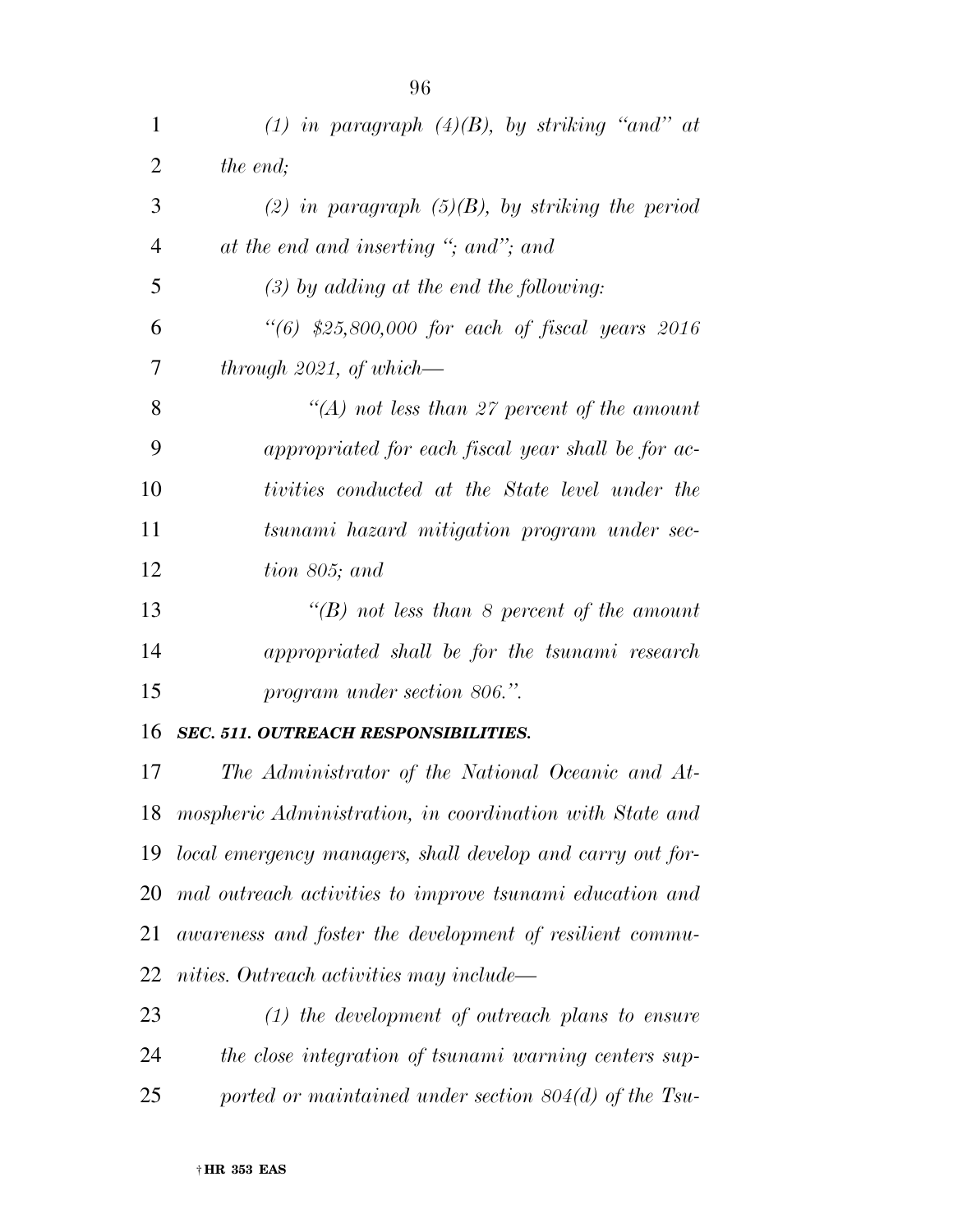† **HR 353 EAS** 

 *nami Warning and Education Act (33 U.S.C. 3203(d)), as amended by this Act, with local Weather Forecast Offices of the National Weather Service and emergency managers;* 

 *(2) working with appropriate local Weather Forecast Offices to ensure they have the technical knowledge and capability to disseminate tsunami warnings to the communities they serve; and* 

 *(3) evaluating the effectiveness of warnings and of coordination with local Weather Forecast Offices after significant tsunami events.* 

*SEC. 512. REPEAL OF DUPLICATE PROVISIONS OF LAW.* 

 *(a) REPEAL.—The Tsunami Warning and Education Act enacted by Public Law 109–424 (120 Stat. 2902) is repealed.* 

 *(b) CONSTRUCTION.—Nothing in this section may be construed to repeal, or affect in any way, the Tsunami Warning and Education Act enacted as title VIII of the Magnuson-Stevens Fishery Conservation and Management Reauthorization Act of 2006 (Public Law 109–479; 33 U.S.C. 3201 et seq.).* 

Attest:

*Secretary.*